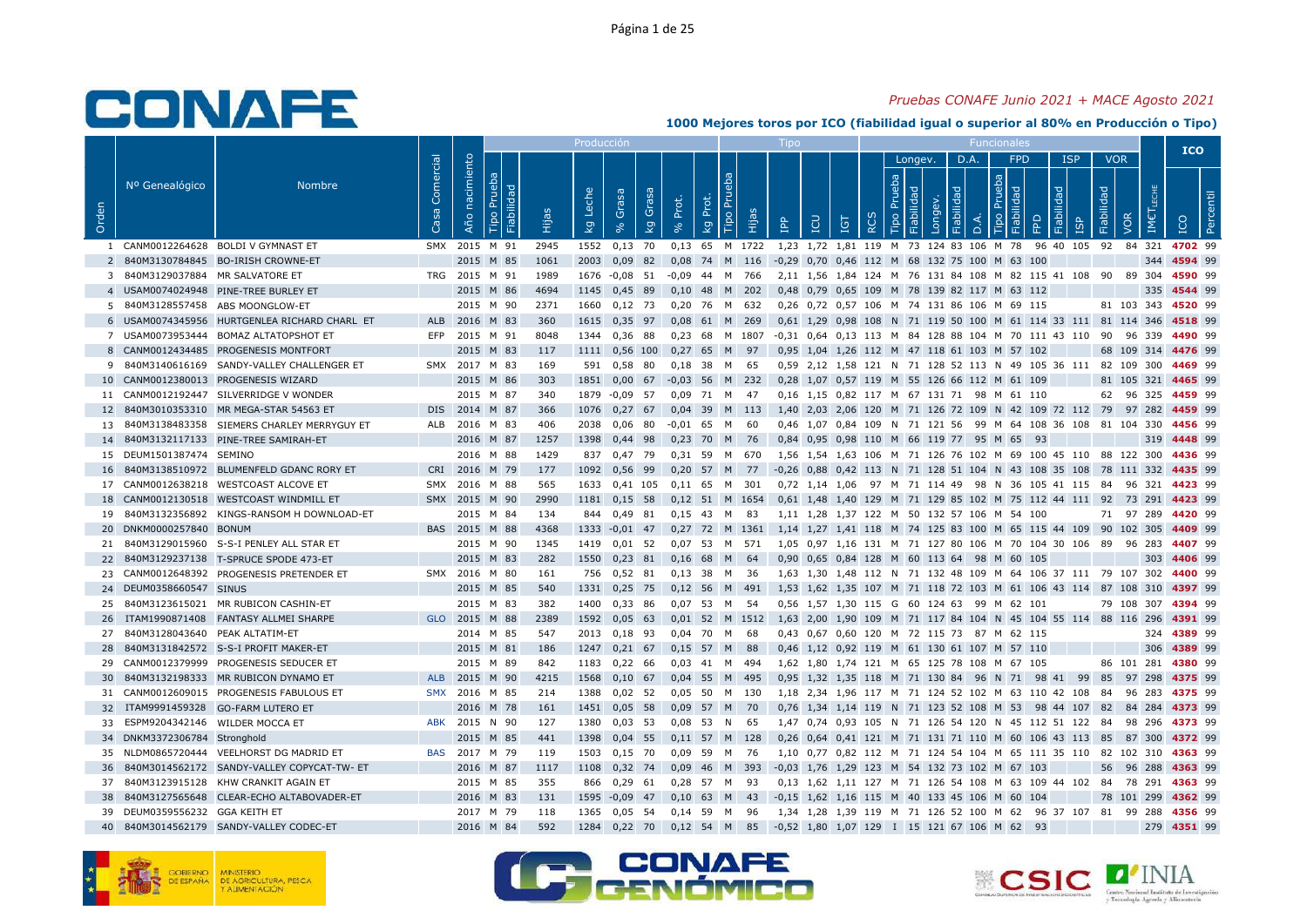### *Pruebas CONAFE Junio 2021 + MACE Agosto 2021*

|       |                                 |                                            |                   |                |                              |       | Producción  |                   |              |                   |             |              |        | Tipo       |     |                                |            |                |                                  |                    |           |                                                         |                                                                 |            |            |                   |                            | <b>ICO</b> |        |
|-------|---------------------------------|--------------------------------------------|-------------------|----------------|------------------------------|-------|-------------|-------------------|--------------|-------------------|-------------|--------------|--------|------------|-----|--------------------------------|------------|----------------|----------------------------------|--------------------|-----------|---------------------------------------------------------|-----------------------------------------------------------------|------------|------------|-------------------|----------------------------|------------|--------|
| Orden | Nº Genealógico                  | <b>Nombre</b>                              | Comercial<br>Casa | Año nacimiento | Prueba<br>Fiabilidad<br>Tipo | Hijas | Leche<br>Ιğ | Grasa<br>$\infty$ | Grasa<br>ΙŠΥ | Prot.<br>$\infty$ | Prot.<br>kg | Prue<br>Гiро | Hijas  | <b>AdI</b> | LCU | TGT                            | <b>RCS</b> | Prueba<br>Tipo | Longev.<br>Fiabilidad<br>Longev. | D.A.<br>Fiabilidad |           | <b>FPD</b><br>Prueba<br>Tipo                            | Fiabilidad<br>EPD                                               | <b>ISP</b> | Fiabilidad | <b>VOR</b><br>VOR | LECHE<br>IMET <sub>I</sub> |            | centil |
|       | 41 DEUM1501342829 SL Medon      |                                            |                   | 2015 M 84      |                              | 309   |             | 1954 -0,13 55     |              | $-0,09$           | 53 M 176    |              |        |            |     | 0,65 1,80 1,29 124 M 71 121 68 |            |                |                                  |                    | $\vec{a}$ |                                                         | 97 M 57 106 45 105                                              | ഇ          | 87         | 98 291            |                            | 4350 99    |        |
| 42    |                                 | ESPM9204383819 GEFRI APOLO PC ET           | FEF.              | 2016           | N 80                         | 49    | 1255        | 0,19              | 65           | 0,18              | 60          | N.           | 23     |            |     |                                |            |                |                                  |                    |           | 1,94 1,14 1,79 114 N 71 118 48 104 N 30                 | 99 37 107 81                                                    |            |            | 87 274            |                            | 4349 99    |        |
| 43    |                                 | 840M3134408219 DE-SU JEDI JEFRI 13610      |                   | 2016 M 83      |                              | 362   | 1411        | $-0,12$ 37        |              | 0,13 60 M 112     |             |              |        |            |     |                                |            |                |                                  |                    |           | 0,21 1,78 1,19 122 M 48 127 62 114 M 61 107             |                                                                 |            |            |                   | 285                        | 4348 99    |        |
| 44    |                                 | 840M3014562189 SANDY-VALLEY AIRJET-ET      |                   | 2016           | M 80                         | 168   | 2057        | $0.02$ 76         |              | $-0.01$ 65        |             | M            | 69     |            |     |                                |            |                |                                  |                    |           | -0.09 1.79 1.38 102 M 49 120 56 100 M 60 106            |                                                                 |            |            |                   | 312                        | 4343 99    |        |
| 45    |                                 | 840M3132348470 MR SPRING NIGHTCAP 74636 ET | <b>DIS</b>        | 2015 M 82      |                              | 260   | 1311        | $0,32$ 82         |              | 0.13              | 57 M        |              | - 111  |            |     |                                |            |                |                                  |                    |           |                                                         | -0,33 1,27 1,04 112 N 71 124 56 106 M 62 107 43 109 84 103 306  |            |            |                   |                            | 4342 99    |        |
| 46    |                                 | DNKM0000258816 VH TOLSTRUP PENLEY PYTHON   |                   | 2016 M 86      |                              | 4728  | 819         | $0,16$ 46         |              | 0,14 41 M 1779    |             |              |        |            |     |                                |            |                |                                  |                    |           |                                                         | 0,85 1,45 1,19 124 M 71 134 80 110 M 62 103 33 123 90 95 280    |            |            |                   |                            | 4342 99    |        |
| 47    |                                 | 840M3141559616 DE-SU 14222 KENOBI ET       | <b>ABS</b>        | 2017 M 81      |                              | 227   | 1192        | 0,20              | 64           | 0,19              | 59          | M            | 27     |            |     |                                |            |                |                                  |                    |           |                                                         | -0,59 1,85 1,14 111 N 71 131 52 106 M 66 120 43 107 81 101 311  |            |            |                   |                            | 4341 99    |        |
| 48    | 840M3136264642 OCD ALTASWAG ET  |                                            |                   | 2016 M 90      |                              | 2067  | 1124        | 0,57 101          |              | $0,17$ 55         |             | M            | 376    |            |     |                                |            |                |                                  |                    |           | 1,42 1,33 1,45 103 M 53 117 80 102 M 69 109             |                                                                 |            |            | 75 123 304        |                            | 4335 99    |        |
|       |                                 | USAM0073953451 BOMAZ ALTAUPSHOT-ET         |                   | 2015           | M 86                         | 1025  | 1632        | $0,21$ 82         |              | 0.06              | 59          | M            | 87     |            |     |                                |            |                |                                  |                    |           | -0.11  0.76  0.33  106  M  73  131  77  105  M  65  114 |                                                                 |            |            |                   | 325                        | 4335 99    |        |
| 50    |                                 | CANM0012529214 PROGENESIS DEFINITE ET      |                   | SMX 2016 M 83  |                              | 493   | 848         | $0,29$ 61         |              | 0,22              | 50          | M            | 107    |            |     | 0,67 0,85 0,85 125             |            |                |                                  |                    |           |                                                         | M 71 124 63 117 M 64 98 34 114 81 96 274                        |            |            |                   |                            | 4335 99    |        |
| 51    | DEUM0769953813 MOCON ET         |                                            |                   | 2013 M 86      |                              | 1138  | 1285        | $0,06$ 53         |              | 0,13,56           |             | M            | 465    |            |     |                                |            |                |                                  |                    |           |                                                         | 0,12 1,07 0,47 124 M 73 128 78 111 M 62 111 33 107 87           |            |            | 88 301            |                            | 4334 99    |        |
| 52    |                                 | NLDM0928772508 DG R NEW YORK ET            |                   | ALB 2015       | M 88                         | 1120  | 1554        | $-0,17$ 37        |              | $-0,01$           | -49         | M            | 469    |            |     |                                |            |                |                                  |                    |           |                                                         | 0,65 1,17 1,06 123 M 71 127 77 116 M 63 111 44 116 88           |            |            | 94 278            |                            | 4334 99    |        |
| 53    | DEUM0358110848 PARALLEL ET      |                                            | <b>GLO</b>        | 2015 M 82      |                              | 757   | 1689        | $-0,19$ 39        |              | $0.02$ 57         |             | M            | 524    |            |     |                                |            |                |                                  |                    |           |                                                         | 0,85 1,03 0,69 125 N 71 126 76 107 M 56 104 33 109 87           |            |            | 78 289            |                            | 4329 99    |        |
| 54    |                                 | USAM0073139011 PLAIN-KNOLL FOXHOLE10128-ET |                   | 2014 M 85      |                              | 558   | 1938        | $0,04$ 74         |              | $0,01$ 64         |             | M            | 91     |            |     |                                |            |                |                                  |                    |           | 0.23 1.05 0.72 107 M 70 126 73 98 M 64 111              |                                                                 |            |            |                   | 316                        | 4328 99    |        |
| 55    |                                 | 840M3133371300 S-S-I SILVER SONIC ET       |                   | 2015 M 89      |                              | 520   | 1243        | 0,45 93           |              | $0,04$ 45         |             | м            | 234    |            |     |                                |            |                |                                  |                    |           | 1,41 1,01 1,10 115 M 64 119 74 106 M 66                 | 97                                                              |            |            | 80 109 286        |                            | 4328 99    |        |
| 56    | 840M3141494296 ABS CRIMSON ET   |                                            |                   | ABS 2017 M 81  |                              | 208   | 1049        | 0,48 88           |              | $0,14$ 49         |             | M            | 22     |            |     |                                |            |                |                                  |                    |           |                                                         | 1,11 0,92 1,04 113 N 71 127 50 104 M 65 102 33 100 81 104 297   |            |            |                   |                            | 4324 99    |        |
| 57    |                                 | GBRM8380400603 WILLSBRO LC ADHERE          |                   | 2014 M 88      |                              | 339   | 1180        | $0.07$ 50         |              | 0.08              | 47          | M            | 113    |            |     |                                |            |                |                                  |                    |           |                                                         | 0.67 2.10 1.78 120 M 71 130 71 102 M 62 101 44 110 84 111 283   |            |            |                   |                            | 4321 99    |        |
| 58    |                                 | USAM0072128196 MR MCCUT DANTE 1407 ET      |                   | 2013 M 90      |                              | 4060  | 2001        | $0,04$ 77         |              | 0.02              | 67          | M            | 467    |            |     | 0,50 1,04 1,15 103             |            |                |                                  |                    |           | M 81 124 83 95 M 68                                     | 97                                                              |            |            | 78 103 306        |                            | 4320 99    |        |
| 59    |                                 | 840M3127335077 DE-SU SANDERSON 12923 ET    |                   | 2015 M 83      |                              | 222   |             | 1994 -0,17 52     |              | 0,01              | 65          | M            | - 135  |            |     |                                |            |                |                                  |                    |           | 0,27 0,75 0,56 114 M 66 129 67 105 M 60 114             |                                                                 |            |            |                   | 310                        | 4320 99    |        |
| 60    |                                 | 840M3130010457    DE-SU TORONTO 13212      |                   | 2015           | 88<br>M                      | 1237  | 917         | 0,08              | 41           | 0,27              | - 58        | M            | 249    |            |     |                                |            |                |                                  |                    |           |                                                         | 0,37 1,76 1,30 113 M 71 129 76 114 M 63 100 33 117 87 105 282   |            |            |                   |                            | 4320 99    |        |
| 61    |                                 | 840M3129038181 TRIPLECROWN JW MATTERS ET   |                   | SMX 2015 M 89  |                              | 2289  | 1397        | 0,24 76           |              | $0,12$ 58         |             | M            | 447    |            |     |                                |            |                |                                  |                    |           |                                                         | 0,79 0,62 0,66 114 M 74 125 82 109 M 67 106 43 96 82            |            |            | 98 303            |                            | 4318 99    |        |
|       |                                 | DNKM0000259122 VH BOSMAN BAHRAIN           |                   | 2016 M 84      |                              | 1217  | 1067        | $0,35$ 75         |              | $0,29$ 65 M       |             |              | 275    |            |     |                                |            |                |                                  |                    |           |                                                         | 1.01 -0.25 -0.07 114 M 71 125 72 112 M 58 112 31 107 87 106 317 |            |            |                   |                            | 4314 99    |        |
| 63    |                                 | CANM0012371165 WESTCOAST YAMASKA ET        | <b>SMX</b>        | 2016 M 90      |                              | 2216  | 563         | 0,67 88           |              | 0.44              | 63          | M            | 752    |            |     |                                |            |                |                                  |                    |           | 1,19 1,16 1,44 106 M 71 116 77 106 M 69                 | 99 34 114 87                                                    |            |            |                   | 95 291                     | 4312 99    |        |
| 64    | NLDM0571956786 DOWNTOWN ET      |                                            | <b>ALB</b>        | 2016 M 85      |                              | 359   | 1556        | $0,17$ 75         |              | 0,07              | 58          | M            | 204    |            |     |                                |            |                |                                  |                    |           | $-0.01$ 1.48 1.35 121 M 71 123 70 92 M 66               | 99 41 104 84                                                    |            |            | 86 289            |                            | 4306 99    |        |
| 65    |                                 | 840M3138843085 CHERRY-LILY ZIP LUSTER P ET | wws               | 2016           | M 84                         | 293   | 1066        | $0,31$ 71         |              | 0,08              | 43          | M            | 80     |            |     |                                |            |                |                                  |                    |           |                                                         | 1,66 1,38 1,79 113 N 71 120 44 109 N 34 102 30 116 76 102 272   |            |            |                   |                            | 4306 99    |        |
|       |                                 | 840M3131528001 SIEMERS ROUTER ET           |                   | SMX 2015 M 86  |                              | 448   | 1109        | $0,26$ 68         |              | $0,12$ 49         |             | M            | 196    |            |     |                                |            |                |                                  |                    |           |                                                         | 1,12 1,35 1,21 125 M 71 122 70 101 M 64 96 41 106 82            |            |            | 68 258            |                            | 4302 99    |        |
| 66    | 67 FRAM4472336257 MEGABIT       |                                            |                   | 2016 M 79      |                              | 777   | 1372        | $0.14$ 64         |              | $0.27$ 74         |             | M            | 272    |            |     |                                |            |                |                                  |                    |           |                                                         | 0.42 0.60 0.56 117 M 71 116 46 104 M 46 103 33 112 79           |            |            | 89 299            |                            | 4301 99    |        |
| 68    | DNKM0000259048 Saleno           |                                            |                   | 2016 M 83      |                              | 274   | 1357        | $0,14$ 64         |              | 0,21              | 67          | M            | 208    |            |     | 1,19 1,36 1,35 110             |            |                |                                  |                    |           |                                                         | M 71 120 64 98 M 59 104 32 105                                  |            |            | 84 107 295        |                            | 4298 99    |        |
| 69    |                                 | 840M3142352961 S-S-I PR RENEGADE ET        |                   | WWS 2017 M 79  |                              | 192   | 836         | 0,56 88           |              | $0.26$ 54         |             | M            | 91     |            |     |                                |            |                |                                  |                    |           |                                                         | 1,10 1,26 1,34 102 N 71 118 46 115 M 62 95 32 106 79 103 287    |            |            |                   |                            | 4298 99    |        |
| 70    | DEUM1504281811 BFH Mentos       |                                            |                   | 2016 M 79      |                              | 97    | 1774        | $-0,11$ 51        |              | 0,07              | 65          | M            | 61     |            |     |                                |            |                |                                  |                    |           |                                                         | 1,23 1,49 1,43 112 M 71 118 54 98 M 57 105 45 110               |            |            | 84 118 304        |                            | 4297 99    |        |
| 71    |                                 | ITAM7991512628 MIRABELL SOUNDSYSTEM ET     |                   | GLO 2015       | M 88                         | 3675  | 1562        | 0,32 92           |              | 0.10              | - 61        |              | M 2065 |            |     |                                |            |                |                                  |                    |           | 0.80 1.25 1.65 101 M 71 112 85 98 M 69                  | 93 46 116                                                       |            |            | 90 121 290        |                            | 4293 99    |        |
| 72    |                                 | 840M3126218688 S-S-I KINGPIN PHANTOM ET    |                   | WWS 2014 M 88  |                              | 1354  | 1810        | $0,20$ 88         |              | 0,10              | 70          | M            | 323    |            |     |                                |            |                |                                  |                    |           | 0,53 1,06 1,16 112 M 80 109 83 95 M 68 108              |                                                                 |            |            | 73 100 296        |                            | 4286 99    |        |
| 73    | 840M3137616780                  | TAG-LANE DEFIANCE                          |                   | 2016 M 84      |                              | 958   | 1547        | 0,35              | 94           | 0,06              | 57          | м            | 125    |            |     |                                |            |                |                                  |                    |           | -0,10 0,53 0,18 117 M 43 119 73 104 M 60 105            |                                                                 |            |            |                   | 309                        | 4284 99    |        |
| 74    |                                 | 840M3125066355 BACON-HILL HURRICANE ET     |                   | WWS 2014 N 95  |                              | 276   | 1117        | $0,35$ 77         |              | 0,05              | 41 N        |              | 149    |            |     |                                |            |                |                                  |                    |           |                                                         | 1,34 1,84 1,70 116 N 71 116 65 106 N 47 114 51 110 92 100 276   |            |            |                   |                            | 4282 99    |        |
| 75    | CANM0012020854 BOLDI V APTITUDE |                                            |                   | 2014           | M 90                         | 1210  | 766         | 0,34              | 62           | 0,17              | 42          | M            | 438    |            |     | 1,28 2,39 2,04 119             |            |                |                                  |                    |           |                                                         | M 77 123 81 101 M 67 106 33 112 87 102 269                      |            |            |                   |                            | 4282 99    |        |
| 76    |                                 | CANM0012532102 WESTCOAST BACARDI ET        |                   | SMX 2016 M 83  |                              | 560   | 1092        | 0,36 77           |              | 0,23              | 60          | M            | - 103  |            |     |                                |            |                |                                  |                    |           |                                                         | 1,10 0,91 1,21 112 N 71 113 55 108 M 63 101 38 114 82           |            |            | 98 283            |                            | 4275 99    |        |
|       |                                 | 77 CANM0012529317 PROGENESIS PASSPORT      |                   | 2016 M 80      |                              | 76    | 1891        | $-0,34$ 29        |              | $-0.01$ 60        |             | M            | 32     |            |     |                                |            |                |                                  |                    |           | 0,54 1,20 1,00 122 M 41 127 61 111 M 58                 | 98                                                              |            | 66         | 94 273            |                            | 4275 99    |        |
| 78    |                                 | CANM0012529328 PROGENESIS TRIVAGO ET       |                   | SMX 2016       | M 82                         | 320   | 2104        | $-0,20$ 52        |              | $-0.11$           | 55          | M            | 76     |            |     |                                |            |                |                                  |                    |           |                                                         | 0,13 1,53 1,03 113 N 71 123 60 102 M 62 106 43 111 82           |            |            |                   | 85 280                     | 4274 99    |        |
| 79    |                                 | 840M3133184511 WELCOME-TEL SSI SHI PRIZ-ET |                   | 2015 M 86      |                              | 198   | 1111        | 0,01              | - 41         | $0,15$ 52         |             | M            | 122    |            |     |                                |            |                |                                  |                    |           | 0,86 1,80 1,48 125 M 58 125 63 111 M 58 102             |                                                                 |            |            | 73 101 268        |                            | 4271 99    |        |
|       | 80 NLDM0662437877 DELTA BARRAGE |                                            |                   | 2016 M 79      |                              | 426   | 1321        | $0.03$ 51         |              |                   |             |              |        |            |     |                                |            |                |                                  |                    |           |                                                         |                                                                 |            |            |                   |                            |            |        |
|       |                                 |                                            |                   |                |                              |       |             |                   |              | 0.06              | 49          | M            | 177    |            |     |                                |            |                |                                  |                    |           |                                                         | 1,60 0,20 0,41 125 M 71 127 65 110 M 57 108 32 111 87           |            |            | 69 283            |                            | 4269 99    |        |







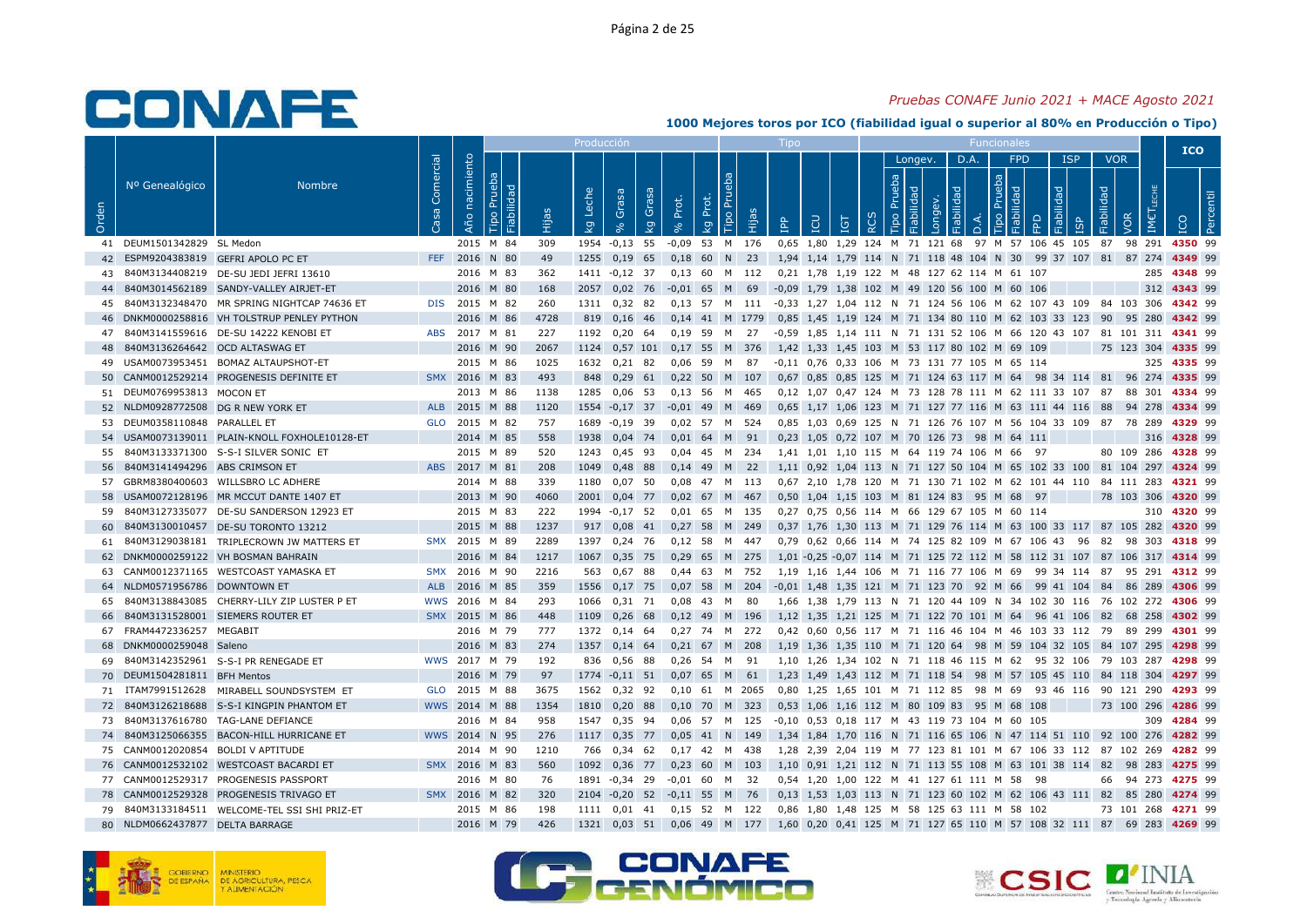### *Pruebas CONAFE Junio 2021 + MACE Agosto 2021*

|       |                                 |                                             |                   |                   |                                                 |       | Producción  |                   |             |                   |             |           |        | Tipo         |   |                                |                  |                |                       |            |                |                                              |                                                                      |            |            |            |                  | <b>ICO</b>  |            |
|-------|---------------------------------|---------------------------------------------|-------------------|-------------------|-------------------------------------------------|-------|-------------|-------------------|-------------|-------------------|-------------|-----------|--------|--------------|---|--------------------------------|------------------|----------------|-----------------------|------------|----------------|----------------------------------------------|----------------------------------------------------------------------|------------|------------|------------|------------------|-------------|------------|
|       |                                 |                                             |                   |                   |                                                 |       |             |                   |             |                   |             |           |        |              |   |                                |                  |                | Longev.               |            | D.A.           | <b>FPD</b>                                   |                                                                      | <b>ISP</b> | <b>VOR</b> |            |                  |             |            |
| Orden | Nº Genealógico                  | <b>Nombre</b>                               | Comercial<br>Casa | nacimiento<br>Año | Prueba<br>Fiabilidad<br>$\overline{\text{Lpo}}$ | Hijas | Leche<br>ΔĀ | Grasa<br>$\infty$ | Grasa<br>Κğ | Prot.<br>$\delta$ | Prot.<br>Ιğ | E<br>Tipo | Hijas  | $\mathbf{f}$ | m | <b>TGT</b>                     | $\tilde{\alpha}$ | Prueba<br>Tipo | Fiabilidad<br>Longev. | Fiabilidad | $\overline{a}$ | Prueba<br>Fiabilidad<br>Tipo                 | Fiabilidad<br>FPD                                                    |            | Fiabilidad | VOR        | <b>IMETLECHE</b> | <b>ICO</b>  | <b>Per</b> |
|       | 81 DEUM0770497961 NH Kemal      |                                             |                   |                   | 2016 M 80                                       | 113   | 802         | 0,57              | 88          | 0,28              | 55          | M 106     |        |              |   |                                |                  |                |                       |            |                |                                              | 0,58 1,35 1,01 115 M 71 120 55 100 M 62 100 37 106                   |            |            | 82 101 291 |                  | 4267 99     |            |
| 82    | DEUM0538784277 MONTE            |                                             |                   |                   | 2015 M 81                                       | 111   | 1694        | $-0,02$           | 58          | $-0,02$           | 52          | M         | 40     |              |   |                                |                  |                |                       |            |                |                                              | 1,85 1,00 1,14 116 M 71 120 59 100 M 53 106 41 109 85                |            |            | 94 280     |                  | 4264 99     |            |
| 83    |                                 | 840M3133371071 TOG RADIANT 1148-ET          |                   |                   | 2015 M 80                                       | 153   | 1138        | 0,24              | - 66        | $0.04$ 41         |             | M         | 61     |              |   |                                |                  |                |                       |            |                | 1.33 1.24 1.34 119 M 59 122 58 116 M 59 105  |                                                                      |            |            |            | 270              | 4260 99     |            |
| 84    |                                 | CANM0012609044 STE ODILE ODYSSEY ET         | <b>SMX</b>        | 2016              | M 86                                            | 448   | 2067        | $-0,09$           | 64          | $-0,03$ 63        |             | M         | 79     |              |   |                                |                  |                |                       |            |                |                                              | -0,30 0,52 0,34 119 N 71 124 60 99 M 62 105 41 106 82 96 299         |            |            |            |                  | 4259 99     |            |
| 85    |                                 | 840M3138277108 CAL-ROY-AL YODA ET           | <b>ABS</b>        | 2016 M 88         |                                                 | 656   | 992         | 0.43              | 81          | $0.14$ 47 M       |             |           | 176    |              |   | 0.53 1.97 1.66 113 M 71 123 64 |                  |                |                       |            |                |                                              | 98 M 69 103 40 107 81 108 281                                        |            |            |            |                  | 4256 99     |            |
| 86    | NLDM0872871665 SUMMERLAKE ET    |                                             |                   |                   | 2016 M 79                                       | 133   | 910         | $0,46$ 81         |             | 0,17 47 M 100     |             |           |        |              |   |                                |                  |                |                       |            |                |                                              | 1,08 0,44 0,52 126 M 71 121 59 103 M 62 114 35 113 81                |            |            | 87 283     |                  | 4256 99     |            |
| 87    |                                 | 840M3142490264 T-SPRUCE FRAZZLED HUEY ET    |                   | WWS 2017 M 81     |                                                 | 310   | 709         | 0.45              | 72          | 0.14              | 37          | M         | 127    |              |   |                                |                  |                |                       |            |                | 0.20 1.50 0.96 122 N 71 132 50 106 N 47      | 95 35 112 79                                                         |            |            | 106 279    |                  | 4254 99     |            |
| 88    |                                 | 840M3123611258 MR DRACO BATTLE 67469 ET     | <b>ALB</b>        | 2015 M 85         |                                                 | 532   | 977         | 0,38              | 75          | $0,14$ 46         |             | M 121     |        |              |   |                                |                  |                |                       |            |                |                                              | 0,09 1,77 1,41 113 M 71 126 72 108 M 63 101 39 105 81 106 281        |            |            |            |                  | 4252 99     |            |
| 89    |                                 | USAM0074345967 HURTGENLEA YDR OUTSIDERS- ET |                   | 2015              | M 87                                            | 4132  | 1930        | 0,13              | 84          | 0,00              | 62          | M         | 390    |              |   |                                |                  |                |                       |            |                | 0,93 0,48 0,63 109 M 76 117 82 98 M 66 112   |                                                                      |            |            |            | 304              | 4250 99     |            |
| 90    |                                 | 840M3130915846 COOKIECUTTER MD HARDROCK ET  |                   | WWS 2016 M 90     |                                                 | 2125  | 1711        | $0,12$ 75         |             | $-0.02$ 53 M      |             |           | 765    |              |   |                                |                  |                |                       |            |                |                                              | 1,08 1,19 1,28 103 M 71 121 79 101 M 69 114 41 109 87 119 298        |            |            |            |                  | 4250 99     |            |
| 91    | DEUM0357810874 HELLAS ET        |                                             |                   |                   | 2016 M 84                                       | 590   | 453         | $0,29$ 45         |             | $0,33$ 48         |             | M         | - 233  |              |   |                                |                  |                |                       |            |                |                                              | 0,85 1,70 1,38 122 M 71 125 70 115 M 60 111 33 119 84 105 263        |            |            |            |                  | 4250 99     |            |
| 92    |                                 | ESPM9204301931 WILDER MARZIPAN ET           | <b>XF</b>         | 2015              | N 93                                            | 166   | 1572        | $-0.08$ 47        |             | $-0,17$ 32        |             | N         | 116    |              |   |                                |                  |                |                       |            |                |                                              | 0,84 0,89 0,68 129 N 71 128 54 114 N 50 114 57 115 85                |            |            | 79 255     |                  | 4245 99     |            |
| 93    |                                 | CANM0109603328 LESPERRON SANTORIUS ETM      | <b>SMX</b>        | 2016              | M 86                                            | 297   | 1362        | $0,05$ 54         |             | $0,12$ 57         |             | M         | 133    |              |   |                                |                  |                |                       |            |                |                                              | -0,18 1,19 0,87 116 M 71 125 59 110 M 66 104 44 113 84               |            |            |            | 80 277           | 4244 99     |            |
| 94    |                                 | CANM0011720551 BRABANTDALE DAX-ET           |                   |                   | 2014 M 88                                       | 466   | 898         | $0,30$ 64         |             | 0,25 55 M 313     |             |           |        |              |   |                                |                  |                |                       |            |                | 1,22 1,84 1,79 120 M 69 118 75 102 M 63 107  |                                                                      |            |            | 84 102 272 |                  | 4241 99     |            |
| 95    | 840M3134408207                  | DE-SU ALTME JARVIS 13598-ET                 |                   |                   | 2016 M 82                                       | 85    | 976         | 0,33              | 70          | 0.18              | 51          | M         | 69     |              |   |                                |                  |                |                       |            |                | 0,15 1,72 1,07 120 M 45 117 52 114 M 53 110  |                                                                      |            | 68         | 98 279     |                  | 4239 99     |            |
| 96    |                                 | 840M3139051904 S-S-I PR CHINCHI CHARGER-ET  |                   |                   | 2016 M 81                                       | 208   | 1328        | 0,45 97           |             | $0,10$ 54 M       |             |           | 102    |              |   |                                |                  |                |                       |            |                | 1,00 1,20 1,22 115 I 14 112 57 95 M 57       | 98                                                                   |            |            |            | 283              | 4234 99     |            |
| 97    | DEUM0666882646 DE0666882646     |                                             |                   |                   | 2016 M 81                                       | 394   | 1240        | $-0,14$ 29        |             | $0,14$ 55         |             | M         | 127    |              |   |                                |                  |                |                       |            |                |                                              | 2,28 0,91 1,52 117 N 71 127 62 113 M 57 112 35 105                   |            |            | 85 103 275 |                  | 4234 99     |            |
| 98    |                                 | 840M3133735619 S-S-I HEINZ VIKING-ET        |                   |                   | 2015 M 80                                       | 164   | 1147        | $0,17$ 59         |             | 0,05              | 43          | M         | 66     |              |   |                                |                  |                |                       |            |                | 0,60 0,97 0,86 113 M 58 138 57 112 M 55 100  |                                                                      |            |            |            | 279              | 4231 99     |            |
| 99    |                                 | USAM0074261651 MELARRY JOSUPER FRAZZLED ET  |                   | WWS 2015 M 91     |                                                 | 15171 | 1475        | $0,11$ 65         |             | $-0.04$ 43 M 2675 |             |           |        |              |   |                                |                  |                |                       |            |                |                                              | -0,75 1,08 0,29 127 M 80 135 87 97 N 74 92 40 111 87                 |            |            | 91 285     |                  | 4230 99     |            |
| 100   | ESPM9204292619 AKILIA KIWI ET   |                                             | <b>ABK</b>        | 2015              | N 90                                            | 118   | 1110        | $0.26$ 68         |             | 0.06              | 42          | N.        | 81     |              |   |                                |                  |                |                       |            |                | 2.01 1.26 1.71 118 N 71 118 56 103 N 45      | 104 55 113 87                                                        |            |            | 92 257     |                  | 4230 99     |            |
| 101   |                                 | 840M3131003387 S-S-I JEDI JABARI ET         |                   | WWS 2016 M 84     |                                                 | 435   | 1788        | $-0,15$ 47        |             | 0.11 70 M 110     |             |           |        |              |   |                                |                  |                |                       |            |                |                                              | -0,15 1,32 1,06 109 M 71 118 64 111 M 67 106 42 107 81 116 292       |            |            |            |                  | 4229 99     |            |
| 102   | GBRM0989202462 GB560989202462   |                                             |                   |                   | 2015 M 84                                       | 271   | 2235        | $-0.45$ 27        |             | $-0,04$           | 67          | M         | 130    |              |   |                                |                  |                |                       |            |                |                                              | 0,56 1,14 0,84 116 M 71 123 66 102 M 57 102 43 109 87                |            |            | 87 285     |                  | 4228 99     |            |
| 103   |                                 | CANM0012371147 WESTCOAST GUARENTEE ET       |                   | SMX 2016          | M 90                                            | 2175  | 761         | 0,37 65           |             | 0,25              | 51          | M         | 750    |              |   |                                |                  |                |                       |            |                |                                              | -0,56 1,07 0,26 126 M 71 125 81 113 N 38 108 36 112 87               |            |            | 89 286     |                  | 4225 99     |            |
| 104   |                                 | 840M3131003184 S-S-I MILLINGTON TOTEM ET    |                   | WWS 2015 M 87     |                                                 | 198   | 745         | 0,40              | 68          | $0,16$ 41 M       |             |           | 123    |              |   |                                |                  |                |                       |            |                |                                              | 1,70 1,36 1,71 119 M 71 127 62 103 M 62 100 34 105 84 115 265        |            |            |            |                  | 4225 99     |            |
| 105   |                                 | 840M3126779968 PEAK ALTATUSCAN-ET           |                   |                   | 2014 M 91                                       | 3534  | 995         | 0.39              | 77          | $0.23$ 57         |             | M         | 989    |              |   |                                |                  |                |                       |            |                |                                              | 0.36 1.52 1.39 116 M 84 114 88 102 M 67 103 33 113 88 101 278        |            |            |            |                  | 4224 99     |            |
| 106   | DNKM0000258184 VH BROOK         |                                             |                   | GLO 2015 M 86     |                                                 | 3493  | 158         | 0,85 88           |             | 0,37 41 M 1243    |             |           |        |              |   |                                |                  |                |                       |            |                |                                              | 0,98 0,92 0,95 125 M 74 124 82 108 M 64 115 41 108 90 93 277 4224 99 |            |            |            |                  |             |            |
| 107   |                                 | 840M3010365423 BUTZ-HILL SILVER WINGS ET    |                   |                   | 2015 M 85                                       | 719   | 1156        | 0.49              | 94          | $0.12$ 50         |             | <b>M</b>  | 127    |              |   |                                |                  |                |                       |            |                | 1.03 1.19 1.25 107 M 57 118 71 103 M 63 101  |                                                                      |            |            |            | 283              | 4221 99     |            |
| 108   | 840M3135766689 MELARRY FUEL ET  |                                             |                   | SMX 2016 M 90     |                                                 | 2180  | 1569        | 0,37              | 98          | 0,02              | 53          |           | M 1071 |              |   |                                |                  |                |                       |            |                |                                              | 0,84 1,24 1,69 101 M 71 114 79 98 M 67 102 42 107 89 113 278         |            |            |            |                  | 4220 99     |            |
| 109   |                                 | 840M3133120425 S-S-I BG DUKE DELROY ET      |                   |                   | 2016 M 85                                       | 1111  | 1179        | 0,36 81           |             | $0,11$ 50         |             | M         | 239    |              |   |                                |                  |                |                       |            |                | -0,49 1,10 0,74 115 M 58 131 73 103 M 64 114 |                                                                      |            |            |            |                  | 301 4220 99 |            |
| 110   |                                 | CANM0012192423 SILVERRIDGE V ETESIAN ET     |                   | SMX 2015          | M 86                                            | 670   | 1452        | $-0.06$           | 45          | $-0.12$ 34        |             | M         | 241    |              |   |                                |                  |                |                       |            |                |                                              | 1.51 1.83 1.96 115 M 71 129 68 107 M 66 111 44 112 85 105 268        |            |            |            |                  | 4220 99     |            |
| 111   |                                 | 840M3125519623 SIEMERS KINGBOY ROZROYAL-ET  |                   |                   | 2014 M 84                                       | 451   | 2033        | $-0,11$ 60        |             | $-0,11$ 53        |             | M 179     |        |              |   |                                |                  |                |                       |            |                | 0.55 1.37 1.19 117 M 72 116 72 105 M 62 96   |                                                                      |            |            |            | 270              | 4218 99     |            |
| 112   |                                 | CANM0012609177 PROGENESIS MARIUS ET         |                   | SMX 2016 M 84     |                                                 | 213   | 1263        | $0,19$ 66         |             | 0,19 61 M 138     |             |           |        |              |   |                                |                  |                |                       |            |                |                                              | 0,01 1,44 1,07 107 M 71 125 53 102 M 64 109 42 109 81 105 296        |            |            |            |                  | 4218 99     |            |
| 113   | 840M3129128788                  | PEAK LIGERO-ET                              |                   |                   | 2015 M 86                                       | 516   | 1271        | 0,35 84           |             | 0,08              | 50          | M         | 160    |              |   |                                |                  |                |                       |            |                |                                              | 0,87 0,87 0,78 113 M 71 122 74 100 M 61 116 34 105 78 109 302        |            |            |            |                  | 4216 99     |            |
| 114   | 840M3128557570 ABS MEDLEY ET    |                                             |                   | ABS 2015 M 90     |                                                 | 2551  | 1073        | 0,37 78           |             | $0,17$ 53 M       |             |           | 708    |              |   |                                |                  |                |                       |            |                |                                              | 1,12 0,66 0,74 107 M 71 122 82 106 M 69 121 32 114 85 113 296        |            |            |            |                  | 4215 99     |            |
| 115   |                                 | 840M3129037595 MER-JAMES TARNISH 1220 ET    | ALB               | 2015              | M 90                                            | 1014  | 1298        | 0,09              | 56          | 0,18              | 61          | M         | 362    |              |   |                                |                  |                |                       |            |                |                                              | 0,95 1,22 1,45 109 M 75 119 81 107 M 66 104 54 112 88 107 271        |            |            |            |                  | 4215 99     |            |
| 116   |                                 | NLDM0750760847 VEENHUIZER K L JT JAKE ET    | <b>BAS</b>        | 2016              | M 78                                            | 72    |             | 804 - 0,02 27     |             | 0,18              | 45          | M         | - 53   |              |   |                                |                  |                |                       |            |                |                                              | 1,36 1,80 1,81 124 M 71 135 52 107 M 59 108 40 108                   |            | 82         | 97 260     |                  | 4215 99     |            |
| 117   |                                 | 840M3131003289 S-S-I SILVER SPIKE ET        |                   | WWS 2015 M 89     |                                                 | 1123  | 1475        | $0,06$ 60         |             | $-0,01$           | 47          | <b>M</b>  | 725    |              |   |                                |                  |                |                       |            |                |                                              | 1,42 1,74 1,88 115 M 71 117 77 104 N 51 100 44 105 90 111 264        |            |            |            |                  | 4214 99     |            |
| 118   |                                 | NLDM0946221484 DELTA TREASURE ET            | <b>CRV</b>        | 2016              | M 82                                            | 768   | 322         | 0,17              | 28          | 0,12              | 23          | M         | 244    | 1.35         |   | 1.19 1.13 134 M                |                  |                |                       |            |                |                                              | 71 142 66 120 M 64 114 40 120 87 101                                 |            |            |            | 252              | 4214 99     |            |
| 119   | DEUM0539675034 WIL HOTSPOT P ET |                                             | <b>BAS</b>        | 2017 M 80         |                                                 | 121   | 618         | 0,29              | 52          | 0,30,51           |             | M         | 88     |              |   |                                |                  |                |                       |            |                |                                              | 1,24 2,16 1,78 105 M 71 124 52 111 M 67 110 32 114 82 125 279        |            |            |            |                  | 4212 99     |            |
| 120   |                                 | 840M3128769279 STANTONS ALLIGATOR ET        | <b>SMX</b>        | 2015 M 89         |                                                 | 756   | 1115        | $0,15$ 56         |             | 0.04              | 40          | M         | 467    |              |   |                                |                  |                |                       |            |                |                                              | 1,84 2,21 2,32 112 M 73 119 77 105 M 69 102 47 112 92 94 251         |            |            |            |                  | 4209 99     |            |





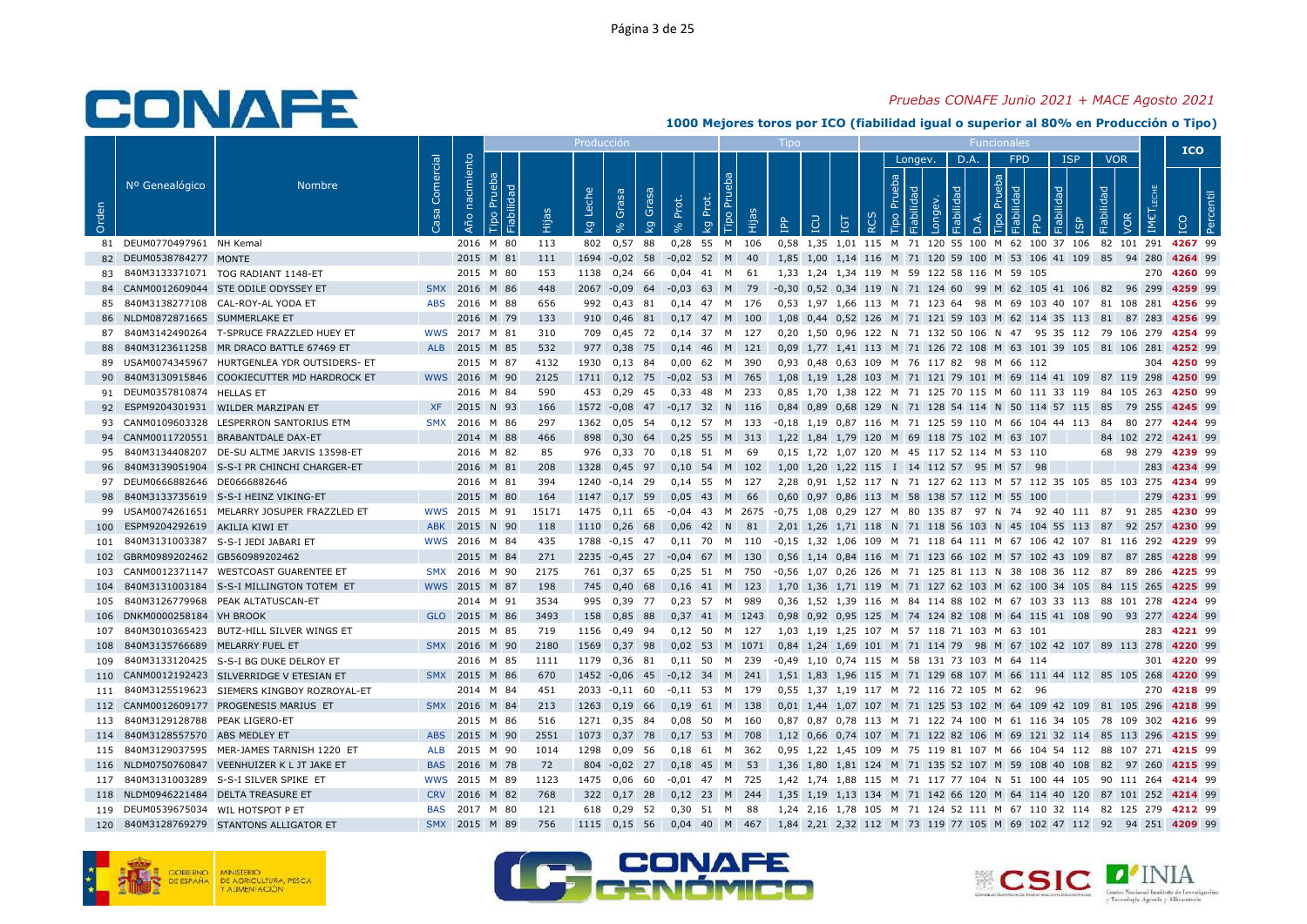### *Pruebas CONAFE Junio 2021 + MACE Agosto 2021*

|       |                                  |                                            |                   |                |                              |       | Producción  |                   |             |                   |             |                           |           |                       |           |                                 |   |                |            |                       |           |                                                               |           |                 |            |            |                      |             | <b>ICO</b> |
|-------|----------------------------------|--------------------------------------------|-------------------|----------------|------------------------------|-------|-------------|-------------------|-------------|-------------------|-------------|---------------------------|-----------|-----------------------|-----------|---------------------------------|---|----------------|------------|-----------------------|-----------|---------------------------------------------------------------|-----------|-----------------|------------|------------|----------------------|-------------|------------|
|       |                                  |                                            |                   |                |                              |       |             |                   |             |                   |             |                           |           |                       |           |                                 |   |                | Longev.    |                       | D.A.      | <b>FPD</b>                                                    |           | <b>ISP</b>      |            | <b>VOR</b> |                      |             |            |
| Orden | Nº Genealógico                   | <b>Nombre</b>                              | Comercial<br>Casa | Año nacimiento | Prueba<br>Fiabilidad<br>Tipo | Hijas | Leche<br>kg | Grasa<br>$\infty$ | Grasa<br>kg | Prot.<br>$\delta$ | Prot.<br>kg | Бa<br>$\tilde{E}$<br>Tipo | Hijas     | <b>AdI</b>            | LCU       | <b>TGT</b>                      | ᅆ | Prueba<br>Tipo | Fiabilidad | Fiabilidad<br>Longev. | $\vec{a}$ | Prueba<br>ᄝ<br>Tipo                                           | FPD       | Fiabilidad<br>ഇ | Fiabilidad | VOR        | LECHE<br><b>IMET</b> |             |            |
|       | 121 NLDM0687206696 DELTA CONCERT |                                            |                   |                | 2015 M 88                    | 5478  | 890         | $0,14$ 46         |             | 0,13              | 43          |                           | M 2727    |                       |           |                                 |   |                |            |                       |           | 0,62 0,73 0,39 112 M 71 137 83 120 M 63 110 33 117            |           |                 |            |            | 92 106 289           |             | 4209 99    |
| 122   | DEUM0360175040 ROYCE             |                                            |                   | 2017 M 81      |                              | 153   | 854         | 0,18              | 49          | 0,12              | 40          | M                         | 163       |                       |           |                                 |   |                |            |                       |           | 1,66 1,38 1,30 116 M 71 131 56 105 M 61 112 32 118            |           |                 |            |            | 79 101 278           | 4209 99     |            |
| 123   |                                  | CANM0012608938 PROGENESIS KEYSTONE ET      | <b>SMX</b>        | 2016 M 85      |                              | 267   | 886         | 0,25              | - 58        | $0,21$ 51 M       |             |                           | 136       |                       |           |                                 |   |                |            |                       |           | 0.24 1.61 1.29 114 N 71 126 50 112 M 66 110 43 107            |           |                 | 79         |            | 99 279               | 4205 99     |            |
| 124   |                                  | 840M3132991895 G-DERUYTER ALTATNT-ET       |                   | 2016           | M 89                         | 574   | 1335        | $-0,17$ 29        |             | $0,11$ 55 M       |             |                           | 117       |                       |           |                                 |   |                |            |                       |           | -0,01 2,20 1,34 118 M 51 131 64 109 M 66                      | -99       |                 | 73         |            | 92 269               | 4205 99     |            |
| 125   |                                  | 840M3125201993 S-S-I MONTROSS DUKE ET      | ALB               | 2014           | N 95                         | 229   | 1979        | $0.25$ 100        |             | 0.03              | 67          | <b>N</b>                  | 175       |                       |           |                                 |   |                |            |                       |           | 0.31 0.61 0.81 107 N 71 113 68 90 N 60 100 75 106             |           |                 | 93         |            | 97 295               | 4201 99     |            |
| 126   |                                  | 840M3132349851 MR SPRING NOBLE ET          | DIS .             | 2016 M 83      |                              | 390   | 974         | $0,14$ 50         |             | 0,03              | 35 M        |                           | 111       |                       |           |                                 |   |                |            |                       |           | 0,32 1,72 1,49 116 N 71 134 57 116 N 55                       | 98 43 109 |                 |            |            | 84 105 266           | 4197 99     |            |
| 127   |                                  | CANM0012571479 CLAYNOOK FAIRVIEW           |                   |                | 2016 M 85                    | 302   | 1968        | $0,12$ 85         |             | $-0.06$           | 56          | M                         | 91        |                       |           |                                 |   |                |            |                       |           | 0,62 1,20 1,29 112 G 61 116 52 89 M 66 101                    |           |                 |            |            | 62 107 284           | 4196 99     |            |
| 128   |                                  | 840M3125066315 WELCOME TROY CHASSY ET      | <b>CRI</b>        | 2014 M 91      |                              | 2884  | 1626        | $-0.05$ 53        |             | 0,08              |             |                           | 61 M 1158 |                       |           |                                 |   |                |            |                       |           | 0,89 0,93 1,08 112 M 79 116 86 106 M 69 104 45 115 90 103 279 |           |                 |            |            |                      | 4193 99     |            |
| 129   |                                  | USAM0072851793 DE-SU ROCKFORD 12250-ET     |                   |                | 2014 M 80                    | 160   | 1007        | 0,38              | - 76        | 0,06              | 39          | M                         | 48        |                       |           |                                 |   |                |            |                       |           | 0,56 0,47 0,41 116 M 64 131 61 117 M 56 111                   |           |                 |            |            | 286                  | 4193 99     |            |
| 130   |                                  | USAM0069912713 CO-OP BOOKEM YOWZA ET       | <b>CRI</b>        | 2011           | M 89                         | 1945  | 874         | $0,20$ 52         |             | 0.16              | 45          |                           | M 1168    |                       |           |                                 |   |                |            |                       |           | 0,41 1,85 1,21 118 M 86 124 84 107 M 68 104 56 121 88 100 267 |           |                 |            |            |                      | 4193 99     |            |
| 131   |                                  | 840M3013072056 NO-FLA COURIER-ET           |                   |                | 2013 M 86                    | 1283  | 957         | 0,43              | 80          | 0.09              | 41          | M                         | 222       |                       |           |                                 |   |                |            |                       |           | -0,16 0,87 0,41 113 M 77 128 80 121 M 62 108                  |           |                 |            |            | 285                  | 4192 99     |            |
| 132   | DEUM0358633620 RR Playoff        |                                            |                   | 2015 M 84      |                              | 422   | 1298        | $-0,05$           | 41          | 0,10              | 53          | M                         | 184       |                       |           |                                 |   |                |            |                       |           | 1,02 1,13 0,96 122 M 71 123 70 107 M 58 104 31 112 87 89 265  |           |                 |            |            |                      | 4192 99     |            |
| 133   | DEUM0358110833 MILTON            |                                            |                   | 2015 M 89      |                              | 1121  | 1647        | $-0.03$ 56        |             | 0,08              | 62 M        |                           | 814       |                       |           |                                 |   |                |            |                       |           | 0,63 1,52 1,34 107 M 71 118 80 100 M 70 105 42 112 88 106 286 |           |                 |            |            |                      | 4191 99     |            |
| 134   |                                  | 840M3133106371 OCD SPRING SLAMDUNK ET      |                   | 2015 M 89      |                              | 1793  | 807         | $0,35$ 65         |             | $0,12$ 39 M       |             |                           | 519       |                       |           |                                 |   |                |            |                       |           | 0,61 1,63 1,54 117 M 74 133 81 107 M 66                       | - 89      |                 |            |            | 72 108 258           | 4191 99     |            |
| 135   | DEUM0666869554                   | RZH DECLIC ET                              | <b>BAS</b>        | 2016 M 84      |                              | 185   | 1660        | $-0,19$           | 38          | $-0.08$           | 44          | M                         | 114       |                       |           |                                 |   |                |            |                       |           | 0,53 0,90 0,85 122 M 71 129 54 119 M 57 102 40 101            |           |                 | 85         |            | 89<br>263            | 4190 99     |            |
| 136   | DEUM0359172941 KENT              |                                            |                   | 2016 M 82      |                              | 201   | 1255        | $0,23$ 70         |             | 0,11              | 52          | M                         | 206       |                       |           |                                 |   |                |            |                       |           | 0.36 0.58 0.33 110 M 71 127 59 106 M 59 108 37 115            |           |                 | 82         |            | 100 300              | 4188 99     |            |
| 137   | DNKM2371402785                   |                                            |                   |                | 2015 M 82                    | 182   | 924         | 0,03              | 36          | 0,13              | 44          | M                         | 91        |                       |           |                                 |   |                |            |                       |           | 1,00 1,01 0,80 130 M 71 131 70 113 M 56 109 44 106 87         |           |                 |            |            | 84<br>264            | 4188 99     |            |
| 138   |                                  | 840M3129016236 S-S-I JOSUPER ROCKETFIRE ET |                   | WWS 2015 M 84  |                              | 390   | 2098        | $-0,16$ 57        |             | 0,01              | 69          | M                         | 170       |                       |           |                                 |   |                |            |                       |           | -0,20 0,67 0,52 112 M 68 120 69 104 M 64                      | 98        |                 |            |            | 289                  | 4184 99     |            |
| 139   | DEUM0357773558 Mirabo            |                                            |                   |                | 2015 M 78                    | 49    | 845         | $0,13$ 44         |             | 0,10              | -38         | M                         | 29        |                       |           |                                 |   |                |            |                       |           | 1,09 1,71 1,47 125 M 71 128 52 109 M 48 100 42 111 84         |           |                 |            | 94         | 251                  | 4184 99     |            |
| 140   |                                  | 840M3014562056 SANDY-VALLEY EVEREST ET     |                   | 2015           | M 87                         | 3628  | 798         | 0.68              | -99         | 0.17              | 44          | M                         | 228       | $-0.17$ 0.54 0.04 115 |           |                                 |   |                |            |                       |           | M 77 132 81 103 M 63                                          | 104       |                 |            |            | 300                  | 4183 99     |            |
| 141   | FRAM5366624921                   | DRAKKAR BAYLABOY                           | ALB               | 2015 M 85      |                              | 2486  | 1106        | $0.01$ 41         |             | 0.06              |             |                           | 42 M 1310 |                       |           |                                 |   |                |            |                       |           | 1.83 0.67 1.10 119 M 71 127 75 115 M 61 109 58 116 88 85 262  |           |                 |            |            |                      | 4183 99     |            |
| 142   |                                  | NLDM0694388754 SKALSUMER PILATES           |                   |                | 2016 M 77                    | 661   | 740         | $0,41$ 69         |             | 0,27              | 52 M        |                           | 235       |                       |           |                                 |   |                |            |                       |           | 1,51 0,99 1,10 120 M 71 123 66 99 M 57 108 40 105 86 101 278  |           |                 |            |            |                      | 4181 99     |            |
| 143   | 840M3134407079                   | PEAK ALTAMONTOYA ET                        | <b>EFP</b>        | 2016 M 90      |                              | 2853  | 1165        | 0,33              | 77          | 0,23              | 62          | M                         | 602       |                       |           | 0,73 1,19 1,34 106              |   |                |            | M 71 120 80           |           | 94 M 68 109 33 111                                            |           |                 | 84         |            | 95 289               | 4177 99     |            |
| 144   | 840M3137839448 MR M-DUKE NECKO   |                                            |                   | 2016 M 82      |                              | 342   | 2000        | $-0,02$           | 69          | $-0,06$           | 57          | M                         | 93        |                       |           |                                 |   |                |            |                       |           | -0,57 0,98 0,67 109 G 59 124 54 105 M 58 100                  |           |                 |            |            | 77 104 292           | 4175 99     |            |
| 145   | USAM0073519358                   | WILRA HARVEST ET                           | <b>ABS</b>        | 2014           | M 89                         | 959   | 887         | 0.16              | -48         | 0.10              | 39          | M                         | 502       | 1.70                  |           | 2.05 2.04 103 M 76 133 79 114 M |   |                |            |                       |           | 68                                                            | -99       |                 |            |            | 84 115 261           | 4175 99     |            |
| 146   |                                  | 840M3138310311 REDROCK-VIEW KLUTCH ET      | <b>ALB</b>        | 2016           | M 87                         | 452   | 822         | $0,04$ 34         |             | 0,16              | 43 M        |                           | 130       |                       |           |                                 |   |                |            |                       |           | -0,31 2,32 1,50 117 M 71 136 63 114 N 50 106 44 109           |           |                 | 82         |            | 88 255               | 4174 99     |            |
| 147   | 840M3132350030                   | EDG DIRECTOR ROOSTER ET                    | <b>DIS</b>        | 2016 M 80      |                              | 203   | 877         | 0.48              | 82          | 0.18              | 47 M        |                           | 110       |                       |           |                                 |   |                |            |                       |           | 0.05 1.37 1.08 109 N 71 122 51 112 M 60 104 32 106            |           |                 |            |            | 79 106 282           | 4173 99     |            |
| 148   |                                  | 840M3137916164 OAKFIELD MODESTY EUREKA-ET  |                   | 2016           | M 84                         | 581   | 858         | 0,43              | 76          | 0,15              | 44          | M                         | 41        |                       |           |                                 |   |                |            |                       |           | 0,75 1,68 1,43 113 G 57 122 64 108 M 63 110                   |           |                 |            |            | 77 112 272           | 4173 99     |            |
| 149   |                                  | CANM0011851820 FEPRO MAPLETREE ET          | <b>SMX</b>        | 2016 M 88      |                              | 677   | 1008        | 0,10              | 47          | $0,14$ 47         |             | M                         | 225       |                       |           |                                 |   |                |            |                       |           | 0,49 1,77 1,69 125 M 71 127 73 97 N 45 104 45 116             |           |                 | 85         |            | 105 258              | 4173 99     |            |
| 150   |                                  | CANM0012638241 WESTCOAST ATHABASKA         |                   | 2016           | M 82                         | 150   | 863         | $0.34$ 66         |             | 0.07              | 35          | M                         | 47        |                       |           |                                 |   |                |            |                       |           | 1.17 1.27 1.32 119 G 62 127 61 114 M 64                       | 107       |                 | 71         |            | 99 257               | 4173 99     |            |
| 151   | 840M3135245862 ABS MALIBU-ET     |                                            |                   |                | 2016 M 84                    | 607   | 1317        | $0.43$ 94         |             | 0.08              | 51          | M                         | 72        |                       |           |                                 |   |                |            |                       |           | -0,52 0,73 0,41 118 G 58 127 69 94 M 63 117                   |           |                 |            |            | 74 96 300            | 4172 99     |            |
| 152   |                                  | ESPM9204304331 DE CROB 0030 MISIONE        | <b>XF</b>         | 2015 N 96      |                              | 338   | 1697        | $-0.05$ 55        |             | $-0,15$           | 38          | N                         | 247       |                       |           |                                 |   |                |            |                       |           | 1,77 1,72 1,62 117 N 71 120 50 98 N 60 109 72 109             |           |                 |            |            | 89 114 272           | 4170 99     |            |
| 153   | DNKM4165406843 Singer            |                                            |                   | 2015 M 86      |                              | 1119  | 1540        | $-0,17$           | -36         | 0,07              | 58          | м                         | 380       |                       | 0,74 0,88 |                                 |   |                |            |                       |           | 0,93 124 M 71 123 76 101 M 62 112 41 117                      |           |                 | 87         |            | 88<br>274            | 4169 99     |            |
| 154   |                                  | 840M3133371009 S-S-I OCTOBERFST PANTHER-ET |                   | 2015 M 85      |                              | 845   | 650         | $0,42$ 66         |             | 0,16              | 38          | M                         | 52        |                       |           |                                 |   |                |            |                       |           | -0,18 0,94 0,57 115 M 61 142 72 116 M 61 101                  |           |                 |            |            | 284                  | 4168 99     |            |
| 155   |                                  | 840M3133064316 ENDCO SUPREME ET            |                   | 2015 M 89      |                              | 857   | 932         | 0,34              | 69          | 0,27              | 59          | M                         | 294       |                       |           | 0,30 0,92 0,63 126 M            |   |                |            |                       |           | 66 121 74 100 M 66 106                                        |           |                 | 86         |            | 87 279               | 4166 99     |            |
| 156   | DEUM0770217596 BARBADOS ET       |                                            |                   | 2016 M 81      |                              | 146   | 195         | 0,40              | 46          | 0.18              | 24          | M                         | 124       |                       |           | 1,98 1,78 1,98 125              |   |                |            |                       |           | M 71 129 56 117 M 63 101 33 117 85                            |           |                 |            |            | 95 230               | 4166 99     |            |
| 157   |                                  | 840M3015031111 LADYS-MANOR ADVICE-ET       |                   | 2014 M 85      |                              | 225   | 1611        | 0,03              | 61          | 0,05              | 57          | M                         | 94        |                       |           |                                 |   |                |            |                       |           | 0,56 1,72 1,60 112 M 65 120 63 97 M 59                        | 98        |                 |            |            |                      | 271 4164 99 |            |
| 158   | CANM0109603329                   | LESPERRON SUCCESSOR ETM                    | <b>SMX</b>        | 2016           | M 86                         | 240   | 1525        | 0.04              | 59          | 0.08              | 58          | M                         | 102       | $-0.45$               |           | 1,23 0,80 119                   |   |                |            |                       |           | M 41 121 60 108 M 65                                          | 100       |                 | 73         |            | 83 268               | 4164 99     |            |
| 159   |                                  | 840M3132349957 MR SPRING NIGHTHAWK ET      | <b>ALB</b>        |                | 2016 M 86                    | 733   | 1344        | 0,25              | - 75        | 0,07              | -51         | M                         | 124       |                       |           | 0,46 1,36 1,28 109              |   |                |            |                       |           | N 71 122 64 102 N 72 101 52 103 84 102 280                    |           |                 |            |            |                      | 4163 99     |            |
| 160   |                                  | USAM0072851617 DE-SU MILLINGTON 12074 ET   | <b>WWS</b>        | 2013 M 89      |                              | 3261  | 1114        | 0.46              | 89          | 0.14              | - 51        | M                         | 741       |                       |           |                                 |   |                |            |                       |           | 0,78 0,55 0,80 114 M 82 117 84 103 N 54 104 40 108            |           |                 |            |            | 85 107 280           | 4161 99     |            |







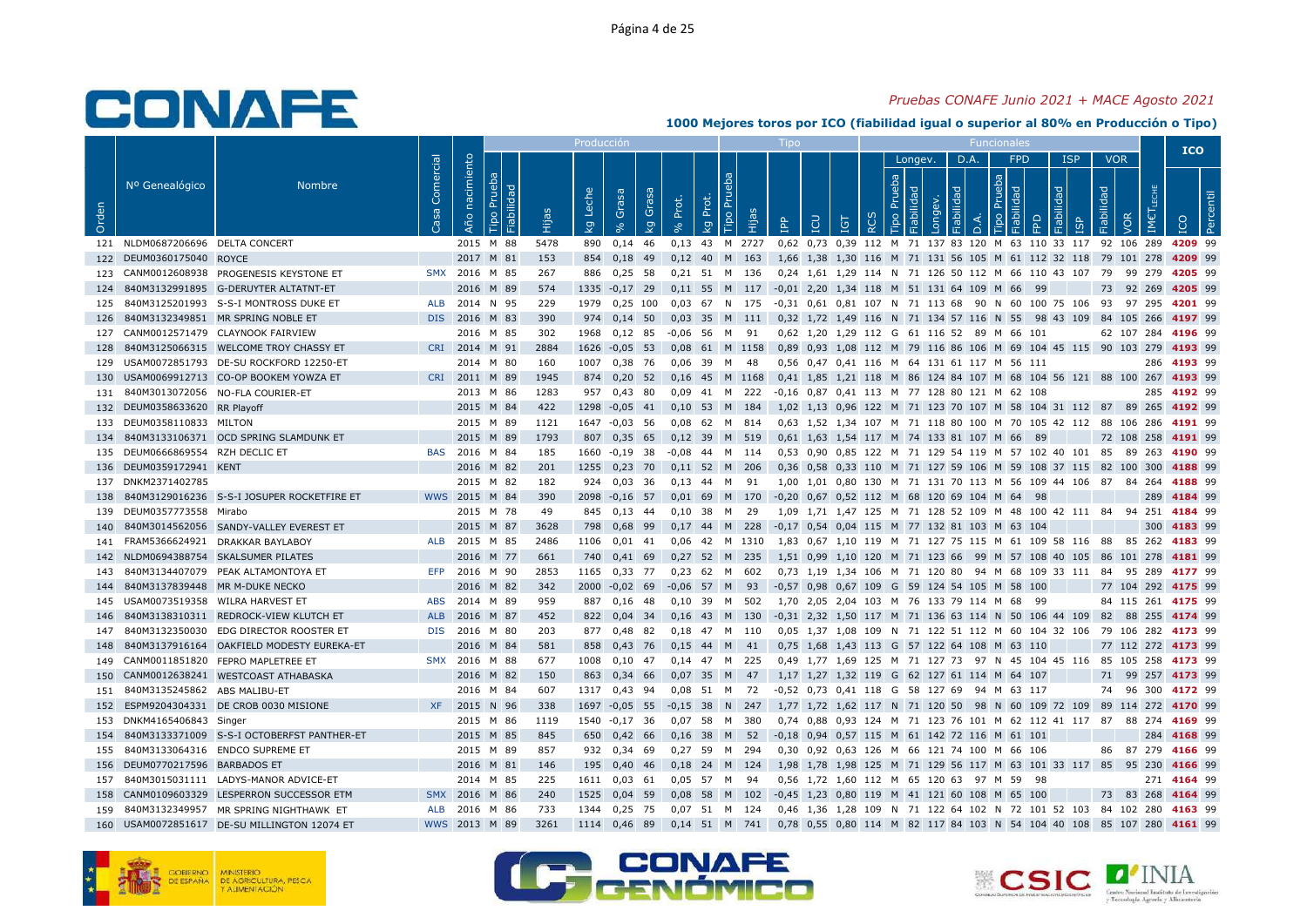### *Pruebas CONAFE Junio 2021 + MACE Agosto 2021*

|       |                                |                                             |                   |                   |                                     |       | Producción  |                   |             |                   |             |           |           |            |     |                |          |                |                              |            |          |                                              |                                                                |            |            |            |               | <b>ICO</b>                |            |
|-------|--------------------------------|---------------------------------------------|-------------------|-------------------|-------------------------------------|-------|-------------|-------------------|-------------|-------------------|-------------|-----------|-----------|------------|-----|----------------|----------|----------------|------------------------------|------------|----------|----------------------------------------------|----------------------------------------------------------------|------------|------------|------------|---------------|---------------------------|------------|
|       |                                |                                             |                   |                   |                                     |       |             |                   |             |                   |             |           |           |            |     |                |          |                | Longev.                      |            | D.A.     | <b>FPD</b>                                   |                                                                | <b>ISP</b> | <b>VOR</b> |            |               |                           |            |
| Orden | Nº Genealógico                 | <b>Nombre</b>                               | Comercial<br>Casa | nacimiento<br>Año | Prueba<br>Fiabilidad<br><b>Tipo</b> | Hijas | Leche<br>ΔÃ | Grasa<br>$\infty$ | Grasa<br>ΔÄ | Prot.<br>$\delta$ | Prot.<br>ΔÃ | E<br>Tipo | Hijas     | <b>AdI</b> | LCU | <b>TGT</b>     | $\alpha$ | Prueba<br>Tipo | <b>Fiabilidad</b><br>Longev. | Fiabilidad | $\Delta$ | Prueba<br>Fiabilidad<br>Tipo                 | FPD                                                            | Fiabilidad | Fiabilidad | VOR        | LECHE<br>IMET |                           | <b>Per</b> |
| 161   |                                | ITAM9991486432 GO-FARM MODEL ET             |                   |                   | 2016 M 78                           | 281   | 556         | 0,25              | 45          | $0,12$ 30 M       |             |           | 99        |            |     |                |          |                |                              |            |          |                                              | 1,89 1,90 1,85 131 N 71 123 53 114 M 53 102 32 104 81          |            |            | 81 231     |               | 4161 99                   |            |
| 162   | 840M3129340690                 | WELCOME SILVER GRIFF ET                     |                   | WWS 2015          | M 88                                | 3415  | 840         | 0,72 105          |             | 0,29              | 58          | M         | 352       |            |     |                |          |                |                              |            |          |                                              | 0,74 0,74 0,78 95 M 76 117 84 104 M 67 105 46 109 87 105 296   |            |            |            |               | 4158 99                   |            |
| 163   |                                | 840M3133743264 MELARRY JEDI FOUL ET         |                   | WWS 2016 M 87     |                                     | 989   | 1291        | $0.01$ 47         |             | 0.15 58 M 140     |             |           |           |            |     |                |          |                |                              |            |          |                                              | 0.17 1.44 1.00 111 M 71 127 74 105 M 65 113 43 110 82 105 278  |            |            |            |               | 4158 99                   |            |
| 164   | 840M3128557435 ABS MIRAGE ET   |                                             |                   |                   | 2015 M 88                           | 1235  | 446         | $0,35$ 51         |             | $0,35$ 50 M       |             |           | 97        |            |     |                |          |                |                              |            |          | 0.65 1.30 1.34 131 M 74 128 80 107 M 65 108  |                                                                |            | 66         | 92 254     |               | 4158 99                   |            |
| 165   | ESPM9204261800                 | KIRON ET                                    | <b>XF</b>         | 2015              | N 96                                | 318   | 1078        | $0,04$ 43         |             | $-0,02$ 33        |             | N         | 235       |            |     |                |          |                |                              |            |          |                                              | 0,32 1,24 0,91 130 N 71 131 54 112 N 56 106 72 115 89          |            |            |            | 68 238        | 4158 99                   |            |
| 166   |                                | 840M3132348370 MR SILVER NAUTICAL ET        |                   | DIS 2015 M 85     |                                     | 701   | 1050        | $0,37$ 77         |             | 0,12 47 M 121     |             |           |           |            |     |                |          |                |                              |            |          |                                              | -0,10 0,97 0,51 117 N 71 128 72 102 M 65 110 45 107 84 100 289 |            |            |            |               | 4156 99                   |            |
| 167   | NLDM0928772539 TW SHONESTAR    |                                             |                   |                   | 2015 M 85                           | 863   | 1367        | $0.02$ 51         |             | 0.08              | 53          | M         | 335       |            |     |                |          |                |                              |            |          |                                              | 0.97 0.97 0.96 119 M 71 126 76 100 M 61 98 44 107 87           |            |            | 96 269     |               | 4156 99                   |            |
| 168   |                                | 840M3131003536 S-S-I HEISENBERG JAXSON-ET   |                   | 2016 M 85         |                                     | 1321  | 775         | 0,49              | 78          | 0,16 42 M 147     |             |           |           |            |     |                |          |                |                              |            |          | 0,20 1,81 1,52 119 M 53 117 74 113 M 61 101  |                                                                |            |            |            | 257           | 4156 99                   |            |
| 169   | 840M3128557418 ABS MAYDAY-ET   |                                             |                   | 2015              | M 89                                | 2830  | 441         | $0,62$ 78         |             | 0.33              | 48          |           | M 1046    |            |     |                |          |                |                              |            |          | -0.13 1.30 0.82 123 M 79 126 84 107 M 67 101 |                                                                |            |            | 83 105 269 |               | 4155 99                   |            |
| 170   |                                | CANM0012609140 PROGENESIS POSITIVE ET       | <b>SMX</b>        | 2016              | M 83                                | 149   | 1075        | $0,61$ 103        |             | 0,15              | 51          | M         | 71        |            |     | 0,64 0,96 1,23 |          |                |                              |            |          | 98 N 71 119 46 101 N 39                      | 97 41 108 79 108 288                                           |            |            |            |               | 4154 99                   |            |
| 171   |                                | 840M3012574853 MR COIN DRACO 15006 ET       | <b>ALB</b>        | 2013 M 90         |                                     | 1663  | 1418        | $-0.05$ 45        |             | 0.07              | - 53        | <b>M</b>  | 869       |            |     |                |          |                |                              |            |          |                                              | -0.85 1.83 0.89 114 M 82 129 87 109 M 67 99 61 108             |            |            |            |               | 88 106 277 <b>4153</b> 99 |            |
| 172   |                                | 840M3131808314 DOUBLE-EAGLE BAYON DEANO ET  |                   | WWS 2016 M 87     |                                     | 1100  | 1438        | $0,22$ 76         |             | 0,06              | 53 M        |           | 273       |            |     |                |          |                |                              |            |          |                                              | 1,28 1,12 1,58 100 M 71 117 76 103 M 67 105 43 111 82 102 275  |            |            |            |               | 4151 99                   |            |
| 173   |                                | USAM0072190820 S-S-I P-K SHTGLSS HOTSHOT ET |                   |                   | 2013 M 90                           | 3388  | 1046        | 0,23              | 62          | 0,04              | -38         | M         | -475      |            |     |                |          |                |                              |            |          |                                              | 0,60 0,82 0,36 123 M 81 131 84 107 M 71 100 29 108 85 93 268   |            |            |            |               | 4151 99                   |            |
|       |                                | 174 USAM0073143739 RONELEE ALTAACEHIGH      | EFP               | 2014 M 89         |                                     | 1913  | 1856        | $0,03$ 70         |             | $-0.15$ 43 M 342  |             |           |           |            |     |                |          |                |                              |            |          |                                              | 0,33 1,17 1,06 116 M 79 122 82 100 M 65 110 42 105 85 111 275  |            |            |            |               | 4148 99                   |            |
| 175   |                                | 840M3129037603 ENDCO SUPERHERO ET           | <b>TRG</b>        | 2015              | M 91                                | 2504  | 736         | 0,22              | -49         | 0.15              | 39          |           | M 1194    |            |     |                |          |                |                              |            |          |                                              | 0.59 1.80 1.51 117 M 82 126 87 115 M 74 101 45 115 90 119 251  |            |            |            |               | 4148 99                   |            |
| 176   |                                | CANM0012283318 WESTCOAST PERSEUS ET         | <b>SMX</b>        | 2015              | M 90                                | 5074  | 620         | $0,36$ 59         |             | 0,28              |             |           | 49 M 2053 |            |     |                |          |                |                              |            |          |                                              | -0,01 1,44 0,88 119 M 78 123 87 119 M 68 115 35 104 88 106 270 |            |            |            |               | 4147 99                   |            |
| 177   |                                | 840M3013115112 ROSYLANE-LLC SPOCK ET        | <b>ABS</b>        | 2015              | M 90                                | 5532  | 501         | 0,87 105          |             | 0,22              | 39          | M         | 617       |            |     |                |          |                |                              |            |          |                                              | 1,57 0,96 1,15 108 M 82 117 88 106 M 69 106 45 106 85 113 271  |            |            |            |               | 4146 99                   |            |
| 178   | DEUM1264519228 HYPE ET         |                                             |                   | 2016 M 85         |                                     | 2222  | 850         | 0,33              | 65          | 0,30              | 59          | M         | 746       |            |     |                |          |                |                              |            |          |                                              | 1,53 0,82 1,30 116 M 71 116 78 98 M 61 110 35 118 85           |            |            | 91         | 277           | 4146 99                   |            |
| 179   |                                | CANM0012609076 PROGENESIS SUMMERDAY ET      |                   | SMX 2016 M 87     |                                     | 373   | 1653        | $0,03$ 63         |             | $-0,06$           | 46          | M         | 173       |            |     |                |          |                |                              |            |          |                                              | 0,42 1,35 1,55 113 M 71 126 50 97 N 46 107 41 109 82 103 265   |            |            |            |               | 4146 99                   |            |
| 180   | NLDM0937451236 DG NEBULA ET    |                                             |                   | 2016              | M 83                                | 1040  | 1610        | $-0.06$ 51        |             | 0.12              | 65          | M         | 388       |            |     |                |          |                |                              |            |          | 0.79 0.30 0.38 118 G 59 121 66 106 M 62 111  |                                                                |            |            | 53 112 286 |               | 4143 99                   |            |
| 181   |                                | 840M3130010295 DE-SU 13050 SPECTRE ET       |                   | ABS 2015 M 91     |                                     | 6148  | 1181        | 0,60 107          |             | 0,13 52 M 1882    |             |           |           |            |     |                |          |                |                              |            |          |                                              | 1,13 0,48 0,88 103 M 81 114 88 100 M 70 120 34 105 91 113 298  |            |            |            |               | 4142 99                   |            |
| 182   | DNKM3372306936 Messenger       |                                             |                   | 2015              | M 86                                | 995   | 1247        | $-0,10$ 34        |             | 0,00              | 40 M        |           | 488       |            |     |                |          |                |                              |            |          |                                              | 0,51 1,13 0,70 129 M 71 134 76 105 M 63 112 44 113 87          |            |            | 89 267     |               | 4142 99                   |            |
| 183   |                                | 840M3129037755 MR SUPER CONTENDER ET        |                   |                   | 2015 M 88                           | 1376  | 658         | 0,32 56           |             | 0,24              | -46         | M         | 687       |            |     |                |          |                |                              |            |          | 0,16 1,48 1,33 125 M 68 124 81 116 M 65 107  |                                                                |            | 88         |            | 88 253        | 4141 99                   |            |
| 184   |                                | 840M3126680166 LISMORE KNGBOY TUBB 6198 ET  |                   | DIS 2015 M 87     |                                     | 493   | 1626        | $0,06$ 65         |             | $-0.03$           | 49          | M         | 195       |            |     |                |          |                |                              |            |          | -0,47 2,04 1,60 113 M 71 115 76 104 N 45     | 97 63 112 82                                                   |            |            |            | 95 256        | 4138 99                   |            |
| 185   | DEUM1404580550 REQUEST         |                                             |                   | 2015 M 86         |                                     | 290   | 826         | $0,21$ 51         |             | $0.15$ 42 M       |             |           | 104       |            |     |                |          |                |                              |            |          |                                              | 0.81 0.62 0.43 123 M 71 124 66 120 M 54 108 35 115 85          |            |            |            | 80 262        | 4136 99                   |            |
| 186   |                                | ITAM8990352947 GUTHI SUPERSHOT SIMOX        |                   | 2015              | M 86                                | 1386  | 1355        | $-0,14$ 33        |             | 0,09              | 54          | M         | 582       |            |     |                |          |                |                              |            |          |                                              | 0,31 1,51 1,38 117 M 71 127 78 107 M 63 106 44 112 87 114 259  |            |            |            |               | 4133 99                   |            |
| 187   |                                | 840M3014365477 OCD MONTROSS LAIDLAW ET      |                   | WWS 2014 M 88     |                                     | 644   | 2086        | $-0,11$ 62        |             | 0,00              | 67 M        |           | 140       |            |     |                |          |                |                              |            |          |                                              | 0,69 1,15 1,27 102 M 72 111 79 99 M 65 99 47 109               |            |            | 87 106 279 |               | 4132 99                   |            |
| 188   | NLDM0669016356 NL0669016356    |                                             |                   | 2016 M 82         |                                     | 202   | 979         | 0,45              | 82          | 0,27              | 60          | M         | 73        |            |     |                |          |                |                              |            |          |                                              | 1,11 0,41 0,73 114 M 71 110 53 103 M 60 106 34 115 84 104 278  |            |            |            |               | 4132 99                   |            |
| 189   |                                | CANM0012192429 SILVERRIDGE V EUGENIO ET     |                   | SMX 2015          | N 99                                | 974   | 986         | $0.11$ 47         |             | $-0.05$ 27 N 700  |             |           |           |            |     |                |          |                |                              |            |          |                                              | 1,54 2,27 2,16 114 N 71 130 68 105 N 78 111 89 114 98 116 260  |            |            |            |               | 4132 99                   |            |
| 190   | NLDM0750760885 JAMESON ET      |                                             | <b>ALB</b>        | 2016              | M 85                                | 1046  | 531         | $0,20$ 39         |             | $0,21$ 39         |             | M         | 507       |            |     |                |          |                |                              |            |          |                                              | 1,09 2,04 1,72 122 M 71 135 76 106 M 64 114 40 103 87          |            |            | 99 258     |               | 4131 99                   |            |
| 191   |                                | NLDM0765755447 PEELDIJKER LOCKER            |                   |                   | 2016 M 81                           | 548   | 626         | 0,51 74           |             | $0,15$ 36 M       |             |           | 224       |            |     |                |          |                |                              |            |          |                                              | 1,42 1,30 1,34 117 M 71 119 65 109 M 58 108 33 114 86 106 260  |            |            |            |               | 4130 99                   |            |
| 192   |                                | CANM0012192430 SILVERRIDGE V EUCLID ET      |                   | SMX 2015 M 91     |                                     | 2526  | 1228        | $0,14$ 59         |             | $-0,04$           | 35          |           | M 1709    |            |     |                |          |                |                              |            |          |                                              | 1,46 1,50 1,56 108 M 81 127 86 105 M 69 110 56 115 92 117 268  |            |            |            |               | 4130 99                   |            |
| 193   | 840M3014561980                 | SANDY-VALLEY ASCENDER-ET                    |                   |                   | 2014 M 86                           | 3597  | 1632        | 0,00              | 59          | 0.01              | 54          | M         | 215       |            |     |                |          |                |                              |            |          | 1,14 1,88 1,76 102 M 78 120 82 100 M 64 111  |                                                                |            |            |            | 277           | 4128 99                   |            |
| 194   | DEUM0358241745 PERIN           |                                             |                   | 2015 M 86         |                                     | 831   | 1446        | $0,01$ 53         |             | $0,11$ 59         |             | M         | 361       |            |     |                |          |                |                              |            |          |                                              | 1,01 0,49 0,50 112 M 71 117 75 111 M 62 115 30 113 87 94 279   |            |            |            |               | 4128 99                   |            |
| 195   | DNKM0000259291 VH BRUCE BADGER |                                             | <b>GLO</b>        | 2016              | M 82                                | 1693  | 419         | 0,52 67           |             | 0.31              | 45          | <b>M</b>  | -437      |            |     |                |          |                |                              |            |          |                                              | 0.83 0.95 0.68 130 N 71 124 73 106 M 56 106 33 103 87          |            |            | 99         | 261           | 4126 99                   |            |
| 196   | DNKM0000257379 VH BERNELL      |                                             | <b>GLO</b>        | 2014              | M 87                                | 5849  | 906         | $0,08$ 41         |             | $0.17$ 47         |             |           | M 2403    |            |     |                |          |                |                              |            |          |                                              | 0,72 0,79 0,73 126 M 71 125 82 117 N 45 104 49 110 90          |            |            | 95 261     |               | 4125 99                   |            |
| 197   | 840M3128557482 ABS ACHIEVER ET |                                             | <b>ABS</b>        | 2015 M 90         |                                     | 3259  | 193         | 1,02 106          |             | 0,23 29           |             | M         | 914       |            |     |                |          |                |                              |            |          |                                              | 1.14 0.90 0.73 116 M 75 125 83 106 M 69 117 31 105 87 116 281  |            |            |            |               | 4124 99                   |            |
| 198   | DEUM0359176237 KODIAC P        |                                             |                   | 2016 M 81         |                                     | 136   | 1569        | $-0,08$           | 47          | $0,01$ 52         |             | M         | 79        |            |     |                |          |                |                              |            |          |                                              | 0,01 1,40 0,89 114 M 71 123 57 110 M 58 106 37 107 81 109 280  |            |            |            |               | 4122 99                   |            |
| 199   |                                | 840M3133887401 NO-FLA ALTAMIKLO-ET          |                   |                   | 2016 M 84                           | 762   | 1635        | $-0,18$ 39        |             | 0.03              | -56         | M         | 93        |            |     |                |          |                |                              |            |          | 0,45 0,91 0,37 119 G 61 125 68 110 M 64 125  |                                                                |            | 79         |            | 98 288        | 4121 99                   |            |
|       |                                |                                             |                   |                   |                                     | 321   | 1048        | $-0.08$ 29        |             |                   |             |           |           |            |     |                |          |                |                              |            |          |                                              |                                                                |            |            |            |               | 4120 99                   |            |
| 200   |                                | ESPM9204179147 DG KINGBOY SNIPER ET         |                   | ASC 2015 N 96     |                                     |       |             |                   |             | $-0.01$ 33 N      |             |           | 308       |            |     |                |          |                |                              |            |          |                                              | 1,81 1,59 1,77 118 N 71 124 62 116 N 70 102 62 124 90          |            |            |            | 97 235        |                           |            |







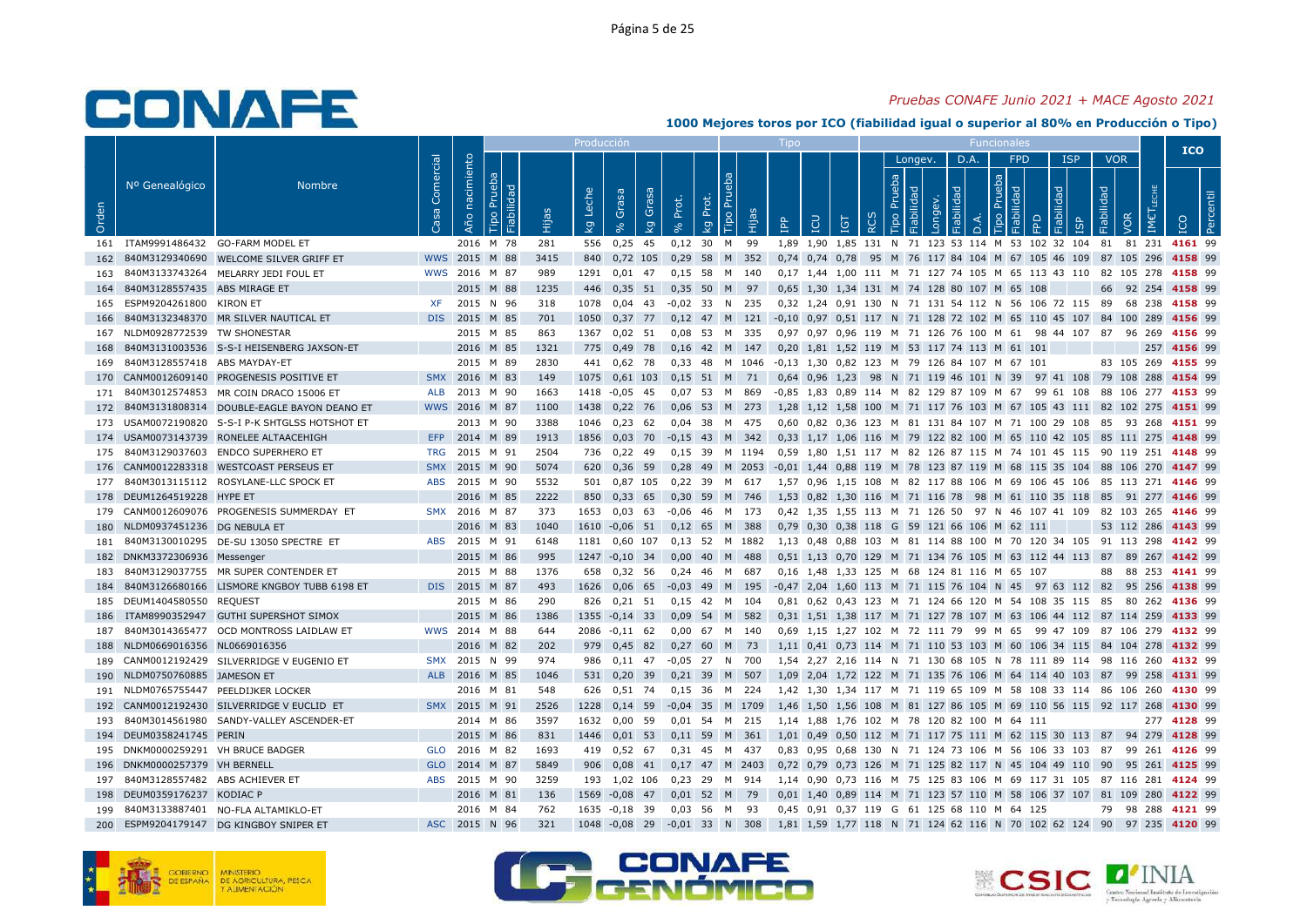### *Pruebas CONAFE Junio 2021 + MACE Agosto 2021*

|       |                                |                                               |                   |                   |                                     |       | Producci <u>ón</u> |                   |              |                   |             |                        |              | Tipo                  |     |                    |            |                |                       |            |          | Funcionales                                                   |                      |                   |                      |            |               | <b>ICO</b>  |    |
|-------|--------------------------------|-----------------------------------------------|-------------------|-------------------|-------------------------------------|-------|--------------------|-------------------|--------------|-------------------|-------------|------------------------|--------------|-----------------------|-----|--------------------|------------|----------------|-----------------------|------------|----------|---------------------------------------------------------------|----------------------|-------------------|----------------------|------------|---------------|-------------|----|
|       |                                |                                               |                   |                   |                                     |       |                    |                   |              |                   |             |                        |              |                       |     |                    |            |                | Longev.               |            | D.A.     | <b>FPD</b>                                                    |                      | <b>ISP</b>        |                      | <b>VOR</b> |               |             |    |
| Orden | Nº Genealógico                 | <b>Nombre</b>                                 | Comercial<br>Casa | nacimiento<br>Año | Prueba<br><b>Fiabilidad</b><br>Tipo | Hijas | Leche<br>ΔÃ        | Grasa<br>$\infty$ | Grasa<br>ΙŠΥ | Prot.<br>$\delta$ | Prot.<br>kg | $\overline{P}$<br>Tipo | <b>Beilt</b> | <b>Add</b>            | LCU | TGT                | <b>RCS</b> | Prueba<br>Tipo | Fiabilidad<br>Longev. | Fiabilidad | $\Delta$ | Prueba<br>Tipo                                                | FPD                  | Fiabilidad<br>ഗ്ര | Fiabilidad           |            | LECHE<br>IMET |             | -ā |
| 201   |                                | DNKM0000257763 VH TIRSVAD BALISTO BOSMAN      | <b>GLO</b>        | 2014 M 87         |                                     | 5006  | 953                | 0,39              | 75           | 0,31              |             |                        | 64 M 1828    |                       |     |                    |            |                |                       |            |          | 1,34 0,34 0,53 113 M 71 113 82 99 M 63 108 43 115             |                      |                   |                      | 90 104 282 |               | 4118 99     |    |
| 202   |                                | USAM0072850448 WEBB-VUE SPARK 2060 ET         |                   | WWS 2013          | N 97                                | 310   | 2025               | $-0.09$ 62        |              | $-0,03$           |             |                        | 62 M 4279    |                       |     |                    |            |                |                       |            |          | -0,44 0,99 0,59 121 N 71 118 68 89 N 50 115 69 109 90         |                      |                   |                      |            | 81 278        | 4116 99     |    |
| 203   |                                | 840M3130010371 DE-SU SATCHEL 13126-ET         |                   | 2015 M 85         |                                     | 1710  | 1656               | $0.07$ 67         |              | $0.04$ 58         |             | M                      | 97           |                       |     |                    |            |                |                       |            |          | 0.25 0.93 0.79 106 M 72 124 78 102 M 63 117                   |                      |                   |                      |            | 295           | 4116 99     |    |
| 204   |                                | NLDM0941810667 PEELDIJKER LIMOUSINE           |                   | 2015 M 81         |                                     | 576   | 963                | $0,25$ 61         |              | $0,24$ 57 M       |             |                        | 292          |                       |     |                    |            |                |                       |            |          | 0,72 0,56 0,44 112 M 71 124 74 104 M 55 109 35 117 88         |                      |                   |                      |            | 88 280        | 4114 99     |    |
| 205   | NLDM0755139693 HET MEER BRAVO  |                                               |                   | 2014 M 86         |                                     | 6595  | 548                | 0,29              | 49           | 0,27              | 45          | м                      | 3889         |                       |     |                    |            |                |                       |            |          | 1,06 0,36 0,46 128 M 71 127 81 117 M 62 114 44 109 93         |                      |                   |                      |            | 79 262        | 4111 99     |    |
| 206   |                                | 840M3136838544 S-S-I BERRYRIDGE ALTABLAST     |                   | 2016 M 89         |                                     | 1208  | 1448               | $0,21$ 75         |              | 0,00              | 47 M        |                        | 252          |                       |     |                    |            |                |                       |            |          | 0,68 1,63 1,26 105 M 43 126 76 94 M 67 107                    |                      |                   |                      | 79 110 287 |               | 4110 99     |    |
| 207   |                                | NLDM0756516602 HOOGERHORST VEKIS DG LEE       | <b>ALB</b>        | 2015              | M 80                                | 829   | 921                | 0.40 75           |              | $0.12$ 42 M       |             |                        | 340          |                       |     |                    |            |                |                       |            |          | 0.66 1.60 1.45 108 M 71 126 58 103 M 56 93 43 105 84 108 263  |                      |                   |                      |            |               | 4110 99     |    |
| 208   | DEUM0538920253 DG CHARLEY ET   |                                               | <b>ABS</b>        | 2015 M 91         |                                     | 7574  | 1316               | $-0,03$           | 44           | 0.06              | 49          | M                      | 3843         |                       |     | 0,74 0,72 0,54 123 |            |                |                       |            |          | M 84 122 89 111 M 74 108 45 112 92                            |                      |                   |                      |            | 91 265        | 4110 99     |    |
| 209   |                                | USAM0073953483 BOMAZ MEGAVOLT 1955-ET         |                   | 2015 M 84         |                                     | 435   | 1586               | 0,16 75           |              | 0,08              | 60          | M                      | 40           |                       |     |                    |            |                |                       |            |          | 0,84 1,25 1,27 113 M 64 110 70 96 M 63 112                    |                      |                   |                      |            |               | 274 4109 99 |    |
| 210   | DEUM1305311425 METAXA          |                                               |                   | 2016 M 85         |                                     | 1316  | 1115               | 0,23              | 65           | 0,21              | 59          | M                      | 654          | 1,05                  |     |                    |            |                |                       |            |          | 1,16 1,24 112 M 71 116 76 100 M 64 114 45 108 85 99 279       |                      |                   |                      |            |               | 4109 99     |    |
| 211   |                                | 840M3123600727 S-S-I RODGERS MESSAGER-ET      |                   | 2014 M 84         |                                     | 590   | 1149               | $0,26$ 69         |              | $0.11$ 49         |             | M                      | - 67         |                       |     |                    |            |                |                       |            |          | 1.06  0.61  0.70  120  M  72  118  74  109  M  57  111        |                      |                   |                      |            | 268           | 4108 99     |    |
| 212   |                                | CANM0012283183 WESTCOAST RANDALL              |                   | SMX 2015 M 90     |                                     | 1671  | 1213               | $0,09$ 53         |              | 0.04              |             |                        | 43 M 1227    |                       |     |                    |            |                |                       |            |          | 1,35 1,03 1,53 125 M 74 118 79 106 M 69 107 32 110 92 91 246  |                      |                   |                      |            |               | 4107 99     |    |
| 213   |                                | CANM0012188855 STANTONS ACTUALLY              |                   | 2015 M 87         |                                     | 222   | 704                | 0,46 72           |              | 0,09              | 32          | M                      | 138          |                       |     |                    |            |                |                       |            |          | 2,56 1,78 2,24 111 M 64 117 68 110 M 66                       | - 98                 |                   |                      | 77 116 237 |               | 4107 99     |    |
| 214   |                                | NLDM0729539557 WEELDER EMPIRE ET              |                   | 2015              | M 88                                | 4197  | 378                | $0,44$ 57         |              | 0,28              | 40          | M                      | 2000         |                       |     |                    |            |                |                       |            |          | 1,80 0,41 0,45 127 M 71 126 79 110 M 65 119 35 114 92 73 270  |                      |                   |                      |            |               | 4107 99     |    |
| 215   |                                | 840M3135245775 ABS MOROCCAN ET                | <b>ABS</b>        | 2016              | M 86                                | 928   | 798                | 0.74 105          |              | 0.18              | 45          | M                      | - 193        |                       |     |                    |            |                |                       |            |          | 0.88 1.85 1.69 106 N 71 111 73 92 M 66                        | 95 35 111 78 118 275 |                   |                      |            |               | 4106 99     |    |
| 216   |                                | 840M3133120461 S-S-I MODESTY MEGA LUCK ET     |                   | WWS 2016 M 82     |                                     | 295   | 1340               | 0,08 57           |              | $0,19$ 64         |             | M                      | 89           |                       |     |                    |            |                |                       |            |          | 0,61 1,23 1,16 100 M 71 123 56 104 M 61 107 40 105 81 121 292 |                      |                   |                      |            |               | 4104 99     |    |
| 217   |                                | 840M3125645118 BUSH-BROS BALIST TRIDENT ET    |                   | CRV 2014 M 84     |                                     | 356   | 734                | 0,52 80           |              | $0,27$ 52         |             | M                      | 212          |                       |     |                    |            |                |                       |            |          | 0,73 1,34 1,29 117 M 71 116 73 97 M 56 108 44 109 87          |                      |                   |                      |            | 94 265        | 4104 99     |    |
| 218   |                                | 840M3129016374 S-S-I SUPERSHOT SPEED UP-ET    |                   | 2015 M 86         |                                     | 158   | 1180               | 0,04              | 47           | 0,04              | 42          | M                      | 133          | $-0,20$ 1,61 1,23 126 |     |                    |            |                |                       |            |          | M 62 128 67 110 M 60                                          | 104                  |                   | 74                   |            | 97 246        | 4104 99     |    |
| 219   |                                | 840M3129037786 CO-OP AARDEMA TRACER ET        | CRI               | 2015              | M 88                                | 743   | 1426               | $0.09$ 61         |              | $0.04$ 50         |             | M                      | 345          |                       |     |                    |            |                |                       |            |          | -0.65 1.51 0.73 118 M 71 126 71 101 N 61 99 42 104 82 102 270 |                      |                   |                      |            |               | 4103 99     |    |
| 220   |                                | 840M3127565520 CLEAR-ECHO MANOLO 614-ET       |                   | 2015 M 85         |                                     | 161   | 1441               | $0.00$ 52         |              | $-0.07$           | 39          | M                      | 110          |                       |     |                    |            |                |                       |            |          | 0.49 1.70 1.23 113 M 60 132 65 104 M 60 103                   |                      |                   | 66                   |            | 95 267        | 4103 99     |    |
| 221   | DEUM0359235304 BESTDAY ET      |                                               |                   | 2016 M 82         |                                     | 165   | 839                | $0,27$ 58         |              | 0.28              | 56          | M                      | 136          |                       |     |                    |            |                |                       |            |          | 0,62 1,56 1,13 115 M 71 120 59 97 M 62 109 33 117 84          |                      |                   |                      |            | 87 273        | 4102 99     |    |
| 222   |                                | 840M3126776429 EDG DELTA-B52 ET               |                   | DIS 2015 M 89     |                                     | 762   | 628                | $0,52$ 75         |              | 0,25              | -46         | M                      | 288          |                       |     |                    |            |                |                       |            |          | 0,77 1,54 1,44 115 M 71 117 61 103 M 67 103 29 114 84 104 264 |                      |                   |                      |            |               | 4102 99     |    |
| 223   |                                | 840M3131083927 AOT SILVER HELIX ET            | wws               | 2015              | N 94                                | 159   | 1730               | 0,31              | 97           | 0,08              | 65          | N                      | 130          | 0,08                  |     | 0,89 0,74          |            |                |                       |            |          | 94 N 71 108 68 99 N 52 105 72 111 90 111 303                  |                      |                   |                      |            |               | 4101 99     |    |
| 224   |                                | 840M3135301237 RONELEE FREEDOM ET             |                   | SMX 2016 M 87     |                                     | 1209  | 1355               | 0,08 57           |              | $0.07$ 51 M       |             |                        | 347          |                       |     |                    |            |                |                       |            |          | 1,02 1,50 1,19 103 M 71 123 75 106 N 42 112 41 105 82 117 291 |                      |                   |                      |            |               | 4101 99     |    |
| 225   | DEUM1272495064 MARTINIUS ET    |                                               |                   | 2015              | M 87                                | 6007  | 1186               | 0.14              | 58           | 0.07              | 46          |                        | M 2175       | 0.50                  |     |                    |            |                |                       |            |          | 0.83 0.28 114 M 73 130 80 105 M 65 113 44 110                 |                      |                   |                      | 87 103 287 |               | 4101 99     |    |
| 226   | DEUM0121740571                 |                                               |                   | 2014              | M 82                                | 206   | 719                | $0,64$ 92         |              | 0,38              | 63          | M                      | 145          |                       |     |                    |            |                |                       |            |          | 0,72 0,66 0,93 111 M 66 116 62 98 M 60 103                    |                      |                   |                      |            | 268           | 4100 99     |    |
| 227   |                                | 840M3132356933 KINGS-RANSOM M DEVINE ET       |                   | WWS 2016 M 86     |                                     | 835   | 873                | 0,45 78           |              | $0,17$ 46         |             | M 114                  |              |                       |     |                    |            |                |                       |            |          | 0,37 1,34 1,20 126 M 43 119 70 98 M 65 108                    |                      |                   |                      |            | 260           | 4100 99     |    |
| 228   |                                | 840M3130431938 LEANINGHOUSE RUGBY-ET          |                   | 2015 M 87         |                                     | 332   | 999                | 0.17              | 54           | 0.12              | 45 M        |                        | 89           |                       |     |                    |            |                |                       |            |          | 0,80 1,19 1,36 124 M 61 127 68 104 M 62                       | 98                   |                   |                      | 72 98 251  |               | 4100 99     |    |
| 229   | NLDM0660158767 MANDERS DON     |                                               |                   | 2016 M 77         |                                     | 528   | 429                | 0,40 55           |              | 0.26              | 40          | M                      | 187          |                       |     |                    |            |                |                       |            |          | 0,76 1,20 1,00 119 M 71 131 65 112 M 59 109 38 110 85 97 262  |                      |                   |                      |            |               | 4099 99     |    |
| 230   |                                | 840M3127565475 CLEAR-ECHO SUMO 569 ET         |                   | 2015 M 85         |                                     | 514   | 1312               | 0,09              | 57           | 0,10              | 53          | M                      | 115          |                       |     | 0,28 0,61 0,44     | 98         |                |                       |            |          | M 72 134 73 118 M 66 110                                      |                      |                   |                      |            | 288           | 4098 99     |    |
| 231   |                                | 840M3012559845 S-S-I CASHCOIN VICTOR-ET       |                   | 2013 M 81         |                                     | 146   | 1657               | -0,08             | 50           | $-0,01$           | 52          | M                      | 40           |                       |     |                    |            |                |                       |            |          | 0,28 1,28 0,89 114 M 66 119 63 113 M 58 107                   |                      |                   |                      |            | 271           | 4098 99     |    |
| 232   |                                | ESPM1504057975 SAN-RIAN NORDÉS BALISTO FIV ET |                   | 2015 N 94         |                                     | 157   | 874                | 0,39 72           |              | $0,24$ 53         |             | N                      | - 140        |                       |     |                    |            |                |                       |            |          | 1.87 0.79 0.95 124 N 71 112 61 93 N 40 111 72 111 87 96 265   |                      |                   |                      |            |               | 4095 99     |    |
| 233   |                                | 840M3129128780 PEAK ALTAOCASO-ET              |                   | 2015 M 86         |                                     | 1495  | 1688               | $0,06$ 67         |              | 0,07              | 62          | M                      | 42           |                       |     |                    |            |                |                       |            |          | 0,79 0,54 0,55 110 M 75 123 79 93 M 65 113                    |                      |                   |                      |            | 293           | 4092 99     |    |
| 234   |                                | ESPM1704321134 GENER SINATRA ET               | <b>ABK</b>        | 2016              | N 82                                | 55    | 1132               | $0,26$ 68         |              | 0,06              | 43          | N                      | 40           |                       |     |                    |            |                |                       |            |          | 1,63 1,43 1,34 112 N 71 118 54 102 N 44 106 46 105 84 109 267 |                      |                   |                      |            |               | 4092 99     |    |
| 235   |                                | 840M3123886035 S-S-I MONTROSS JEDI ET         | wws               | 2014 N 98         |                                     | 751   | 1850               | $-0,35$ 27        |              | 0,05              | 65          | N                      | 533          |                       |     |                    |            |                |                       |            |          | -0,80 1,97 1,07 112 N 71 123 79 105 N 77 106 83 108           |                      |                   | 96                   | 92         | 262           | 4091 99     |    |
| 236   | CANM0109010772 BOLDI ACCURATE  |                                               |                   | 2014 M 90         |                                     | 1511  | 1122               | 0,24 66           |              | 0.10              | 47          | M                      | 1290         |                       |     |                    |            |                |                       |            |          | 0.19 0.59 0.68 113 M 78 121 83 117 M 64                       |                      |                   | 94 34 112 90 109 259 |            |               | 4091 99     |    |
| 237   |                                | CANM0012021525 STANTONS CLOSE UP              |                   | 2014 M 87         |                                     | 1928  | 928                | $0,22$ 56         |              | $0.16$ 47 M       |             |                        | 643          |                       |     |                    |            |                |                       |            |          | 0.84 0.97 0.80 122 M 80 121 83 114 M 65 110                   |                      |                   |                      | 79 92 262  |               | 4091 99     |    |
| 238   |                                | USAM0074572344 WOODCREST SUPRSHT MR MAX-ET    |                   | 2015 M 85         |                                     | 1598  | 970                | $-0,10$ 24        |              | $0,04$ 36         |             | M                      | 186          |                       |     |                    |            |                |                       |            |          | 1,15 1,53 1,54 129 M 76 136 79 110 M 63 114                   |                      |                   |                      |            | 241           | 4091 99     |    |
| 239   | USAM0073953464 BOMAZ ZIGZAG-ET |                                               |                   | 2015 M 86         |                                     | 1071  | 1362               | 0,40 93           |              | 0,10              | 55          | M                      | 54           |                       |     |                    |            |                |                       |            |          | 0,97 1,00 0,96 101 M 72 116 77 96 M 65 110                    |                      |                   |                      |            | 292           | 4089 99     |    |
|       |                                | 240 CANM0012434610 PROGENESIS CAMERON ET      |                   | 2016 M            | 89                                  | 530   | 1409               | $-0.05$ 45        |              | $0,14$ 61 M       |             |                        | 160          |                       |     |                    |            |                |                       |            |          | 1,05 0,83 0,98 96 M 55 132 66 110 M 65 105                    |                      |                   |                      | 84 117 285 |               | 4089 99     |    |







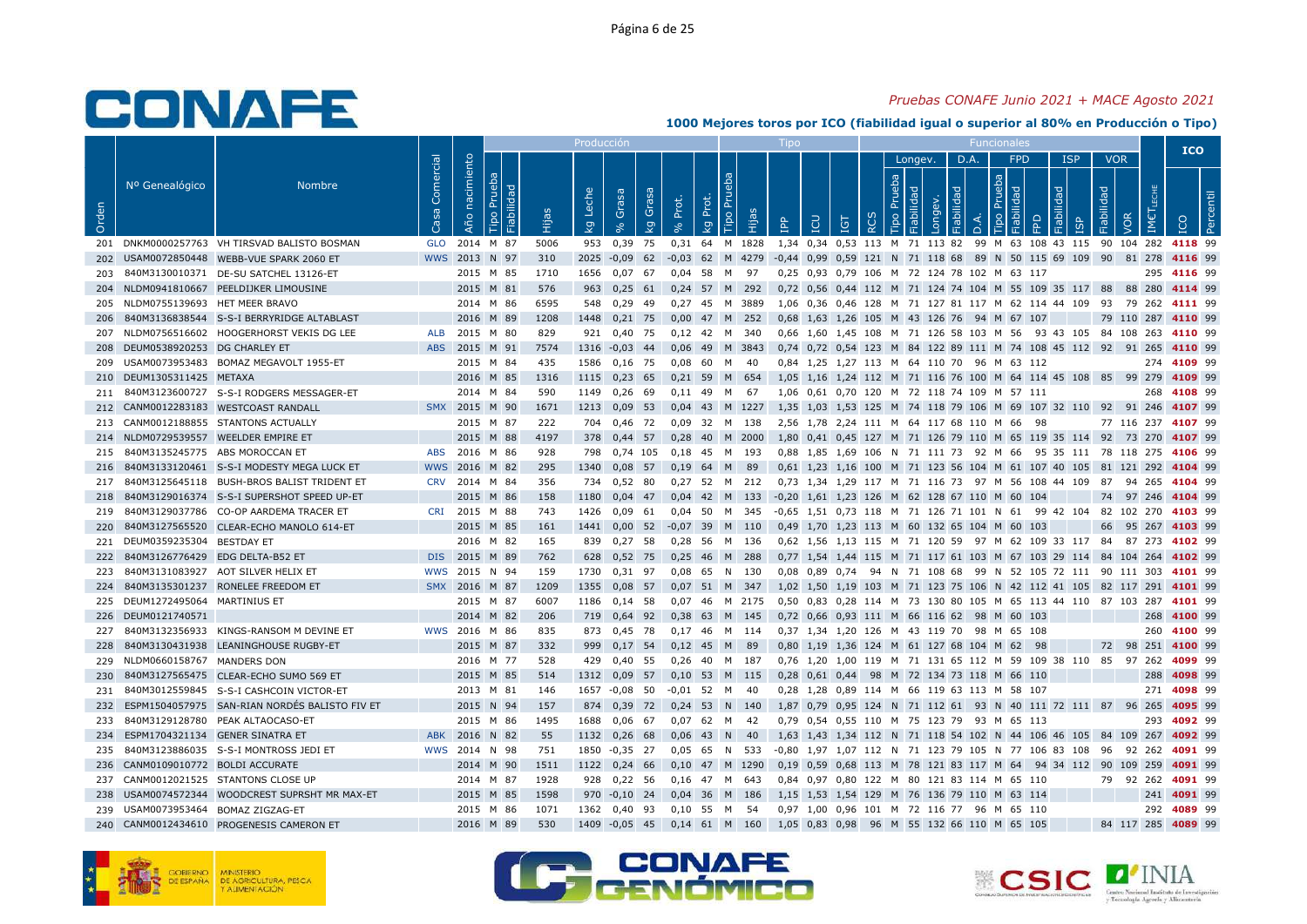### *Pruebas CONAFE Junio 2021 + MACE Agosto 2021*

|       |                                |                                               |                   |                   |                              |       | Producción  |                         |             |                         |             |                            |           | Tipo       |                      |     |   |                |                       |            |     | Funcionales                                                                         |                                                               |                        |            |            |             | <b>ICO</b> |  |
|-------|--------------------------------|-----------------------------------------------|-------------------|-------------------|------------------------------|-------|-------------|-------------------------|-------------|-------------------------|-------------|----------------------------|-----------|------------|----------------------|-----|---|----------------|-----------------------|------------|-----|-------------------------------------------------------------------------------------|---------------------------------------------------------------|------------------------|------------|------------|-------------|------------|--|
|       |                                |                                               |                   |                   |                              |       |             |                         |             |                         |             |                            |           |            |                      |     |   |                | Longev.               | D.A.       |     | <b>FPD</b>                                                                          |                                                               | <b>ISP</b>             |            | <b>VOR</b> |             |            |  |
| Orden | Nº Genealógico                 | <b>Nombre</b>                                 | Comercial<br>Casa | nacimiento<br>Año | Prueba<br>Fiabilidad<br>Tipo | Hijas | Leche<br>kg | Grasa<br>8 <sup>o</sup> | Grasa<br>kg | Prot.<br>8 <sup>o</sup> | Prot.<br>kg | eba<br>$\tilde{E}$<br>Tipo | Hijas     | <b>AdI</b> | LCU                  | ΙGΤ | 죤 | Prueba<br>Tipo | Fiabilidad<br>Longev. | Fiabilidad | D.A | Prueba<br>Tipo                                                                      | FPD                                                           | Fiabilidad<br><u>ர</u> | Fiabilidad | VOR        | <b>IMET</b> |            |  |
| 241   |                                | 840M3123885981 S-S-I TETRIS VERTEX ET         | <b>WWS</b>        | 2014 M 85         |                              | 2050  | 1631        | 0,08                    | 67          | $-0,10$                 |             | 41 M 148                   |           |            | 0,95 1,15 1,17 109   |     |   |                |                       |            |     |                                                                                     | M 73 121 79 101 M 63 108 33 113                               |                        |            |            | 81 108 272  | 4089 99    |  |
| 242   |                                | USAM0072923368 VIEW-HOME CC MONTGOMERY-ET     |                   | 2013              | M 81                         | 141   | 1408        | $-0,03$                 | 47          | 0,00                    | 46          | M                          | 82        |            |                      |     |   |                |                       |            |     | 0,11 1,51 1,00 114 M 68 128 65 111 M 60                                             | 115                                                           |                        |            |            | 270         | 4089 99    |  |
| 243   | NLDM0679221023                 | MS CAMINO ET                                  | <b>CRV</b>        | 2015              | M 85                         | 457   | 1028        | $0,04$ 41               |             | 0,16                    | 50          | M 160                      |           |            |                      |     |   |                |                       |            |     |                                                                                     | 1,67 1,66 1,57 110 M 71 121 77 104 M 59 106 44 116 88 107 262 |                        |            |            |             | 4088 99    |  |
| 244   |                                | 840M3130641983 STANTONS SIXPACK ET            | <b>SMX</b>        | 2015              | M 87                         | 754   | 629         | $0,39$ 62               |             | 0,14                    | 35          | M                          | 332       |            |                      |     |   |                |                       |            |     |                                                                                     | 1,88 1,78 1,73 107 M 71 122 78 112 M 68 112 61 110            |                        |            | 87 124 264 |             | 4088 99    |  |
| 245   | ESPM9204415119                 | <b>BRAUN ET</b>                               | <b>XF</b>         |                   | 2016 N 84                    | 70    | 868         | $0,15$ 47               |             | 0.01                    | 29          | N                          | 44        |            | 0.60 1.56 1.20 128   |     |   |                |                       |            |     |                                                                                     | N 71 128 52 113 N 45 104 32 109                               |                        | 82         |            | 91 235      | 4088 99    |  |
| 246   | DEUM0122451241 VoA¦â Aurelian  |                                               |                   |                   | 2017 M 79                    | 105   | 1281        | $0,22$ 70               |             | 0,12                    | 54          |                            | M 100     |            | 1,37 0,79 1,08       |     |   |                |                       |            |     |                                                                                     | 92 M 71 122 53 109 M 54 102 35 111 79 123 278                 |                        |            |            |             | 4087 99    |  |
| 247   | NLDM0755764370 DELTA SINDOR ET |                                               | <b>CRV</b>        | 2015 M 82         |                              | 384   | 1398        | $0,02$ 52               |             | 0.07                    | 53          | M                          | 159       |            |                      |     |   |                |                       |            |     |                                                                                     | 0,67 1,32 1,38 108 M 71 124 74 102 M 57 103 45 111 88 100 263 |                        |            |            |             | 4087 99    |  |
| 248   |                                | 840M3129436949 WET RODGERS MYLES              |                   |                   | 2015 M 88                    | 2292  | 1298        | $0,04$ 51               |             | 0,08                    |             | 51 M 307                   |           |            |                      |     |   |                |                       |            |     | 1,13 1,64 1,50 115 M 75 118 81 105 M 64 114                                         |                                                               |                        |            |            | 266         | 4087 99    |  |
| 249   |                                | 840M3129037589 T-GEN-AC DIXIE DESOTO-ET       |                   |                   | 2015 M 89                    | 2414  | 1148        | 0,08                    | - 50        | $0,14$ 52               |             | M                          | 326       |            |                      |     |   |                |                       |            |     | -0,39    1,21    0,65    108         M     76    142    80    103    M    65    106 |                                                               |                        |            | 74 110 287 |             | 4087 99    |  |
| 250   |                                | CANM0012283304 WESTCOAST NEPTUNE ET           | <b>SMX</b>        | 2015 M 85         |                              | 676   | 361         | 0,44 56                 |             | 0,25                    | 37          | M                          | 109       |            |                      |     |   |                |                       |            |     | 1,03 1,01 1,14 118 M 71 126 61 119 M 62                                             | 98 35 116                                                     |                        |            |            | 81 119 242  | 4087 99    |  |
| 251   |                                | DNKM0000258932 VH Anderstrup Bestboss Bestboy |                   |                   | 2016 M 81                    | 296   | 463         | 0,33                    | - 49        | 0,26                    |             | 41 M 101                   |           |            |                      |     |   |                |                       |            |     |                                                                                     | 0.89 1.09 1.12 126 N 71 131 62 106 M 56 108 33 112            |                        | 85         |            | 96 253      | 4086 99    |  |
| 252   |                                | 840M3135087143 STANTONS USEFUL-ET             |                   |                   | 2015 M 89                    | 949   | 198         | 0,68                    | 73          | 0,34                    | 40          | M                          | 383       |            |                      |     |   |                |                       |            |     | 1,22 0,84 0,95 112 M 59 131 72 115 M 65 112                                         |                                                               |                        |            | 82 111 266 |             | 4085 99    |  |
| 253   | DEUM0666732945 CHARMING ET     |                                               | <b>BAS</b>        | 2016              | M 86                         | 458   | 1495        | 0,13                    | 68          | 0,06                    | 55          | M                          | 291       |            |                      |     |   |                |                       |            |     |                                                                                     | 0,06 1,43 1,10 111 M 71 116 61 100 M 60 107 35 108            |                        | 88         |            | 99 275      | 4084 99    |  |
| 254   | DNKM3372306856 Maltino         |                                               |                   | 2015              | M 83                         | 192   | 1556        | $0,00$ 56               |             | 0,05                    | 56          |                            | M 119     |            |                      |     |   |                |                       |            |     |                                                                                     | 0,11 0,73 0,36 120 M 71 123 63 96 M 59 113 43 112             |                        | 85         |            | 95 282      | 4084 99    |  |
| 255   |                                | ESPM9203812586 ALH CARMEN MIXER               | <b>ABK</b>        | 2012 N 92         |                              | 112   | 1368        | $-0,12$ 36              |             | $-0.02$                 | 42          | N                          | 105       |            |                      |     |   |                |                       |            |     |                                                                                     | 0,73 1,11 0,71 126 N 71 121 63 111 N 52 101 63 117            |                        | 88         |            | 94 242      | 4084 99    |  |
| 256   |                                | DNKM0000259293 VH Bosman Bliet RC             |                   | 2016              | M 82                         | 1638  | 595         | $0,36$ 58               |             | 0,28                    |             | 48 M 388                   |           |            |                      |     |   |                |                       |            |     |                                                                                     | 0,98 0,55 0,51 113 N 71 128 73 113 M 56 110 28 113 87         |                        |            |            | 97 270      | 4083 99    |  |
| 257   | ESPM9204487905 BACARDI ET      |                                               | <b>XF</b>         |                   | 2016 N 82                    | 62    | 972         | $-0,12$ 22              |             | 0,11                    | 43          | N                          | - 38      |            |                      |     |   |                |                       |            |     |                                                                                     | 1,22 1,45 1,41 121 N 71 131 52 108 N 45 105 34 118 82         |                        |            |            | 67 228      | 4083 99    |  |
| 258   | DEUM0121523563 MISTER X        |                                               |                   |                   | 2015 M 85                    | 743   | 1805        | $-0,22$                 | 40          | $-0,04$                 | 54          | M                          | 248       |            | $0,36$ 1,56 1,17 118 |     |   |                |                       |            |     |                                                                                     | M 71 122 75 99 M 64 106 43 104 87 101 267                     |                        |            |            |             | 4082 99    |  |
| 259   |                                | USAM0073316308 WEIGELINE JACEY TABASCO ET     | <b>CRI</b>        | 2013 M 91         |                              | 7187  |             | 1770 -0,12 50           |             | 0,15 74 M 2007          |             |                            |           |            |                      |     |   |                |                       |            |     |                                                                                     | 0,89 0,20 0,58 110 M 84 112 89 106 M 71 105 42 107 91 92 273  |                        |            |            |             | 4081 99    |  |
| 260   | 840M3014562337                 | SANDY-VALLEY FEDORA ET                        | <b>WWS</b>        | 2016              | M 86                         | 703   | 569         | 0.40                    | 61          | 0.26                    | 45          | M                          | 139       |            | $0.23$ 1.40 1.11 126 |     |   |                |                       |            |     |                                                                                     | N 71 123 63 107 M 68 100 38 106                               |                        | 81         |            | 104 250     | 4081 99    |  |
| 261   |                                | NLDM0738287780 WEELDER ESPERANTO              | <b>CRV</b>        |                   | 2016 M 87                    | 3438  | 1073        | $0,05$ 44               |             | 0.07                    |             |                            | 42 M 1929 |            |                      |     |   |                |                       |            |     |                                                                                     | 1.89 0.96 1.19 112 M 71 128 77 106 M 65 110 35 115 92 107 263 |                        |            |            |             | 4081 99    |  |
| 262   |                                | NLDM0724941269 WEELDER ENDURANCE              | <b>CRV</b>        | 2016 M 87         |                              | 1514  | 1063        | $0,26$ 66               |             | 0,16                    | 51 M        |                            | 662       |            |                      |     |   |                |                       |            |     |                                                                                     | 0,47 0,88 0,63 117 M 71 121 76 100 M 63 117 35 115 91 95 280  |                        |            |            |             | 4080 99    |  |
| 263   | ESPM9204342143                 | BRIA DOC ET                                   | <b>ABK</b>        | 2015              | N 88                         | 102   | 1340        | 0,09                    | - 58        | 0,20                    | 65          | N                          | -73       |            |                      |     |   |                |                       |            |     |                                                                                     | 0,23 1,01 0,95 113 N 71 117 52 100 N 40 109 33 109            |                        | 82         |            | 87 266      | 4079 99    |  |
| 264   |                                | CANM0012379979 PROGENESIS HALO PROFILER ET    |                   |                   | 2015 M 84                    | 314   | 224         | 0,41                    | - 48        | 0,34                    | 41 M        |                            | 164       |            |                      |     |   |                |                       |            |     |                                                                                     | 0,85 1,57 1,35 113 M 71 127 68 119 M 60 111 32 117 85 101 254 |                        |            |            |             | 4079 99    |  |
| 265   | ESPM9204108005                 | JULIUS ET                                     | <b>XF</b>         | 2014              | N 99                         | 2473  | 756         | $0.52$ 81               |             | 0.30                    | -56         | N                          | 2211      | 1.35       |                      |     |   |                |                       |            |     |                                                                                     | 0.71 0.95 118 N 87 112 91 96 N 85 116 97 111 98               |                        |            |            | 89 260      | 4078 99    |  |
| 266   |                                | DNKM0000258170 VH ANDERSTRUP SUPERS           |                   |                   | 2015 M 87                    | 2112  | 1163        | $-0.02$ 40              |             | $0,01$ 39               |             | M                          | 765       |            |                      |     |   |                |                       |            |     |                                                                                     | 0,04 1,72 1,54 119 M 71 132 80 108 M 62 108 45 110 90 102 253 |                        |            |            |             | 4078 99    |  |
| 267   |                                | 840M3135373859 KINGEMERLING FLAG DARIN-ET     |                   |                   | 2016 M 82                    | 126   | 1008        | $0,42$ 80               |             | 0.01                    | 34          | M                          | -63       |            |                      |     |   |                |                       |            |     | 0,40 1,19 0,92 114 M 37 126 35 109 M 55 109                                         |                                                               |                        |            |            | 67 105 271  | 4076 99    |  |
| 268   |                                | CANM0108969399 CHARPENTIER BUBBLEBOX ET       | <b>SMX</b>        | 2015 M 88         |                              | 1891  | 1375        | $0,10$ 60               |             | $-0,04$                 | 40          | M                          | 408       |            |                      |     |   |                |                       |            |     | 1,14 1,25 1,16 102 M 74 126 81 109 M 67                                             | 99 44 110                                                     |                        |            |            | 82 113 271  | 4074 99    |  |
| 269   | DEUM0358633549 LELICE          |                                               |                   |                   | 2015 M 86                    | 1171  | 1336        | $-0.01$ 47              |             | 0,05                    | 49          | M 250                      |           |            |                      |     |   |                |                       |            |     |                                                                                     | 0,97 1,31 1,16 113 M 71 120 63 110 M 66 106 45 107 88         |                        |            |            | 96 262      | 4074 99    |  |
| 270   |                                | 840M3012897302 OCD TOPROCK DELHI-ET           |                   |                   | 2013 M 82                    | 203   | 1267        | $-0.10$ 35              |             | $-0.02$                 | 39          | M                          | 41        |            |                      |     |   |                |                       |            |     | 0.53 1.88 1.46 106 M 67 133 65 120 M 58                                             | 90                                                            |                        |            |            | 246         | 4074 99    |  |
| 271   |                                | 840M3139490455 FUSTEAD S-S-I SOLUTION ET      |                   | WWS 2017 M 81     |                              | 272   | 1025        | 0,22                    | 60          | 0.03                    | 36          | M                          | 120       | 0.36       |                      |     |   |                |                       |            |     | 1.00 0.65 116 N 71 135 50 105 N 49                                                  | 93 34 109 79 100 266                                          |                        |            |            |             | 4073 99    |  |
| 272   |                                | ITAM9991459337 GO-FARM LAMSON ET              |                   |                   | 2016 M 78                    | 112   | 1165        | $-0,21$ 19              |             | $-0,08$                 | 29          | M                          | 81        |            |                      |     |   |                |                       |            |     | 1,68 2,07 1,88 126 N 71 129 57 110 M 45                                             | 96 44 109                                                     |                        | 84         |            | 72 226      | 4073 99    |  |
| 273   | 840M3125066459                 | WELCOME LEGENDARY 2870 ET                     |                   |                   | 2015 M 90                    | 2652  | 167         | 0,47                    | 51          | 0,14                    | 19          | M                          | 816       | 1,08       |                      |     |   |                |                       |            |     | 1,39 1,14 121 M 77 139 84 121 M 66                                                  |                                                               | 98 40 109              |            | 87 105 236 |             | 4073 99    |  |
| 274   | USAM0072128125 EDG RUBICON ET  |                                               |                   | ALB 2012 N 99     |                              | 1059  | 722         | 0,60                    | 88          | 0,17                    | 41 N        |                            | 763       |            |                      |     |   |                |                       |            |     |                                                                                     | 2,18 1,05 1,56 104 N 71 123 78 95 N 82 94 87 106 97 101 266   |                        |            |            |             | 4072 99    |  |
| 275   |                                | 840M3127290423 PRIDE SPARK TRUMP 284-ET       |                   |                   | 2015 M 84                    | 569   | 1459        | 0,04                    | - 57        | 0,01                    | 48          | M                          | 123       |            |                      |     |   |                |                       |            |     | 0,13 0,87 0,51 124 M 68 126 71 101 M 61 113                                         |                                                               |                        |            |            | 275         | 4071 99    |  |
| 276   | FRAM2229184160 JACTIVE         |                                               | <b>EVO</b>        | 2014              | M 95                         | 6617  | 1000        | $0,19$ 56               |             | 0.06                    | 39          |                            | M 1495    |            | 1,20 1,17 1,14 125   |     |   |                |                       |            |     |                                                                                     | M 71 118 82 108 M 65 105 48 110 95                            |                        |            |            | 88 246      | 4071 99    |  |
| 277   |                                | USAM0073967458 DIRT-ROAD KING TUT ET          | <b>WWS</b>        | 2014 M 86         |                              | 2060  | 908         | 0,08                    | 41          | $0,01$ 31               |             | M                          | 441       |            |                      |     |   |                |                       |            |     |                                                                                     | 0,78 1,67 1,72 126 M 77 119 80 120 M 65 107 47 116 85         |                        |            |            | 96 222      | 4070 99    |  |
| 278   | DEUM0539063836 WIL BORN ET     |                                               |                   | 2016              | M 87                         | 642   | 384         | 0,58                    | 71          | 0,27                    | 40          | M                          | 315       | 0.85       | 1.16 0.98 120        |     |   |                |                       |            |     | M 71 130 69 100 M 65                                                                |                                                               | 97 32 107              | 82         | 92         | 255         | 4069 99    |  |
| 279   |                                | NLDM0758140357 R DG NIKKELBACK ET             |                   |                   | 2015 M 89                    | 1114  | 1135        | $-0,09$                 | 31          | 0,14                    | 52          | M                          | 415       |            | 0,03 1,45 0,85 118   |     |   |                |                       |            |     |                                                                                     | M 71 122 77 118 M 67 111 45 113 88                            |                        |            |            | 96 258      | 4069 99    |  |
| 280   |                                | CANM0108839881 DENISTIER V GENERAL            |                   |                   | 2014 M 85                    | 691   | 117         | 0.71                    | 73          | $0.31$ 34               |             | <b>M</b>                   | 106       |            |                      |     |   |                |                       |            |     | 1,66 1,37 1,75 117 M 74 123 74 115 M 61 105                                         |                                                               |                        |            |            | 240         | 4069 99    |  |







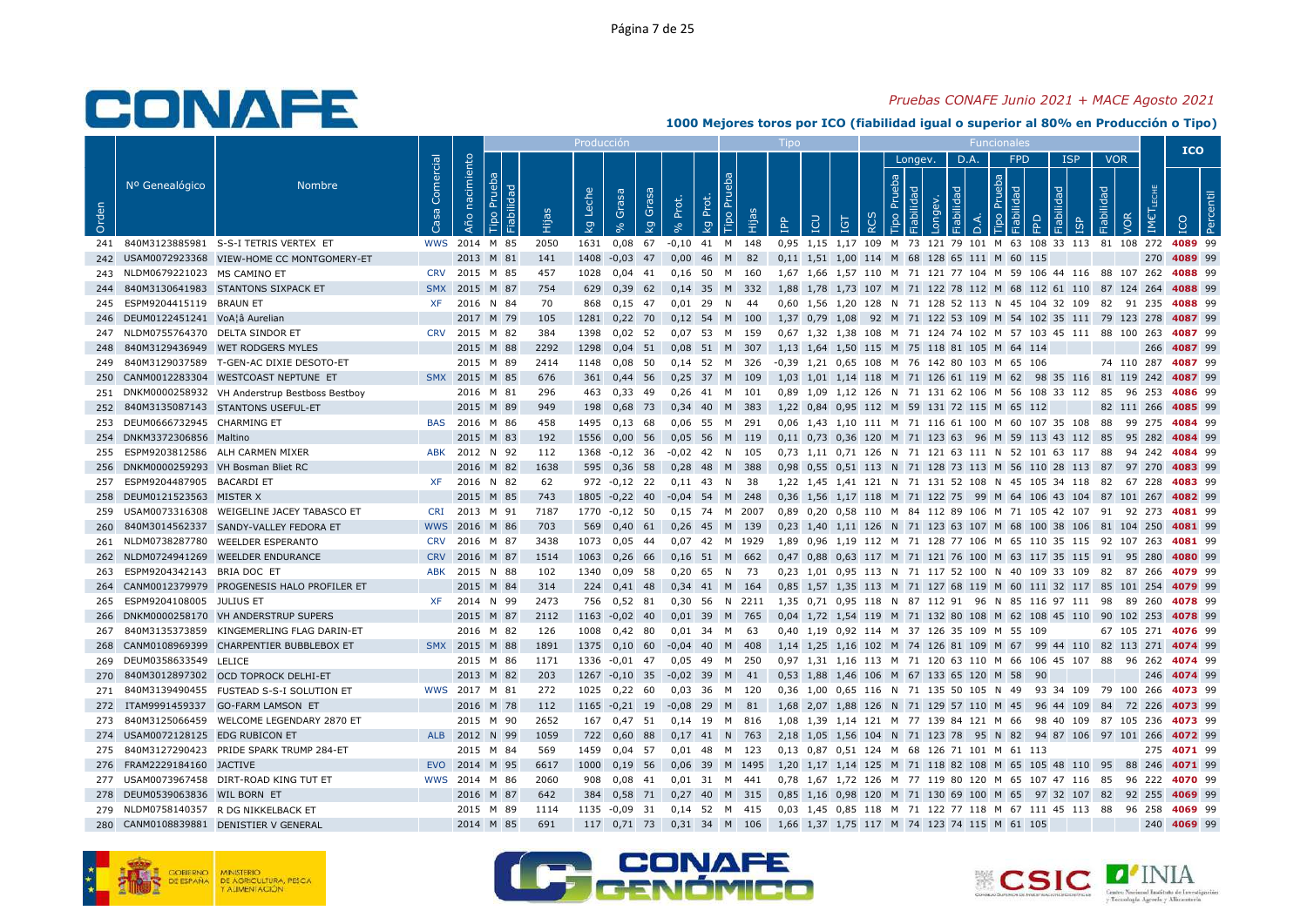### *Pruebas CONAFE Junio 2021 + MACE Agosto 2021*

|       |                                 |                                               |            |                |                              |       | Producción  |                   |             |              |             |            |       |            |     |                       |            |                              |         |            |                     |                                             |                                                                |            |            |            |                      | <b>ICO</b> |            |
|-------|---------------------------------|-----------------------------------------------|------------|----------------|------------------------------|-------|-------------|-------------------|-------------|--------------|-------------|------------|-------|------------|-----|-----------------------|------------|------------------------------|---------|------------|---------------------|---------------------------------------------|----------------------------------------------------------------|------------|------------|------------|----------------------|------------|------------|
|       |                                 |                                               | Comercial  |                |                              |       |             |                   |             |              |             |            |       |            |     |                       |            |                              | Longev. |            | D.A.                | <b>FPD</b>                                  |                                                                | <b>ISP</b> |            | <b>VOR</b> |                      |            |            |
| Orden | Nº Genealógico                  | <b>Nombre</b>                                 | Casa       | Año nacimiento | Prueba<br>Fiabilidad<br>Tipo | Hijas | Leche<br>Ιğ | Grasa<br>$\aleph$ | Grasa<br>kg | Prot.<br>9/6 | Prot.<br>kg | Prú<br>oqi | Hijas | <b>Add</b> | LCU | <u>For</u>            | <b>RCS</b> | Prueba<br>Fiabilidad<br>Tipo | Longey. | Fiabilidad | $\overline{\Omega}$ | Prueba<br>Fiabilida<br>Tipo                 | <b>BD</b>                                                      | Fiabilidad | Fiabilidad | VOR        | <b>IMETLECHE</b>     | <b>ICO</b> | <b>Per</b> |
| 281   |                                 | ITAM9991486573 GO-FARM MORENO ET              |            |                | 2016 M 80                    | 520   | 589         | 0,43              | 65          | 0,34 54      |             | M          | 246   | 0,96       |     |                       |            |                              |         |            |                     |                                             | 0,19 0,57 114 N 71 120 63 114 M 53 104 37 116                  |            |            |            | 84 111 258           | 4068 99    |            |
| 282   |                                 | NLDM0661726969 DOUBLE W ROTARY                |            |                | 2016 M 78                    | 713   | 936         | 0,06              | 40          | 0,16         | 47          | M          | 310   | 1,79       |     | 0,98 1,19 120         |            |                              |         |            |                     |                                             | M 71 128 68 99 M 58 113 37 113 87 104                          |            |            |            | 264                  | 4068 99    |            |
| 283   |                                 | 840M3010356325 MR JACEY DECOY 57578-ET        |            |                | 2014 M 86                    | 1069  | 2012        | $-0,26$ 42        |             | 0.05         | 70          | M          | 60    |            |     |                       |            |                              |         |            |                     | 0.34 0.59 0.46 111 M 77 122 79 100 M 66     | - 98                                                           |            |            |            | 282                  | 4067 99    |            |
| 284   | DEUM0121814251 SYLVERT          |                                               |            |                | 2015 M 87                    | 7695  | 1227        | $0,13$ 58         |             | $0,11$ 52 M  |             |            | 2686  |            |     |                       |            |                              |         |            |                     | 1,91 0,87 1,16 108 M 72 120 81 102 M 65     |                                                                |            |            |            | 97 45 107 88 106 261 | 4067 99    |            |
| 285   | 840M3132356896                  | KINGS-RANSOM THSTR MAGEE ET                   |            |                | 2015 M 86                    | 2325  | 299         | $0,52$ 62         |             | 0,33         | 43          | M          | 107   |            |     |                       |            |                              |         |            |                     | 0,62 1,47 1,16 113 M 63 135 79 107 M 62 110 |                                                                |            |            |            | 261                  | 4067 99    |            |
| 286   | 840M3138817648                  | BACON-HILL MOEMONEY 3320 ET                   |            | WWS 2016 M 87  |                              | 434   | 294         | 0,39 49           |             | $0,22$ 32 M  |             |            | 185   |            |     |                       |            |                              |         |            |                     |                                             | 0,35 1,58 1,38 129 M 71 131 50 113 M 65 111 38 110 84 108 244  |            |            |            |                      | 4067 99    |            |
| 287   | 840M3126776853                  | FARNEAR-TBR-BH FARLO-ET                       |            |                | 2016 M 85                    | 1073  | 1289        | 0,38              | 87          | 0.10         | 53          | M          | 108   |            |     | 0.19 0.88 0.64 104 G  |            |                              |         |            |                     | 59 122 50 100 M 59                          | 103                                                            |            |            | 77 103     | 287                  | 4063 99    |            |
| 288   | DEUM0358410634 custos           |                                               |            |                | 2015 M 86                    | 3452  | 1198        | $0,10$ 54         |             | 0,08         | 47 M        |            | 811   |            |     |                       |            |                              |         |            |                     |                                             | 1,28 1,13 1,32 119 M 72 119 80 96 M 63 100 44 119 87           |            |            |            | 94 250               | 4063 99    |            |
| 289   |                                 | CANM0012302901 PROGENESIS OUTLAST ET          |            | SMX 2015       | N 96                         | 318   | 864         | $0,22$ 54         |             | 0.05         | 33          | M          | 1695  |            |     |                       |            |                              |         |            |                     | 0,61 2,09 1,59 126 M 75 127 65 101 N 50     | 90 50 102                                                      |            | 93         |            | 98 239               | 4063 99    |            |
| 290   |                                 | 840M3012574873 MR DREAMSHOT 15026             |            | 2013           | M 87                         | 2783  | 1420        | $-0.07$ 43        |             | $-0,06$      | 39          | M          | 733   |            |     |                       |            |                              |         |            |                     | 1,41 1,53 1,39 111 M 74 122 80 109 M 65     | 99 33 113 87                                                   |            |            |            | 84 247               | 4062 99    |            |
| 291   |                                 | 840M3127334933 DE-SU 12779 ENZO ET            | <b>ABS</b> | 2015 M 80      |                              | 153   | 1373        | -0,05             | 44          | $-0,08$      | 36          | M          | 30    |            |     |                       |            |                              |         |            |                     |                                             | 0,80 1,44 1,02 112 M 71 129 58 112 M 64 101 41 108             |            |            |            | 81 105 260           | 4062 99    |            |
| 292   | CANM0109890140 SWISSBEC PAT ET  |                                               |            | WWS 2016       | M 89                         | 638   | 604         | $-0.01$           | 20          | 0.03         | 23          | M          | 472   |            |     | 1.17 2.75 2.05 115    |            |                              |         |            |                     |                                             | M 71 143 68 111 M 64 104 42 109 88                             |            |            |            | 114 233              | 4062 99    |            |
| 293   |                                 | CANM0012189118 STANTONS ARCHIMEDES ET         |            |                | 2015 M 90                    | 1372  | 1280        | $0,20$ 68         |             | 0.07         | 49          | M          | 772   |            |     |                       |            |                              |         |            |                     | 1,44 1,78 1,93 105 M 74 113 83 104 M 68 100 |                                                                |            |            |            | 90 110 251           | 4061 99    |            |
| 294   |                                 | NLDM0730628479 VEKIS DG LOCKHEED ET           | <b>SMX</b> | 2015           | M 88                         | 543   | 1314        | $0,31$ 81         |             | 0.01         | 43          | M          | 438   |            |     |                       |            |                              |         |            |                     | 0,30 1,46 1,51 110 M 71 119 71 102 M 64     | 96 43 101                                                      |            | 88         |            | 95 260               | 4059 99    |            |
| 295   | DEUM0122029428 KAX ELBRUS       |                                               |            | 2015           | M 87                         | 1258  | 1800        | $-0,12$ 51        |             | 0,10         | 69          | м          | 454   |            |     |                       |            |                              |         |            |                     |                                             | 0,32 1,47 1,21 113 M 71 109 76 94 M 61 101 37 110              |            | 85         | 89         | 265                  | 4058 99    |            |
| 296   |                                 | 840M3134652407 BLUMENFELD JEDI RESOLVE ET     |            | WWS 2016 M 88  |                              | 1443  | 966         | $0,11$ 46         |             | 0,12         | 44          | M          | 477   |            |     | $-0.30$ 1,89 1,07 120 |            |                              |         |            |                     | M 69 126 79 114 M 67 106                    |                                                                |            |            |            | 61 109 248           | 4058 99    |            |
| 297   | NLDM0734691569                  | KOEPON 9156                                   |            |                | 2016 M 84                    | 347   | 556         | 0,39              | -59         | 0,22         | 40          | м          | 161   |            |     |                       |            |                              |         |            |                     |                                             | 1,90 0,92 1,31 110 M 71 126 66 112 M 61 116 36 110 82          |            |            |            | 99 262               | 4058 99    |            |
| 298   |                                 | 840M3013923922 S-S-I JACKMAN FOXSONG-ET       |            |                | 2013 M 85                    | 1262  | 1053        | $0,13$ 51         |             | 0.00         | 34          | M          | 241   |            |     |                       |            |                              |         |            |                     | 0,07 1,43 0,86 128 M 77 127 79 113 M 61 110 |                                                                |            |            |            | 256                  | 4057 99    |            |
| 299   | 840M3125078950                  | NO-FLA BARCLAY                                |            |                | 2014 M 86                    | 1211  | 1443        | $0,24$ 78         |             | 0.02         | 49          | M          | 72    |            |     |                       |            |                              |         |            |                     |                                             | -0,30 0,25 -0,04 119 M 73 123 78 101 M 65 111 47 108           |            |            | 84 106     | 287                  | 4056 99    |            |
| 300   |                                 | 840M3128769256 T-SPRUCE SUPRSHT WIGGINS-ET    |            |                | 2015 M 87                    | 640   | 1497        | $-0,07$           | 46          | 0,17         | 67          | M          | 291   | 0,85       |     | 1,33 1,48 105         |            |                              |         |            |                     | M 70 119 77 102 M 67 103                    |                                                                |            |            |            | 264                  | 4056 99    |            |
| 301   | DEUM0359803005 JEH Konga        |                                               |            |                | 2016 M 84                    | 444   | 1012        | 0,34 72           |             | $0,17$ 51 M  |             |            | 220   |            |     |                       |            |                              |         |            |                     |                                             | 0,75 1,08 0,92 115 M 71 116 69 101 M 61 83 37 109 81 106 257   |            |            |            |                      | 4056 99    |            |
| 302   |                                 | 840M3133064360 ENDCO VIEWPOINT ET             |            | SMX 2015 N 91  |                              | 141   | 1141        | $0,15$ 57         |             | 0,05         | 42 M        |            | 410   |            |     |                       |            |                              |         |            |                     |                                             | 1,85 1,45 1,62 111 M 71 117 56 105 N 56 112 45 110 87 118 265  |            |            |            |                      | 4056 99    |            |
| 303   |                                 | DNKM0000257843 HOLDNKM000000257843            |            |                | 2015 M 86                    | 922   | 1567        | $-0,33$ 20        |             | 0.08         | 59          | M          | -361  |            |     |                       |            |                              |         |            |                     | 0.02 0.58 0.34 121 M 71 134 77 104 M 64     | 98 43 113 87                                                   |            |            |            | 94 257               | 4056 99    |            |
| 304   |                                 | 840M3130915863 COOKIECUTTER JDI HODEDOE-ET    |            | 2016           | M 85                         | 713   | 579         | 0,28 49           |             | 0,23         | 42          | M          | 205   |            |     |                       |            |                              |         |            |                     | 0,30 1,91 1,55 116 M 54 129 72 114 M 65 109 |                                                                |            |            |            | 248                  | 4056 99    |            |
| 305   | CANM0012132900                  | MURRAYHOLM GLENHAVEN COP ET                   | <b>DIS</b> | 2015           | M 88                         | 338   | 546         | 0.83 103          |             | 0.24         | 42          | M          | 209   | 0.87       |     | 1.81 1.66 101         |            | M                            |         |            |                     |                                             | 71 110 70 102 M 56 108 35                                      | 114        |            | 84 105     | 266                  | 4055 99    |            |
| 306   |                                 | ESPM3304079493 MONO LA UZMAX 1 ET             | <b>ASC</b> | 2015 N 94      |                              | 191   | 980         | $0,21$ 57         |             | $0,14$ 47 N  |             |            | 174   |            |     |                       |            |                              |         |            |                     |                                             | 0,85 0,93 0,97 109 N 71 121 46 112 N 49 108 55 118 85 108 263  |            |            |            |                      | 4055 99    |            |
| 307   |                                 | 840M3129037908 ENDCO APPRENTICE ET            | <b>SMX</b> | 2015           | N 98                         | 742   | 1407        | $-0,04$           | -46         | 0,00         | 45          | N          | 534   |            |     |                       |            |                              |         |            |                     |                                             | -0,15 1,31 1,12 117 N 71 127 65 109 N 72 103 82 108 97 105 257 |            |            |            |                      | 4054 99    |            |
| 308   |                                 | USAM0072754110 PEN-COL SS AMBITION ET         | <b>WWS</b> | 2013 M 86      |                              | 2558  | 1557        | 0,03              | 59          | 0,02         | 52          | M          | 63    |            |     | 0,10 1,04 0,84 115    |            | M 78 124 81                  |         |            |                     |                                             | 98 M 64 110 47 106                                             |            |            |            | 84 115 279           | 4053 99    |            |
| 309   | DEUM1305124722 Kingston         |                                               |            |                | 2015 M 85                    | 533   | 1203        | $-0.01$ 42        |             | 0.05         | 44          | M          | -145  |            |     |                       |            |                              |         |            |                     |                                             | 1.55 1.12 0.99 102 M 71 123 74 118 M 59 107 41 116 87 111 263  |            |            |            |                      | 4052 99    |            |
| 310   |                                 | USAM0074564798 S-S-I SPARK NICHOLAS           |            | 2015 M         | 85                           | 1103  | 1345        | 0,28              | 79          | 0.07         | 51          | M          | 142   |            |     | $0.19$ 0.71 0.68 122  |            | M                            |         | 67 116 75  | 99                  | M 63                                        | 119                                                            |            |            |            | 269                  | 4051 99    |            |
| 311   |                                 | 840M3128557317 ABS MAXIMOTION-ET              |            |                | 2015 M 83                    | 97    | 1133        | $0,28$ 71         |             | $0,19$ 57    |             | M          | 72    |            |     |                       |            |                              |         |            |                     | 0,40 1,76 1,48 103 M 50 112 57 109 M 55 103 |                                                                |            |            |            | 70 98 268            | 4050 99    |            |
| 312   |                                 | 840M3129237073 T-SPRUCE SS FISCAL 408-ET      |            |                | 2015 M 85                    | 824   | 1191        | $0,07$ 50         |             | $0,12$ 51 M  |             |            | -60   |            |     |                       |            |                              |         |            |                     | 0,19 0,95 0,56 112 M 70 132 74 108 M 61 107 |                                                                |            |            |            | 273                  | 4050 99    |            |
| 313   | 840M3128043621                  | PEAK ACCELROYALTY-ET                          |            |                | 2014 M 83                    | 343   | $-179$      | 0,84 72           |             | 0,29         | 22          | м          | 47    |            |     |                       |            |                              |         |            |                     | 0,67 1,84 1,47 118 M 67 133 67 120 M 64 113 |                                                                |            |            |            | 246                  | 4050 99    |            |
| 314   | USAM0055618778                  | <b>GLEN-D-HAVEN ALTAHOTROD</b>                | EFP        | 2013           | N 98                         | 467   | 1642        | $-0.01$           | 58          | 0,06         | 60          | N          | 387   |            |     |                       |            |                              |         |            |                     |                                             | 1,21 1,23 1,47 102 N 71 111 75 100 N 69 101 81 115 96 104      |            |            |            | 261                  | 4049 99    |            |
| 315   | ESPM9204301930                  | VENDAIRYJASI 2 XANCEDA                        |            | 2015           | N 94                         | 194   | 843         | 0.29              | 60          | 0.09         | 37          | N          | 158   | 2.10       |     | 2.07 2.18 108         |            |                              |         |            |                     |                                             | N 71 119 56 98 N 48 112 76 115 88 139                          |            |            |            | 273                  | 4049 99    |            |
| 316   | DEUM0122212334 HAS BARKEEPER ET |                                               |            |                | 2016 M 88                    | 1956  | 283         | $0,53$ 62         |             | 0,27,36      |             | M          | 778   |            |     |                       |            |                              |         |            |                     | 1,57 1,08 1,21 122 M 71 127 79 109 M 65     | 93 35 104 87                                                   |            |            |            | 87 239               | 4049 99    |            |
| 317   | 840M3134408407                  | DE-SU 13798 OXFORD-ET                         |            |                | 2016 M 83                    | 435   | 1593        | 0,28              | 88          | $0,17$ 70    |             | M          | 150   |            |     |                       |            |                              |         |            |                     | 0,51 0,62 0,76 105 I 15 102 63 102 M 61 111 |                                                                |            |            |            | 282                  | 4047 99    |            |
| 318   | 840M3129016370                  | <b>STANTONS BLUNDER 3520 ET</b>               | <b>ALB</b> | 2015           | M 89                         | 748   | 1541        | $-0,25$           | 27          | 0,05         | 55          | M          | 291   | 0,07       |     | 1,33 0,81 110         |            |                              |         |            |                     |                                             | M 71 124 76 115 M 67 105 67 114                                |            | 84         |            | 99 262               | 4047 99    |            |
| 319   | NLDM0548848001                  | <b>DELTA GALORE</b>                           | <b>CRV</b> |                | 2014 M 88                    | 2661  | 1069        | 0,03              | 41          | 0,28         | 64          | M          | 1429  |            |     |                       |            |                              |         |            |                     |                                             | 1,55 0,80 0,83 112 M 71 123 82 95 N 45 114 56 115 92           |            |            |            | 87 280               | 4046 99    |            |
|       |                                 | 320 USAM0069829746 LONE-OAK-ACRES ALTARABO ET | <b>EFP</b> |                | 2012 N 96                    | 272   | 856         | $0,27$ 59         |             | $0,04$ 32 N  |             |            | 209   |            |     |                       |            |                              |         |            |                     |                                             | 1,37 1,74 1,75 120 N 71 120 71 106 N 56 113 63 109 93 101 247  |            |            |            |                      | 4046 99    |            |





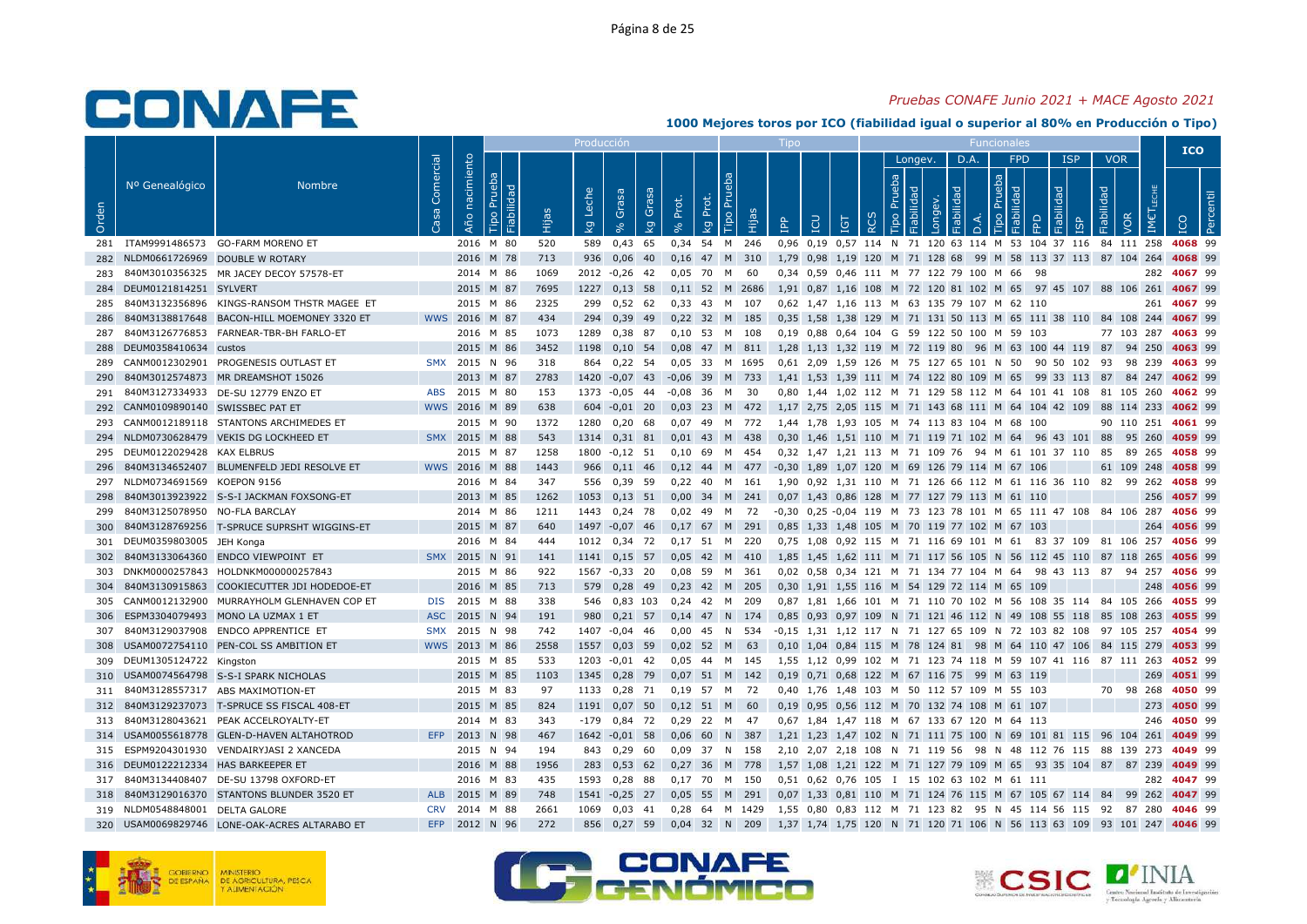### *Pruebas CONAFE Junio 2021 + MACE Agosto 2021*

|            |                                 |                                               |                   |                   |                              |              | Producción  |                 |             |              |             |                |            |            |                      |            |    |                |                       |                       |          |                                                     |                                                                                                |                          |            |                   |                      | <b>ICO</b>         |  |
|------------|---------------------------------|-----------------------------------------------|-------------------|-------------------|------------------------------|--------------|-------------|-----------------|-------------|--------------|-------------|----------------|------------|------------|----------------------|------------|----|----------------|-----------------------|-----------------------|----------|-----------------------------------------------------|------------------------------------------------------------------------------------------------|--------------------------|------------|-------------------|----------------------|--------------------|--|
| Orden      | Nº Genealógico                  | <b>Nombre</b>                                 | Comercial<br>Casa | nacimiento<br>Año | Prueba<br>Fiabilidad<br>Tipo | Hijas        | Leche<br>ΙŞ | Grasa           | Grasa<br>kg | Prot.        | Prot.<br>ΔÄ | Prueba<br>Tipo | Hijas      | <b>AdI</b> | LCU                  | <b>TGT</b> | 55 | Prueba<br>Tipo | Longev.<br>Fiabilidad | Fiabilidad<br>Longev. | D.A.     | <b>FPD</b><br>Prueba<br>$\mathbb{R}$<br><b>Tipo</b> | FPD                                                                                            | <b>ISP</b><br>Fiabilidad | Fiabilidad | <b>VOR</b><br>VOR | LECHE<br><b>IMET</b> |                    |  |
|            |                                 |                                               |                   |                   |                              |              |             | 8 <sup>o</sup>  |             | $\delta$     |             |                |            |            |                      |            |    |                |                       |                       | $\Delta$ |                                                     |                                                                                                | $\overline{5}$           |            |                   |                      |                    |  |
| 321        |                                 | 840M3123600792 PROGENESIS PROUD ET            | <b>SMX</b>        | 2015              | 2014 M 90<br>M 86            | 1158<br>1000 | 1210<br>572 | $-0,11$         | 32<br>44    | $-0.05$      | 34          | M              | 398<br>328 | 0.90       | 1.56                 |            |    |                |                       |                       |          |                                                     | 1.31 124 M 74 124 83 112 M 68 113 41 116<br>0,24 1,45 0,92 129 M 71 131 75 106 M 62 116 33 122 |                          | 90         | 98<br>87 101 251  | 240                  | 4046 99<br>4046 99 |  |
| 322<br>323 | DEUM0121719348 Paradiso         | USAM0073738550 MELARRY RODGERS FLYNT-ET       |                   |                   | 2014 M 81                    | 166          | 803         | 0,23<br>0,29 59 |             | 0,13<br>0.05 | 32<br>31    | M<br>M         | - 43       |            |                      |            |    |                |                       |                       |          | 1.27 1.39 1.32 121 M 64 127 63 109 M 58 103         |                                                                                                |                          |            |                   | 243                  | 4045 99            |  |
| 324        |                                 | USAM0074024808 PINE-TREE TRUTH ET             |                   | 2014 M 84         |                              | 931          | 547         | 0,38 58         |             | 0,10         | 28          | M              | 187        |            |                      |            |    |                |                       |                       |          | 1,22 2,36 2,08 118 M 75 125 75 109 M 62 105         |                                                                                                |                          |            | 61 104 239        |                      | 4045 99            |  |
| 325        |                                 | 840M3127422222 OCD JOSUPER ZAMBONI-ET         |                   |                   | 2015 M 86                    | 4863         | 1500        | $0,09$ 64       |             | 0,04         | -53         |                | M 349      |            |                      |            |    |                |                       |                       |          | 0,97 1,41 1,40 107 M 73 118 81 99 M 65 106          |                                                                                                |                          |            |                   | 265                  | 4044 99            |  |
|            | USAM0072851690 DE-SU ALLSTAR ET |                                               |                   | ABS 2014 M 90     |                              | 2090         | 1097        |                 |             |              |             |                |            |            |                      |            |    |                |                       |                       |          | 0,70 1,10 1,19 112 M 79 116 87 105 M 67 109         |                                                                                                |                          |            | 90 115 264        |                      | 4044 99            |  |
| 326        |                                 |                                               |                   |                   |                              |              |             | $0,14$ 54       |             | 0,29         | 66          | M 707          |            |            |                      |            |    |                |                       |                       |          |                                                     |                                                                                                |                          |            |                   |                      |                    |  |
| 327        |                                 | 840M3133341692 WEBB-VUE JEDI KIOSK-ET         |                   | BAS 2015 M 84     | 2016 M 85                    | 1199         | 1151        | $0,22$ 65       |             | 0,14         | 52          | M              | 59         |            |                      |            |    |                |                       |                       |          | -0,11 1,27 0,98 117 M 53 124 74 100 M 62 102        |                                                                                                |                          |            |                   | 260                  | 4044 99            |  |
| 328        | NLDM0727981787                  | VEKIS DG LEOPARD MENKO ET                     |                   |                   |                              | 323          | 2035        | $-0,16$ 54      |             | $-0,04$      | 61          | M              | 122        |            |                      |            |    |                |                       |                       |          |                                                     | 1,03 1,33 1,23 105 M 71 111 69 98 M 61 119 45 105                                              |                          |            | 85 95 281         |                      | 4043 99            |  |
| 329        | USAM0072826899                  | HARTFORD UPD AVIATOR RAY                      |                   |                   | 2015 M 86                    | 1514         | 1080        | 0.07            | -46         | 0.10         | 46          | M              | 61         |            |                      |            |    |                |                       |                       |          | 0.88 1.46 1.14 110 M 74 129 81 109 M 62 106         |                                                                                                |                          |            |                   | 261                  | 4041 99            |  |
| 330        |                                 | ITAM0991130893 GANDY INS MOONDANCE ET         |                   | GLO 2016 M 79     |                              | 362          | 2041        | $-0,24$ 46      |             | $-0.01$      | 65          |                | M 173      |            | 0,83 1,44 1,59       |            | 96 |                |                       |                       |          |                                                     | N 71 115 62 101 M 56 105 43 109 82 112 269                                                     |                          |            |                   |                      | 4040 99            |  |
| 331        | LUXM0599442978 Lis Antek P      |                                               |                   |                   | 2016 M 82                    | 158          | 1960        | $-0,22$ 45      |             | $-0,05$      | 57          |                | M 129      |            |                      |            |    |                |                       |                       |          |                                                     | 1,19 1,25 1,32 105 M 71 117 60 102 M 56 96 38 104 85 112 261                                   |                          |            |                   |                      | 4039 99            |  |
| 332        | 840M3012662785                  | ST GENOMICPRO FURY 10253-ET                   |                   |                   | 2014 M 84                    | 468          | 625         | $0,63$ 86       |             | 0,17         | 38          | M              | 92         |            | $0,76$ 1,31 1,27 110 |            |    |                |                       |                       |          |                                                     | M 72 121 73 102 M 59 113 44 112                                                                |                          | 84         | 116 267           |                      | 4039 99            |  |
| 333        |                                 | 840M3133370993 STANTONS NORFOLK-ET            |                   |                   | 2015 M 84                    | 153          | 951         | $0,17$ 52       |             | 0,14         | 46          | M 133          |            |            |                      |            |    |                |                       |                       |          | 0,78 1,53 1,43 117 M 46 125 52 105 M 54 102         |                                                                                                |                          |            | 68 97 249         |                      | 4039 99            |  |
| 334        | 840M3128792977                  | CO-OP RB DMRS TERRAIN-ET                      |                   | 2015              | M 85                         | 2555         | 990         | $0.13$ 49       |             | 0.10         | 43          | M              | 53         |            |                      |            |    |                |                       |                       |          |                                                     |                                                                                                |                          |            |                   | 255                  | 4039 99            |  |
| 335        | 840M3126779955                  | PEAK ALTAPAINTER ET                           | EFP               | 2014 M 91         |                              | 6962         | 495         | 0,29 47         |             | 0.27         | 43          |                | M 2069     |            |                      |            |    |                |                       |                       |          |                                                     | 0,31 1,43 1,14 110 M 86 132 89 118 M 69 112 33 109                                             |                          |            | 92 117 258        |                      | 4039 99            |  |
| 336        | DEUM0357640700 DE 0357640700    |                                               |                   | 2014              | M 85                         | 1116         | 890         | $0,13$ 45       |             | 0,20         | 50          |                | M 696      |            |                      |            |    |                |                       |                       |          | 1,79 1,47 1,60 108 M 71 122 79 102 M 59             | 99 44 115                                                                                      |                          |            | 87 109 249        |                      | 4038 99            |  |
| 337        | NLDM0921967114 BOUW FINDER ET   |                                               | <b>CRV</b>        | 2015 M 88         |                              | 7143         | 34          | $0,51$ 50       |             | 0,23         | 24          |                | M 4294     |            |                      |            |    |                |                       |                       |          |                                                     | 2,21 0,72 1,39 128 M 73 132 83 113 N 53 112 69 116 93 100 231                                  |                          |            |                   |                      | 4038 99            |  |
| 338        | DEUM0358435146 GGA GORDON ET    |                                               |                   |                   | 2016 M 88                    | 893          | 605         | 0,25            | 47          | 0,10         | 30          | M              | 521        |            |                      |            |    |                |                       |                       |          | 0,62 0,88 0,65 134 M 57 135 76 112 M 67 107         |                                                                                                |                          | 82         | 81 234            |                      | 4037 99            |  |
| 339        | DEUM0770405754 SLATAN           |                                               |                   |                   | 2016 M 87                    | 2704         | 635         | 0,54 78         |             | 0,32         | - 53        |                | M 799      |            |                      |            |    |                |                       |                       |          |                                                     | 0,80 0,59 0,40 116 M 71 124 77 97 M 64 107 33 104                                              |                          | 87         |                   | 96 276               | 4036 99            |  |
| 340        |                                 | ESPM9204292620 DANICA SICILIA ET              | <b>ABK</b>        | 2015              | N 95                         | 217          | 1279        | 0,08 54         |             | 0,02         | 44          | N              | 194        |            |                      |            |    |                |                       |                       |          |                                                     | 1,02 1,59 1,51 114 N 71 119 54 101 N 43 100 62 111 87 110 253                                  |                          |            |                   |                      | 4036 99            |  |
| 341        |                                 | CANM0108881807 CRASDALE BLONDIN BH MARS-ET    |                   |                   | 2014 M 85                    | 139          | 829         | $0,21$ 51       |             | 0.03         | 30          | M 111          |            |            |                      |            |    |                |                       |                       |          |                                                     | 0.69 1.74 1.22 116 M 71 127 66 109 M 55 110 43 119                                             |                          |            | 88 106 252        |                      | 4036 99            |  |
| 342        | NLDM0747280806 DG DV CAELUM     |                                               |                   | 2015 M 82         |                              | 225          | 862         | $0,24$ 56       |             | 0,12         |             |                | 41 M 135   |            |                      |            |    |                |                       |                       |          |                                                     | 0,99 1,12 1,11 121 M 71 125 60 100 M 52 109 45 114 85                                          |                          |            | 88 253            |                      | 4035 99            |  |
| 343        |                                 | USAM0070662837 LANGS-TWIN-B WILD BEAST ET     |                   |                   | 2012 M 90                    | 397          | 929         | $0,03$ 36       |             | $0,02$ 32    |             | M 292          |            |            |                      |            |    |                |                       |                       |          |                                                     | 0,88 1,36 1,30 123 M 72 131 80 115 M 62 95 31 107 88 102 233                                   |                          |            |                   |                      | 4035 99            |  |
| 344        |                                 | 840M3131910946 LADYS-MANOR SYLVESTER-ET       |                   |                   | 2015 M 87                    | 630          | 867         | $0,00$ 31       |             | 0,05         | 33          | M 149          |            |            |                      |            |    |                |                       |                       |          | 0,89 1,74 1,45 125 M 60 129 71 118 M 63 105         |                                                                                                |                          |            |                   | 226                  | 4035 99            |  |
| 345        |                                 | USAM0069763386 VIEW HOME DAY MISSOURI ET      | <b>DIS</b>        | 2013 N 99         |                              | 685          | 1627        | $-0,23$ 33      |             | -0.04        | 48          | N              | 554        |            | 0,61 1,66 1,10 120   |            |    |                |                       |                       |          |                                                     | N 71 120 79 104 N 76 108 92 108                                                                |                          | 97         | 90                | 251                  | 4034 99            |  |
| 346        | CANM0012571467 CLAYNOOK FOX     |                                               |                   |                   | 2016 M 85                    | 291          | 883         | 0,23,56         |             | 0,12         | 41 M 211    |                |            |            |                      |            |    |                |                       |                       |          | 1,12 2,12 1,95 110 M 41 127 61 100 M 61 104         |                                                                                                |                          |            | 81 105 245        |                      | 4034 99            |  |
| 347        |                                 | 840M3011816174 DEBOER AMARILLO CRI-ET         |                   |                   | 2013 M 86                    | 1522         | 1507        | $-0.08$ 45      |             | 0,05         | 54          | M 75           |            |            |                      |            |    |                |                       |                       |          | 1,19 1,44 1,49 114 M 77 117 80 103 M 64 104         |                                                                                                |                          |            |                   | 250                  | 4033 99            |  |
| 348        | DEUM0770405808 FABULUS          |                                               |                   | 2016 M 85         |                              | 743          | 283         | 0,88 97         |             | 0.36         | 45          |                | M 402      |            | $0.16$ 0.88 0.35 121 |            |    |                |                       |                       |          |                                                     | M 71 116 74 103 M 63 113 33 107                                                                |                          | 87         | 93 272            |                      | 4032 99            |  |
| 349        |                                 | USAM0143189714 WA-DEL TROY STETSON-ET         |                   |                   | 2014 M 86                    | 1610         | 1073        | 0,34 75         |             | 0.10         | 45          | M              | 449        |            |                      |            |    |                |                       |                       |          | 0,71 0,83 0,68 113 M 70 120 78 108 M 63 108         |                                                                                                |                          | 81         |                   | 96 267               | 4032 99            |  |
| 350        |                                 | USAM0072923374 VIEW-HOME LITTLEROCK-ET        |                   | 2013              | M 89                         | 2155         | 925         | $0,19$ 53       |             | 0.17         | 48          | M              | 473        |            |                      |            |    |                |                       |                       |          | -0.25 0.81 0.35 117 M 84 128 85 119 M 67 112        |                                                                                                |                          | 70         | 112 272           |                      | 4032 99            |  |
| 351        | CANM0012529209                  | PROGENESIS BENJAMIN ET                        | <b>SMX</b>        | 2016 M 86         |                              | 795          | 944         | $0,07$ 41       |             | 0,16         | 47 M 231    |                |            |            |                      |            |    |                |                       |                       |          |                                                     | 0,59 0,92 0,90 118 M 71 124 73 113 M 66 103 38 117 81 105 250                                  |                          |            |                   |                      | 4032 99            |  |
| 352        |                                 | USAM0071813425 DE-SU PENLEY 11839 ET          |                   |                   | 2013 M 91                    | 4028         | 737         | $0,13$ 40       |             | 0,10         | 34          |                | M 2137     |            |                      |            |    |                |                       |                       |          |                                                     | 0,58 1,33 0,93 131 M 87 124 88 112 M 72 110 33 117 93                                          |                          |            | 82 236            |                      | 4032 99            |  |
| 353        |                                 | USAM0074599862 ENDCO THE ANSWER ET            | <b>TRG</b>        | 2015 M 89         |                              | 648          | 1767        | $0,04$ 68       |             | 0,04         | 61          | M              | - 195      |            | 0,22 0,98 0,90       |            |    |                |                       |                       |          |                                                     | 94 M 72 119 78 102 M 69 112 43 109                                                             |                          |            | 84 104 286        |                      | 4031 99            |  |
| 354        |                                 | CANM0011935914 PROGENESIS SAVAGE ET           |                   |                   | 2015 M 90                    | 1706         | 1161        | $0,16$ 59       |             | 0,07         | 45          |                | M 439      |            |                      |            |    |                |                       |                       |          | -0.69 1.57 0.83 121 M 77 129 79 101 M 65 112        |                                                                                                |                          | 87         |                   | 97 266               | 4031 99            |  |
| 355        |                                 | 840M3012178111 COYNE-FARMS EAVES ET           |                   |                   | 2013 M 86                    | 157          | 539         | 0,35 55         |             | 0.27         | 45          |                | M 105      |            | 0.70 1.35 1.54 126   |            |    |                |                       |                       |          | M 57 119 67 113 M 53                                | 95                                                                                             |                          | 73         |                   | 84 226               | 4031 99            |  |
| 356        |                                 | 840M3013614152 COOKIECUTTER HARPER ET         | <b>ABS</b>        | 2013 M 90         |                              | 3046         | 321         | 0,68 79         |             | 0,46         | 56          |                | M 966      |            |                      |            |    |                |                       |                       |          |                                                     | 1,07 0,73 1,02 108 M 84 115 88 107 M 69 112 44 115 90 104 265                                  |                          |            |                   |                      | 4030 99            |  |
| 357        |                                 | 840M3129016000 S-S-I MONTEREY MONTAY-ET       |                   |                   | 2015 M 81                    | 181          | 891         | $0,29$ 62       |             | 0,16         | 46          | M              | - 69       |            |                      |            |    |                |                       |                       |          | 0,65 1,08 0,96 120 M 63 127 61 100 M 59 105         |                                                                                                |                          |            |                   | 262                  | 4030 99            |  |
| 358        |                                 | DNKM0000258969 VH ANDERSTRUP BETTLECRY BAYLOR |                   | 2016 M 83         |                              | 5050         | 356         | 0,36            | 48          | 0,21         | 33          |                | M 1771     |            | 1,36 0,81 0,90 127   |            |    |                |                       |                       |          |                                                     | N 71 129 79 114 M 59 107 34 111 90 102 244                                                     |                          |            |                   |                      | 4029 99            |  |
| 359        | CANM0109051031                  | <b>BLONDIN GRADUATE</b>                       |                   |                   | 2014 M 85                    | 154          | 610         | 0,06            | -28         | 0,14         | - 34        |                | M 155      |            |                      |            |    |                |                       |                       |          |                                                     | 1,05 1,95 1,88 118 M 71 124 67 119 M 56 110 35 122 87 116 229                                  |                          |            |                   |                      | 4029 99            |  |
| 360        |                                 | 840M3010356101 MR MARIBEL JACEY MARLOW-ET     |                   |                   | 2013 M 90                    | 795          | 689         | 0,07            | 32          | 0,10         | 33          | M              | 406        |            |                      |            |    |                |                       |                       |          |                                                     | 0,39 1,78 1,26 130 M 73 126 81 116 M 66 101 43 112                                             |                          |            | 90 102 230        |                      | 4028 99            |  |
|            |                                 |                                               |                   |                   |                              |              |             |                 |             |              |             |                |            |            |                      |            |    |                |                       |                       |          |                                                     |                                                                                                |                          |            |                   |                      |                    |  |







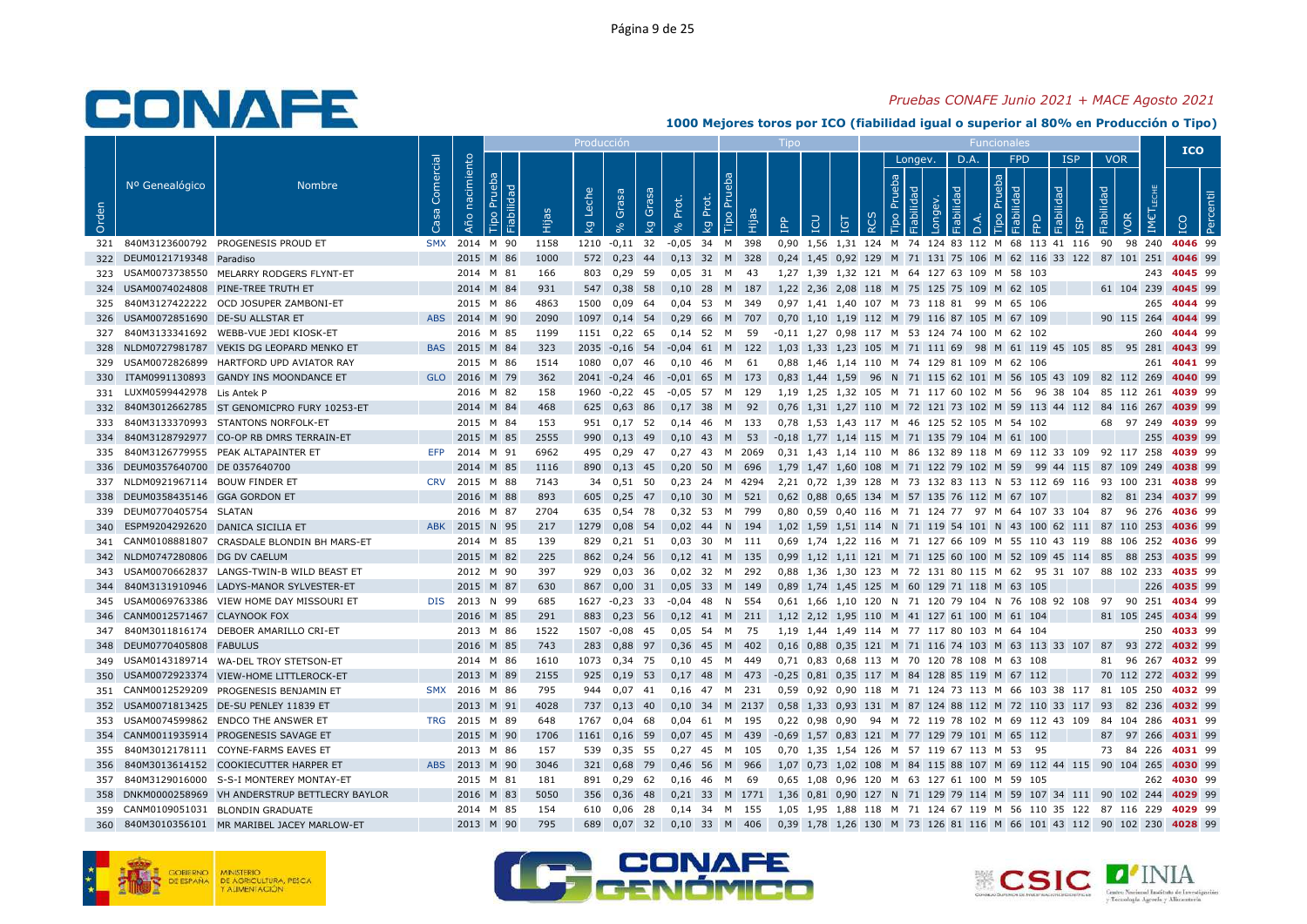### *Pruebas CONAFE Junio 2021 + MACE Agosto 2021*

|       |                                |                                             |                   |                   |                              |       | <u>Producción</u> |                         |                    |              |             |                        |           | Tipo                                                          |                                |            |                  |                |                       |            |                                      | <b>Funcionales</b>                                            |        |            |                      |            |                  |     | <b>ICO</b> |            |
|-------|--------------------------------|---------------------------------------------|-------------------|-------------------|------------------------------|-------|-------------------|-------------------------|--------------------|--------------|-------------|------------------------|-----------|---------------------------------------------------------------|--------------------------------|------------|------------------|----------------|-----------------------|------------|--------------------------------------|---------------------------------------------------------------|--------|------------|----------------------|------------|------------------|-----|------------|------------|
|       |                                |                                             |                   |                   |                              |       |                   |                         |                    |              |             |                        |           |                                                               |                                |            |                  |                | Longev.               |            | D.A.                                 | <b>FPD</b>                                                    |        | <b>ISP</b> |                      | <b>VOR</b> |                  |     |            |            |
| Orden | Nº Genealógico                 | <b>Nombre</b>                               | Comercial<br>Casa | nacimiento<br>Año | Prueba<br>Fiabilidad<br>Tipo | Hijas | Leche<br>ΔÃ       | Grasa<br>8 <sup>o</sup> | Grasa<br><b>Lo</b> | Prot.<br>వ   | Prot.<br>ΔÄ | P <sub>U</sub><br>Tipo | 旧         | <u>ድ</u>                                                      | LCU                            | <b>TGT</b> | $\tilde{\alpha}$ | Prueba<br>Tipo | Fiabilidad<br>Longev. | Fiabilidad | $\overline{a}$                       | Prueba<br>Fiabilidad<br>Tipo                                  | EPD    | Fiabilidad | Fiabilidad           |            | <b>IMETLECHE</b> |     | <b>ICO</b> | <b>Per</b> |
| 361   | DEUM0358774672 WEH Falstaff    |                                             |                   | 2015 M 81         |                              | 105   | 1767              | $-0,08$                 | 54                 | $-0.02$ 55   |             | M                      | 68        |                                                               |                                |            |                  |                |                       |            |                                      | 1,43 0,90 1,02 107 M 71 116 55 100 M 51 104 35 107            |        |            |                      | 84 105 269 |                  |     | 4027 99    |            |
| 362   |                                | 840M3012574967 EDG BOB CYPRUS 15120 ET      | <b>ALB</b>        | 2013 M 90         |                              | 1025  | 747               | 0,44                    | 72                 | 0,20         | 45 M        |                        | 467       |                                                               |                                |            |                  |                |                       |            |                                      | 0,21 0,89 0,93 114 M 79 114 83 116 M 67 100 33 118            |        |            |                      | 87         | 88 248           |     | 4027 99    |            |
| 363   |                                | 840M3130641832 STANTONS DISPLAY ET          | <b>SMX</b>        | 2015 M 89         |                              | 1255  | 721               | 0.35                    | 62                 | 0.07         | 31          | M                      | 864       |                                                               |                                |            |                  |                |                       |            |                                      | 1.34 1.69 1.68 117 M 74 122 79 105 M 66 112 45 112 90 109 245 |        |            |                      |            |                  |     | 4027 99    |            |
| 364   |                                | 840M3133120343 S-S-I BG JEDI EZEKIEL-ET     |                   | 2016 M 86         |                              | 223   | 1370              | $-0,15$                 | 33                 | $-0.07$ 37 M |             |                        | 104       | -0,89 2,19 1,33 120 M 53 134 62 112 M 60                      |                                |            |                  |                |                       |            |                                      |                                                               | 97     |            |                      | 72         | 96 238           |     | 4027 99    |            |
| 365   | CANM0012189047                 | STANTONS ADORABLE ET                        | <b>SMX</b>        | 2015 M 91         |                              | 1987  | 574               | 0,23                    | 44                 | 0,17         | -36         | M                      | 895       | 1,33                                                          |                                |            |                  |                |                       |            |                                      | 2,35 2,11 108 M 76 123 83 112 N 54                            |        | 99 54 115  |                      | 92<br>108  | 233              |     | 4027 99    |            |
| 366   | CZEM0928831061 AGRAS URANUS ET |                                             | <b>ASG</b>        | 2015 M 81         |                              | 1032  | 1907              | $-0,04$                 | 64                 | $0,00$ 61 M  |             |                        | 808       |                                                               | 1,25 0,56 0,83                 |            |                  |                |                       |            |                                      | 94 M 71 113 52 104 N 33 103 47 113 87 105 268                 |        |            |                      |            |                  |     | 4026 99    |            |
| 367   | 840M3129128855 PEAK HOTLINE ET |                                             | <b>CRV</b>        | 2015 N 97         |                              | 420   | 1148              | 0,36                    | 80                 | 0.13         | 51          | N                      | 317       |                                                               |                                |            |                  |                |                       |            |                                      | 2.29 1.56 2.01 97 N 71 107 65 99 N 77 113 65 107 93 109 264   |        |            |                      |            |                  |     | 4026 99    |            |
| 368   | DEUM0359171040 SUPERCUP        |                                             |                   | 2016 M 84         |                              | 410   | 1296              | 0,12                    | 59                 | 0.15         | 58          | M                      | 212       | -0,38 0,70 0,48 113 M 71 125 67 102 M 60 103 33 110 84 99 273 |                                |            |                  |                |                       |            |                                      |                                                               |        |            |                      |            |                  |     | 4026 99    |            |
| 369   |                                | 840M3136040169 LADYS-MANOR MJED LANTERN-ET  |                   | 2016 M 84         |                              | 659   | 422               | 0,31                    | - 46               | 0,20         | 34          | M                      | 99        |                                                               |                                |            |                  |                |                       |            |                                      | 0,22 1,85 1,48 130 M 47 133 70 107 M 61 99                    |        |            |                      |            |                  | 231 | 4026 99    |            |
| 370   |                                | 840M3128824393 CO-OP ME LANDMINE-ET         |                   | 2015 M 86         |                              | 2737  | 1878              | 0,07                    | 76                 | $-0,07$      | 53          | M                      | 121       |                                                               |                                |            |                  |                |                       |            |                                      | 0,54 0,18 0,29 101 M 75 122 80 105 M 62 118                   |        |            |                      |            |                  | 290 | 4025 99    |            |
| 371   |                                | GBRM7942600169 WILTOR DRUMMER BLF BYF CVF   |                   | 2014 M 86         |                              | 2363  | 1348              | $0,21$ 71               |                    | 0.03         | 47          |                        | M 749     |                                                               |                                |            |                  |                |                       |            |                                      | 0.10 1.15 0.94 117 M 81 110 78 108 M 63 114 47 111 87 109 260 |        |            |                      |            |                  |     | 4025 99    |            |
| 372   | 840M3133064302 ENDCO ARGO ET   |                                             | <b>TRG</b>        | 2015 M 88         |                              | 582   | 690               | 0,29                    | 54                 | 0.15         | 38          | M                      | 249       |                                                               |                                |            |                  |                |                       |            |                                      | 0,84 1,89 1,66 113 M 72 125 77 106 M 70 98 45 112 85 110 247  |        |            |                      |            |                  |     | 4025 99    |            |
| 373   | DEUM0357640631 KNS BRASILEIRO  |                                             | <b>GLO</b>        | 2014 M 88         |                              | 3748  | 1259              | 0,10                    | 56                 | 0,15         | 57          |                        | M 2485    |                                                               |                                |            |                  |                |                       |            |                                      | 0,96 0,68 0,92 111 M 81 116 88 104 M 64 116 55 115            |        |            |                      | 90 108     | 267              |     | 4023 99    |            |
| 374   |                                | CANM0012380086 PROGENESIS PRAISE            |                   | 2015 M 86         |                              | 262   | 1272              | $-0,08$                 | - 37               | 0,11         | 53          | M                      | -46       |                                                               |                                |            |                  |                |                       |            |                                      | 0,85 1,50 1,38 113 M 52 122 59 110 M 63 108                   |        |            |                      | 77 117 251 |                  |     | 4023 99    |            |
| 375   | DEUM0358925137 SILVERSHOT      |                                             |                   | 2016 M 84         |                              | 461   | 1698              | 0.05                    | - 67               | 0.01         | 56          | M                      | 248       |                                                               |                                |            |                  |                |                       |            |                                      | 1.81 0.82 1.17 102 M 71 107 70 104 M 62 105 43                |        |            | 108                  | 88 106 259 |                  |     | 4022 99    |            |
| 376   |                                | 840M3127334831 DE-SU BASKETBALL-ET          |                   | 2014 M 83         |                              | 321   | 1449              | $0,14$ 67               |                    | $0.07$ 55    |             | M                      | 191       | $-0.16$ 0.79 0.63 111 M 64 121 56 106 M 59                    |                                |            |                  |                |                       |            |                                      |                                                               | 95     |            |                      |            |                  | 264 | 4021 99    |            |
| 377   |                                | 840M3125993715 FARNEAR DELTA-LAMBDA ET      | <b>ALB</b>        | 2015 N 98         |                              | 663   | 1113              | 0,10                    | 50                 | $0,07$ 43    |             | N                      | 479       |                                                               |                                |            |                  |                |                       |            |                                      | 1,23 1,98 2,02 108 N 71 122 62 100 N 72 102 73 112 95 109 249 |        |            |                      |            |                  |     | 4021 99    |            |
| 378   |                                | DNKM0000258826 VH TIRSVAD BATTLECRY BIONIC  |                   | 2016 M 84         |                              | 3544  | 426               | 0,45                    | 60                 | 0,16         | 30          |                        | M 1153    |                                                               |                                |            |                  |                |                       |            |                                      | 1,93 1,34 1,60 121 M 71 124 78 106 M 59 111 35 110 90         |        |            |                      | 104        |                  | 240 | 4021 99    |            |
| 379   |                                | 840M3132198398 MR RUBICON DYNASTY ET        | <b>DIS</b>        | 2015 M 87         |                              | 4886  | 892               | 0.48                    | 82                 | $0.21$ 51    |             | M 361                  |           |                                                               |                                |            |                  |                |                       |            |                                      | 0.46 0.65 0.67 111 M 73 124 82 99 M 68                        |        |            | 95 41 102 85         |            | 94 266           |     | 4020 98    |            |
| 380   | DEUM0770461532 BOATSMAN        |                                             |                   | 2016 M 78         |                              | 95    | 900               | 0.23                    | 56                 | 0.18         | 48          | M                      | 90        |                                                               |                                |            |                  |                |                       |            |                                      | 0.99 0.84 0.73 111 M 71 126 52 103 M 61 108 32 115            |        |            |                      | 82         | 95 266           |     | 4020 98    |            |
| 381   |                                | USAM0070625980 DE-SU 11228 TOPSY ET         | <b>ABS</b>        | 2012 N 98         |                              | 555   | 1242              | 0,28                    | 75                 | 0.18         | 60          | N                      | 407       |                                                               |                                |            |                  |                |                       |            |                                      | 0,54 1,22 1,19 104 N 71 112 75 98 N 50 112 73 110 96 113 278  |        |            |                      |            |                  |     | 4019 98    |            |
| 382   |                                | 840M3133629974 BUTLERVIEW GOLD MEDAL-ET     |                   | 2015 M 86         |                              | 324   | 1317              | $-0,01$                 | 46                 | 0,11         | 54          |                        | M 124     |                                                               |                                |            |                  |                |                       |            |                                      | 0,80 0,94 1,17 111 M 71 120 72 108 M 65 114 44 111 84 108 255 |        |            |                      |            |                  |     | 4019 98    |            |
| 383   | CANM0012529251                 | PROGENESIS MANITOBA ET                      |                   | 2016 M 89         |                              | 910   | 813               | 0,23                    | -53                | 0,11         | 38          |                        | M 174     |                                                               |                                |            |                  |                |                       |            | 0,39 1,32 0,88 116 M 58 134 73 109 M |                                                               | 69 108 |            |                      | 80         | 99<br>257        |     | 4019 98    |            |
| 384   |                                | 840M3135332013 KINGS-RANSOM DR AZZ          |                   | 2016 M 83         |                              | 181   | 1064              | $-0,05$                 | 33                 | $0,11$ 46    |             |                        | M 141     |                                                               |                                |            |                  |                |                       |            |                                      | 0,22 1,83 1,51 114 M 71 127 62 111 M 56 102 42 110 85         |        |            |                      |            | 93 242           |     | 4018 98    |            |
| 385   |                                | 840M3129038146 CO-OP AARDEMA POWER TRIP-ET  |                   | 2015 M 86         |                              | 2729  | 1706              | 0.13                    | - 76               | 0.15         | 72          | M                      | - 73      |                                                               | 0.13 1.16 1.16 101 M 70 108 80 |            |                  |                |                       |            |                                      | 96 M 64 111                                                   |        |            |                      |            |                  | 279 | 4017 98    |            |
| 386   |                                | 840M3125170813 OCD YODER MARLAND-ET         |                   | 2014 M 83         |                              | 282   | 1247              | 0,22                    | 68                 | 0,05         | 46          | M                      | 69        |                                                               |                                |            |                  |                |                       |            |                                      | 1,16 1,49 1,65 108 M 68 116 67 104 M 60 110                   |        |            |                      |            |                  | 254 | 4016 98    |            |
| 387   |                                | NLDM0755898903 COGENT SUPERSHOT             | <b>CRI</b>        | 2013 N 97         |                              | 272   | 1442              | $-0,22$                 | 27                 | 0,01         | 48          | N                      | 239       |                                                               |                                |            |                  |                |                       |            |                                      | 0,31 1,01 0,70 118 N 71 129 84 109 N 78 110 90 114 97 89      |        |            |                      |            |                  | 249 | 4016 98    |            |
| 388   |                                | 840M3125202055 S-S-I KINGBOY MALIBU-ET      |                   | 2014 M 82         |                              | 152   | 1570              | $-0,05$                 | 51                 | $-0,01$      | 49          | M                      | 81        |                                                               |                                |            |                  |                |                       |            |                                      | 0,60 1,22 1,18 119 M 68 115 67 108 M 63                       | 95     |            |                      |            |                  | 241 | 4014 98    |            |
| 389   | DNKM0000258887 Bonfire         |                                             |                   | 2016 M 84         |                              | 318   | 1198              | $-0,09$                 | 33                 | 0.10         | 50          |                        | M 135     |                                                               |                                |            |                  |                |                       |            |                                      | 1,59 1,51 1,64 112 M 71 117 65 105 M 61 104 34 120 82 103 243 |        |            |                      |            |                  |     | 4014 98    |            |
| 390   |                                | USAM0072851652 DE-SU 12109 BATTLECRY ET     | <b>ABS</b>        | 2013 M 94         |                              | 5737  | 356               | 0,40                    | 52                 | 0.11         |             |                        | 23 M 3141 |                                                               |                                |            |                  |                |                       |            |                                      | 0,86 1,61 1,37 132 M 86 128 90 112 M 85 100 44 107 93         |        |            |                      |            | 90<br>222        |     | 4014 98    |            |
| 391   |                                | 840M3128463273 SYRYCZUK SILVER BLOWTORCH ET | <b>CRI</b>        | 2015 M 91         |                              | 6342  | 747               | 0,32                    | 60                 | 0,15         | 40          |                        | M 1351    |                                                               |                                |            |                  |                |                       |            |                                      | 1,05 1,03 1,06 119 M 81 119 86 114 M 71 108 46 106            |        |            |                      | 88 108     | 242              |     | 4013 98    |            |
| 392   |                                | DNKM0000257759 VH BALISTO BRUCE             |                   | 2014 M 83         |                              | 2248  | 244               | 0,60                    | 67                 | 0,37         |             |                        | 45 M 1073 |                                                               |                                |            |                  |                |                       |            |                                      | 0.80 0.92 0.90 121 M 71 124 79 108 M 59 111 44 105 90 106 257 |        |            |                      |            |                  |     | 4012 98    |            |
| 393   |                                | 840M3130010426 DE-SU 13181 QUANTUM ET       | <b>ABS</b>        | 2015 M 90         |                              | 1669  | 1208              | 0,16                    | 61                 | 0,24         | 65          |                        | M 714     |                                                               | 0,59 1,21 1,29 110 M 76 120 83 |            |                  |                |                       |            |                                      | 92 M 70 107                                                   |        |            |                      | 81         | 99 267           |     | 4011 98    |            |
| 394   |                                | 840M3134652431 BLUMENFELD JEDI REASON ET    |                   | 2016 M 86         |                              | 828   | 1173              | $-0,09$                 | 32                 | 0.09         | 48          | M                      | 187       | $-0.08$                                                       |                                |            |                  |                |                       |            | 1,98 1,14 128 M 60 124 72 104 M      | 64                                                            | 92     |            |                      |            |                  | 237 | 4010 98    |            |
| 395   | DEUM0357640601 DE 0357640601   |                                             |                   | 2014 M 86         |                              | 813   | 1086              | 0,01                    | 40                 | 0,12         | 48          | M                      | 233       |                                                               |                                |            |                  |                |                       |            |                                      | 0,61 0,99 0,98 120 M 72 129 77 100 M 63 107 44 114 87 116 255 |        |            |                      |            |                  |     | 4009 98    |            |
| 396   |                                | 840M3134408370 DE-SU 13761 BOLIVIA ET       | <b>ABS</b>        | 2016 M 86         |                              | 636   | 1265              | 0,12                    | 58                 | 0.10         | 52          | M                      | - 189     |                                                               |                                |            |                  |                |                       |            |                                      | 0.05 1.07 0.85 118 G 59 123 68 102 M 67 108                   |        |            |                      | 81         | 99               | 259 | 4008 98    |            |
| 397   | DEUM0359296703 BACKSTAGE ET    |                                             |                   | 2016 M 86         |                              | 1658  | 714               | $0,21$ 47               |                    | $0.17$ 41    |             |                        | M 629     |                                                               |                                |            |                  |                |                       |            |                                      | 1.19 1.08 1.03 125 M 71 126 78 101 M 65 100 33 113 87         |        |            |                      |            | 91 241           |     | 4008 98    |            |
| 398   | DEUM0357795060 WEH Gloryday    |                                             |                   | 2015 M 84         |                              | 193   | 1147              | 0,35                    | 79                 | 0.18         | 56          | M                      | 97        |                                                               |                                |            |                  |                |                       |            |                                      | 0,85 0,80 1,01 103 M 71 120 67 93 M 53                        |        |            | 97 33 110 82 118 269 |            |                  |     | 4007 98    |            |
| 399   |                                | 840M3004509743 HOLYLAND ROSSI RAZOR-ET      |                   | 2014 M 81         |                              | 172   | 1009              | 0,09                    | -46                | 0,03         | -36         | M                      | -53       |                                                               |                                |            |                  |                |                       |            |                                      | 0,80 1,15 0,89 113 M 64 130 61 119 M 57 108                   |        |            |                      |            |                  | 253 | 4007 98    |            |
| 400   |                                | 840M3134408139 DE-SU 13530 SEVILLE-ET       |                   | 2016 M 90         |                              | 1945  | 752               | $0,41$ 69               |                    | $0,22$ 47 M  |             |                        | 382       |                                                               |                                |            |                  |                |                       |            |                                      | 0,87 0,96 0,76 110 M 61 118 84 116 M 69 118                   |        |            |                      | 78 91 263  |                  |     | 4006 98    |            |







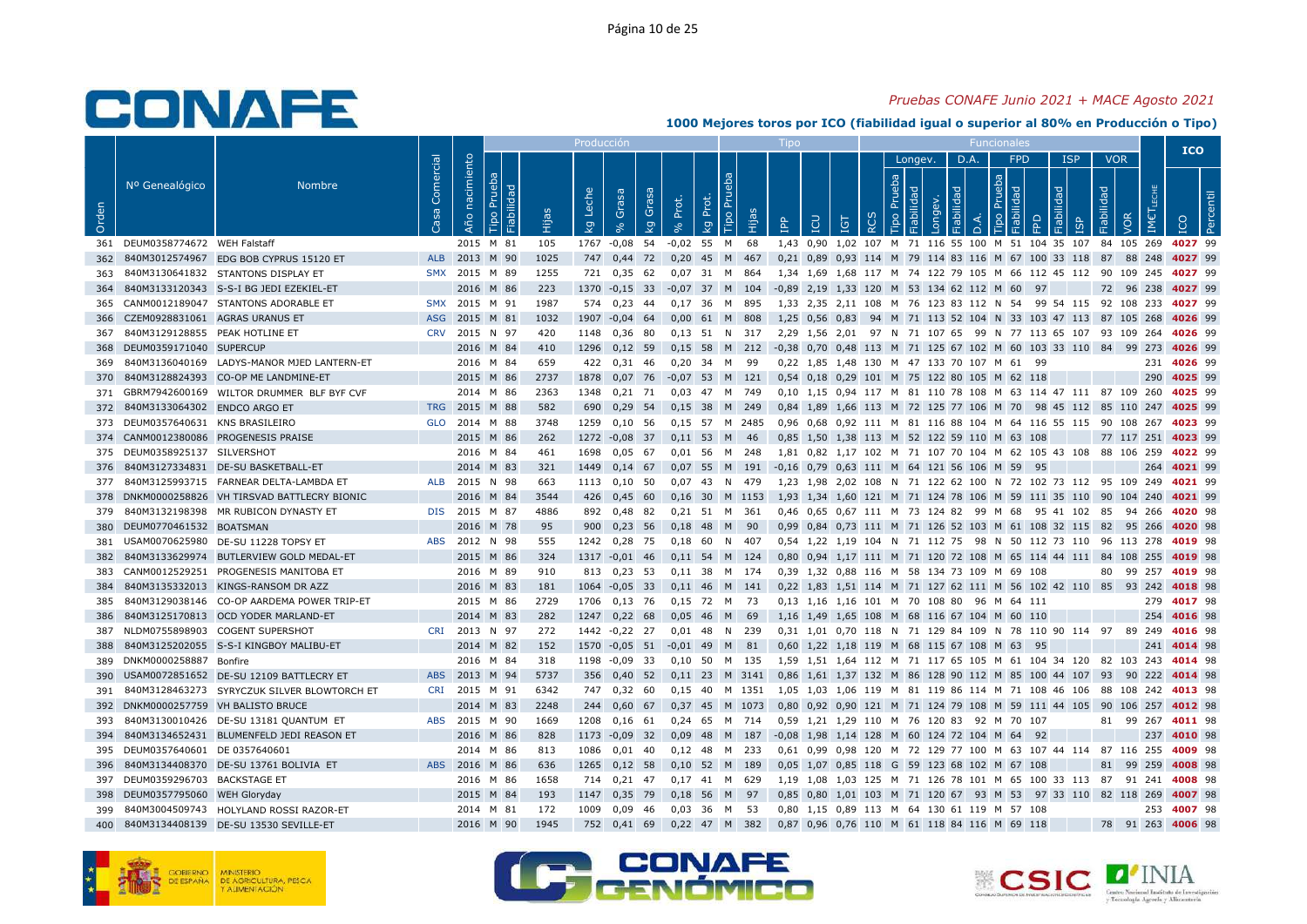### *Pruebas CONAFE Junio 2021 + MACE Agosto 2021*

|       |                                 |                                              |                   |                   |                                     |       | Producci <u>ón</u> |                         |              |                   |             |                        |        | Tipo       |     |                      |            |                              |         |            |                  | Funcionales                                                    |           |                  |                      |            |                  | <b>ICO</b>  |                      |
|-------|---------------------------------|----------------------------------------------|-------------------|-------------------|-------------------------------------|-------|--------------------|-------------------------|--------------|-------------------|-------------|------------------------|--------|------------|-----|----------------------|------------|------------------------------|---------|------------|------------------|----------------------------------------------------------------|-----------|------------------|----------------------|------------|------------------|-------------|----------------------|
|       |                                 |                                              |                   |                   |                                     |       |                    |                         |              |                   |             |                        |        |            |     |                      |            |                              | Longev. | D.A.       |                  | <b>FPD</b>                                                     |           | <b>ISP</b>       |                      | <b>VOR</b> |                  |             |                      |
| Orden | Nº Genealógico                  | <b>Nombre</b>                                | Comercial<br>Casa | nacimiento<br>Año | Prueba<br><b>Fiabilidad</b><br>Tipo | Hijas | Leche<br>ΙŞ        | Grasa<br>8 <sup>o</sup> | Grasa<br>ΙŠΥ | Prot.<br>$\delta$ | Prot.<br>kg | P <sub>U</sub><br>Tipo | Hijas  | <b>AdI</b> | LCU | TGT                  | <b>RCS</b> | Prueba<br>Fiabilidad<br>Tipo | Longev. | Fiabilidad | $\overline{a}$ . | Prueba<br>ᄝ<br>ᅙ<br>Бij<br>Tipo                                | FPD       | Fiabilidad<br>Ωņ | Fiabilidad           | VOR        | <b>IMETLECHE</b> |             | centil<br><b>Per</b> |
| 401   |                                 | 840M3134408771 PEAK ALTACOMFORT-ET           |                   | 2016 M 87         |                                     | 294   | 920                | 0,17                    | 51           | 0,10              | 40          | M                      | 46     |            |     |                      |            |                              |         |            |                  | 0,08 1,37 0,89 117 M 46 131 61 111 M 66 114                    |           |                  |                      |            | 259              | 4006 98     |                      |
| 402   | 840M3013023074 EDG ALTAYURA-ET  |                                              |                   | 2013 M 90         |                                     | 2807  | 1303               | 0,12                    | 60           | 0,12              | 55 M        |                        | 699    |            |     |                      |            |                              |         |            |                  | -0,27 1,31 0,64 109 M 85 123 86 105 M 68 105                   |           |                  |                      | 86 102 275 |                  | 4004 98     |                      |
| 403   | DEUM0539387525 PH Bonello       |                                              |                   | 2016 M 78         |                                     | 92    | 969                | $0.21$ 57               |              | 0.16              | 48          | M                      | 89     |            |     |                      |            |                              |         |            |                  | 1.38 1.00 1.07 114 M 71 121 52 103 M 58 112 33 105             |           |                  |                      | 81 109 259 |                  | 4001 98     |                      |
| 404   |                                 | 840M3124720459 SEAGULL-BAY-MJ APPLEJAX-ET    |                   | 2015              | M 88                                | 4560  | 808                | $0,24$ 54               |              | 0,17 44 M 1117    |             |                        |        |            |     |                      |            |                              |         |            |                  | 0,30 1,23 0,96 118 M 81 120 84 120 M 67 106                    |           |                  | 80                   |            | 83 246           | 4001 98     |                      |
| 405   |                                 | 840M3008897582 S-S-I SNOWMAN MAYFLOWER ET    | wws               | 2011 N 98         |                                     | 600   | 1946               | $-0,22$                 | -45          | 0,04              | 67          | N                      | 553    | 1,03       |     |                      |            |                              |         |            |                  | 0,52 0,67 108 N 82 112 83 100 N 61 105 88 112 97               |           |                  |                      |            | 102 269          | 4000 98     |                      |
| 406   | DNKM3372306362 BALTIKUM ET      |                                              |                   | 2014 M 91         |                                     | 4512  | 1100               | 0,33 75                 |              | $0,22$ 59 M       |             |                        | 1630   |            |     |                      |            |                              |         |            |                  | 0,75 0,67 1,19 117 M 77 108 87 101 M 70 106 42 106             |           |                  | 92                   |            | 87 248           | 4000 98     |                      |
| 407   |                                 | 840M3131131438 PEAK ALTALOBELLO ET           | <b>EFP</b>        | 2015              | M 91                                | 3118  | 486                | 0,53 71                 |              | $0.21$ 37         |             | M                      | 812    |            |     |                      |            |                              |         |            |                  | 0.84 1.09 1.12 113 M 78 125 87 110 M 70 107 45 108 90 110 250  |           |                  |                      |            |                  | 4000 98     |                      |
| 408   |                                 | CANM0012328324 SILVERRIDGE V KEYPUNCH        |                   | 2016 M 84         |                                     | 183   | 1349               | $0,15$ 65               |              | $0,07$ 51         |             | M                      | 79     |            |     | 0,50 0,75 0,83 106   |            |                              |         |            |                  | M 38 120 38 112 M 62 118                                       |           |                  | 69                   |            | 99 269           | 3999 98     |                      |
| 409   |                                 | NLDM0753102213 D'N DRIEHOEK NILSON           |                   | 2012 M 89         |                                     | 3464  | 340                | 0,46 58                 |              | 0,35              | 46          | M                      | 777    |            |     |                      |            |                              |         |            |                  | 1,20 0,83 0,85 105 M 80 127 84 116 M 65 111 39 112             |           |                  | 90                   |            | 94 263           | 3999 98     |                      |
| 410   |                                 | 840M3137984266 S-S-I JL FRANCHISE GRANDE     |                   | 2016              | M 84                                | 148   | 688                | 0,35                    | 60           | 0,15              | 38          | M                      | 84     |            |     |                      |            |                              |         |            |                  | 0,80 2,60 2,10 106 M 43 123 55 106 M 50 111                    |           |                  | 68                   |            | 101 250          | 3999 98     |                      |
| 411   |                                 | ESPM2703999916 RODASINDE XF DOORMAN DERBI ET | <b>XF</b>         | 2014 N 99         |                                     | 709   | 1003               | $0.24$ 61               |              | $0.04$ 37 N       |             |                        | 619    |            |     |                      |            |                              |         |            |                  | 1.34 1.11 1.64 127 N 72 114 81 103 N 61 110 91 110 95 73 215   |           |                  |                      |            |                  | 3997 98     |                      |
| 412   |                                 | ESPM9204301926 ZANDENBURG EVAN MELLOR        | <b>XF</b>         | 2015              | N 92                                | 161   | 1959               | $-0,38$ 27              |              | $-0,23$ 36        |             | N                      | 100    |            |     |                      |            |                              |         |            |                  | 0,74 0,85 0,70 130 N 71 126 50 100 N 61 112 62 116             |           |                  | 84                   |            | 82 235           | 3997 98     |                      |
| 413   |                                 | CANM0011591480 DELABERGE PEPPER ETM          | <b>ALB</b>        | 2012 N 97         |                                     | 286   | 119                | 0,66                    | 68           | 0,31              | 34          | N                      | 254    |            |     |                      |            |                              |         |            |                  | 1,86 1,67 2,07 111 N 71 123 79 106 N 57 116 82 110             |           |                  |                      | 95 102 241 |                  | 3995 98     |                      |
| 414   |                                 | FINM0000098542 VH Kankaan Brentano ByNalle   |                   | 2016              | M 82                                | 1552  | 421                | 0,24                    | -39          | 0,23              | 37          | M                      | 461    |            |     |                      |            |                              |         |            |                  | 0,89 1,47 1,13 111 N 71 141 73 110 M 56 112 32 106 88 118 266  |           |                  |                      |            |                  | 3995 98     |                      |
| 415   |                                 | USAM0071651047 LAMBRECHT SHAW AICON ET       |                   | WWS 2013          | M 88                                | 3716  | 1986               | $-0.18$                 | - 51         | $-0.01$           | - 63        | M                      | 601    |            |     |                      |            |                              |         |            |                  | 1.56 1.09 1.35 101 M 80 111 84 93 M 62 109 59 112 82 102 266   |           |                  |                      |            |                  | 3994 98     |                      |
| 416   | DEUM0358911043 VO Chicago       |                                              |                   | 2016 M 81         |                                     | 132   | 1218               | $0,08$ 52               |              | $0,11$ 51         |             | M                      | 45     |            |     |                      |            |                              |         |            |                  | 1,37 1,27 1,41 113 M 71 114 52 100 M 58 107 31 114 82 110 256  |           |                  |                      |            |                  | 3994 98     |                      |
|       |                                 | 417 NLDM0716349981 SCHREUR ARGUS RED ET      |                   | BAS 2015 M 82     |                                     | 180   | 1122               | 0.19                    | 61           | 0,09              | 46          | M                      | 106    |            |     |                      |            |                              |         |            |                  | 0,17 1,11 0,92 120 M 71 122 59 100 M 57 114 34 108             |           |                  | 81                   |            | 82 259           | 3993 98     |                      |
| 418   |                                 | CANM0012371190 WESTCOAST OMNIUM              |                   | 2016 M 82         |                                     | 91    | 614                | 0,34 56                 |              | 0,26              | 47          | M                      | 78     | $-0,25$    |     | 1,60 1,51 120        |            |                              |         |            |                  | M 40 128 61 105 M 55 100                                       |           |                  |                      | 71 102 243 |                  | 3993 98     |                      |
| 419   |                                 | 840M3129016082 STANTONS ADAGIO P ET          | <b>SMX</b>        | 2015              | M 91                                | 3926  | 950                | $0.11$ 46               |              | 0.09              | 40          | M                      | 2440   |            |     |                      |            |                              |         |            |                  | 1.44 1.65 1.68 116 M 79 112 85 114 M 67 92 33 114 93           |           |                  |                      |            | 99 226           | 3993 98     |                      |
| 420   |                                 | 840M3013129323 LADYS-MANOR DOORSOPEN ET      | <b>SMX</b>        | 2013 M 92         |                                     | 3829  | 634                | 0.36                    | 59           | $0.11$ 32 M       |             |                        | 2305   |            |     |                      |            |                              |         |            |                  | 1.30 1.96 2.09 130 M 86 120 90 97 M 78                         | 85 69 102 |                  | 93                   |            | 75 216           | 3993 98     |                      |
| 421   | DNKM3372306619 Dante            |                                              |                   | 2014 M 85         |                                     | 207   | 1539               | $-0,21$ 32              |              | 0.08              | 59          | M                      | 125    |            |     |                      |            |                              |         |            |                  | 0,88 0,75 0,54 121 M 71 117 70 101 M 57 102 41 115 85          |           |                  |                      |            | 82 259           | 3992 98     |                      |
|       | 422 DEUM0538894921 DE0538894921 |                                              |                   | 2015 M 85         |                                     | 498   | 1146               | $0,16$ 58               |              | 0,19              | 57          | M                      | 100    |            |     |                      |            |                              |         |            |                  | 0,43 0,53 0,75 117 M 71 118 72 103 M 61 108 44 111 85 104 253  |           |                  |                      |            |                  | 3991 98     |                      |
| 423   | DNKM0000258117 VF ANDESTRUP     |                                              |                   | 2015              | M 83                                | 1914  | 1024               | 0,04                    | 41           | 0,15              | -49         | м                      | 843    |            |     |                      |            |                              |         |            |                  | 0,30 -0,03 -0,04 117 M 71 123 79 125 M 58 115 31 118           |           |                  |                      | 90 100 259 |                  | 3991 98     |                      |
| 424   | NLDM0659618414 DELTA INDUCTOR   |                                              |                   | CRV 2015 M 80     |                                     | 515   | 599                | $0.40\quad 62$          |              | 0,20              | 40          | M                      | 305    |            |     |                      |            |                              |         |            |                  | 1,14 1,33 1,33 119 M 71 120 72 110 N 45 110 36 100 88          |           |                  |                      |            | 96 241           | 3991 98     |                      |
| 425   |                                 | ITAM4990491691 SILA BALISTO EKELI TL         |                   | 2015 M 80         |                                     | 388   | 885                | 0.07                    | 39           | 0.19              | 49          | M                      | 270    | 0.69       |     |                      |            |                              |         |            |                  | 1.01 0.61 124 G 59 129 70 105 M 51 114                         |           |                  | 74                   |            | 97 262           | 3991 98     |                      |
| 426   |                                 | 840M3014562029 SANDY-VALLEY EFFUSIVE ET      | <b>SMX</b>        | 2015              | M 86                                | 1879  | 1641               | 0,17                    | 78           | 0,01              | 54          | M                      | 280    |            |     |                      |            |                              |         |            |                  | -0,67 1,13 0,67 101 M 72 122 81 96 M 66 114 54 109 82 112 296  |           |                  |                      |            |                  | 3990 98     |                      |
| 427   |                                 | CANM0108559119 BRYHILL ALTAHOTSHOT ET        | <b>EFP</b>        | 2013 M 91         |                                     | 4244  | 1029               | 0,39                    | - 78         | 0,05              | - 39        | м                      | 740    |            |     |                      |            |                              |         |            |                  | -0,23 0,91 0,52 100 M 85 129 87 112 M 67 108 31 110 87 113 272 |           |                  |                      |            |                  | 3990 98     |                      |
| 428   | FRAM5941363218 LADESS           |                                              |                   | 2015              | M 79                                | 549   | 1326               | $-0,13$ 33              |              | $0,14$ 58         |             | M                      | 169    |            |     |                      |            |                              |         |            |                  | 0,07 0,54 0,37 119 N 71 127 50 111 M 47 108 43 104 84          |           |                  |                      |            | 84 258           | 3990 98     |                      |
| 429   |                                 | 840M3015031100 LADYS-MANOR R LATITUDE-ET     |                   | 2014 M 81         |                                     | 170   | 788                | 0,36 65                 |              | $0.03$ 29         |             | M                      | -87    |            |     |                      |            |                              |         |            |                  | 1,18 1,26 1,35 110 M 65 135 64 105 M 57 106                    |           |                  |                      |            |                  | 252 3990 98 |                      |
| 430   |                                 | 840M3014562339 SANDY-VALLEY BD FREEBORN ET   |                   | WWS 2016          | M 81                                | 246   | 501                | $0,31$ 49               |              | $0,24$ 41         |             | M                      | 60     |            |     |                      |            |                              |         |            |                  | -0,43 1,45 0,80 124 N 71 131 52 107 M 64                       |           |                  | 98 38 112 82 110 251 |            |                  | 3990 98     |                      |
| 431   | DEUM0122629409 HAS KONTEX       |                                              |                   | 2016 M 78         |                                     | 100   | 1046               | 0,32 71                 |              | 0,21              | 56          | M                      | 63     |            |     |                      |            |                              |         |            |                  | 1,52 1,23 1,51 101 M 71 112 50 101 M 59 103 37 107 82 102 260  |           |                  |                      |            |                  | 3989 98     |                      |
| 432   |                                 | 840M3135087039 STANTONS ATEAM ET             | <b>SMX</b>        | 2016 M 85         |                                     | 186   | 1272               | 0,23                    | 71           | 0.05              | 47 M        |                        | 162    |            |     | 1.75 1.96 1.94 90    |            |                              |         |            |                  | M 71 112 59 100 M 59 105 45 114 87 118 258                     |           |                  |                      |            |                  | 3989 98     |                      |
| 433   | DEUM0121478656 BLACKLIST ET     |                                              | <b>BAS</b>        | 2014 M 87         |                                     | 3083  | 1377               | $-0,17$ 31              |              | $0,17$ 63         |             |                        | M 1006 |            |     |                      |            |                              |         |            |                  | 1,43 0,16 0,71 124 M 74 121 80 101 M 65 116 44 105 88 103 260  |           |                  |                      |            |                  | 3989 98     |                      |
| 434   | DEUM0357640608 KNS BALDUR ET    |                                              |                   | 2014 M 89         |                                     | 11956 | 1168               | 0,07                    | 49           | 0.13              | 52          | M                      | 2655   |            |     | $0.67$ 1.16 1.10 113 |            |                              |         |            |                  | M 77 118 83 103 M 65 103 44 117 90 107 249                     |           |                  |                      |            |                  | 3989 98     |                      |
| 435   | DEUM0358665633 KNS CICERO ET    |                                              |                   | 2015              | M 85                                | 451   | 2483               | $-0,09$                 | - 78         | $-0,07$ 72        |             | M                      | 352    |            |     |                      |            |                              |         |            |                  | 0,49 0,10 0,30 102 M 71 107 70 84 M 59 107 42 112 87 114 299   |           |                  |                      |            |                  | 3988 98     |                      |
| 436   |                                 | CANM0012208552 CLAYNOOK COUNTRY ET           | <b>SMX</b>        | 2015              | M 86                                | 369   | 515                | $0,35$ 54               |              | 0.06              | -23         | M                      | 107    |            |     | 0.47 2.06 1.79 118   |            |                              |         |            |                  | M 71 133 59 108 M 66                                           | 92 43 110 |                  |                      | 85 103 227 |                  | 3988 98     |                      |
| 437   |                                 | USAM0070625988 DE-SU 11236 BALISTO ET        | <b>ABS</b>        | 2012 N 97         |                                     | 186   | 652                | $0,42$ 66               |              | $0.38 \quad 60$   |             | N 179                  |        |            |     |                      |            |                              |         |            |                  | 1.00 0.76 1.11 113 N 71 118 94 98 M 86 114 87 109              |           |                  |                      | 98 103 263 |                  | 3987 98     |                      |
| 438   |                                 | 840M3131910939 LADYS-MANOR SHOUT-OUT-ET      |                   | 2015 M 90         |                                     | 1095  | 1262               | 0.00                    | 45           | $-0.07$ 33        |             | M                      | 66     |            |     |                      |            |                              |         |            |                  | 0,74 1,87 1,45 117 M 76 121 79 115 M 68 107                    |           |                  | 75                   |            | 92 238           | 3987 98     |                      |
| 439   |                                 | NLDM0750760809 VEENHUIZER K&L MILO P         |                   | 2016 M 83         |                                     | 211   | 976                | $0,14$ 50               |              | 0,18              | 51          | M                      | 213    |            |     |                      |            |                              |         |            |                  | 0,07 1,29 1,05 114 M 71 124 60 100 M 55 108 32 119 84 110 262  |           |                  |                      |            |                  | 3986 98     |                      |
| 440   |                                 | 840M3135087098 S-S-I MIDGARD MIGUEL-ET       |                   | 2016 M            | 85                                  | 473   | 1732               | $0,18$ 83               |              | $0,10$ 67 M       |             |                        | 153    |            |     |                      |            |                              |         |            |                  | 0,14 0,02 0,05 103 M 59 118 70 94 M 61 108                     |           |                  |                      |            | 296              | 3985 98     |                      |







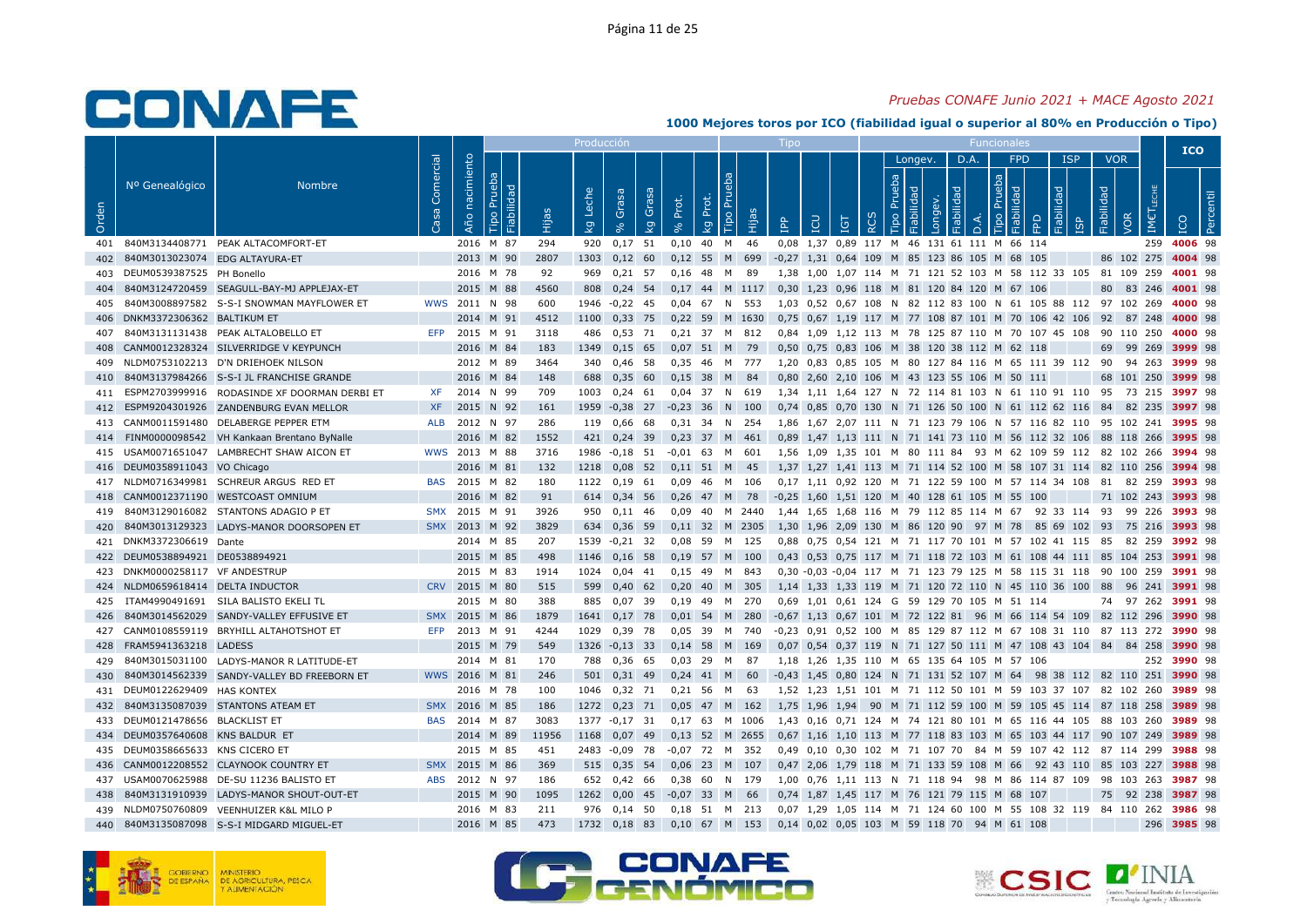### *Pruebas CONAFE Junio 2021 + MACE Agosto 2021*

|       |                                 |                                               |                   |                   |                                     |       | Producción  |                         |              |                         |             |                                  |        | Tipo       |     |                                        |            |                |                       |            |      | Funcionales                                                   |     |                      |            |            |                   | <b>ICO</b>         |            |
|-------|---------------------------------|-----------------------------------------------|-------------------|-------------------|-------------------------------------|-------|-------------|-------------------------|--------------|-------------------------|-------------|----------------------------------|--------|------------|-----|----------------------------------------|------------|----------------|-----------------------|------------|------|---------------------------------------------------------------|-----|----------------------|------------|------------|-------------------|--------------------|------------|
|       |                                 |                                               |                   |                   |                                     |       |             |                         |              |                         |             |                                  |        |            |     |                                        |            |                | Longev.               |            | D.A. | <b>FPD</b>                                                    |     | <b>ISP</b>           |            | <b>VOR</b> |                   |                    |            |
| Orden | Nº Genealógico                  | <b>Nombre</b>                                 | Comercial<br>Casa | nacimiento<br>Año | Prueba<br><b>Fiabilidad</b><br>Tipo | Hijas | Leche<br>kg | Grasa<br>8 <sup>o</sup> | Grasa<br>ΙŠΥ | Prot.<br>8 <sup>o</sup> | Prot.<br>kg | P <sub>U</sub><br>$\overline{a}$ | Hijas  | <b>AdI</b> | LCU | <b>TGT</b>                             | <b>RCS</b> | Prueba<br>Tipo | Fiabilidad<br>Longev. | Fiabilidad | D.A. | Prueba<br><b>Fiabilida</b><br>Tipo                            | FPD | Fiabilidad<br>Ξg     | Fiabilidad | VOR        | IMET <sub>1</sub> |                    | <b>P</b> a |
| 441   |                                 | CANM0012208571 CLAYNOOK CHARMER               |                   | 2016 M 83         |                                     | 124   | 1418        | $-0,06$                 | 44           | $0,14$ 61               |             | M                                | 95     |            |     | 0,36 1,48 1,23 105                     |            | M              |                       |            |      | 46 124 56 101 M 56 105                                        |     |                      |            | 73 107 262 |                   | 3985 98            |            |
| 442   | DEUM0538393143 BOARD ET         |                                               |                   | 2014 M 88         |                                     | 2162  | 1077        | 0.06                    | 45           | 0.16                    | 52 M        |                                  | 988    |            |     |                                        |            |                |                       |            |      | 1,13 0,21 0,56 120 M 76 121 82 104 M 72 108 39 120            |     |                      | 90         |            | 85 254            | 3985 98            |            |
| 443   |                                 | ITAM3990413396 ALL.NURE SST RALLY TV TL TY CF |                   | 2016 M 81         |                                     | 936   | 1065        | $0.08$ 47               |              | 0.15, 50                |             | M                                | 562    |            |     |                                        |            |                |                       |            |      | 0,44 0,36 -0,07 124 G 61 125 75 112 M 55 112                  |     |                      | 78         | 85 262     |                   | 3985 98            |            |
| 444   |                                 | DEUM0770188609 THURLER RUW COVER ET           | <b>BAS</b>        | 2015              | M 87                                | 3379  | 756         | $0,37$ 65               |              | $0,13$ 38               |             |                                  | M 1321 |            |     |                                        |            |                |                       |            |      | 1,26 1,38 1,26 115 M 71 118 82 106 M 65 116 44 109            |     |                      |            | 88 100 256 |                   | 3985 98            |            |
| 445   |                                 | USAM0058591942 LARCREST COMMANDER ET          | <b>ABS</b>        | 2012 N 99         |                                     | 756   | 994         | 0,30                    | 67           | 0,15                    | 48          | N                                | 657    |            |     |                                        |            |                |                       |            |      | 1,78 1,61 1,95 107 N 82 112 84 95 N 71 102 89 113             |     |                      |            | 97 112 252 |                   | 3984 98            |            |
| 446   |                                 | 840M3138482795 SIEMERS BANDARES SIR-ROZ-ET    |                   | 2016 M 83         |                                     | 544   | 676         | $0,45$ 70               |              | 0,16                    | 38          | M                                | 115    |            |     |                                        |            |                |                       |            |      | 0,38 1,37 1,10 112 G 58 131 58 103 M 65 109                   |     |                      |            | 77 112 259 |                   | 3984 98            |            |
| 447   |                                 | 840M3140650344 LADYS-MANOR ALTASCION-ET       |                   | 2016 M 83         |                                     | 179   | 355         | $0,63$ 75               |              | $0,23$ 35               |             | M                                | 54     |            |     |                                        |            |                |                       |            |      | 0,78 1,61 1,48 113 G 61 124 39 109 M 62 112                   |     |                      |            |            |                   | 63 107 252 3984 98 |            |
| 448   |                                 | CANM0012302924 PROGENESIS SCHUMACHER ET       |                   | SMX 2015 M 86     |                                     | 1034  | 1384        | $0,12$ 63               |              | 0,05                    | 50          | M                                | 172    |            |     |                                        |            |                |                       |            |      | -0,10 1,29 0,86 111 M 71 118 74 107 M 64 96 44 102 82 107 258 |     |                      |            |            |                   | 3983 98            |            |
| 449   |                                 | USAM0072851755 DE-SU RADMAN 12212-ET          |                   | 2014 M 84         |                                     | 407   | 763         | 0,09                    | -36          | 0,07                    | 32          | M                                | -79    |            |     |                                        |            |                |                       |            |      | 1,35 0,80 0,79 124 M 72 132 72 119 M 61 121                   |     |                      |            |            |                   | 244 3983 98        |            |
| 450   |                                 | ITAM9991363560 GARIONI RYL VANHALEN           |                   | GLO 2015          | N 99                                | 922   | 1039        | 0,15                    | 53           | 0,08                    | 42          | N                                | 541    |            |     |                                        |            |                |                       |            |      | 1,28 1,44 1,56 112 N 71 122 65 104 N 71 108 75 106 97 110 248 |     |                      |            |            |                   | 3982 98            |            |
| 451   |                                 | USAM0073138985 PLAIN-KNOLL DRAGON-ET          |                   | 2014 M 84         |                                     | 114   | 925         | $0,22$ 56               |              | $0.19$ 50               |             | M                                | - 97   |            |     |                                        |            |                |                       |            |      | 0,08 1,53 1,30 123 M 57 115 65 108 M 56 98                    |     |                      |            | 72 99 236  |                   | 3980 98            |            |
| 452   | DEUM0538281293 BILL ET          |                                               |                   | CRI 2014          | M 88                                | 4185  | $-14$       | $0,67$ 63               |              | 0,41 39 M               |             |                                  | 805    |            |     |                                        |            |                |                       |            |      | 0,37 1,01 1,08 128 M 80 123 84 111 M 66 117 44 114 90         |     |                      |            | 93 236     |                   | 3980 98            |            |
| 453   |                                 | CANM0012283187 WESTCOAST STYX RED ET          | SMX               | 2015              | M 88                                | 749   | 1284        | $-0,29$                 | 14           | $-0,12$                 | 29          | M                                | 386    |            |     |                                        |            |                |                       |            |      | 2,78 1,33 1,40 113 M 71 129 77 117 M 63 124 30 109            |     |                      | - 90       |            | 96 242            | 3980 98            |            |
| 454   |                                 | USAM0072436715 EDG UNO LENNY 8168 ET          | <b>ALB</b>        | 2013              | M 86                                | 910   | 1428        | 0,07                    | 59           | 0,03                    | 49          | M                                | 278    |            |     |                                        |            |                |                       |            |      | -0,67 1,18 0,68 110 M 73 120 82 106 M 64                      |     | 99 59 118 90 116 258 |            |            |                   | 3979 98            |            |
| 455   |                                 | USAM0073956623 MORNINGVIEW RAWHIDE ET         | <b>ABS</b>        | 2015              | M 89                                | 476   | 859         | 0,39                    | 71           | 0.16                    | 45          | M                                | 177    | 1,59       |     |                                        |            |                |                       |            |      | 1,77 1,82 107 M 71 115 74 96 M 65                             |     | 94 44 107            |            | 84 102 242 |                   | 3979 98            |            |
| 456   |                                 | 840M3014561903 SANDY-VALLEY AFTERBURNER ET    | <b>SMX</b>        | 2014 M 91         |                                     | 4912  | 455         | 0,40,56                 |              | 0,29                    | 44          | M                                | 2150   |            |     |                                        |            |                |                       |            |      | 1,03 0,47 0,94 120 M 86 120 90 114 N 50                       |     | 95 58 118 92 94 231  |            |            |                   | 3979 98            |            |
| 457   |                                 | 840M3130641747 S-S-I AICON ASHTON-ET          |                   | 2015 M 86         |                                     | 1556  | 1584        | $0.13$ 71               |              | $0.12 \quad 64$         |             | M                                | 219    |            |     |                                        |            |                |                       |            |      | 1.06 0.89 1.07 111 M 76 110 79 89 M 63 106                    |     |                      |            |            |                   | 267 3978 98        |            |
| 458   | DEUM0358911108 Ducati           |                                               |                   | 2016 M 81         |                                     | 136   | 1247        | 0,22                    | 68           | 0,17                    | 59          | M                                | 38     |            |     | 1,49 0,96 1,14 106                     |            |                |                       |            |      | M 71 111 53 97 M 53 112 34 106 79 97 265                      |     |                      |            |            |                   | 3978 98            |            |
| 459   |                                 | 840M3136807571 S-S-I BANDARES BIGGIE ET       |                   | WWS 2016          | M 88                                | 403   | 297         | $0,38$ 48               |              | 0,24 34                 |             | <b>M</b>                         | 179    |            |     |                                        |            |                |                       |            |      | 0,25 2,08 1,58 121 M 71 129 52 109 M 67                       |     | 98 38 109 84 113 229 |            |            |                   | 3978 98            |            |
| 460   | DEUM0121523373 Budapest         |                                               |                   | 2014              | M 84                                | 157   | 1338        | $-0,06$                 | 41           | 0,02                    | 45          | M                                | 70     |            |     |                                        |            |                |                       |            |      | 1,03 0,20 0,48 131 M 71 121 68 106 M 52 102 37 109            |     |                      | 87         | 90 233     |                   | 3977 98            |            |
| 461   |                                 | ESPM9204300530 SJONNY SUPERTORO               | XF.               | 2015              | N 99                                | 2258  | 1435        | $-0,11$ 39              |              | $-0.07$ 39              |             |                                  | N 1682 |            |     |                                        |            |                |                       |            |      | 1.07 1.09 1.25 124 N 71 122 60 101 N 90                       |     | 94 94 114 98         |            | 78 216     |                   | 3977 98            |            |
| 462   |                                 | USAM0070412495 JENNY-LOU MCUTCHEN CRANK IT    |                   | WWS 2013 N 99     |                                     | 1021  | 978         | 0,10                    | 46           | 0,09                    | 41 N        |                                  | 892    |            |     |                                        |            |                |                       |            |      | 1,25 1,66 1,79 123 N 79 112 85 113 N 63 107 91 102 96         |     |                      |            | 91 218     |                   | 3976 98            |            |
| 463   |                                 | NLDM0880208035 VEKIS POWERBOSS                |                   | 2014 M 86         |                                     | 1585  | 595         | 0,34                    | - 56         | 0,22                    | 42          | M                                | 892    | 1,00       |     |                                        |            |                |                       |            |      | 1,07 0,92 115 M 71 120 80 109 M 60 109 40 119                 |     |                      | 87         |            | 87 250            | 3974 98            |            |
| 464   |                                 | 840M3127334880 DE-SU KENYON 12726 ET          |                   | WWS 2014 M 88     |                                     | 727   | 896         | $-0,02$                 | 30           | $-0,10$ 19 M            |             |                                  | 611    |            |     |                                        |            |                |                       |            |      | 1,42 2,05 2,04 124 M 73 129 77 114 M 66 106 43 108            |     |                      |            | 85 101 213 |                   | 3974 98            |            |
| 465   |                                 | USAM0072128280 MR SHOT DOZER 1491 ET          | <b>ALB</b>        | 2013              | M 91                                | 2906  | 976         | $-0.10$ 24              |              | 0.01                    | 33          | M                                | 1073   |            |     |                                        |            |                |                       |            |      | 1.04 1.03 0.87 126 M 85 133 88 114 M 73                       |     | 99 73 108            | 90         |            | 90 232            | 3973 98            |            |
| 466   |                                 | 840M3127334847 DE-SU 12693 SKYFALL ET         | <b>ABS</b>        | 2014              | M 90                                | 5815  | 867         | 0,48                    | 81           | 0.07                    | 35          | M                                | 903    |            |     |                                        |            |                |                       |            |      | 1,11 0,97 0,96 112 M 79 117 85 106 M 68                       |     | 93 43 109            | 87         | 93 244     |                   | 3972 98            |            |
| 467   |                                 | 840M3128461509 WET TUFFENUFF MAGNUS ET        | <b>CRI</b>        | 2014 M 90         |                                     | 1159  | 1096        | $0,32$ 73               |              | $0,16$ 53               |             | M                                | 513    |            |     |                                        |            |                |                       |            |      | 0,17 1,57 1,27 111 M 75 117 82 96 M 67                        |     | 95 32 100 87 108 256 |            |            |                   | 3971 98            |            |
| 468   | LUXM0099435198 K&K Blanko       |                                               |                   | 2016 M 82         |                                     | 149   | 1303        | $0,10$ 58               |              | $-0,01$                 | 41 M        |                                  | 58     |            |     |                                        |            |                |                       |            |      | 0,83 0,96 0,96 114 M 71 121 59 105 M 56 106 35 109 85 113 254 |     |                      |            |            |                   | 3971 98            |            |
| 469   | NLDM0756517124 DG R NYKK ET     |                                               |                   | 2015 M 78         |                                     | 405   | 1057        | $0.08$ 46               |              | $0.04$ 38               |             | M                                | 258    |            |     |                                        |            |                |                       |            |      | 0.37 1.35 1.20 115 M 71 126 52 110 N 34 105 44 113 85 111 243 |     |                      |            |            |                   | 3971 98            |            |
| 470   | USAM0072851596 DE-SU JIMJAM-ET  |                                               |                   | 2013 M 85         |                                     | 469   | 755         | $0,25$ 53               |              | $0,07$ 32               |             | M                                | 85     |            |     |                                        |            |                |                       |            |      | 0,58 0,76 0,69 126 M 73 128 75 117 M 62 106                   |     |                      |            |            | 236               | 3971 98            |            |
| 471   | CANM0109120797 JEANLU CASSIS ET |                                               |                   | 2014 M 85         |                                     | 1048  | 854         | 0,10                    | 41           | 0,05                    | 33          | м                                | 360    |            |     |                                        |            |                |                       |            |      | 1,19 1,67 1,29 105 M 71 129 77 113 M 62 124 35 117 85 112 256 |     |                      |            |            |                   | 3971 98            |            |
| 472   | 840M3135245767 ABS JOPLIN ET    |                                               |                   | ABS 2016 M 84     |                                     | 638   | 1073        | 0,48                    | -89          | 0,05                    | 40 M        |                                  | 114    |            |     |                                        |            |                |                       |            |      | 0,11 1,01 0,70 114 N 71 118 69 100 M 66 105 37 104 81 104 261 |     |                      |            |            |                   | 3970 98            |            |
| 473   | DEUM0357706795 PENTOS           |                                               |                   | 2015 M 85         |                                     | 1898  | 1480        | $-0,15$ 37              |              | $-0,02$                 | 45          | M                                | 413    |            |     |                                        |            |                |                       |            |      | 0,46 1,49 1,12 119 M 71 116 78 104 M 62 106 33 121 87 105 241 |     |                      |            |            |                   | 3970 98            |            |
| 474   | FRAM3704302430 LEBOY            |                                               |                   | 2015 M 78         |                                     | 264   | 957         | $0,17$ 52               |              | 0.07                    | 38          | M                                | 116    |            |     | 0,67 1,14 0,96 119                     |            |                |                       |            |      | N 71 125 54 107 M 47 107 45 109                               |     |                      |            | 84 104 242 |                   | 3970 98            |            |
| 475   | DNKM3372306866 MYWAY            |                                               |                   | 2015 M 85         |                                     | 767   | 1438        | $-0,18$                 | 32           | $-0,02$                 | -44         | M                                | 322    |            |     |                                        |            |                |                       |            |      | 1,12 1,14 0,95 125 M 71 123 75 99 M 61 95 44 110              |     |                      | 85         | 96 239     |                   | 3968 98            |            |
| 476   |                                 | 840M3135301224 RONELEE ALTADROID-ET           |                   | 2016              | M 88                                | 705   | 1909        | $-0,11$ 56              |              | 0,05                    | - 67        | M                                | 130    |            |     |                                        |            |                |                       |            |      | $-1,01$ 0,68 0,34 107 M 53 122 73 102 M 68 102                |     |                      | 59         | 99 270     |                   | 3967 98            |            |
| 477   |                                 | 840M3125993752 FARNEAR-TBR-BH FALLON ET       |                   | DIS 2016 M 78     |                                     | 150   | 1057        | 0,35 75                 |              | $0.15$ 50               |             | M                                | 75     |            |     |                                        |            |                |                       |            |      | 0.58 0.70 0.57 116 N 71 119 52 96 M 62 114 33 105 81 106 271  |     |                      |            |            |                   | 3966 98            |            |
| 478   | FRAM3564460144 MOON ET          |                                               |                   | 2016 M 83         |                                     | 299   | 889         | $0,32$ 65               |              | 0.19                    | 49          | M                                | 38     |            |     | $0.10 \quad 1.04 \quad 1.00 \quad 118$ |            |                |                       |            |      | M 71 117 52 105 M 63 101 35 110                               |     |                      |            | 82 102 245 |                   | 3966 98            |            |
| 479   |                                 | 840M3129037879 MR MISSOURI EXTRA ET           |                   | 2015 M 86         |                                     | 444   | 976         | $-0,04$ 31              |              | $0,03$ 35               |             | M                                | 210    |            |     |                                        |            |                |                       |            |      | 1,67 1,94 1,84 122 M 71 123 56 105 M 64 104 43 106 87         |     |                      |            | 86 226     |                   | 3966 98            |            |
| 480   |                                 | USAM0070626040 DE-SU DAVINCI 11288 ET         |                   | 2012 M            | 92                                  | 10382 | 855         | $0,39$ 71               |              | $0,20$ 49               |             | M                                | 2842   |            |     |                                        |            |                |                       |            |      | 0,95 1,69 1,66 109 M 89 116 89 99 M 73 107                    |     |                      |            | 91 109 251 |                   | 3964 98            |            |





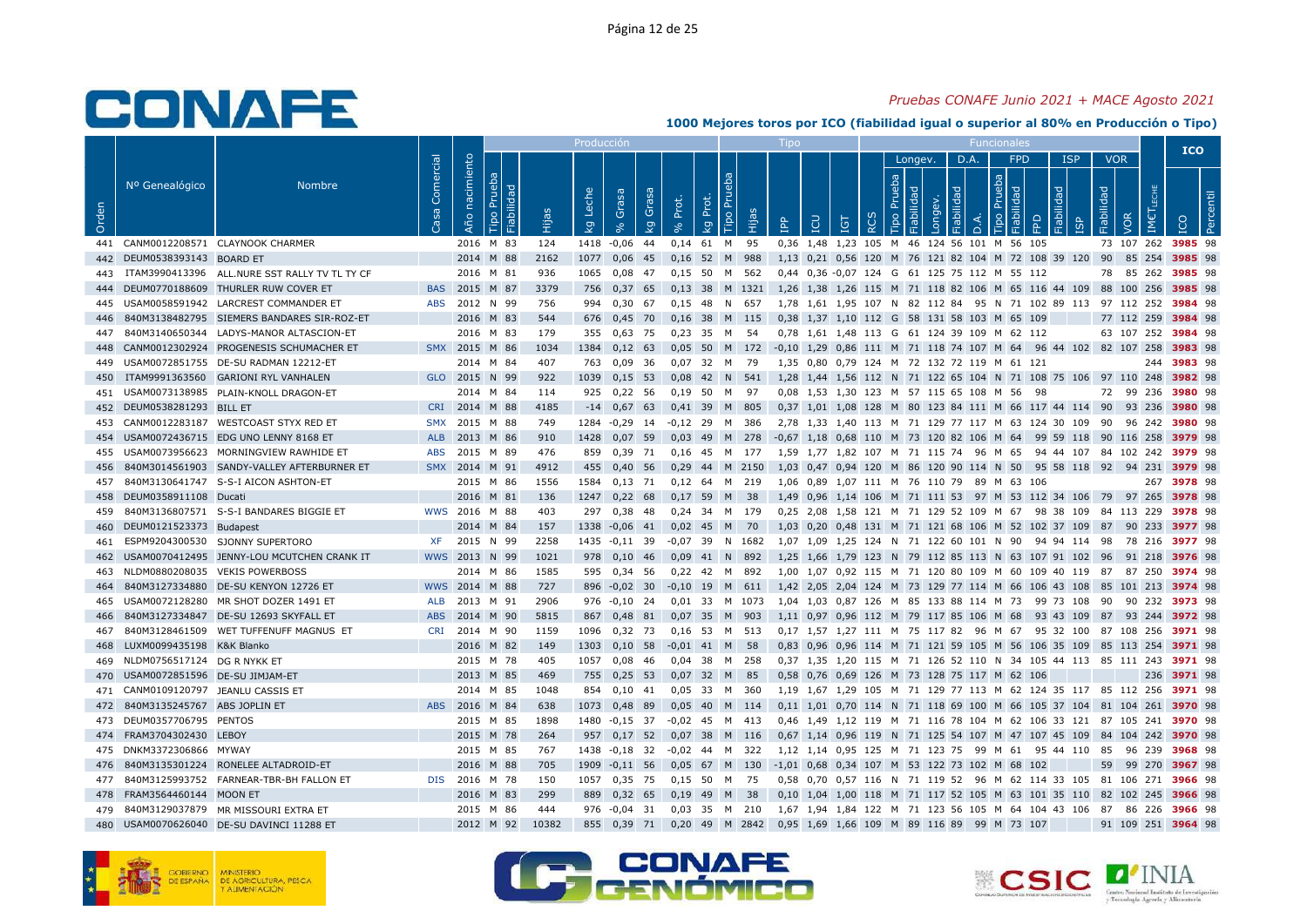### *Pruebas CONAFE Junio 2021 + MACE Agosto 2021*

|       |                                |                                            |                   |                   |                              |       | Producción  |                   |                                |                   |             |                           |           |            |     |                      |          |                |                       |            |           |                                              |                                                                       |            |                   |            |                            | <b>ICO</b>     |        |
|-------|--------------------------------|--------------------------------------------|-------------------|-------------------|------------------------------|-------|-------------|-------------------|--------------------------------|-------------------|-------------|---------------------------|-----------|------------|-----|----------------------|----------|----------------|-----------------------|------------|-----------|----------------------------------------------|-----------------------------------------------------------------------|------------|-------------------|------------|----------------------------|----------------|--------|
|       |                                |                                            |                   |                   |                              |       |             |                   |                                |                   |             |                           |           |            |     |                      |          |                | Longev.               |            | D.A.      | <b>FPD</b>                                   |                                                                       | <b>ISP</b> | <b>VOR</b>        |            |                            |                |        |
| Orden | Nº Genealógico                 | <b>Nombre</b>                              | Comercial<br>Casa | nacimiento<br>Año | Prueba<br>Fiabilidad<br>Tipo | Hijas | Leche<br>kg | Grasa<br>$\infty$ | Grasa <sub>l</sub><br><b>L</b> | Prot.<br>$\delta$ | Prot.<br>kg | Бa<br>$\tilde{E}$<br>Tipo | Hijas     | <b>AdI</b> | LCU | <b>TGT</b>           | $\alpha$ | Prueba<br>Tipo | Fiabilidad<br>Longev. | Fiabilidad | $\vec{a}$ | Prueba<br>요<br>Tipo                          | Fiabilidad<br>FPD                                                     | ഇ          | <b>Fiabilidad</b> | <b>VOR</b> | LECHE<br>IMET <sub>I</sub> |                | centil |
| 481   | 840M3129128793 PEAK EVEREST ET |                                            | <b>CRV</b>        | 2015              | M 87                         | 1212  | 993         | 0,41              | 79                             | 0.06              | 39          | M                         | 611       |            |     |                      |          |                |                       |            |           |                                              | 1,70 1,06 1,34 104 M 71 115 75 110 M 63 102 48                        | 99         |                   | 82 112 249 |                            | 3964 98        |        |
| 482   | DEUM1305358686 DE1305358686    |                                            |                   | 2016              | M 83                         | 228   | 1375        | $-0,12$           | 36                             | 0,03              | 48          | M                         | 122       |            |     |                      |          |                |                       |            |           |                                              | 0,53 1,50 1,25 114 M 71 121 62 108 M 59 112 34 108                    |            | 84                | 99 248     |                            | 3964 98        |        |
| 483   | ESPM9204352241 K&L PY COLINPEN |                                            |                   |                   | 2015 N 80                    | 58    | 1344        | $-0.13$ 34        |                                | $-0.03$           | 40          | N                         | 27        |            |     |                      |          |                |                       |            |           |                                              | 1.14 1.54 1.44 119 N 71 122 54 103 N 47 107 30 112 84                 |            |                   | 98 234     |                            | 3964 98        |        |
| 484   |                                | 840M3126779961 PEAK ALTAMORENO ET          | EFP               | 2014 M 91         |                              | 7291  | 1517        | $0,11$ 67         |                                | $0,11$ 61 M       |             |                           | 2367      |            |     |                      |          |                |                       |            |           |                                              | 0,75 0,83 1,03 101 M 85 115 89 98 M 69 105 32 107 91 85 268           |            |                   |            |                            | 3963 98        |        |
| 485   | 840M3129016028                 | S-S-I EZIO ENERGIZE-ET                     |                   |                   | 2015 M 80                    | 147   | 1461        | $0,10$ 63         |                                | 0,11 59           |             | M                         | 86        | $-0.20$    |     |                      |          |                |                       |            |           | 1.69 1.46 120 M 60 112 59 90 M 57            | 95                                                                    |            |                   |            | 247                        | 3963 98        |        |
| 486   |                                | USAM0071619125 SPEEK-NJ WALTER CRONKITE-ET |                   | 2013 M 84         |                              | 119   | 1765        | $-0,10$ 52        |                                | 0,01              | 58          | M                         | 97        |            |     |                      |          |                |                       |            |           | 0,19 0,58 0,53 116 M 64 117 67 104 M 57 110  |                                                                       |            |                   | 74 76 263  |                            | 3963 98        |        |
| 487   | DEUM0357563569 VH Karlo        |                                            |                   |                   | 2015 M 83                    | 1250  | 999         | 0,23              | 60                             | 0,18              | 51 M        |                           | 487       |            |     |                      |          |                |                       |            |           |                                              | -0,59 1,69 0,80 113 M 71 114 76 109 M 56 103 32 113 88 110 256        |            |                   |            |                            | 3963 98        |        |
| 488   |                                | 840M3014334961 S-S-I PARTYROCK PROFIT ET   |                   |                   | 2014 M 90                    | 6519  | 743         | $0,11$ 38         |                                | 0,25              |             |                           | 50 M 1280 |            |     |                      |          |                |                       |            |           |                                              | 0,92 1,25 0,82 114 M 82 125 86 106 M 66 106 33 114 88 106 253         |            |                   |            |                            | 3963 98        |        |
| 489   | 840M3127359450                 | KULP-DALE AG DR AXEL RED ET                |                   |                   | 2015 M 89                    | 993   | 877         | 0.10              | 42                             | 0.05              | 34          | M                         | 396       |            |     |                      |          |                |                       |            |           | 0,58 1,81 1,55 123 M 70 130 73 105 M 61 101  |                                                                       |            | 84                | 97 234     |                            | 3963 98        |        |
| 490   |                                | CANM0011857459 BRYCEHOLME BRODIE ET        | <b>ABS</b>        | 2013 M 91         |                              | 6139  | 2170        | $-0,27$           | -46                            | $-0,08$           | 61 M        |                           | 2594      |            |     | $0,90$ $0,81$ $0,80$ |          |                |                       |            |           |                                              | 93 M 88 121 90 98 M 70 113 59 112 92 103 281                          |            |                   |            |                            | 3962 98        |        |
| 491   |                                | 840M3128769264 S-S-I 1STCLAS FEDERAL ET    |                   |                   | 2015 M 89                    | 1634  | 352         | $0,41$ 53         |                                | 0,20 32 M 294     |             |                           |           |            |     |                      |          |                |                       |            |           |                                              | 1,36 1,69 1,64 106 M 74 123 82 123 M 66 110 44 109 90 113 239         |            |                   |            |                            | 3962 98        |        |
| 492   | NLDM0751090271 NL751090271     |                                            |                   |                   | 2015 M 78                    | 241   | 1684        | $0.08$ 70         |                                | $-0.04$ 50 M      |             |                           | 151       |            |     |                      |          |                |                       |            |           |                                              | 0,53 1,70 1,48 105 N 71 112 62 94 M 63 101 41 106 82 108 253          |            |                   |            |                            | 3960 98        |        |
| 493   | DEUM0357680010 Bajano          |                                            |                   |                   | 2014 M 85                    | 933   | 1148        | $-0,04$ 37        |                                | 0.16              | 54          | M                         | 234       |            |     |                      |          |                |                       |            |           |                                              | 1,31 0,77 0,97 114 M 71 118 76 113 M 61 110 43 106                    |            |                   | 84 110 246 |                            | 3960 98        |        |
| 494   |                                | USAM0072531549 ZAHBULS AVIATOR- ET         |                   | 2013 M 90         |                              | 1327  | 596         | $0,31$ 53         |                                | $0,17$ 37 M       |             |                           | 305       |            |     |                      |          |                |                       |            |           |                                              | 0,66 1,14 0,79 116 M 78 126 84 112 M 65 112 44 113 87 96 246          |            |                   |            |                            | 3960 98        |        |
| 495   |                                | CANM0012556108 LEGEND-MAKER VICTOR         | <b>SMX</b>        | 2016              | M 89                         | 915   | 232         | 0,34              | 41                             | 0,35              | 42          | м                         | 407       |            |     | 2,16 2,41 2,70 110   |          |                |                       |            |           |                                              | M 71 118 69 110 M 66 101 43 105                                       |            | 88                | 102 217    |                            | 3960 98        |        |
| 496   | ESPM9204352138 BEATBOY ET      |                                            | <b>XF</b>         | 2016 N 90         |                              | 127   |             | 1514 -0,06        | 48                             | $-0,03$           | 46          | N                         | 80        |            |     |                      |          |                |                       |            |           |                                              | 0,61 1,26 1,18 120 N 71 118 50 99 N 44 95 34 108                      |            | 81                | 90 228     |                            | 3958 98        |        |
| 497   |                                | 840M3127334791 DE-SU TAMPA 12637-ET        |                   |                   | 2014 M 84                    | 119   | 816         | 0,55              | 86                             | 0.16              | 43          | M                         | 88        |            |     |                      |          |                |                       |            |           | 0,57 1,57 1,44 109 M 56 115 62 101 M 60      | 100                                                                   |            | 67                | 94 247     |                            | 3957 98        |        |
| 498   |                                | CANM0012529310 PROGENESIS PADAWAN ET       | <b>SMX</b>        | 2016              | M 89                         | 1178  | 1101        | $-0,28$           | 9                              | 0,14              | 51 M        |                           | 541       |            |     |                      |          |                |                       |            |           | 0,48 1,40 1,08 112 M 71 126 52 126 N 54      | 96 42 109                                                             |            | 85                | 92 233     |                            | 3957 98        |        |
| 499   | 840M3129205459                 | PEAK ALTAAMULET ET                         | <b>EFP</b>        |                   | 2015 M 91                    | 6455  | 1329        | $0.03$ 51         |                                | 0.05              | -48         |                           | M 2043    |            |     |                      |          |                |                       |            |           |                                              | 0.91 1.63 1.39 108 M 84 122 88 95 N 53 100 44 109 91 104 253          |            |                   |            |                            | 3956 98        |        |
| 500   |                                | USAM0072851584 DE-SU POCONO 12041-ET       |                   | 2013              | M 83                         | 274   | 448         | 0,28              | 44                             | 0,13              | 28          | M                         | 84        |            |     |                      |          |                |                       |            |           | -0.20 0.99 0.68 132 M 71 132 70 125 M 61 114 |                                                                       |            |                   |            | 229                        | 3956 98        |        |
| 501   | NLDM0759560912 BALTIC          |                                            |                   |                   | 2015 M 80                    | 248   | 1114        | 0,19              | 60                             | 0.29              | 67          | M                         | 53        |            |     |                      |          |                |                       |            |           | 1,29 -0,03 0,59 108 M 49 115 70 108 M 55 104 |                                                                       |            |                   | 70 113 259 |                            | 3955 98        |        |
| 502   | NLDM0718141783 DG HS NOEL ET   |                                            |                   | BAS 2016 M 78     |                              | 95    | 762         | $-0,10$ 17        |                                | 0,13              | 38          | M                         | 52        |            |     |                      |          |                |                       |            |           |                                              | 1,51 1,27 1,37 122 M 71 132 54 112 M 60 108 35 110                    |            | 82                | 88 231     |                            | 3954 98        |        |
| 503   | 840M3134652498                 | BLUMENFELD MOD MAJESTIC-ET                 |                   |                   | 2016 M 85                    | 847   | 1063        | 0.40              | 81                             | 0.05              | 40          | M                         | 187       | 0.98       |     |                      |          |                |                       |            |           | 1,10 0,71 110 G 59 121 69 97 M 63 101        |                                                                       |            |                   | 77 119 262 |                            | 3953 98        |        |
| 504   |                                | 840M3131131390 PEAK ALTAFOREVER-ET         |                   | 2015 M 91         |                              | 2687  | 853         | 0,36              | 68                             | 0,16              | 44 M        |                           | 793       |            |     |                      |          |                |                       |            |           |                                              | 1,07 1,66 1,50 107 M 77 115 86 101 M 70 111 42 112 90 118 252         |            |                   |            |                            | 3952 98        |        |
| 505   | NLDM0751976786                 | MEKKA ET                                   |                   |                   | 2015 M 81                    | 263   | 1066        | $-0,10$           | 27                             | 0,10              | 45          | M                         | 144       |            |     |                      |          |                |                       |            |           |                                              | 1,70 2,01 1,75 117 M 71 122 72 95 M 57 105 41 114                     |            |                   | 88 107 235 |                            | 3952 98        |        |
| 506   |                                | 840M3125613904 S-S-I ERASER P EXPRESSO ET  |                   | 2014 M 88         |                              | 1005  | 1066        | $0,14$ 53         |                                | 0.20              | - 56        | M                         | 211       |            |     |                      |          |                |                       |            |           | 0.06 1.90 1.36 104 M 76 117 80 110 M 65      | - 99                                                                  |            |                   |            | 252                        | 3951 98        |        |
| 507   | DEUM0770147110 DE0770147110    |                                            |                   |                   | 2014 M 85                    | 559   | 676         | $0,42$ 67         |                                | 0,26              | 49          | M                         | 107       |            |     |                      |          |                |                       |            |           |                                              | 0,42 0,85 0,81 106 M 73 119 75 116 M 56 122 44 108 87 118 264 3951 98 |            |                   |            |                            |                |        |
| 508   |                                | 840M3129128750 PEAK ALTAFLYWHEEL ET        | <b>EFP</b>        | 2015              | M 91                         | 3656  | 698         | 0,40              | 66                             | $0,24$ 47 M       |             |                           | 957       |            |     |                      |          |                |                       |            |           |                                              | 0,63 1,15 1,13 111 M 83 119 88 105 M 70 109 59 111 90                 |            |                   | 99 248     |                            | 3950 98        |        |
| 509   |                                | USAM0072436632 BUTLERVIEW SHUT-OUT ET      | <b>TRG</b>        | 2013 M 86         |                              | 1580  | 789         | 0,37 66           |                                | $-0.03$ 23        |             | M                         | - 147     |            |     |                      |          |                |                       |            |           |                                              | 1,34 1,11 1,32 107 M 77 134 83 106 M 64 121 47 110 46 118 266         |            |                   |            |                            | <b>3949</b> 98 |        |
| 510   |                                | DNKM0000259118 VH SOLBAKKEN KASI RC KILMER |                   | 2016 M 83         |                              | 3409  | 655         | $0.08$ 31         |                                | 0.07              | 29          |                           | M 1160    |            |     | 1.72 1.30 1.48 115   |          |                |                       |            |           |                                              | N 71 127 77 120 M 57 106 30 116                                       |            | 88                | 95 224     |                            | 3949 98        |        |
| 511   | DEUM0122288213 Aperol P        |                                            |                   |                   | 2016 M 82                    | 185   | 749         | 0,22              | 49                             | 0.19              | 44          | M                         | 85        |            |     |                      |          |                |                       |            |           |                                              | 0,34 0,98 0,77 121 M 71 127 57 102 M 53 105 37 115                    |            |                   | 82 100 246 |                            | 3947 98        |        |
| 512   |                                | 840M3014561945 SANDY-VALLEY ABRO-ET        |                   | 2014 M 81         |                              | 218   | 748         | 0,54 82           |                                | 0,22              | 47 M        |                           | 81        |            |     |                      |          |                |                       |            |           | 1,27 1,20 1,51 108 M 69 114 66 101 M 62 105  |                                                                       |            |                   | 58 112 247 |                            | 3946 98        |        |
| 513   |                                | 840M3133300248 S-S-I RMD TOPGUN DECKER-ET  |                   |                   | 2016 M 85                    | 171   | 1822        | $-0,20$ 43        |                                | $-0.05$           | 53 M        |                           | 113       |            |     |                      |          |                |                       |            |           | 0,28 1,34 1,01 115 M 52 118 59 101 M 56 107  |                                                                       |            |                   | 72 98 251  |                            | 3946 98        |        |
| 514   |                                | USAM0071630809 SPRUCE-HAVEN STOIC ET       | <b>CRI</b>        | 2012 M 91         |                              | 11470 | 1365        | $-0,10$ 38        |                                | $0.14$ 59         |             | M                         | 2584      |            |     |                      |          |                |                       |            |           |                                              | 0,35 1,39 0,95 104 M 85 123 88 103 N 53 101 81 110                    |            |                   | 92 104 260 |                            | 3945 98        |        |
| 515   |                                | NLDM0711611001 OH DG PATT ALASKA RED ET    | <b>ALB</b>        | 2016 M 88         |                              | 817   | 1130        | $-0,03$           | 37                             | 0,05              | 42          | M                         | 122       |            |     |                      |          |                |                       |            |           |                                              | 1,38 1,22 1,55 119 M 71 126 67 100 M 68 102 35 108                    |            |                   | 82 104 235 |                            | 3945 98        |        |
| 516   | DEUM1305235245 VH Beat Brasil  |                                            |                   | 2016              | M 82                         | 670   | 677         | $0,13$ 37         |                                | 0,21              | 44          | M                         | 229       |            |     |                      |          |                |                       |            |           |                                              | 1,19 1,26 1,19 111 N 71 125 70 114 M 57 101 33 112                    |            |                   | 87 110 237 |                            | 3945 98        |        |
| 517   |                                | CANM0109010951 PROGENESIS DEPART ET        |                   | SMX 2014 M 87     |                              | 390   | 622         | 0.46 69           |                                | 0.13 34 M 176     |             |                           |           |            |     |                      |          |                |                       |            |           |                                              | 0.20 1.14 1.14 120 M 71 125 73 105 M 63 101 59 110                    |            | 85                | 97 237     |                            | 3944 98        |        |
| 518   |                                | USAM0073953502 BOMAZ DAREDEVIL-ET          |                   | 2015              | M 84                         | 1048  | 407         | 0,63              | 77                             | 0,18              | 31          | M                         | 136       |            |     |                      |          |                |                       |            |           | 0,46 1,20 0,93 118 M 71 126 77 109 M 61 104  |                                                                       |            | 58                | 93 246     |                            | 3944 98        |        |
| 519   | FRAM4435729865 MONROC ET       |                                            |                   |                   | 2016 M 80                    | 191   | 690         | 0,25              | 50                             | 0,08              | 31          | M                         | 70        |            |     |                      |          |                |                       |            |           |                                              | 0,92 2,10 1,75 126 N 71 125 52 98 M 62 107 38 103                     |            | 82                | 93 232     |                            | 3944 98        |        |
|       | 520 DEUM1267420197 MANOSO      |                                            |                   | 2015 M 82         |                              | 137   | 1935        | $-0,03$           | 66                             | $-0,03$           | 59          | M                         | 113       |            |     |                      |          |                |                       |            |           |                                              | 0,81 0,55 0,52 104 M 71 111 60 101 M 57 111 34 102                    |            | 84                |            | 96 274                     | 3943 98        |        |





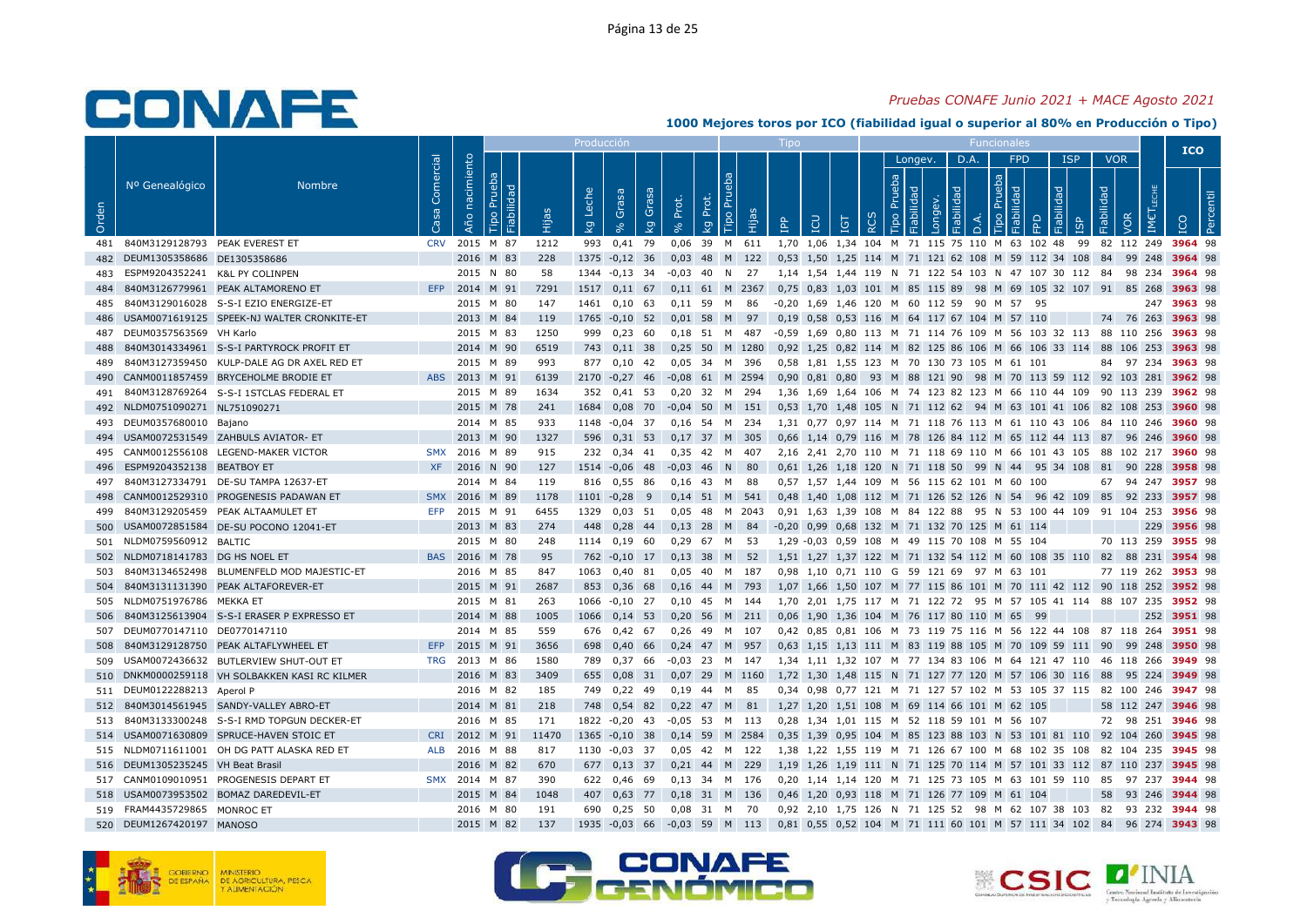### *Pruebas CONAFE Junio 2021 + MACE Agosto 2021*

|       |                             |                                            |                   |                |                              |       | Producción  |                                    |             |                   |             |           |        | Tipo       |     |                                |                  |                |                       |            |          |                                              |                                                                     |            |            |            |               | <b>ICO</b>                                                           |     |
|-------|-----------------------------|--------------------------------------------|-------------------|----------------|------------------------------|-------|-------------|------------------------------------|-------------|-------------------|-------------|-----------|--------|------------|-----|--------------------------------|------------------|----------------|-----------------------|------------|----------|----------------------------------------------|---------------------------------------------------------------------|------------|------------|------------|---------------|----------------------------------------------------------------------|-----|
|       |                             |                                            |                   |                |                              |       |             |                                    |             |                   |             |           |        |            |     |                                |                  |                | Longev.               |            | D.A.     | <b>FPD</b>                                   |                                                                     | <b>ISP</b> | <b>VOR</b> |            |               |                                                                      |     |
| Orden | Nº Genealógico              | <b>Nombre</b>                              | Comercial<br>Casa | Año nacimiento | Prueba<br>Fiabilidad<br>Tipo | Hijas | Leche<br>kg | Grasa<br>$\mathbf{e}_{\mathbf{e}}$ | Grasa<br>ΔÃ | Prot.<br>$\delta$ | Prot.<br>kg | 론<br>Гiро | Hijas  | <b>AdI</b> | LCU | <b>TOI</b>                     | $\tilde{\alpha}$ | Prueba<br>Tipo | Fiabilidad<br>Longev. | Fiabilidad | $\Delta$ | Prueba<br>Fiabilidad<br>Tipo                 | EPD                                                                 | Fiabilidad | Fiabilidad | VOR        | ШECHE<br>IMET |                                                                      | Per |
| 521   |                             | CANM0109148559 DUDOC STETSON ET            | <b>SMX</b>        | 2015           | M 87                         | 216   | 1208        | 0,30                               | 76          | 0,14 54 M 113     |             |           |        |            |     | 0,10 0,96 0,88 101 M 71 118 63 |                  |                |                       |            |          |                                              | 99 M 60 100 39 113                                                  |            | 84         | 96 262     |               | 3943 98                                                              |     |
| 522   |                             | 840M3132117134 PINE-TREE PROPHECY ET       | <b>ABS</b>        | 2016           | M 90                         | 1781  | 1121        | 0,33                               | 75          | 0,17              | 54          | M         | 808    |            |     |                                |                  |                |                       |            |          |                                              | 0,62 0,55 0,68 102 M 71 117 82 105 M 69 110 45 109 87 108 271       |            |            |            |               | 3943 98                                                              |     |
| 523   |                             | USAM0074414205 WESTCOAST KERRIGAN ET       | <b>SMX</b>        | 2014 M 91      |                              | 4790  | 1291        | $0,15$ 63                          |             | 0,09 52 M 1884    |             |           |        |            |     |                                |                  |                |                       |            |          |                                              | 0.17 1.41 1.05 110 M 81 114 86 101 M 76 90 56 109 92 107 249        |            |            |            |               | 3943 98                                                              |     |
| 524   |                             | 840M3133107055 OCD DENVER CANNON ET        | <b>WWS</b>        | 2015           | M 84                         | 522   | 1071        | $0,40$ 81                          |             | 0,05              | 40 M        |           | 101    |            |     |                                |                  |                |                       |            |          | 0,16 1,19 1,13 112 M 62 118 69 105 M 63 108  |                                                                     |            |            |            | 252           | 3943 98                                                              |     |
| 525   |                             | CANM0109010794 BLONDIN MY BOY ET           | <b>ALB</b>        | 2014 M 78      |                              | 35    | 1311        | $-0.02$ 45                         |             | -0.01             | 41          | N         | 70     |            |     |                                |                  |                |                       |            |          |                                              | 0.38 0.80 0.89 125 M 71 118 56 110 M 52 101 51 113 85               |            |            | 98 228     |               | 3943 98                                                              |     |
| 526   |                             | CANM0012020883 BOLDI V AIRBORNE            |                   | 2014 M 85      |                              | 158   |             | 1335 -0,06 41                      |             | $-0,06$           | 37 M 147    |           |        |            |     |                                |                  |                |                       |            |          | 0,96 1,16 1,46 116 M 60 127 68 110 M 57 116  |                                                                     |            |            | 77 98 240  |               | 3943 98                                                              |     |
| 527   | DEUM0358388697 KINGSLEY ET  |                                            |                   | 2015           | M 89                         | 1566  | 27          | 0,61 59                            |             | 0.30              | 30          | M         | 485    |            |     |                                |                  |                |                       |            |          |                                              | 1,69 1,95 2,09 120 M 74 121 79 106 M 65 110 43 109                  |            |            | 87 103 221 |               | 3942 98                                                              |     |
| 528   |                             | 840M3013841943 RIVER-BRIDGE CO-OP YOUNT-ET |                   | 2014 M 88      |                              | 4228  |             | 1257 -0,05                         | 40          | $0,04$ 45         |             | M         | 200    |            |     |                                |                  |                |                       |            |          |                                              | 0,58 1,79 1,35 105 M 80 123 83 106 M 63 94 41 114 81 122 254        |            |            |            |               | 3941 98                                                              |     |
| 529   | FRAM2941262408              | CAPJ MARVIN                                |                   | 2016           | M 81                         | 204   | 741         | 0,42 70                            |             | 0,17              | 42          | M         | 138    |            |     |                                |                  |                |                       |            |          |                                              | 2,19 1,41 1,66 107 M 71 113 56 102 M 64 107 46 105 88 105 241       |            |            |            |               | 3940 98                                                              |     |
| 530   |                             | NLDM0680292023 VISSTEIN K&L PROMOTER       | <b>CRV</b>        | 2014           | N 91                         | 116   | 792         | $0,04$ 32                          |             | 0.14              | 40          | N         | 109    |            |     |                                |                  |                |                       |            |          |                                              | 1,50 0,72 1,07 124 N 71 124 59 113 N 42 112 55 112 92 93 228        |            |            |            |               | 3940 98                                                              |     |
| 531   |                             | 840M3010353147 MR REF DYNOMITE 54400-ET    |                   | 2014 M 85      |                              | 682   | 1286        | $-0.03$ 43                         |             | $0,10$ 52         |             | M         | -44    |            |     |                                |                  |                |                       |            |          | 0.44 0.75 0.69 116 M 70 126 74 106 M 63 109  |                                                                     |            |            |            | 256           | 3939 98                                                              |     |
| 532   | DEUM0357196821 BESTBOSS     |                                            |                   | 2014 M 90      |                              | 1881  | 987         | $0,15$ 51                          |             | $0,17$ 50         |             | M         | 734    |            |     |                                |                  |                |                       |            |          | 0,18 1,04 1,16 119 M 76 118 84 102 M 66      | 95 37 119 92 91 233                                                 |            |            |            |               | 3939 98                                                              |     |
| 533   | DEUM0358389006 Palace       |                                            |                   | 2015 M 80      |                              | 95    | 494         | 0,39 57                            |             | $0,16$ 32         |             | M         | 81     |            |     |                                |                  |                |                       |            |          |                                              | 0,93 1,23 0,96 119 M 71 125 53 111 M 51 102 31 109 81 90 227        |            |            |            |               | 3939 98                                                              |     |
| 534   | DEUM0538544754 Allerbest    |                                            |                   | 2014           | M 83                         | 264   | 1671        | $0,14$ 76                          |             | $0.02$ 56 M       |             |           | 116    |            |     |                                |                  |                |                       |            |          |                                              | 0,23 1,04 1,03 112 M 71 105 68 94 M 54 106 33 111 84 100 258        |            |            |            |               | 3938 98                                                              |     |
| 535   | 840M3137878481              | <b>BOMAZ SKYWALKER ET</b>                  | <b>ABS</b>        | 2016           | M 87                         | 703   | 1030        | $0,11$ 49                          |             | 0.24              | 59          | M         | 224    |            |     | $0.45$ 1.65 1.20               |                  |                |                       |            |          |                                              | 96 N 71 124 69 104 M 70 120 43 106 81 109 270                       |            |            |            |               | 3938 98                                                              |     |
| 536   |                             | CANM0012264620 SILVERRIDGE V IMAX ET       | <b>SMX</b>        | 2015 N 97      |                              | 461   | 957         | 0,39 75                            |             | 0,05              | 36          | N         | 279    |            |     | 0.31 1.86 1.78                 |                  |                |                       |            |          |                                              | 97 N 71 128 68 102 N 70 111 64 105 95 114 268                       |            |            |            |               | 3938 98                                                              |     |
| 537   |                             | NLDM0747281551 DG ALBERO ELDRICK           |                   | 2015 M 80      |                              | 538   | 1100        | 0,36 78                            |             | 0,24              | 61          | M         | 280    |            |     |                                |                  |                |                       |            |          |                                              | 0,13 0,55 0,60 109 M 71 113 54 98 M 56 101 44 110 84 103 267        |            |            |            |               | 3937 98                                                              |     |
| 538   |                             | 840M3133735646 S-S-I LA CHEVLER CHEETAH-ET |                   | 2016 M 82      |                              | 259   | 1853        | $-0,11$ 54                         |             | $-0,02$           | 57          | M         | 77     |            |     |                                |                  |                |                       |            |          | 0,25 0,91 0,70 107 M 62 115 63 106 M 59 102  |                                                                     |            |            |            | 264           | 3937 98                                                              |     |
| 539   | DEUM0358362779 FWS COMMARE  |                                            |                   | 2015 M 86      |                              | 1123  | 1089        | $0,13$ 53                          |             | $0,21$ 58         |             | M         | 339    |            |     |                                |                  |                |                       |            |          |                                              | 0,64 0,65 0,87 110 M 71 116 75 111 M 62 102 42 106 87 107 247       |            |            |            |               | 3937 98                                                              |     |
| 540   |                             | USAM0073753400 NO-FLA ALTACRAIG-ET         |                   | 2015           | M 91                         | 2638  | 908         | 0.28                               | 62          | 0.20              | 50          | M         | 602    |            |     |                                |                  |                |                       |            |          | -0.76 1.24 0.56 115 M 79 128 86 103 M 69 106 |                                                                     |            | 83         | 99         | 260           | 3937 98                                                              |     |
| 541   |                             | 840M3014562212 SANDY-VALLEY PISTON ET      |                   | SMX 2016 M 90  |                              | 1571  | 956         | $0,21$ 56                          |             | 0.10 41 M 554     |             |           |        |            |     |                                |                  |                |                       |            |          |                                              | -0.19 1.67 1.19 113 M 71 123 76 105 N 52 110 43 113 85 103 241      |            |            |            |               | 3937 98                                                              |     |
| 542   |                             | 840M3131992881 LEANINGHOUSE HELIX 22137 ET | <b>WWS</b>        | 2016 M 90      |                              | 2621  | 456         | 0,40,56                            |             | $0,23$ 38         |             | M         | 734    |            |     |                                |                  |                |                       |            |          |                                              | 0,94 1,36 1,30 119 M 71 118 76 111 N 40 102 32 113 86               |            |            | 86 228     |               | 3936 98                                                              |     |
| 543   | 840M3127297179              | LADYS-MANOR SLVR GRAY ET                   | <b>ABS</b>        | 2015           | M 88                         | 1162  | 1072        | 0,25                               | - 65        | -0,01             | 34          | <b>M</b>  | 70     |            |     |                                |                  |                |                       |            |          |                                              | 1,21 1,62 1,50 98 M 71 117 77 114 M 67 98 46 112 82 123 240         |            |            |            |               | 3935 98                                                              |     |
| 544   |                             | 840M3129016361 S-S-I SANDERS BIGLEAGUE-ET  |                   | 2015 M 85      |                              | 822   | 1151        | 0,06                               | 48          | $0,04$ 42         |             | M         | 149    |            |     |                                |                  |                |                       |            |          | -0,10 1,23 1,02 116 M 67 131 73 106 M 61 104 |                                                                     |            |            |            | 248           | 3935 98                                                              |     |
| 545   | USAM0074186134              | TRIPLECROWN GATEDANCER ET                  | CRI               | 2014           | M 91                         | 3571  | 1119        | $0.25$ 67                          |             | 0.21              | 59          | M         | 1125   |            |     |                                |                  |                |                       |            |          |                                              | -0.54 1.18 0.62 106 M 80 115 85 106 M 71 106 43 109                 |            | 87 109     |            | 268           | 3934 98                                                              |     |
| 546   | NLDM0571956755 Monrov       |                                            |                   | 2016           | M 78                         | 59    | 1080        | $0,28$ 68                          |             | $0,14$ 50         |             | M         | 37     |            |     |                                |                  |                |                       |            |          |                                              | 0,54 1,19 1,04 109 M 71 118 54 99 M 51 106 46 106 82 101 255        |            |            |            |               | 3933 98                                                              |     |
| 547   |                             | CANM0012192465 SILVERRIDGE V INTREPID ET   |                   | SMX 2015       | M 82                         | 158   | 1111        | $0,12$ 53                          |             | 0,09              | 46          | N         | 29     |            |     | 2,19 1,49 1,81                 |                  |                |                       |            |          |                                              | 95 M 71 118 64 104 M 59 105 59 111 85 131 261                       |            |            |            |               | 3933 98                                                              |     |
| 548   |                             | 840M3013001490 CO-OP JABIR TRANSFORMER-ET  |                   | 2014 M 86      |                              | 3716  | 1285        | $-0,06$                            | 39          | $-0,02$           | 39          | M         | 33     |            |     |                                |                  |                |                       |            |          |                                              | -0,37 0,53 0,22 115 M 80 127 82 126 M 65 113 44 112 81 109 251      |            |            |            |               | 3933 98                                                              |     |
| 549   |                             | USAM0072254526 WOODCREST MOGUL YODER ET    |                   | 2013           | M 90                         | 20381 | 570         | 0,56 77                            |             | 0,17,36           |             |           | M 4310 |            |     |                                |                  |                |                       |            |          | 1,56 1,05 1,12 96 M 85 129 87 109 M 74 116   |                                                                     |            |            | 88 121 267 |               | 3932 98                                                              |     |
| 550   |                             | USAM0069398748 MOUNTFIELD MSY MAURICE-ET   |                   | 2010 M 88      |                              | 2788  | 528         | $0.42 \quad 61$                    |             | 0.22              | 40          | M         | 618    |            |     |                                |                  |                |                       |            |          |                                              | 0.15 0.66 0.12 119 M 83 129 85 111 M 67 108 45 106 85 99 257        |            |            |            |               | 3932 98                                                              |     |
| 551   |                             | USAM0073926689 ZIMMERVIEW TOMEK 562-ET     |                   | 2014 M 83      |                              | 366   | 1260        | $0,17$ 64                          |             | 0.08              | 49          | M         | 87     |            |     |                                |                  |                |                       |            |          | 1,20 1,47 1,54 101 M 65 117 67 102 M 60 109  |                                                                     |            |            |            | 253           | 3931 98                                                              |     |
| 552   | NLDM0636632679 WD BRAD PITT |                                            |                   | 2013 M 84      |                              | 290   | 589         | $0,18$ 39                          |             | 0,15              | 34 M 134    |           |        |            |     |                                |                  |                |                       |            |          |                                              |                                                                     |            |            |            |               | 0,43 0,77 0,29 135 M 71 122 75 119 M 59 110 30 111 88 81 227 3931 98 |     |
| 553   |                             | 840M3132475236 AOT SILVER HAD ME-ET        |                   | 2015           | M 86                         | 1661  | 1120        | 0,53                               | 97          | 0,14              | 51          | M         | 164    |            |     | 1,01 1,30 1,56                 |                  |                |                       |            |          | 97 M 73 108 79 98 M 66 108                   |                                                                     |            |            |            | 263           | 3930 98                                                              |     |
| 554   |                             | USAM0074024960 PINE-TREE VERONA ET         | <b>ABS</b>        | 2015 M 90      |                              | 3259  | 595         | 0,51 73                            |             | $0,26$ 46 M       |             |           | 864    |            |     |                                |                  |                |                       |            |          |                                              | 0,17 1,14 0,88 105 M 80 119 86 114 M 69 97 44 107 87 113 253        |            |            |            |               | 3930 98                                                              |     |
| 555   | DEUM1501572081 BEWES        |                                            | BAS               | 2014           | M 86                         | 1355  | 741         | 0,27                               | 54          | 0,20              | 45          | M         | 355    |            |     |                                |                  |                |                       |            |          |                                              | 1,70  0,88  1,04  114  M  71  114  77  108  M  61  105  39  116  85 |            |            | 84 241     |               | 3930 98                                                              |     |
| 556   | DEUM0539283084 ARKTIS ET    |                                            |                   | 2016 M 79      |                              | 103   | 539         | 0,26                               | 45          | 0,22              | 40          | M         | 78     |            |     |                                |                  |                |                       |            |          |                                              | 1,00 1,26 1,27 122 M 71 124 48 108 M 54 102 32 108                  |            | 78         | 88         | 231           | 3930 98                                                              |     |
| 557   | DEUM0816120177 MINELLI ET   |                                            |                   | 2015 M 87      |                              | 799   | 535         | $0,24$ 43                          |             | 0,25              | 43          | M         | 244    |            |     |                                |                  |                |                       |            |          |                                              | 0,24 1,73 1,21 124 M 71 114 77 118 M 62 109 45 109                  |            | 87         | 90 230     |               | 3929 98                                                              |     |
| 558   |                             | USAM0072615089 BOMAZ ALTABANCO ET          |                   | 2014           | M 91                         | 2347  | 704         | 0.19                               | 45          | 0,14              | 37          | M         | 708    |            |     | 0.31 1.17 0.84 115 M           |                  |                |                       |            |          |                                              | 85 124 87 124 M 68 115 42 107                                       |            | 88 100     |            | 243           | 3929 98                                                              |     |
| 559   | ESPM9204300529 SANXURXO ET  |                                            | <b>XF</b>         | 2015           | N 99                         | 2195  | 1301        | $-0,16$ 29                         |             | -0,05             | 37          | <b>N</b>  | 1543   |            |     |                                |                  |                |                       |            |          |                                              | 1,04 1,62 1,56 111 N 71 127 76 108 N 91 109 92 113 98 102 232       |            |            |            |               | 3929 98                                                              |     |
| 560   |                             | 840M3135087052 S-S-I PROVIDER PORSCHE-ET   |                   | 2015 M 81      |                              | 212   | 990         | $0,24$ 61                          |             | $0,13$ 46         |             | M         | 82     |            |     |                                |                  |                |                       |            |          | 0,71 0,80 0,81 118 M 60 119 61 107 M 56 119  |                                                                     |            |            |            |               | 254 3928 98                                                          |     |







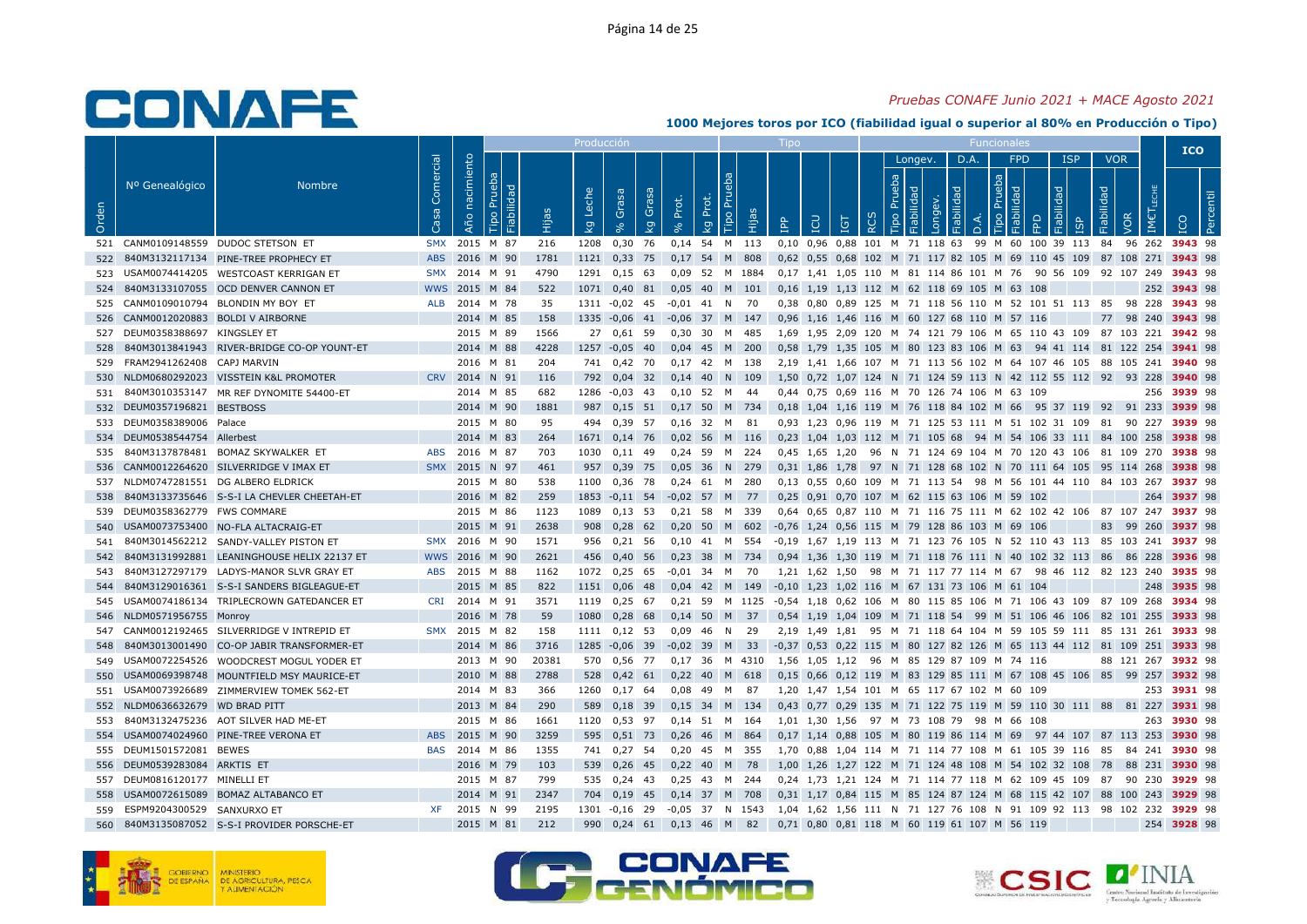### *Pruebas CONAFE Junio 2021 + MACE Agosto 2021*

|       |                                 |                                            |                   |                |                              |       | Producción  |                   |             |                  |             |           |        | Tipo                                         |     |                                     |          |                |                       |            |          |                                             |                                                                |            |            |            |               | <b>ICO</b>                                                             |
|-------|---------------------------------|--------------------------------------------|-------------------|----------------|------------------------------|-------|-------------|-------------------|-------------|------------------|-------------|-----------|--------|----------------------------------------------|-----|-------------------------------------|----------|----------------|-----------------------|------------|----------|---------------------------------------------|----------------------------------------------------------------|------------|------------|------------|---------------|------------------------------------------------------------------------|
|       |                                 |                                            |                   |                |                              |       |             |                   |             |                  |             |           |        |                                              |     |                                     |          |                | Longev.               |            | D.A.     | <b>FPD</b>                                  |                                                                | <b>ISP</b> |            | <b>VOR</b> |               |                                                                        |
| Orden | Nº Genealógico                  | <b>Nombre</b>                              | Comercial<br>Casa | Año nacimiento | Prueba<br>Fiabilidad<br>Tipo | Hijas | Leche<br>ΔÃ | Grasa<br>$\delta$ | Grasa<br>ΔÃ | Prot.            | Prot.<br>kg | 론<br>Гiро | Hijas  | <b>AdI</b>                                   | LCU | IGT                                 | $\alpha$ | Prueba<br>Tipo | Fiabilidad<br>Longev. | Fiabilidad | $\Delta$ | Prueba<br>Fiabilidad<br>Tipo                | FPD                                                            | Fiabilidad | Fiabilidad |            | LECHE<br>IMET |                                                                        |
| 561   |                                 | DNKM0000258121 VH MOZART MANFOLK           |                   | 2015 M 82      |                              | 1476  | 506         | 0,46              | 64          | 0,27             | 44 M 575    |           |        |                                              |     |                                     |          |                |                       |            |          |                                             | 1,12 0,35 0,29 115 M 71 130 77 104 M 55 113 30 103             |            |            | 88 109 270 |               | 3928 98                                                                |
| 562   |                                 | 840M3129015989 STANTONS CHIEF ET           |                   | TRG 2015       | N 96                         | 315   | 891         | $-0.05$ 27        |             | 0.00             | 29          | N         | 222    |                                              |     |                                     |          |                |                       |            |          |                                             | 1,11 2,63 2,52 116 N 71 122 68 108 N 59 102 75 118 93          |            |            | 98 210     |               | 3928 98                                                                |
| 563   |                                 | NLDM0930896036 NEWHOUSE JASPER             |                   | 2012 M 83      |                              | 157   | 373         | $0.34$ 47         |             | 0.32             | 44 M        |           | 91     |                                              |     |                                     |          |                |                       |            |          |                                             | 0.46 1.04 0.75 125 M 71 118 75 117 M 57 115 43 111 88          |            |            | 87 242     |               | 3927 98                                                                |
| 564   |                                 | 840M3129449388 NO-FLA ALTABAYOU-ET         |                   | 2015 M 89      |                              | 1671  | 1425        | $0,24$ 77         |             | $0,14$ 61 M      |             |           | 247    | -0,13 0,19 0,07 112 M 75 119 82 95 M 67      |     |                                     |          |                |                       |            |          |                                             | 94                                                             |            |            |            | 270           | 3926 98                                                                |
| 565   |                                 | 840M3131107120 BLUMENFELD SPRING WRENCH ET | <b>CRI</b>        | 2015           | M 87                         | 932   | 1071        | 0,34 75           |             | 0,18 54 M        |             |           | 105    |                                              |     | 0,53 1,27 1,17 99 M 71 114 76 107 M |          |                |                       |            |          | 66                                          | - 99                                                           |            |            |            | 259           | 3925 98                                                                |
| 566   |                                 | USAM0072923372 VIEW-HOME CASHFLOW ET       | <b>TRG</b>        | 2013 M 88      |                              | 339   | 411         | $0,40$ 54         |             | 0,25             | 39          |           | M 186  |                                              |     |                                     |          |                |                       |            |          |                                             |                                                                |            |            |            |               | -0,30 1,62 0,72 112 M 71 132 77 107 M 66 115 39 114 85 105 264 3925 98 |
| 567   |                                 | CANM0012648479 PROGENESIS BLUFF ET         | <b>SMX</b>        | 2016 M 85      |                              | 247   | 1676        | $-0,24$ 33        |             | $-0.14$ 38       |             |           | M 133  |                                              |     |                                     |          |                |                       |            |          | 0.42 1.55 1.37 113 G 61 130 60 106 M 65 112 |                                                                |            |            | 77 118 244 |               | 3924 98                                                                |
| 568   |                                 | NLDM0656232057 COGENT DE CROB MOAT ET      | <b>CRI</b>        | 2015 M 88      |                              | 704   |             | 1219 -0,08 35     |             | 0,02 42 M 175    |             |           |        |                                              |     |                                     |          |                |                       |            |          |                                             | 1,13 1,26 1,44 117 M 71 122 70 107 M 60 105 47 109 87          |            |            | 89 229     |               | 3924 98                                                                |
| 569   |                                 | NLDM0765751337 MOLENKAMP KP CARTER ET      |                   | 2015           | M 87                         | 1494  | 380         | 0,38 51           |             | 0,27,39          |             | M         | 888    |                                              |     |                                     |          |                |                       |            |          |                                             | 1,28 1,89 2,16 116 N 71 115 56 114 M 66 108 43 106             |            | 90         | 92 218     |               | 3924 98                                                                |
| 570   |                                 | USAM0072851865 DE-SU GUNTHER 12322-ET      |                   | 2014 M 84      |                              | 121   | 519         | 0,28              | 47          | 0,19             | 36          |           | M 112  |                                              |     |                                     |          |                |                       |            |          | 1,70 1,17 1,47 115 M 61 123 65 118 M 55 108 |                                                                |            |            | 72 108 230 |               | 3924 98                                                                |
| 571   | DEUM0121922752 OFH DUTCHMAN     |                                            |                   | 2015           | M 84                         | 324   |             | 859 -0,07 23      |             | $-0.02$ 26 M 145 |             |           |        |                                              |     |                                     |          |                |                       |            |          |                                             | 1,31 1,32 1,17 118 M 71 135 70 114 M 58 114 44 115 84 111 235  |            |            |            |               | 3924 98                                                                |
| 572   | ESPM9204468574 CABALEIRO ET     |                                            | <b>XF</b>         | 2015           | N 78                         | 33    | 955         | $0,21$ 56         |             | $0.01$ 32 N      |             |           | 20     |                                              |     |                                     |          |                |                       |            |          |                                             | 0,79 0,81 0,69 123 N 71 121 54 111 N 34 107 32 110 84 89 230   |            |            |            |               | 3923 98                                                                |
| 573   |                                 | 840M3125192003 AURORA BERGEN 359-ET        |                   | 2015 M 81      |                              | 196   | 777         | 0,25              | -54         | $0,07$ 33        |             | M         | -52    |                                              |     |                                     |          |                |                       |            |          | 0,59 1,34 1,29 115 M 62 128 61 113 M 60 106 |                                                                |            |            |            |               | 237 3923 98                                                            |
| 574   | ESPM9204468575 GO-FARM LUGO ET  |                                            | <b>XF</b>         | 2016           | N 90                         | 134   | 1067        | $-0.05$ 33        |             | $-0.03$ 31 N     |             |           | 74     |                                              |     |                                     |          |                |                       |            |          |                                             | 1,18 1,13 0,97 130 N 71 127 50 106 N 61 104 41 106 81 94 225   |            |            |            |               | 3923 98                                                                |
| 575   |                                 | CANM0012478052 VOGUE NEVER AGAIN ET        | <b>SMX</b>        | 2016           | M 86                         | 257   | 258         | 0,36              | -44         | 0.11             | 19          | M         | 113    |                                              |     |                                     |          |                |                       |            |          |                                             | 1,40 1,50 1,69 117 M 71 130 46 120 M 61 103 31 115 82          |            |            | 97 213     |               | 3923 98                                                                |
| 576   |                                 | 840M3139405822 OCD MODEST SOPRANO 40332 ET |                   | WWS 2016 M 84  |                              | 611   | 1247        | $0,35$ 83         |             | 0,08             | 49          | M         | 119    |                                              |     |                                     |          |                |                       |            |          |                                             | 0,72 1,02 0,90 96 N 71 111 54 110 M 64 118 40 103 82 126 288   |            |            |            |               | 3922 98                                                                |
| 577   |                                 | NLDM0678889806 DELTA ELAGAASTER JENEVER    |                   | 2015 M 80      |                              | 294   | 1020        | $0.12$ 49         |             | 0.09             | 43          | <b>M</b>  | 125    |                                              |     |                                     |          |                |                       |            |          |                                             | 1.45 0.52 0.53 102 M 71 127 72 114 M 54 116 34 110 85 110 266  |            |            |            |               | 3922 98                                                                |
| 578   | NLDM0688096391 BWN ERNST        |                                            |                   | 2016 M 82      |                              | 173   | 724         | 0,19              | 45          | 0.11             | 35          | M         | 152    |                                              |     |                                     |          |                |                       |            |          |                                             | 1,46 1,21 1,29 123 M 71 121 60 105 M 55 103 35 114 87 85 224   |            |            |            |               | 3922 98                                                                |
| 579   | 840M3128557718 ABS DANNER-P-ET  |                                            |                   | 2015           | M 88                         | 1064  | 1265        | $0,04$ 50         |             | $0,19$ 61        |             | M         | - 76   | -0,09 1,21 0,81 110 M 72 114 77 111 M 64 118 |     |                                     |          |                |                       |            |          |                                             |                                                                |            |            |            |               | 261 3921 98                                                            |
| 580   | NLDM0538172882 Tjebbinga Foster |                                            |                   | 2012           | M 86                         | 387   | 755         | $0,14$ 41         |             | 0,28             | 54          | M         | 160    |                                              |     |                                     |          |                |                       |            |          |                                             | 1,10 0,56 0,59 110 M 71 124 77 112 M 60 111 42 110 85 108 256  |            |            |            |               | 3920 98                                                                |
| 581   | FRAM2943210273 LOTREK           |                                            |                   | 2015 M 85      |                              | 1853  | 759         | $0.09$ 36         |             | $0.20$ 45 M      |             |           | 431    |                                              |     |                                     |          |                |                       |            |          |                                             | 1.74 1.56 1.83 113 M 71 118 64 112 M 61 112 30 105 88 106 228  |            |            |            |               | 3920 98                                                                |
| 582   |                                 | 840M3014365400 OCD RODGERS FRANCHISE ET    |                   | 2014 M 91      |                              | 8582  | 894         | $0,19$ 52         |             | 0,10 39 M 2083   |             |           |        |                                              |     |                                     |          |                |                       |            |          | 0,76 1,58 1,14 112 M 85 124 89 109 M 67 121 |                                                                |            |            | 88 101 253 |               | 3919 98                                                                |
| 583   | FRAM2942482318                  | <b>JOYSTAR</b>                             | <b>EVO</b>        | 2014 M 96      |                              | 7384  | 1022        | 0,13              | 50          | 0,04             | 37          |           | M 1952 |                                              |     |                                     |          |                |                       |            |          |                                             | 1,17 1,16 1,19 114 M 71 116 73 112 M 62 115 33 116 96          |            |            | 94 238     |               | 3919 98                                                                |
| 584   | DEUM0770308074 PLENTY           |                                            |                   | 2016 M 86      |                              | 1120  | 757         | $0,22$ 50         |             | $0,15$ 40        |             | M         | 447    |                                              |     |                                     |          |                |                       |            |          |                                             | 1,25 0,63 0,51 116 M 71 123 75 109 M 62 116 31 116 87 100 256  |            |            |            |               | 3919 98                                                                |
| 585   |                                 | DNKM0000257941 HOLDNKM000000257941         |                   | 2015 M 85      |                              | 1255  | 1085        | $-0.16$ 22        |             | 0.11             | 47          | M         | 236    |                                              |     |                                     |          |                |                       |            |          |                                             | 0.17 1.29 1.01 118 M 71 129 77 109 M 61 117 44 114 87          |            |            | 90 240     |               | 3919 98                                                                |
| 586   | DEUM0356650139 STEP RED ET      |                                            | <b>ALB</b>        | 2013 M 89      |                              | 1152  | 1929        | $-0,29$ 36        |             | $-0.04$ 58       |             | M         | 451    |                                              |     |                                     |          |                |                       |            |          |                                             | 0,64 0,88 0,84 115 M 77 113 84 98 M 68 107 55 115 88 104 251   |            |            |            |               | 3918 98                                                                |
| 587   | NLDM0767719623 K&L RC VOLT      |                                            |                   | 2014 M 78      |                              | 44    | 953         | $0,23$ 58         |             | 0,06             | 37          | M         | -25    |                                              |     |                                     |          |                |                       |            |          |                                             | 0,15 1,31 1,17 114 M 71 118 54 114 M 48 110 35 113 82 91 229   |            |            |            |               | 3918 98                                                                |
| 588   |                                 | USAM0073143748 RONELEE MIDNIGHT DETOUR ET  |                   | DIS 2014       | N 98                         | 487   | 828         | $0,17$ 47         |             | 0,13             | 40          | N.        | 386    |                                              |     |                                     |          |                |                       |            |          |                                             | 0,93 1,79 1,26 110 N 71 122 65 106 N 63 101 81 111 96 115 253  |            |            |            |               | 3917 98                                                                |
| 589   | DEUM1501463006 SL Kubero        |                                            |                   | 2014 M 86      |                              | 762   |             | 1512 -0,25 26     |             | $-0.11$ 37 M 208 |             |           |        |                                              |     |                                     |          |                |                       |            |          |                                             | 0,81 1,32 0,78 111 M 71 125 76 114 M 61 121 32 115 87 100 252  |            |            |            |               | 3917 98                                                                |
| 590   |                                 | 840M3134408570 DE-SU 13961 SANJAY ET       |                   | 2016           | M 84                         | 769   | 1187        | 0,34 79           |             | 0.08             | 47 M        |           | 91     |                                              |     |                                     |          |                |                       |            |          | 0.51 0.62 0.50 94 G 58 118 59 118 M 61 109  |                                                                |            |            | 78 114 273 |               | 3916 98                                                                |
| 591   | 840M3014558962 ABS RAIDEN ET    |                                            | <b>ABS</b>        | 2014 M 89      |                              | 5191  | 1143        | 0,35 78           |             | 0,00             | 37          | M         | 640    |                                              |     |                                     |          |                |                       |            |          |                                             | -0,42 0,77 0,32 116 M 80 127 84 99 M 68 119 44 106             |            |            | 79 100 267 |               | 3916 98                                                                |
| 592   | ESPM9204300527 ARION            |                                            | <b>XF</b>         | 2015 N 95      |                              | 274   | 806         | $-0,11$ 17        |             | $-0.01$          | 25          | N         | 192    |                                              |     |                                     |          |                |                       |            |          |                                             | 1,03 1,92 1,40 119 N 71 135 52 115 N 65 116 67 111 88          |            |            | 99 233     |               | 3916 98                                                                |
| 593   |                                 | USAM0073896769 FAIRMONT STOIC RAGEN ET     |                   | 2014 M 88      |                              | 2103  | 1417        | $0.11$ 63         |             | 0.08             | 54 M 171    |           |        |                                              |     |                                     |          |                |                       |            |          | 0,92 1,25 1,05 105 M 78 113 81 101 M 65 106 |                                                                |            |            | 54 101 257 |               | 3915 98                                                                |
| 594   |                                 | USAM0073709027 LARCREST COLLUDE ET         |                   | ABS 2014 M 91  |                              | 5220  | 695         | 0,25,50           |             | $0,23$ 46        |             |           | M 1363 |                                              |     |                                     |          |                |                       |            |          |                                             | -0,14 1,44 0,85 117 M 85 124 89 110 M 69 118 40 104 90 116 252 |            |            |            |               | 3915 98                                                                |
| 595   |                                 | NLDM0767661641 PEELSEHOEVE 6164 BARTOLI ET |                   | 2014 M 85      |                              | 558   | 1060        | $-0,23$ 13        |             | $0,11$ 46        |             | M         | 139    |                                              |     |                                     |          |                |                       |            |          |                                             | 1,18 1,26 1,31 117 M 71 128 74 117 M 60 105 44 102 87          |            |            |            | 96 230        | 3915 98                                                                |
| 596   |                                 | NLDM0899486563 MIDWOLDER MOVEMENT          |                   | 2016 M 82      |                              | 332   | 1453        | $0,19$ 73         |             | 0,09             | 57          | M         | 154    |                                              |     |                                     |          |                |                       |            |          |                                             | 0,42 0,29 0,39 105 M 71 117 68 95 M 54 101 35 114 87 110 267   |            |            |            |               | 3914 98                                                                |
| 597   |                                 | USAM0073163134 NO-FLA ALTASHOCK            |                   | 2014 M 91      |                              | 2604  | 917         | $0,16$ 50         |             | 0,03 33 M 861    |             |           |        |                                              |     |                                     |          |                |                       |            |          | 0,18 1,16 0,54 109 M 83 135 86 116 M 67 111 |                                                                |            |            | 86 114 253 |               | 3914 98                                                                |
| 598   | FRAM7273482130 MIDWAY           |                                            |                   | 2016 M 82      |                              | 243   | 630         | $0,23$ 46         |             | $0,13$ 34        |             | M         | 53     |                                              |     |                                     |          |                |                       |            |          |                                             | 1,58 1,33 1,43 113 N 71 120 48 117 M 63 111 41 110 79          |            |            | 98 229     |               | 3914 98                                                                |
| 599   | DEUM0538821032 IBSEN ET         |                                            |                   | 2016 M 86      |                              | 1173  | 1076        | $0,24$ 64         |             | $0,10$ 45        |             |           | M 579  |                                              |     |                                     |          |                |                       |            |          |                                             | 0,79 1,32 1,36 113 M 71 120 75 92 M 63 107 41 110 87 106 247   |            |            |            |               | 3913 98                                                                |
| 600   |                                 | 840M3014562111 SANDY-VALLEY FIVESTAR-ET    |                   | 2015 M 88      |                              | 847   | 612         | $0,20$ 42         |             | 0,05 25 M 277    |             |           |        |                                              |     |                                     |          |                |                       |            |          | 1,05 0,81 0,86 117 M 72 138 82 120 M 66 115 |                                                                |            |            | 76 104 239 |               | 3912 98                                                                |





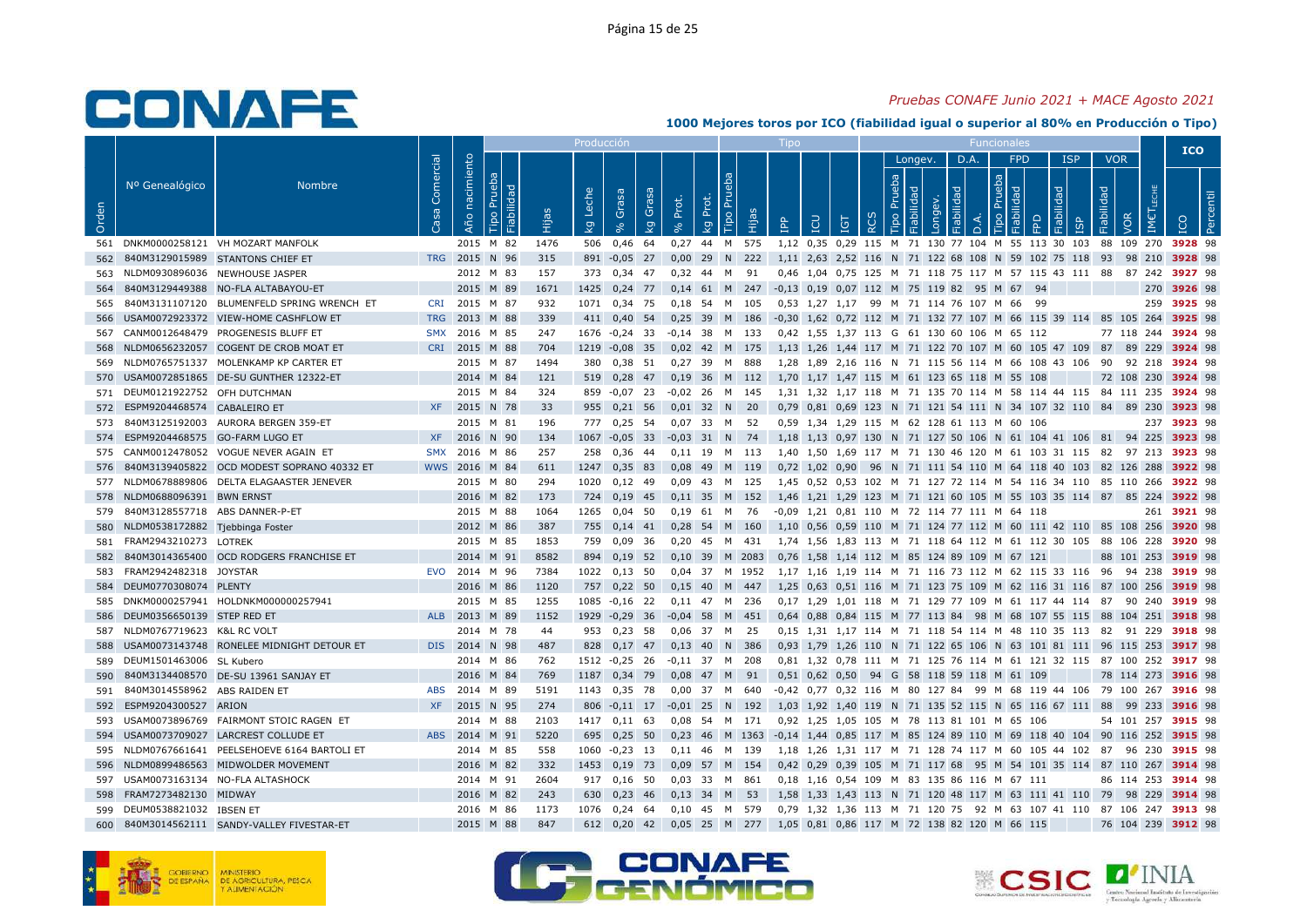### *Pruebas CONAFE Junio 2021 + MACE Agosto 2021*

|       |                                    |                                                |                   |                   |                              |       | Producción  |                         |             |                 |                                  |                             |        | Tipo                                         |                |            |                  |                |                       |            |          | <b>Funcionales</b>                          |                                                                |            |            |                      |                  | <b>ICO</b> |            |
|-------|------------------------------------|------------------------------------------------|-------------------|-------------------|------------------------------|-------|-------------|-------------------------|-------------|-----------------|----------------------------------|-----------------------------|--------|----------------------------------------------|----------------|------------|------------------|----------------|-----------------------|------------|----------|---------------------------------------------|----------------------------------------------------------------|------------|------------|----------------------|------------------|------------|------------|
|       |                                    |                                                |                   |                   |                              |       |             |                         |             |                 |                                  |                             |        |                                              |                |            |                  |                | Longev.               |            | D.A.     | <b>FPD</b>                                  |                                                                | <b>ISP</b> |            | <b>VOR</b>           |                  |            |            |
| Orden | Nº Genealógico                     | <b>Nombre</b>                                  | Comercial<br>Casa | nacimiento<br>Año | Prueba<br>Fiabilidad<br>Tipo | Hijas | Leche<br>ΣĀ | Grasa<br>8 <sup>o</sup> | Grasa<br>kg | Prot.<br>್ಗೆ    | Prot.<br>$\overline{\mathbf{g}}$ | 8<br>P <sub>U</sub><br>Tipo | Ê      | eq<br>E                                      | LCU            | <b>TGT</b> | $\tilde{\alpha}$ | Prueba<br>Tipo | Fiabilidad<br>Longev. | Fiabilidad | $\Delta$ | Prueba<br>Fiabilidad<br>Tipo                | <b>RD</b>                                                      | Fiabilidad | Fiabilidad |                      | <b>IMETLECHE</b> | <b>ICO</b> | <b>Per</b> |
| 601   |                                    | 840M3138948148 AURORA ALTAANTONIO ET           | <b>EFP</b>        |                   | 2016 M 89                    | 805   | 656         | 0,50                    | 75          | 0,32            | 54                               |                             | M 172  |                                              |                |            |                  |                |                       |            |          |                                             | 0,90 0,61 0,85 110 M 71 115 68 102 M 68 105 38 108             |            |            | 81 122 254           |                  | 3911 98    |            |
| 602   |                                    | USAM0071909652 MYR-MATT MOGUL PLATINUM         | <b>CRI</b>        |                   | 2013 M 89                    | 12612 | 949         | 0,30                    | 65          | 0,11            | 42 M                             |                             | 690    |                                              |                |            |                  |                |                       |            |          |                                             | 1,11 0,83 1,25 106 M 81 118 83 111 M 66 106 46 109 82 113 241  |            |            |                      |                  | 3911 98    |            |
| 603   |                                    | 840M3123685375 CO-OP RB MNTRS GENIUS ET        | <b>CRI</b>        | 2014 M 90         |                              | 2271  | 1276        | 0.05                    | 51          | 0.04            | 46                               | M                           | 449    |                                              |                |            |                  |                |                       |            |          |                                             | 0.32 1.03 0.54 108 M 79 132 82 99 M 66 102 60 103 88           |            |            |                      | 97 262           | 3911 98    |            |
| 604   |                                    | 840M3014562176 SANDY-VALLEY J PHARO ET         |                   | WWS 2016 M 91     |                              | 3485  | 862         | 0,10                    | 41          | 0,11 39 M 1398  |                                  |                             |        |                                              |                |            |                  |                |                       |            |          |                                             | 0,48 2,22 2,03 117 M 75 123 83 102 N 61 108 43 108 90          |            |            |                      | 87 224           | 3911 98    |            |
| 605   | DEUM0359252647                     | <b>BASALT</b>                                  |                   |                   | 2016 M 82                    | 154   | 825         | 0,02                    | 32          | 0,14            | 41                               | M                           | 158    |                                              |                |            |                  |                |                       |            |          | 1,35 1,23 1,15 128 M 71 119 57 108 M 53     |                                                                | 97 34 108  | 82         |                      | 92 216           | 3911 98    |            |
| 606   | CANM0107993374 MYSTIQUE ALSACE     |                                                |                   |                   | 2013 M 89                    | 1045  | 1022        | 0,05                    | 42          | $0,17$ 51 M 267 |                                  |                             |        |                                              |                |            |                  |                |                       |            |          | 1,06 1,76 1,59 111 M 79 117 81 106 M 68     | 97                                                             |            |            | 79 102 231           |                  | 3910 98    |            |
| 607   | DEUM0816054986 Misha               |                                                |                   |                   | 2015 M 82                    | 151   | 1014        | 0,08                    | 45          | $0.13$ 47       |                                  | M                           | 62     |                                              |                |            |                  |                |                       |            |          |                                             | 0,65 1,13 0,76 115 M 71 119 52 110 M 56 108 41 108             |            | 84         |                      | 91 245           | 3910 98    |            |
| 608   | DEUM0666860667 Seven Up            |                                                |                   |                   | 2015 M 85                    | 521   | 926         | $-0,11$ 22              |             | 0.09            | 39                               |                             | M 215  |                                              |                |            |                  |                |                       |            |          |                                             | 1,08 1,63 1,30 110 M 71 129 70 112 M 62 97 45 116 85 103 231   |            |            |                      |                  | 3910 98    |            |
| 609   | DEUM1304725684 MyH Altona          |                                                |                   |                   | 2014 M 85                    | 814   | 474         | 0,08                    | - 25        | 0,03            | 19                               | M                           | 225    |                                              |                |            |                  |                |                       |            |          |                                             | 0,58 1,43 1,13 121 M 71 139 77 117 M 61 118 40 124 87 97 224   |            |            |                      |                  | 3910 98    |            |
| 610   |                                    | 840M3126539652 CO-OP TROY PILEDRIVER ET        | <b>CRI</b>        | 2014              | M 89                         | 5015  | 2037        | 0,04                    | 78          | 0,03            | 69                               | M                           | 180    |                                              | 1,70 1,06 1,46 |            | 90               |                |                       |            |          |                                             | M 79 103 83 81 M 67 112 44 109 84 119 276                      |            |            |                      |                  | 3909 98    |            |
| 611   |                                    | 840M3130829455 AURORA TREMENDOUS ET            | <b>SMX</b>        | 2016 M 85         |                              | 519   | 1934        | $-0,23$                 | - 43        | 0.00            | 62 M 129                         |                             |        |                                              |                |            |                  |                |                       |            |          |                                             | 0.61 1.38 1.13 102 M 71 110 69 103 M 66 103 43 106 79 100 251  |            |            |                      |                  | 3909 98    |            |
| 612   |                                    | 840M3126776438 EDG DELTA BAYLOR ET             | <b>ALB</b>        | 2015 M 87         |                              | 670   | 1126        | 0,08                    | 49          | 0.09            | 46 M                             |                             | 203    |                                              |                |            |                  |                |                       |            |          |                                             | -0,84 1,42 0,81 114 M 71 122 71 111 N 39 105 29 112 81 115 256 |            |            |                      |                  | 3909 98    |            |
| 613   | DEUM1405153971 SHA Star Red P      |                                                |                   |                   | 2016 M 84                    | 365   | 1246        | $0,02$ 47               |             | 0,03            | 44                               | M                           | 146    |                                              |                |            |                  |                |                       |            |          |                                             | 0,55 0,82 0,92 121 M 71 118 68 108 M 60 107 36 109             |            | 84         |                      | 96 237           | 3909 98    |            |
| 614   |                                    | 840M3133120342 S-S-I BG JEDI DARTHVADER ET     |                   | ALB 2016 M 83     |                              | 156   | 1645        | $-0,42$                 | - 12        | 0,03            | - 56                             | M                           | -114   |                                              |                |            |                  |                |                       |            |          |                                             | -0,08 1,63 0,86 118 M 71 129 56 97 M 55 104 41 109 84 102 246  |            |            |                      |                  | 3909 98    |            |
| 615   |                                    | 840M3134106804 MATCREST REGGAE-ET              |                   |                   | 2016 M 82                    | 123   | 716         | $0.12$ 38               |             | 0.13            | 37                               | M                           | - 107  |                                              |                |            |                  |                |                       |            |          | 1.02 1.55 1.13 110 M 39 129 59 117 M 56 111 |                                                                |            |            | 71 111 246           |                  | 3909 98    |            |
| 616   |                                    | 840M3131668940 OCD SLV STORM PROOF ET          |                   | ALB 2015 M 80     |                              | 191   | 654         | 0,49                    | 73          | 0,32 54         |                                  | M                           | - 34   |                                              |                |            |                  |                |                       |            |          |                                             | 1,06 1,06 1,15 99 M 71 111 57 112 M 58 106 42 107 81 109 257   |            |            |                      |                  | 3908 98    |            |
|       | 617 CANM0108798853 BOLDI ARMOUR ET |                                                | <b>SMX</b>        | 2014 M 91         |                              | 3773  | 532         | 0,35                    | 54          | 0,17 35 M 1468  |                                  |                             |        |                                              |                |            |                  |                |                       |            |          |                                             | 0,48 1,03 0,88 113 M 85 122 86 122 M 67 109 42 113 90 111 233  |            |            |                      |                  | 3908 98    |            |
| 618   | DEUM0666847135 CYRANO ET           |                                                | <b>BAS</b>        | 2015              | M 88                         | 2559  | 1385        | 0,09                    | 59          | 0,01            | 46                               |                             | M 1229 |                                              |                |            |                  |                |                       |            |          |                                             | 1,41 0,74 0,86 107 M 71 119 79 100 M 64 99 39 108 90 102 252   |            |            |                      |                  | 3907 98    |            |
| 619   |                                    | DNKM0000259471 VH Hedelund Dent RC Deco RC     |                   |                   | 2017 M 81                    | 539   | 313         | $0,25$ 36               |             | 0.25 35 M 112   |                                  |                             |        |                                              |                |            |                  |                |                       |            |          |                                             | 0.69 1.29 0.97 115 N 71 129 66 117 M 56 115 33 121 82 104 240  |            |            |                      |                  | 3907 98    |            |
| 620   | DNKM0000257842 SANDOR              |                                                |                   | 2015              | M 87                         | 3785  | 654         | $-0.04$                 | 19          | 0.18            | 40                               |                             | M 1371 |                                              |                |            |                  |                |                       |            |          |                                             | -0.50 1.64 0.99 116 M 74 139 80 116 M 65 113 45 112 88 114 243 |            |            |                      |                  | 3907 98    |            |
| 621   |                                    | CANM0012529241 PROGENESIS MODULO ET            | <b>SMX</b>        | 2016 M 87         |                              | 715   | 787         | 0,53                    | -83         | $0.21$ 47 M     |                                  |                             | 502    |                                              |                |            |                  |                |                       |            |          |                                             | 0,54 1,28 1,32 104 M 71 112 69 100 M 65 113 42 115 88 111 253  |            |            |                      |                  | 3906 98    |            |
| 622   |                                    | CANM0012571450 CLAYNOOK CARNIVAL               |                   |                   | 2016 M 86                    | 243   | 880         | 0,33                    | 66          | 0,02 31 M 162   |                                  |                             |        | -0,18 1,81 1,26 113 M 47 129 60 104 M 59 112 |                |            |                  |                |                       |            |          |                                             |                                                                |            |            | 77 113 242           |                  | 3906 98    |            |
| 623   | DEUM0666188940                     | <b>MERCURY</b>                                 |                   |                   | 2012 M 87                    | 4628  | 550         | 0,30                    | 50          | 0,10            | 28                               | M                           | 1664   |                                              |                |            |                  |                |                       |            |          |                                             | 1,18 1,47 1,25 118 M 78 127 83 113 M 68 112 44 102             |            |            | 90 114 237           |                  | 3905 98    |            |
|       |                                    | 624 DNKM3372306363 ANDERSTRUP BALISTO-HEAVEN 1 |                   |                   | 2014 M 86                    | 193   | 1121        | 0,35                    | 78          | $0,25$ 63       |                                  | M                           | 165    |                                              |                |            |                  |                |                       |            |          |                                             | 0,75 0,59 0,92 116 M 71 107 67 89 M 59 108 42 107 88 108 252   |            |            |                      |                  | 3904 98    |            |
| 625   |                                    | NLDM0751487480 PEAK ALTAMARLON                 | <b>EFP</b>        | 2014              | M 88                         | 294   | 1450        | 0.02                    | -54         | 0.04            | 51                               | M                           | 182    |                                              | 1.45 1.56 1.58 |            |                  |                |                       |            |          | 93 M 67 117 73 106 M 67 105                 |                                                                |            |            | 70 100 256           |                  | 3904 98    |            |
| 626   |                                    | 840M3012584793 RAMA-WAY RAYNOR 218             |                   | 2013              | M 86                         | 1302  | 1515        | $-0,06$                 | 48          | $-0,05$         | 43                               | M                           | 97     |                                              |                |            |                  |                |                       |            |          | 0,96 0,38 0,63 108 M 76 129 80 109 M 61 113 |                                                                |            |            |                      | 255              | 3904 98    |            |
| 627   |                                    | 840M3135087305 STANTONS ERVING ET              | ABS               | 2016 M 89         |                              | 1010  | 598         | 0,39                    | 61          | $0,14$ 34       |                                  | M                           | 283    |                                              |                |            |                  |                |                       |            |          |                                             | 1,44 1,50 1,36 101 M 71 127 72 109 M 67 106 40 106 84 113 250  |            |            |                      |                  | 3904 98    |            |
| 628   | NLDM0767212379 DELTA LONESTAR      |                                                |                   |                   | 2015 M 80                    | 443   | 466         | 0,29                    | -46         | 0,26            | 41 M                             |                             | 229    |                                              |                |            |                  |                |                       |            |          |                                             | 0,48 0,64 0,54 122 M 71 128 73 110 M 53 102 32 115 87          |            |            |                      | 98 240           | 3904 98    |            |
| 629   |                                    | CANM0012130526 WESTCOAST PLEDGE ET             |                   | SMX 2015 M 90     |                              | 1688  | 445         | 0,38 54                 |             | 0,13 28 M 529   |                                  |                             |        |                                              |                |            |                  |                |                       |            |          |                                             | 1,19 2,17 1,96 114 M 78 116 84 113 M 66 109 42 114 88 99 220   |            |            |                      |                  | 3904 98    |            |
| 630   | DEUM0358665672 DE358665672 ET      |                                                |                   | 2016              | M 79                         | 97    | 68          | 0,50                    | 50          | 0,27            | 29                               | M                           | 101    | 1,25                                         |                |            |                  |                |                       |            |          |                                             | 0,98 0,98 119 M 71 133 54 111 M 65 107 35 113 84 106 234       |            |            |                      |                  | 3904 98    |            |
| 631   | 840M3131003408                     | S-S-I JETT JAMOCHA ET                          |                   | WWS 2016 M 83     |                              | 358   | 1703        | $-0,01$                 | 60          | 0,00            | 55                               | M                           | 41     |                                              |                |            |                  |                |                       |            |          |                                             | -0,19 1,15 0,85 103 M 71 113 64 103 M 62 104 42 113 82 103 256 |            |            |                      |                  | 3903 98    |            |
| 632   |                                    | 840M3008160969 NO-FLA EMULATE 30309            |                   |                   | 2011 M 90                    | 4284  | 1237        | 0,26                    | -72         | 0.04            | 44 M                             |                             | 603    |                                              |                |            |                  |                |                       |            |          | 1.28 0.88 1.02 105 M 85 120 87 99 M 68      | 109                                                            |            |            |                      | 257              | 3902 98    |            |
| 633   |                                    | 840M3125645186 BUSH-BROS JSUPR BANCROFT ET     | <b>CRI</b>        | 2015 M 87         |                              | 2057  | 722         | 0,39                    | 66          | 0,20            | 44                               | M                           | 99     |                                              |                |            |                  |                |                       |            |          |                                             | -0,21 0,87 0,42 121 M 71 123 78 102 M 64 101 40 109            |            | 79         |                      | 89 250           | 3902 98    |            |
| 634   |                                    | 840M3138037556 S-S-I BANDARES CADILLAC ET      |                   | WWS 2016 M 83     |                              | 505   | 610         | 0,33                    | 55          | 0,21            | 41                               | M                           | - 20   |                                              |                |            |                  |                |                       |            |          | 0,48 1,40 1,15 112 N 71 124 63 107 M 63     |                                                                |            |            | 99 38 111 82 113 245 |                  | 3902 98    |            |
| 635   |                                    | 840M3128977805 SEAGULL-BAY DIGNIFIED-ET        |                   |                   | 2015 M 88                    | 1529  | 333         | 0,48                    | 59          | 0,31            | 42                               | M                           | 319    |                                              |                |            |                  |                |                       |            |          | 0,47 1,17 1,04 114 M 72 129 83 109 M 68     | - 99                                                           |            |            | 71 107 242           |                  | 3902 98    |            |
| 636   |                                    | USAM0071181872 SANDY-VALLEY DREAMWEAVER ET     |                   | ABS 2013 N 99     |                              | 848   | 989         | $-0,19$                 | - 15        | $-0.01$         | 31 N                             |                             | 708    |                                              |                |            |                  |                |                       |            |          |                                             | 0,53 2,31 1,75 120 N 78 125 83 116 N 50 112 80 114 97 106 222  |            |            |                      |                  | 3902 98    |            |
| 637   |                                    | USAM0072436762 MR BAZAAR 8215 ET               |                   |                   | 2013 M 86                    | 1549  | 531         | $0,03$ 22               |             | 0.01 18 M 592   |                                  |                             |        |                                              |                |            |                  |                |                       |            |          |                                             | 2,02 1,94 1,93 120 M 73 132 79 112 M 65 112 47 116 88 105 212  |            |            |                      |                  | 3901 98    |            |
| 638   |                                    | USAM0058912054 DEBOER ALTAMALFI-ET             |                   | 2013 M 87         |                              | 592   | 657         | 0,33                    | 57          | 0.26            | 48 M                             |                             | 77     |                                              |                |            |                  |                |                       |            |          | 0,18 0,43 0,15 126 M 73 125 74 106 M 62 110 |                                                                |            |            |                      | 253              | 3900 98    |            |
| 639   | DEUM0121740662 Mortimer            |                                                |                   |                   | 2014 M 86                    | 1557  | 1032        | 0,08                    | 45          | 0,03            | 37 M                             |                             | 366    |                                              |                |            |                  |                |                       |            |          |                                             | -0,35 0,97 0,47 125 M 72 129 79 108 M 60 105 36 108 87 104 236 |            |            |                      |                  | 3900 98    |            |
| 640   | 840M3128557422 ABS JAZZMAN-ET      |                                                |                   |                   | 2015 M 85                    | 905   | 1762        | $0,07$ 71               |             | 0,00 57 M 131   |                                  |                             |        | -0,07 0,53 0,25 123 M 72 108 76 94 M 63 111  |                |            |                  |                |                       |            |          |                                             |                                                                |            |            |                      | 265              | 3899 98    |            |
|       |                                    |                                                |                   |                   |                              |       |             |                         |             |                 |                                  |                             |        |                                              |                |            |                  |                |                       |            |          |                                             |                                                                |            |            |                      |                  |            |            |







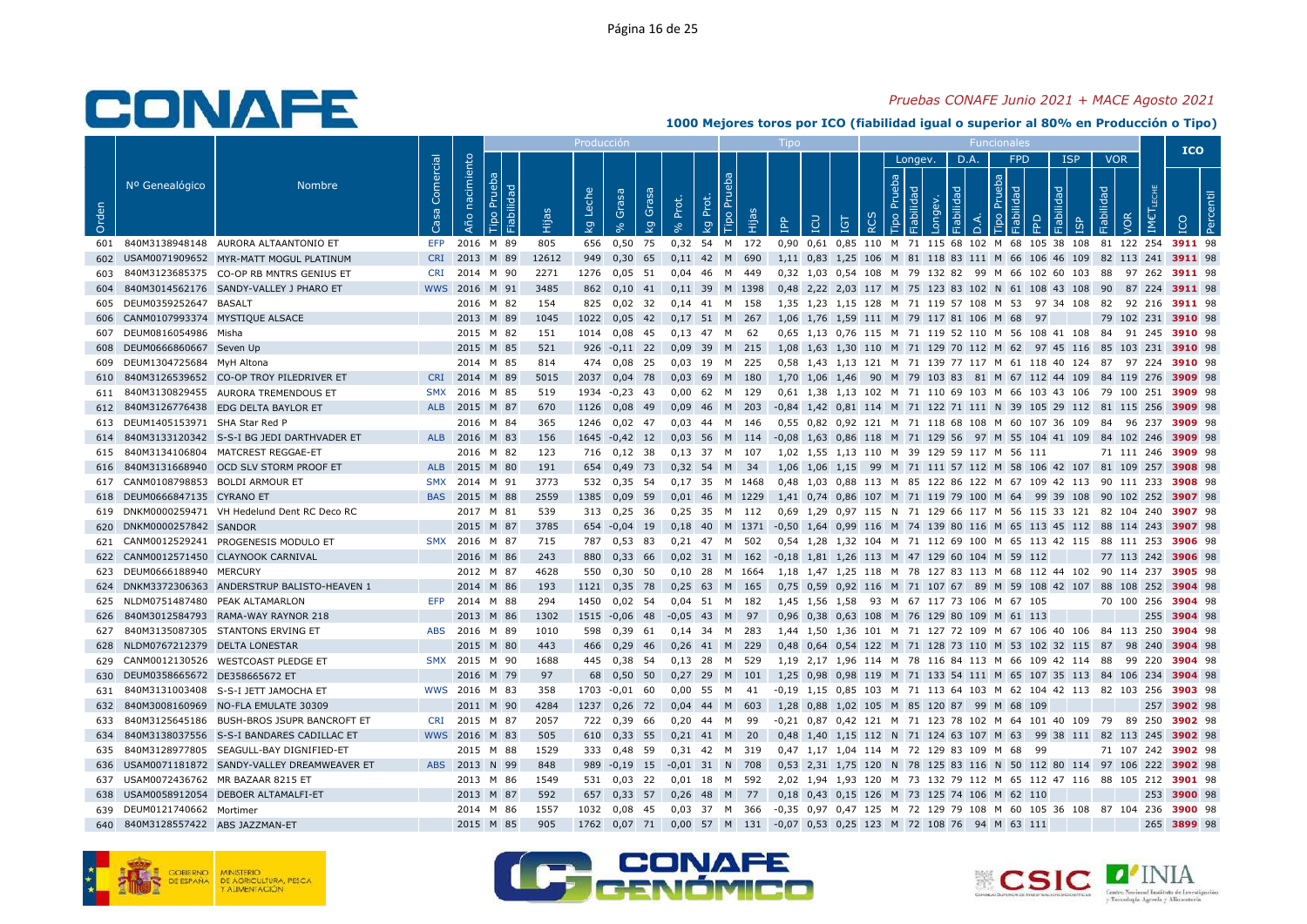### *Pruebas CONAFE Junio 2021 + MACE Agosto 2021*

|       |                                 |                                              |                   |                |                              |       | Producción  |                   |             |                   |             |              |        | Tipo                  |     |                                |            |                |            |                       |                | Funcionale                                                    |                      |            |    |            |                         |     | <b>ICO</b>  |           |
|-------|---------------------------------|----------------------------------------------|-------------------|----------------|------------------------------|-------|-------------|-------------------|-------------|-------------------|-------------|--------------|--------|-----------------------|-----|--------------------------------|------------|----------------|------------|-----------------------|----------------|---------------------------------------------------------------|----------------------|------------|----|------------|-------------------------|-----|-------------|-----------|
|       |                                 |                                              |                   |                |                              |       |             |                   |             |                   |             |              |        |                       |     |                                |            |                | Longev.    |                       | D.A.           | <b>FPD</b>                                                    |                      | <b>ISP</b> |    | <b>VOR</b> |                         |     |             |           |
| Orden | Nº Genealógico                  | <b>Nombre</b>                                | Comercial<br>Casa | Año nacimiento | Prueba<br>Fiabilidad<br>Tipo | Hijas | Leche<br>Ιğ | Grasa<br>$\aleph$ | Grasa<br>kg | Prot.<br>$\delta$ | Prot.<br>kg | Prue<br>Tipo | Hijas  | <b>AdI</b>            | LCU | <b>L</b> 91                    | <b>RCS</b> | Prueba<br>Tipo | Fiabilidad | Fiabilidad<br>Longev. | $\overline{a}$ | Prueba<br>Fiabilida<br>Tipo                                   | FPD                  | Fiabilidad |    | Fiabilidad | <b>IMETLECHE</b><br>VOR |     | <b>ICO</b>  | Percentil |
| 641   |                                 | 840M3130641794 PEAK ACCELODIN ET             | <b>WWS</b>        | 2015           | M 87                         | 1051  | 625         | 0,71              | 95          | 0,25              | 46          | M            | 483    |                       |     |                                |            |                |            |                       |                | 0,57 0,47 0,93 102 M 71 116 78 108 M 68 110 39 106            |                      |            |    |            | 87 108 253              |     | 3899 98     |           |
| 642   |                                 | 840M3132554836    FAIRMONT BAYONET RAIDEN ET | <b>CRI</b>        |                | 2015 M 88                    | 869   | 1115        | 0,15              | 56          | 0,07              | 44          | M            | 142    |                       |     |                                |            |                |            |                       |                | 0,71 1,80 1,54 111 M 71 117 74 100 M 65                       | 92 41 105            |            |    |            | 82 119 229              |     | 3899 98     |           |
| 643   | 840M3128557533 ABS LOTUS ET     |                                              | <b>ABS</b>        |                | 2015 M 78                    | 61    | 1538        | $-0,28$ 24        |             | 0.01              | 51          | M            | -34    |                       |     |                                |            |                |            |                       |                | -0.15 0.46 0.27 122 M 71 128 54 108 M 56 114 41 112 82        |                      |            |    |            | 90 244                  |     | 3899 98     |           |
| 644   |                                 | CANM0012278110 PROGENESIS HARMONY ET         | <b>SMX</b>        | 2015 M 89      |                              | 965   | 1048        | $0,10$ 48         |             | 0,08              | 42 M        |              | 470    |                       |     |                                |            |                |            |                       |                | -0,35 0,92 0,51 121 M 73 123 80 110 M 67                      | 99 44 113 85         |            |    |            | 99 234                  |     | 3898 98     |           |
| 645   | DEUM0359648044 ARAGON           |                                              |                   |                | 2016 M 86                    | 757   | 638         | $0,22$ 45         |             | 0.28              | 49          | M            | 496    |                       |     |                                |            |                |            |                       |                | 0.95 1.17 1.09 115 M 71 119 72 108 M 60 113 33 111 86         |                      |            |    |            | 97 238                  |     | 3898 98     |           |
| 646   |                                 | 840M3012574855 MR MOGUL DION 15008- ET       |                   |                | 2013 M 87                    | 4611  | 565         | $0,35$ 56         |             | 0,20              | 39          | M            | 269    |                       |     |                                |            |                |            |                       |                | 0,27 0,86 0,66 121 M 80 131 83 107 M 67 106                   |                      |            |    |            |                         | 248 | 3898 98     |           |
| 647   | DEUM0539547917 Brand            |                                              |                   |                | 2016 M 81                    | 206   | 812         | 0,19              | -49         | 0.24              | 51          | M            | -92    |                       |     |                                |            |                |            |                       |                | 1,40 0,15 0,46 117 M 71 121 60 107 M 58 110 32 109            |                      |            |    | 79         | 96 244                  |     | 3897 98     |           |
| 648   | DNKM0000259288 VH Bernell Bilde |                                              |                   |                | 2016 M 80                    | 420   | 529         | $0,28$ 47         |             | 0,09              | 26          | M            | 78     |                       |     |                                |            |                |            |                       |                | 0,76 1,18 0,72 126 N 71 126 56 116 M 57 105 33 107 83         |                      |            |    |            | 93 232                  |     | 3897 98     |           |
| 649   |                                 | USAM0072980071 WESSELCREST ALTACREDIT-ET     |                   |                | 2013 M 85                    | 577   | 1415        | 0,30              | 84          | 0,06              | 52          | м            | 46     |                       |     | $0,59$ $0,92$ $0,83$           | 98         |                |            |                       |                | M 74 118 75 94 M 61 112                                       |                      |            |    |            |                         | 271 | 3896 98     |           |
| 650   |                                 | 840M3013177238 MR AMERICA SURFER-ET          |                   |                | 2013 M 89                    | 644   | 1023        | 0.38              | 77          | 0.15              | 49          | M            | 258    |                       |     |                                |            |                |            |                       |                | -0,47 1,19 0,80 114 M 77 120 79 97 M 63 105                   |                      |            |    |            | 82 107 258              |     | 3896 98     |           |
| 651   |                                 | USAM0072156794 SEAGULL-BAY SILVER ET         | <b>ABS</b>        | 2013 N 99      |                              | 2244  | 851         | 0,49 81           |             | $0,13$ 41 N       |             |              | 1856   |                       |     |                                |            |                |            |                       |                | 2,16 1,34 1,70 97 N 91 111 92 99 N 87 104 95 112 99 119 255   |                      |            |    |            |                         |     | 3896 98     |           |
| 652   |                                 | 840M3012130346 S-S-I MOONRAY MR RIGHT-ET     |                   |                | 2013 M 82                    | 195   | 1171        | $0,14$ 57         |             | $0,14$ 53         |             | M            | 58     |                       |     | 0,91 0,99 0,96                 | 99         |                |            |                       |                | M 66 119 65 111 M 62 101                                      |                      |            |    |            |                         | 250 | 3896 98     |           |
| 653   |                                 | 840M3127565622 CLEAR-ECHO MENTHOL-ET         |                   | 2016 M 84      |                              | 651   | 860         | $0,47$ 80         |             | $0,13$ 41         |             | M            | 161    |                       |     |                                |            |                |            |                       |                | 0,80 1,20 0,96 105 M 59 123 71 98 M 64 110                    |                      |            |    |            |                         |     | 264 3896 98 |           |
| 654   | ESPM9204301921 EXITO ET         |                                              |                   |                | 2015 N 92                    | 147   | 717         | $0,21$ 47         |             | $0,17$ 41 N       |             |              | - 115  |                       |     |                                |            |                |            |                       |                | 1,54 1,26 1,38 119 N 71 121 59 103 N 46                       | 93 60 105 88 104 224 |            |    |            |                         |     | 3896 98     |           |
| 655   | FRAM8536946067 LOUCAS ET        |                                              | <b>DIS</b>        | 2015 M 86      |                              | 602   | 1709        | 0.03              | 65          | 0.06              | 62          | M            | 108    |                       |     |                                |            |                |            |                       |                | 1,28 0,87 1,32 104 M 71 104 56 95 M 66 102 44 108 87 105 251  |                      |            |    |            |                         |     | 3895 98     |           |
| 656   |                                 | CANM0109522904 GEN-I-BEQ KARTING             |                   |                | 2015 M 84                    | 138   | 1841        | $0,07$ 74         |             | $-0.09$           | 49          | M            | 108    |                       |     |                                |            |                |            |                       |                | -0,53 1,70 1,21 111 M 53 112 58 92 M 57 104                   |                      |            |    | 73         | 92 254                  |     | 3895 98     |           |
| 657   |                                 | 840M3014258982 S-S-I DAVINCI EMERICH ET      |                   |                | 2013 M 88                    | 285   | 1419        | 0.10              | 62          | 0,09              | 56          | M            | 161    |                       |     |                                |            |                |            |                       |                | 0,48 0,85 0,80 104 M 71 115 76 100 M 59 105 30 111 87         |                      |            |    |            | 86 258                  |     | 3895 98     |           |
| 658   |                                 | 840M3129037617 CO-OP AARDEMA TETHRA ET       | <b>CRI</b>        | 2015 M 88      |                              | 1398  | 1460        | $0,08$ 61         |             | $-0,05$           | 42          | M            | 72     |                       |     |                                |            |                |            |                       |                | 0,02 1,10 0,73 108 M 71 117 76 107 N 43 110 44 114 82         |                      |            |    |            | 104 250                 |     | 3895 98     |           |
| 659   |                                 | CANM0012130507 MORSAN QUICKWORK              |                   |                | 2015 M 83                    | 120   | 1855        | $-0,31$ 31        |             | $-0,09$           | 49          | M            | 108    |                       |     |                                |            |                |            |                       |                | 0,15 1,83 1,54 112 M 50 119 56 105 M 52                       | - 85                 |            |    | 67         | 96 230                  |     | 3895 98     |           |
| 660   |                                 | 840M3010356498 MR ALTAHUEGRANT-ET            |                   | 2014           | M 90                         | 1539  | 757         | 0.25              | 53          | 0.16              | 41          | M            | 523    |                       |     |                                |            |                |            |                       |                | 0.50 0.97 0.93 110 M 79 122 83 123 M 65                       | 102                  |            |    | 79         | 100 235                 |     | 3895 98     |           |
| 661   |                                 | NLDM0920855490 HEIDENSKIPSTER KINGMAN        | ALB               | 2015 M 88      |                              | 1850  | 1171        | $0,05$ 47         |             | $-0.09$ 28        |             | M            | 633    |                       |     |                                |            |                |            |                       |                | 1.13 1.53 1.50 113 M 73 120 81 113 M 72 105 47 110 88 110 224 |                      |            |    |            |                         |     | 3894 98     |           |
| 662   |                                 | 840M3013514956 MIDAS-TOUCH JACY PAGEONE ET   |                   | WWS 2014 M 87  |                              | 5347  | 938         | $0,00$ 34         |             | 0,08 39 M         |             |              | 326    |                       |     |                                |            |                |            |                       |                | 0,86 0,50 0,19 118 M 79 132 82 115 M 64 117 69 105 81 100 251 |                      |            |    |            |                         |     | 3894 98     |           |
| 663   |                                 | 840M3136264241 OCD JEDI SAWYER-RC-ET         |                   |                | 2016 M 83                    | 378   | 1737        | $-0,14$ 46        |             | 0,01              | 57          | M            | 62     |                       |     | 0,05 1,18 0,72 119 M 55 121 66 |            |                |            |                       |                | 88 M 64 105                                                   |                      |            |    |            |                         | 255 | 3892 98     |           |
| 664   | DEUM0538910940 COL Macao        |                                              |                   |                | 2015 M 83                    | 202   | 1589        | $-0.09$ 47        |             | $0.01$ 52 M       |             |              | 72     |                       |     |                                |            |                |            |                       |                | 0,79 0,45 0,40 121 M 54 120 64 98 M 60 115                    |                      |            |    | 59         | 88 261                  |     | 3892 98     |           |
| 665   |                                 | CANM0012571540 CLAYNOOK FARWELL              |                   |                | 2016 M 84                    | 202   | 670         | 0.26 50           |             | $0.12$ 34         |             | M            | 126    |                       |     |                                |            |                |            |                       |                | 1.75 2.19 1.89 106 M 41 125 60 103 M 60 113                   |                      |            |    |            | 76 115 237              |     | 3892 98     |           |
| 666   | NLDM0946768563 EFFORT RED ET    |                                              |                   |                | 2013 M 88                    | 1948  | 736         | $-0,12$ 14        |             | $0,10$ 34         |             | M            | 768    |                       |     |                                |            |                |            |                       |                | 1,28 1,54 1,52 128 M 74 127 83 114 M 65                       | 91 32 108            |            |    | 88         | 84 199                  |     | 3892 98     |           |
| 667   |                                 | USAM0070626148 DE-SU MGL GREENWAY 11396 ET   |                   | WWS 2012       | N 98                         | 510   | 1508        | $0.14$ 70         |             | 0.09              | 59          | N            | 472    |                       |     |                                |            |                |            |                       |                | 2.04 0.39 1.14 105 N 84 107 83 98 N 53 116 90                 |                      |            | 98 | 93         | 97 256                  |     | 3891 98     |           |
| 668   |                                 | CANM0012380064 PROGENESIS DOCKSIDE ET        |                   | SMX 2015 M 84  |                              | 121   | 188         | 0,64 69           |             | 0,25              | 31 M        |              | 119    | 0,78                  |     | 1,93 1,64 116                  |            |                |            |                       |                | M 71 120 55 105 M 56                                          | 99 41 109            |            |    |            | 84 103 229              |     | 3891 98     |           |
| 669   | DEUM0357385767 GRAVITY          |                                              |                   |                | 2014 M 84                    | 529   | 897         | $0,13$ 46         |             | 0,00              | 29          | M            | 135    |                       |     |                                |            |                |            |                       |                | 0,32 1,28 1,05 131 M 71 127 72 99 M 59 98 33 114 84 108 218   |                      |            |    |            |                         |     | 3891 98     |           |
| 670   | 840M3129038324 ENDCO EVOLVE ET  |                                              |                   | ALB 2015       | M 84                         | 646   | 637         | $0.32$ 55         |             | 0.35              | 57          | M            | 192    | $-0.23$ 1.40 1.05 108 |     |                                |            |                |            |                       |                | M 71 116 70 109 M 65 111 32 114 85 123 252                    |                      |            |    |            |                         |     | 3890 98     |           |
| 671   |                                 | 840M3127335079 DE-SU 12925 KEENAN            |                   |                | 2015 M 86                    | 581   | 726         | 0,32 59           |             | 0.20              | 44          | M            | 91     |                       |     |                                |            |                |            |                       |                | -0.05 1.30 1.10 113 M 67 130 66 102 M 62 104                  |                      |            |    |            |                         |     | 241 3890 98 |           |
| 672   | DEUM0357545439 RR CAMBRIDGE     |                                              |                   | GLO 2015 M 84  |                              | 680   | 844         | $0.17$ 48         |             | 0,21              | 49          | M            | 376    |                       |     |                                |            |                |            |                       |                | 0,93 2,37 2,12 108 M 71 115 74 98 M 61 100 42 108 85 118 232  |                      |            |    |            |                         |     | 3890 98     |           |
| 673   |                                 | 840M3131003086 S-S-I SPARK SERGIO-ET         |                   |                | 2015 M 81                    | 174   | 1316        | $0,04$ 51         |             | $-0,04$           | 38          | м            | 63     |                       |     |                                |            |                |            |                       |                | 0,33 1,24 1,03 119 M 62 128 61 98 M 58 113                    |                      |            |    |            |                         | 246 | 3890 98     |           |
| 674   | ESPM9204301922 ALVITE ET        |                                              | <b>XF</b>         | 2015 N 85      |                              | 76    | 782         | $0,15$ 43         |             | $-0,02$           | 23          | N            | 53     |                       |     |                                |            |                |            |                       |                | 0,79 1,55 1,33 112 N 71 130 50 115 N 34 96 41 115 81 98 221   |                      |            |    |            |                         |     | 3890 98     |           |
| 675   |                                 | 840M3125613834 S-S-I DAMARIS WINSTON-ET      |                   |                | 2014 M 83                    | 290   | 1405        | $-0,05$           | -45         | 0,08              | 54          | м            | -59    |                       |     |                                |            |                |            |                       |                | 0,22 1,13 0,74 102 M 70 125 69 108 M 59 113                   |                      |            |    |            |                         | 264 | 3889 98     |           |
| 676   |                                 | CANM0012021596 STANTONS ELAPSE 6815 ET       | <b>ALB</b>        | 2014           | M 88                         | 664   | 940         | $0,18$ 53         |             | 0,07              | 38          | N            | 103    |                       |     | 0,46 1,28 1,13 110             |            |                |            |                       |                | M 71 122 75 111 N 47 110 65 112 84 112 243                    |                      |            |    |            |                         |     | 3889 98     |           |
| 677   |                                 | CANM0012283286 WESTCOAST LIGHTHOUSE ET       | <b>SMX</b>        | 2015 M 91      |                              | 2448  | 539         | 0,26              | 45          | $0,13$ 31         |             |              | M 1256 |                       |     |                                |            |                |            |                       |                | 0,98 1,76 1,97 115 M 76 122 82 114 N 53                       | 90 58 112 90         |            |    |            | 87 210                  |     | 3889 98     |           |
| 678   |                                 | CANM0012532147 WESTCOAST SCOTCH ET           | <b>SMX</b>        | 2016           | M 87                         | 602   | 335         | 0,38              | 49          | 0.09              | 20          | M            | 185    |                       |     | 0,62 2,00 1,59 123             |            |                |            |                       |                | M 71 125 63 115 N 64 116 43 110 84                            |                      |            |    |            | 97 215                  |     | 3888 98     |           |
| 679   |                                 | CANM0012609048 PROGENESIS BUTTERFLY ET       | <b>SMX</b>        |                | 2016 M 84                    | 183   | 566         | 0,54 75           |             | 0,20              | 39          | M            | 55     |                       |     |                                |            |                |            |                       |                | -0,35  0,85  0,50  120  G  61  123  59  110  M  65  107       |                      |            |    |            | 73 101 246              |     | 3887 98     |           |
| 680   | FRAM2229184217 LOUXOR           |                                              |                   | EVO 2015 N 97  |                              | 431   | 8           | $0,24$ 23         |             | $0,24$ 24 N       |             |              | 203    |                       |     |                                |            |                |            |                       |                | 1,74 2,26 2,29 123 N 71 130 59 113 N 56 109 67 112 95         |                      |            |    |            | 93 202                  |     | 3887 98     |           |







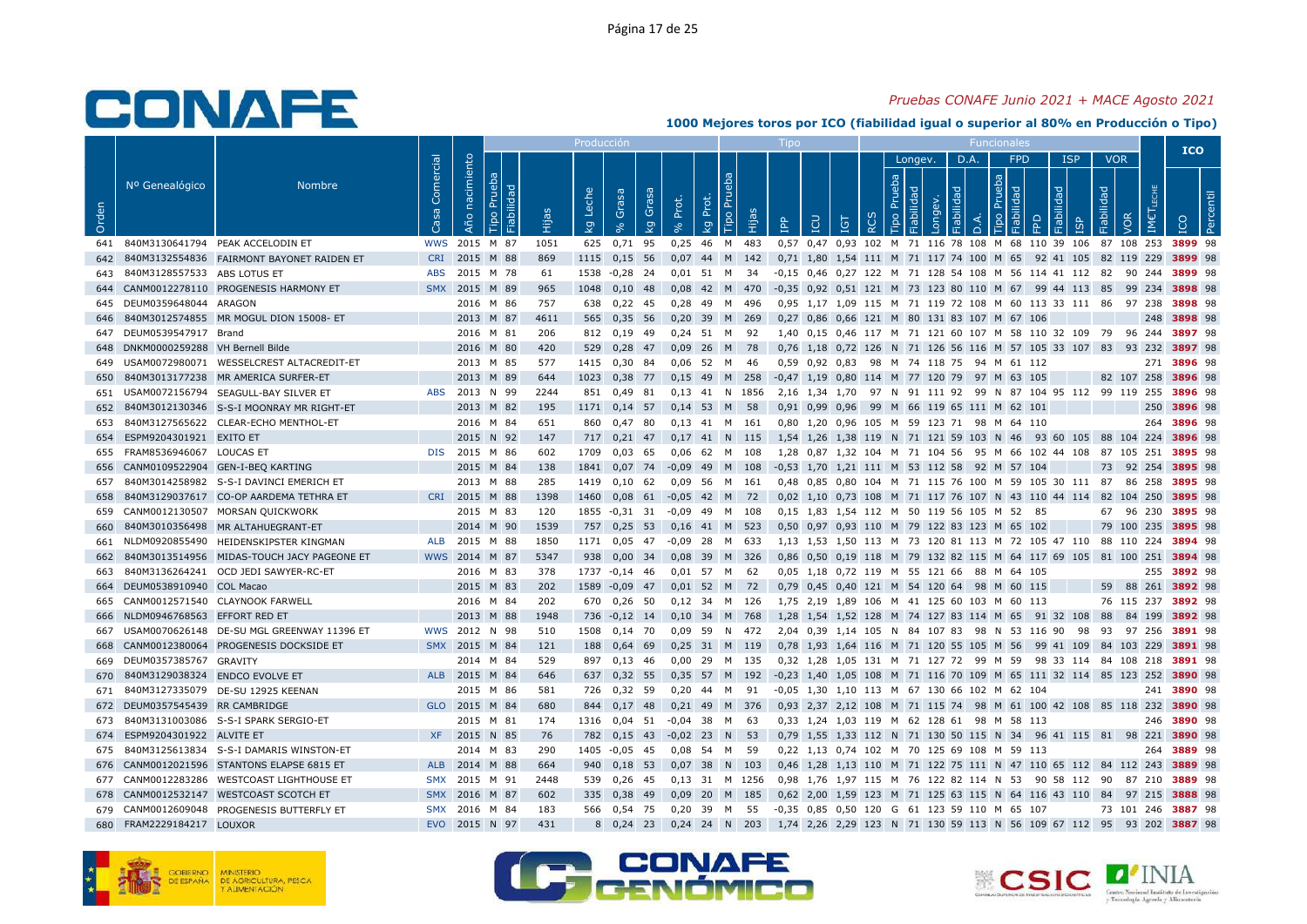### *Pruebas CONAFE Junio 2021 + MACE Agosto 2021*

|       |                              |                                               |            |            |                              |       | Producción  |            |             |                     |             |                |           |            |                    |            |          |                |                       |            |           | Funcionale                                   |                                                               |                 |            |            |                      | <b>ICO</b>                                                           |  |
|-------|------------------------------|-----------------------------------------------|------------|------------|------------------------------|-------|-------------|------------|-------------|---------------------|-------------|----------------|-----------|------------|--------------------|------------|----------|----------------|-----------------------|------------|-----------|----------------------------------------------|---------------------------------------------------------------|-----------------|------------|------------|----------------------|----------------------------------------------------------------------|--|
|       |                              |                                               | Comercial  | nacimiento |                              |       |             |            |             |                     |             |                |           |            |                    |            |          |                | Longev.               |            | D.A.      | <b>FPD</b>                                   |                                                               | <b>ISP</b>      |            | <b>VOR</b> |                      |                                                                      |  |
| Orden | Nº Genealógico               | <b>Nombre</b>                                 | Casa       | Año        | Prueba<br>Fiabilidad<br>Tipo | Hijas | Leche<br>kg | Grasa      | Grasa<br>kg | Prot.<br>$\sqrt{6}$ | Prot.<br>kg | Prueba<br>Tipo | Hijas     | <b>AdI</b> | LCU                | <b>TGT</b> | <b>Q</b> | Prueba<br>Tipo | Fiabilidad<br>Longev. | Fiabilidad | $\vec{a}$ | Prueba<br>$\mathbb{R}$<br><b>Tipo</b>        | FPD                                                           | Fiabilidad<br>ഇ | Fiabilidad | <b>VOR</b> | LECHE<br><b>IMET</b> |                                                                      |  |
| 681   |                              | 840M3129016101 STANTONS PERFORMER ET          | <b>SMX</b> |            | 2015 M 88                    | 437   | 1003        | 0,04       | 40          | 0,11                |             | 44 M 135       |           | $-0,33$    | 1,28               | 0,70 109   |          |                |                       |            |           |                                              | M 71 124 74 117 M 62 104 33 116                               |                 |            |            | 88 101 238           | 3886 98                                                              |  |
| 682   |                              | 840M3132198704 FARNEAR TBR DELTA-JOLT ET      | DIS        | 2016       | M 84                         | 917   | 469         | 0,46       | 63          | 0,15                | 30          | M 170          |           |            |                    |            |          |                |                       |            |           |                                              | 0,69 1,11 1,04 112 M 71 130 68 110 M 59 110 33 107 79 118 250 |                 |            |            |                      | 3886 98                                                              |  |
| 683   | 840M3013614193               | QUIET-BROOK-D BRADY-ET                        |            |            | 2014 M 84                    | 452   | 1282        | $-0,17$ 28 |             | $-0.01$             | 40          | M 72           |           |            |                    |            |          |                |                       |            |           | 0,68 1,38 1,29 118 M 66 128 69 109 M 63 116  |                                                               |                 |            |            |                      | 232 3886 98                                                          |  |
| 684   |                              | USAM0071813283 DE-SU MAURICE GUST 11697       |            |            | 2013 M 81                    | 159   | 1057        | 0,06       | 44          | $0,21$ 57           |             | M              | 85        |            |                    |            |          |                |                       |            |           | 0,22 0,94 0,85 114 M 67 120 63 109 M 57      | 99                                                            |                 |            |            | 240                  | 3885 98                                                              |  |
| 685   |                              | NLDM0920911538 WILLEM'S-HOEVE RIMAN ET        |            |            | 2013 M 88                    | 2015  | 871         | $0,33$ 66  |             | 0.04                | 32          | M 317          |           |            | 1.24 1.48 1.64 129 |            |          |                |                       |            |           | M 75 116 76 94 M 68 106                      |                                                               |                 | 87         |            | 90 218               | 3885 98                                                              |  |
| 686   | DEUM1267584152 RBB Jered     |                                               |            |            | 2016 M 82                    | 169   | 918         | $0,15$ 49  |             | 0,09                | 39          | M 146          |           |            |                    |            |          |                |                       |            |           |                                              | 1,33 1,03 0,76 117 M 71 125 60 100 M 53 107 38 107 84 106 242 |                 |            |            |                      | 3885 98                                                              |  |
| 687   | DEUM1404867260 WEH Alicante  |                                               |            |            | 2014 M 86                    | 877   | 23          | 0,50       | -48         | 0,30                | 30          | M 263          |           |            |                    |            |          |                |                       |            |           |                                              | 1,40 1,46 1,34 116 M 71 125 77 111 M 61 103 37 121 85         |                 |            |            | 97 217               | 3884 98                                                              |  |
| 688   |                              | 840M3126218670 PEAK ALTAFEATURE-ET            |            |            | 2014 M 91                    | 1353  | 927         | $-0.07$ 26 |             | $-0,01$             | 29          | M 317          |           |            |                    |            |          |                |                       |            |           |                                              | 0,46 1,86 1,47 118 M 74 129 84 112 M 67 110 36 116 88 113 226 |                 |            |            |                      | 3884 98                                                              |  |
| 689   | 840M3128557668               | ABS MANSFIELD-ET                              |            |            | 2015 M 89                    | 781   | 1600        | $-0,13$ 43 |             | 0,14                | 67          | M              | 65        |            |                    |            |          |                |                       |            |           | 0,11 0,96 0,96 108 M 73 116 81 102 M 65 113  |                                                               |                 |            |            | 257                  | 3883 98                                                              |  |
| 690   |                              | ESPM3604271977 KINTEIRO XF CHEVALIER OIS ET   | <b>XF</b>  |            | 2016 N 78                    | 42    | 1685        | $-0,03$ 57 |             | $-0.07$             | 47          | N              | 33        |            | 1.13 1.08          |            |          |                |                       |            |           |                                              | 1,28 111 N 71 106 56 106 N 45 111 35 106 85 104 239           |                 |            |            |                      | 3883 98                                                              |  |
| 691   |                              | 840M3132349859 MR SPRING NITRO-ET             |            |            | 2016 M 81                    | 243   | 1291        | $0,11$ 58  |             | 0,01                | 43          | M              | 46        |            |                    |            |          |                |                       |            |           | -0,24 1,36 1,05 111 G 61 123 57 106 M 63     | 99                                                            |                 | 80         |            | 95 247               | 3883 98                                                              |  |
| 692   |                              | USAM0073963355 IHG HALOGEN VICTOR 634-ET      |            |            | 2014 M 85                    | 452   | 858         | $0,10$ 41  |             | $-0,13$             | 14          | M              | 68        |            |                    |            |          |                |                       |            |           | 0,26 1,17 1,00 134 M 72 133 72 118 M 63 112  |                                                               |                 |            |            | 213                  | 3883 98                                                              |  |
| 693   | DEUM0666873954 RZG Burning   |                                               |            |            | 2016 M 81                    | 137   | 1100        | $0,21$ 62  |             | $0,22$ 59           |             | M 83           |           |            |                    |            |          |                |                       |            |           |                                              |                                                               |                 |            |            |                      | 1,05 0,42 0,54 111 M 71 112 52 99 M 55 103 34 111 81 100 251 3881 98 |  |
| 694   |                              | DEUM0538914918 JON-LU RUW DREAMBOY RED ET     | <b>BAS</b> | 2015 M 86  |                              | 978   | 1076        | $0,07$ 46  |             | 0,11 47 M 381       |             |                |           |            |                    |            |          |                |                       |            |           |                                              | 0,45 1,23 1,03 104 M 71 117 76 117 M 62 108 30 113            |                 | 87         |            | 99 247               | 3881 98                                                              |  |
| 695   | DEUM0358097415 KENTUCKY      |                                               |            |            | 2016 M 85                    | 715   | 996         | 0,03       | 39          | 0.02                | 34          | M              | 229       |            |                    |            |          |                |                       |            |           |                                              | 1.16 1.02 1.13 118 M 71 118 74 121 M 59 106 41 108            |                 | 84         |            | 92 216               | 3881 98                                                              |  |
| 696   |                              | CANM0109340477 BOISVERT EXPOSITO              |            |            | 2015 M 86                    | 227   | 617         | $0,37$ 60  |             | 0,04                | 24 M 172    |                |           |            |                    |            |          |                |                       |            |           | 1,38 2,03 1,79 124 M 53 125 61 94 M 59       | 98                                                            |                 |            |            | 76 108 222           | 3881 98                                                              |  |
| 697   |                              | USAM0072128168 MR ADERYN ANDIRON-ET           |            |            | 2013 M 83                    | 200   | 175         | $0,60$ 64  |             | 0,31                | 36          | M 101          |           |            |                    |            |          |                |                       |            |           | 0,35 1,33 1,05 114 M 70 127 68 114 M 63 108  |                                                               |                 |            |            |                      | 238 3880 98                                                          |  |
| 698   | NLDM0758384683 RH DG AVIATOR |                                               |            |            | 2013 M 86                    | 928   | 227         | $0,62$ 69  |             | 0,20                | 27          |                | M 174     |            |                    |            |          |                |                       |            |           |                                              | 1,00 0,61 0,86 116 M 71 129 66 111 M 63 109 39 112 88 95 238  |                 |            |            |                      | 3879 98                                                              |  |
| 699   |                              | CANM0011915799 LINDENRIGHT BOKMA FLAG         |            |            | 2014 M 82                    | 237   | 1250        | 0,29       | - 76        | 0,10                | -51         | M              | -93       |            | 0,78 0,72 0,94     |            |          |                |                       |            |           | 97 M 64 122 65 99 M 59 102                   |                                                               |                 |            |            | 263                  | 3878 98                                                              |  |
| 700   |                              | USAM0072128216 MR MOGUL DELTA 1427 ET         |            |            | 2013 M 91                    | 32232 | 1046        | 0.25       | 64          | 0.02                | 36          |                | M 4741    |            |                    |            |          |                |                       |            |           | 0.74 1.24 1.13 103 M 84 130 87 103 M 76 107  |                                                               |                 |            |            | 90 122 254           | 3878 98                                                              |  |
| 701   |                              | 840M3130829411 AURORA DISCOVERY 418-ET        |            |            | 2015 M 81                    | 196   | 1109        | $-0.03$ 36 |             | 0,08                | 44 M 75     |                |           |            |                    |            |          |                |                       |            |           | 0,32 1,27 0,91 125 M 63 126 62 102 M 56 111  |                                                               |                 |            |            | 239                  | 3878 98                                                              |  |
| 702   |                              | FINM0000098625 VH La¦êhdema¦êen Bolus Brex    |            |            | 2017 M 80                    | 333   | 234         | $0,35$ 42  |             | 0,42                | 49          | M              | 74        |            |                    |            |          |                |                       |            |           |                                              | 0,55 1,16 1,03 118 N 71 120 54 116 M 56 106 33 110 83 88 236  |                 |            |            |                      | 3878 98                                                              |  |
| 703   |                              | 840M3131131506 PEAK ACCELREIGN ET             | <b>WWS</b> | 2015 M 87  |                              | 840   | 1506        | $0,07$ 62  |             | 0,03                | 52          | M 167          |           |            | 1,41 1,50 1,79 100 |            |          |                |                       |            |           |                                              | M 71 110 74 93 M 66 111 46 111 85 108 250                     |                 |            |            |                      | 3877 98                                                              |  |
| 704   | NLDM0871511993 VERO ROCKY    |                                               |            |            | 2014 M 85                    | 751   | 836         | $0,27$ 58  |             | 0,10                | 38          | M 183          |           |            | 1,32 0,97 1,08     |            |          |                |                       |            |           |                                              | 98 M 71 126 76 110 M 60 106 42 113 85 104 247                 |                 |            |            |                      | 3877 98                                                              |  |
| 705   | DEUM0356948487 AQUILA        |                                               |            |            | 2014 M 86                    | 1120  | 1143        | $-0.03$ 38 |             | 0.01                | 38          | M 274          |           |            | 0.76 1.69 1.38 125 |            |          |                |                       |            |           |                                              | M 73 117 78 103 M 62 109 43 108                               |                 | 87         | 94         | 223                  | 3877 98                                                              |  |
| 706   | 840M3014558948 ABS BENSON-ET |                                               |            |            | 2014 M 83                    | 248   | 1136        | $0,27$ 70  |             | 0,06                | 43          | M              | 89        |            |                    |            |          |                |                       |            |           | 0,00 0,71 0,57 113 M 67 124 66 103 M 63 102  |                                                               |                 |            |            |                      | 252 3876 98                                                          |  |
| 707   |                              | 840M3133120511 S-S-I BG LAIDLAW EZRA-ET       |            |            | 2016 M 82                    | 332   | 1169        | $0,20$ 63  |             | 0.09                | 47          | M              | - 82      |            |                    |            |          |                |                       |            |           | 1,04 0,96 0,91 117 I 14 109 60 106 M 61 109  |                                                               |                 |            |            |                      | 245 3876 98                                                          |  |
| 708   | DNKM3372306218 MALTA ET      |                                               | <b>BAS</b> | 2013 M 85  |                              | 383   | 1234        | $0,16$ 62  |             | 0,03                | 43          | M              | 98        |            | 1,78 0,76 1,12     |            |          |                |                       |            |           |                                              | 98 M 71 116 72 110 M 58 100 40 108 87 107 241                 |                 |            |            |                      | 3876 98                                                              |  |
| 709   |                              | USAM0071637294 RICHMOND-FD JC BARNABY-ET      |            |            | 2012 M 82                    | 188   | 674         | 0,30 55    |             | 0,08                | 30          | M              | 57        |            |                    |            |          |                |                       |            |           | 1,14 1,33 1,35 119 M 70 125 68 108 M 60      | 98                                                            |                 |            |            |                      | 220 3876 98                                                          |  |
| 710   |                              | 840M3010363658 ST GENOMICPRO NORDIC 59911 ET  | <b>BAS</b> | 2014       | M 85                         | 721   | 874         | $-0.05$ 26 |             | 0.04                | 33          | M              | 250       |            |                    |            |          |                |                       |            |           |                                              | 0.46 0.93 0.60 115 M 71 128 75 133 M 59 104 33 105 85         |                 |            |            | 94 228               | 3876 98                                                              |  |
| 711   |                              | NLDM0751487219 KOEPON GERONIMO                | <b>ALB</b> |            | 2015 M 85                    | 1319  | 1154        | $0.12$ 54  |             | 0.01                | 38          | M 759          |           |            |                    |            |          |                |                       |            |           |                                              | 0.55 1.02 0.78 110 M 71 123 73 110 M 59 110 75 107 84 103 243 |                 |            |            |                      | 3875 98                                                              |  |
| 712   | DEUM0358162492 MISSAN        |                                               | <b>ALB</b> | 2015 M 88  |                              | 5081  | 913         | $0,26$ 60  |             | 0,04                |             |                | 34 M 1588 |            |                    |            |          |                |                       |            |           |                                              | 0,83 2,41 1,99 112 M 73 117 81 97 M 65 108 45 106 88 108 230  |                 |            |            |                      | 3875 98                                                              |  |
| 713   |                              | 840M3132198276 BUTE-HILL DELTA-WORTH ET       |            |            | 2015 M 85                    | 714   | 1111        | 0,44 87    |             | 0,03                | 39          | M              | 283       |            |                    |            |          |                |                       |            |           | -0,13 0,84 0,62 110 M 60 121 63 101 M 63 108 |                                                               |                 |            |            | 261                  | 3874 98                                                              |  |
| 714   | 840M3012643773               | MR SUNVIEW COIN SUNFISH-ET                    |            |            | 2013 M 90                    | 1042  | 1403        | $0,03$ 54  |             | 0,09                |             | 55 M 547       |           |            |                    |            |          |                |                       |            |           |                                              | 0,23 0,61 0,56 120 M 77 113 84 96 M 65 108 40 115 90 86 248   |                 |            |            |                      | 3874 98                                                              |  |
| 715   | DNKM3372306380               | Baroy                                         |            |            | 2014 M 84                    | 188   | 1184        | $0,21$ 65  |             | 0,10                | 49          |                | M 107     |            |                    |            |          |                |                       |            |           |                                              | 0,00 0,95 0,85 120 M 71 114 67 96 M 59 108 42 111 87          |                 |            | 98         | 243                  | 3874 98                                                              |  |
| 716   |                              | 840M3131668400 OCD SILVER SCHMIDT-ET          |            | 2015       | M 82                         | 272   | 766         | $0,35$ 64  |             | 0,10                | 35          | M              | - 67      |            |                    |            |          |                |                       |            |           | 1,76 1,36 1,46 111 M 66 121 66 101 M 60      | 97                                                            |                 |            |            | 230                  | 3874 98                                                              |  |
| 717   | ESPM9204261801 MISIL ET      |                                               | <b>XF</b>  |            | 2015 N 94                    | 196   | 847         | $0,13$ 44  |             | 0,06                | 34          | N              | 157       |            |                    |            |          |                |                       |            |           |                                              | 0,46 1,29 1,17 121 N 71 121 51 109 N 51 97 68 118             |                 | 87         |            | 77 210               | 3874 98                                                              |  |
| 718   | USAM0072851743               | <b>DE-SU ADAGIO-ET</b>                        |            | 2014       | M 81                         | 72    | 656         | 0.20       | 44          | 0,13                | 35          | M              | 53        | 0.29       | 1.72               | 1,33 116   |          |                |                       |            |           | M 49 122 56 121 M 60                         | 105                                                           |                 | 63         | 105        | 225                  | 3874 98                                                              |  |
| 719   | NLDM0878890945 VISSTEIN 9094 |                                               |            |            | 2014 M 85                    | 285   | 1172        | $0,24$ 68  |             | 0,09                | 48          | M 75           |           |            |                    |            |          |                |                       |            |           |                                              | 1,16 0,82 0,88 102 M 71 113 70 107 M 56 109 43 107 85 106 252 |                 |            |            |                      | 3872 98                                                              |  |
|       |                              | 720 DNKM0000258441 VH TIRSVAD REFLECTOR ROWEN |            |            | 2015 M 82                    | 575   | 1122        | $0,14$ 55  |             | $0,17$ 55           |             | M              | 277       |            |                    |            |          |                |                       |            |           |                                              | 0,99 0,52 0,92 100 M 71 116 73 112 M 56 110 35 111 88 125 251 |                 |            |            |                      | 3872 98                                                              |  |







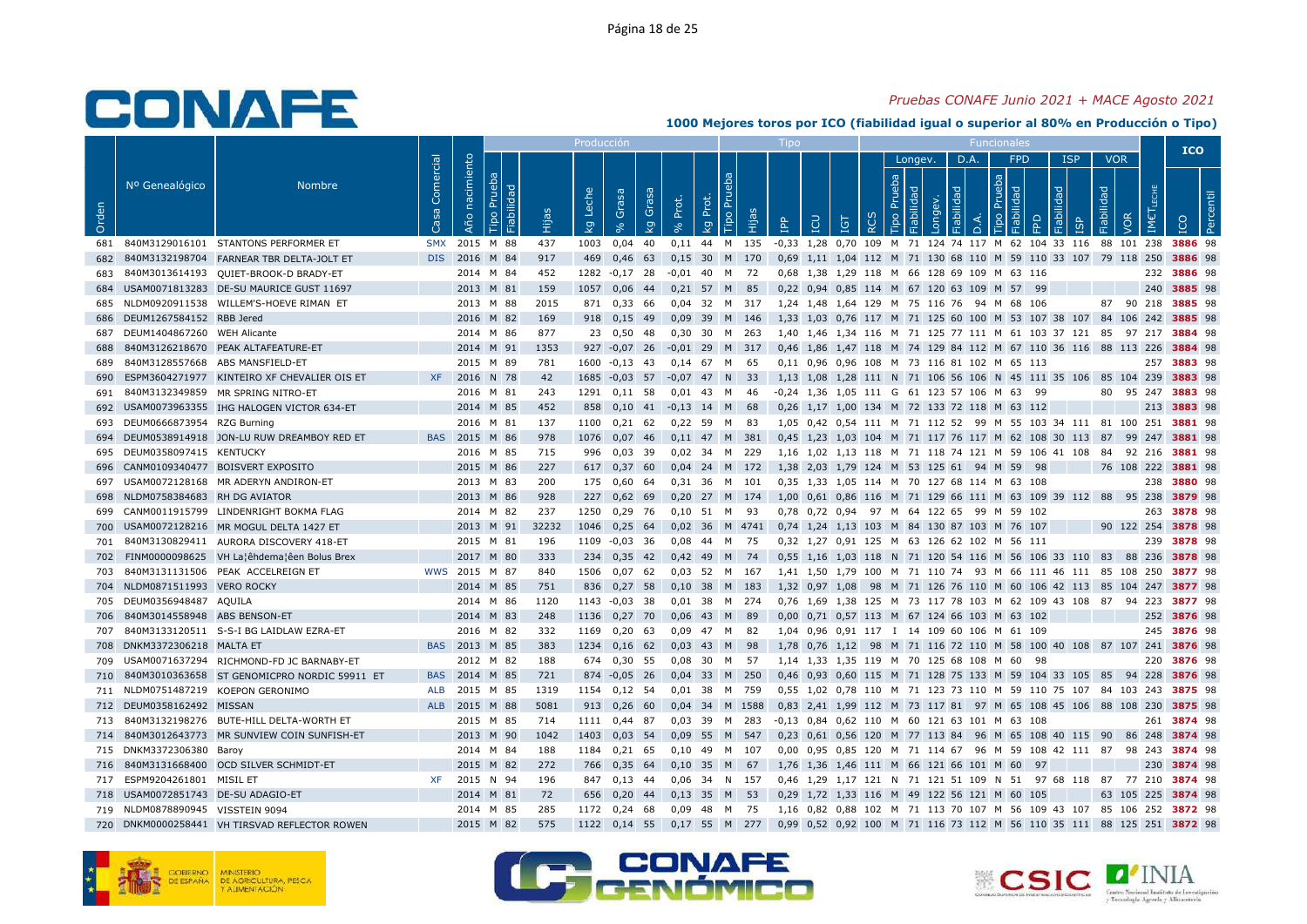### *Pruebas CONAFE Junio 2021 + MACE Agosto 2021*

|       |                                    |                                              |                   |                   |                              |       | Producci <u>ón</u> |                         |              |                   |             |                        |           | Tipo       |     |                    |            |                              |         |            |                  | Funcionales                                  |     |                                                                              |            |            |                      | <b>ICO</b>         |    |
|-------|------------------------------------|----------------------------------------------|-------------------|-------------------|------------------------------|-------|--------------------|-------------------------|--------------|-------------------|-------------|------------------------|-----------|------------|-----|--------------------|------------|------------------------------|---------|------------|------------------|----------------------------------------------|-----|------------------------------------------------------------------------------|------------|------------|----------------------|--------------------|----|
|       |                                    |                                              |                   |                   |                              |       |                    |                         |              |                   |             |                        |           |            |     |                    |            |                              | Longev. | D.A.       |                  | <b>FPD</b>                                   |     | <b>ISP</b>                                                                   |            | <b>VOR</b> |                      |                    |    |
| Orden | Nº Genealógico                     | <b>Nombre</b>                                | Comercial<br>Casa | nacimiento<br>Año | Prueba<br>Fiabilidad<br>Tipo | Hijas | Leche<br>ΙŞ        | Grasa<br>8 <sup>o</sup> | Grasa<br>ΙŠΥ | Prot.<br>$\delta$ | Prot.<br>kg | $\overline{P}$<br>Гiро | Hijas     | <b>AdI</b> | LCU | <b>L</b> 91        | <b>RCS</b> | Prueba<br>Fiabilidad<br>Tipo | Longev. | Fiabilidad | $\overline{a}$ . | Prueba<br>ᄝ<br>$\sigma$<br>這<br>Tipo         | FPD | Fiabilidad<br><u>ັທ</u>                                                      | Fiabilidad | VOR        | LECHE<br><b>IMET</b> |                    | -ā |
| 721   |                                    | 840M3132826286 TIGER-LILY SSHOT OXFORD-ET    |                   | 2016 M 87         |                              | 1517  | 849                | 0,10                    | 41           | 0,09              | 37 M 584    |                        |           |            |     |                    |            |                              |         |            |                  | 1,02 1,35 0,96 119 M 58 127 81 106 M 66 111  |     |                                                                              |            | 76 120 243 |                      | 3872 98            |    |
| 722   |                                    | GBRM0989702460 NETHERSIDE EQUINOX ET         |                   | 2015 M 78         |                              | 502   | 446                | 0,33                    | 49           | 0,21              | 36 M        |                        | 208       |            |     |                    |            |                              |         |            |                  |                                              |     | 1,26 1,51 1,31 122 M 71 121 56 106 M 54 106 46 104 85                        |            | 98 227     |                      | 3872 98            |    |
| 723   | NLDM0714018313 PLATAAN FUEL        |                                              |                   | 2013 M 80         |                              | 131   | 811                | 0.07 36                 |              | $0.15$ 42 M       |             |                        | 71        |            |     |                    |            |                              |         |            |                  |                                              |     | 0.18 0.76 0.61 120 M 71 121 72 123 M 52 123 39 111 87 109 235                |            |            |                      | 3871 98            |    |
| 724   |                                    | 840M3135087526 STANTONS MDSTY MASERATI-ET    |                   | 2016 M 87         |                              | 516   | 406                | 0,41 55                 |              | 0.18              | 31 M        |                        | 350       |            |     |                    |            |                              |         |            |                  | 1,46 2,01 1,63 107 M 57 127 67 107 M 63 116  |     |                                                                              |            | 84 104 239 |                      | 3871 98            |    |
| 725   |                                    | DNKM0000259290 VH ANDERSTRUP RADIUM RECRUIT  |                   | 2016 M 81         |                              | 474   | 481                | 0,15                    | 32           | 0,21              | 37          | м                      | 85        |            |     |                    |            |                              |         |            |                  |                                              |     | 0,27 1,23 1,02 119 N 71 136 62 107 M 60 107 34 115 84                        |            | 93 231     |                      | 3871 98            |    |
|       |                                    | 726 USAM0073124155 MAPLEHURST STOIC WYATT-ET |                   | 2014 M 86         |                              | 4083  | 1420               | $0,16$ 68               |              | $-0,03$ 42 M      |             |                        | 45        |            |     |                    |            |                              |         |            |                  | 0,75 1,17 1,02 96 M 78 126 82 100 M 64 118   |     |                                                                              |            |            | 273                  | 3870 98            |    |
| 727   |                                    | CANM0012186750 BRABANTDALE BLUEBELL          |                   | 2015 M 87         |                              | 543   | 987                | $0.36$ 73               |              | 0.09              | 41          | M                      | 81        |            |     |                    |            |                              |         |            |                  | 0,96 0,78 1,12 108 M 69 122 70 102 M 64 109  |     |                                                                              |            |            |                      | 248 3870 98        |    |
| 728   |                                    | 840M3012178104 COYNE-FARMS SYMPATI PAT RED   |                   | WWS 2013          | M 91                         | 3557  | 1046               | $0,17$ 55               |              | 0,15              | 50          |                        | M 1051    |            |     |                    |            |                              |         |            |                  | 0,56 0,89 0,75 106 M 82 119 87 107 M 69      |     | 98 49 111 90 109 248                                                         |            |            |                      | 3870 98            |    |
| 729   |                                    | 840M3132417775 WOODCREST KING DOC ET         |                   | WWS 2015 N 93     |                              | 202   | 1209               | $0,06$ 50               |              | $-0.02$ 37 N      |             |                        | 160       |            |     |                    |            |                              |         |            |                  |                                              |     | 2,06 1,62 2,13 101 N 71 116 62 103 N 77 96 45 114 90 104 221                 |            |            |                      | 3870 98            |    |
| 730   |                                    | 840M3131301701 ROYLANE SHERIFF MORIARTY-ET   |                   | 2015 M 84         |                              | 123   | 1781               | $-0,14$ 48              |              | $-0.01$           | 56          | M                      | 80        |            |     |                    |            |                              |         |            |                  | -0,67 1,45 0,88 104 M 52 121 59 103 M 54 111 |     |                                                                              | 66         | 92 256     |                      | 3869 98            |    |
| 731   |                                    | 840M3132534914 LANGS-TWIN-B FOX SLY-ET       |                   | 2015 M 84         |                              | 651   | 1007               | $-0.02$ 34              |              | $-0.02$ 30 M 144  |             |                        |           |            |     |                    |            |                              |         |            |                  | 0.57 1.67 1.44 120 M 70 128 72 113 M 60 107  |     |                                                                              |            |            | 219                  | 3869 98            |    |
| 732   | NLDM0871659217 APINA NUGGET        |                                              | <b>CRV</b>        | 2014 M 82         |                              | 463   | 1221               | $0,09$ 53               |              | $0,22$ 63 M       |             |                        | 233       |            |     |                    |            |                              |         |            |                  |                                              |     | 0,33 0,18 0,29 113 M 71 118 82 99 M 58 118 66 111 90 106 259                 |            |            |                      | 3868 98            |    |
| 733   |                                    | CANM0109010869 PROGENESIS KANE ET            | <b>SMX</b>        | 2014 M 90         |                              | 1946  | 1501               | $-0,01$                 | - 53         | 0,02              | - 51        |                        | M 1087    |            |     |                    |            |                              |         |            |                  |                                              |     | -0,12 0,75 0,75 111 M 80 120 83 105 M 67 114 61 106 90 103 252               |            |            |                      | 3868 98            |    |
| 734   | DEUM0359296839 BONUS               |                                              |                   | 2016 M 84         |                              | 223   | 1480               | $-0,11$ 41              |              | 0,07              | 55          | M                      | 176       |            |     |                    |            |                              |         |            |                  |                                              |     | 1,41 0,98 1,42 111 M 71 113 61 95 M 58 97 35 116 87                          |            | 94 234     |                      | 3867 98            |    |
| 735   |                                    | NLDM0665198319 DOUBLE W RUSH HOUR            |                   | 2016 M 82         |                              | 1256  | 452                | $0.32$ 48               |              | 0.31              | -46         | M                      | 750       |            |     |                    |            |                              |         |            |                  |                                              |     | 2.31 0.96 1.55 120 M 71 117 71 98 M 61 117 34 109                            | - 90       |            | 89 231               | 3867 98            |    |
| 736   |                                    | CANM0107937514 GEPAQUETTE RAVECUT            |                   | 2013 M 87         |                              | 239   | 627                | $0,28$ 51               |              | $0,17$ 38         |             | M                      | 184       |            |     |                    |            |                              |         |            |                  | 0,95 1,86 1,68 113 M 71 124 72 104 M 59 103  |     |                                                                              |            | 79 107 230 |                      | 3867 98            |    |
|       | 737 USAM0071588582 BOMAZ MR MAX ET |                                              |                   | 2013 M 87         |                              | 4400  |                    | 1417 -0,19 30           |              | $-0.05$           | 40          |                        | M 1459    |            |     |                    |            |                              |         |            |                  |                                              |     | 1,79 1,66 1,58 115 M 75 119 82 100 M 66 119 47 106 90 117 236                |            |            |                      | 3867 98            |    |
| 738   | DEUM0359223644 MB Alderan          |                                              |                   | 2016 M 83         |                              | 286   | 317                | 0,23                    | - 34         | 0,16              | 26          | M                      | 136       |            |     | 1,43 1,16 1,30 129 |            |                              |         |            |                  |                                              |     | M 71 126 65 117 M 62 112 36 108                                              | 81         | 89 208     |                      | 3867 98            |    |
| 739   | DEUM0358633551 MILANO              |                                              |                   | 2015 M 84         |                              | 259   | 1649               | $-0.14$ 44              |              | $0.01$ 54         |             | M                      | 238       |            |     |                    |            |                              |         |            |                  |                                              |     | 1.06  0.93  0.75  113  M  71  112  69  101  M  60  103  45  105  88  90  246 |            |            |                      | 3866 98            |    |
| 740   |                                    | 840M3128910264 S-S-I SPRING SNAP-ET          |                   | 2015 M 82         |                              | 230   | 988                | $0.24$ 61               |              | 0.05              | 37          | M                      | 53        |            |     |                    |            |                              |         |            |                  | 0,43 1,44 1,13 106 M 64 123 63 111 M 60 100  |     |                                                                              |            |            | 244                  | 3866 98            |    |
| 741   |                                    | 840M3137288293 FLY-HIGHER MOD CADE-ET        |                   | 2016 M 82         |                              | 316   | 238                | 0,69                    | 76           | 0.26              | -34         | M                      | 79        |            |     |                    |            |                              |         |            |                  | 1,07 1,77 1,41 112 I 14 116 54 108 M 64 111  |     |                                                                              |            |            | 236                  | 3866 98            |    |
| 742   |                                    | CANM0012652367 STANTONS CONFIDENT            |                   | 2016 M 81         |                              | 119   | 1098               | 0,28                    | 69           | 0,19              | 56          | M                      | 58        |            |     |                    |            |                              |         |            |                  | 0,75 1,14 1,17 107 G 62 113 60 97 M 62 106   |     |                                                                              |            | 66 88 245  |                      | 3865 98            |    |
| 743   |                                    | CANM0012529304 PROGENESIS BEEGEES ET         | <b>SMX</b>        | 2016              | M 89                         | 1398  | 846                | $0,10$ 41               |              | 0,12              | 40          | M                      | -314      |            |     |                    |            |                              |         |            |                  |                                              |     | 0,35 1,08 0,87 110 M 71 124 72 119 M 68 109 42 112 84 107 239                |            |            |                      | 3865 98            |    |
| 744   |                                    | CANM0012130482 WESTCOAST SEASIDE ET          |                   | 2015 M 85         |                              | 552   | 885                | $0,07$ 39               |              | $0,09$ 38         |             | M                      | 190       |            |     |                    |            |                              |         |            |                  |                                              |     | 0,22 0,92 0,97 110 M 71 132 73 111 M 62 96 44 118 88 116 232                 |            |            |                      | 3865 98            |    |
| 745   | USAM0072128152 EDG CALLAWAY-ET     |                                              |                   | 2012 M 86         |                              | 169   | 598                | 0.26                    | -48          | 0.07              | 27          | M                      | 144       |            |     |                    |            |                              |         |            |                  | 0.86 1.04 0.73 127 M 70 125 73 116 M 61 104  |     |                                                                              |            | 80 104 219 |                      | 3865 98            |    |
| 746   | DEUM1272471000 Coos                |                                              |                   | 2015 M 83         |                              | 178   | 1165               | 0,28                    | 72           | 0,17              | 56          | M                      | 120       |            |     |                    |            |                              |         |            |                  |                                              |     | 0,56 1,34 1,32 110 M 71 107 62 91 M 54 105 32 111 85 109 245                 |            |            |                      | 3864 98            |    |
| 747   |                                    | 840M3128461508 WET TATUM MITCHELL ET         |                   | WWS 2014 M 87     |                              | 1196  | 1363               | 0,24 75                 |              | $-0.04$ 40        |             | M                      | 227       |            |     |                    |            |                              |         |            |                  |                                              |     | 1,44 1,64 1,86 98 M 72 107 78 102 M 65 98 32 109 79 110 236                  |            |            |                      | 3864 98            |    |
| 748   |                                    | USAM0073124156 MAPLEHURST STOIC WILDER ET    |                   | 2014 M 90         |                              | 3700  | 405                | 0.45                    | 59           | 0,26              | 39          | M                      | 333       |            |     |                    |            |                              |         |            |                  |                                              |     | 1,81 1,55 1,48 100 M 79 122 84 105 M 66 114 43 112 87 102 251                |            |            |                      | 3864 98            |    |
| 749   |                                    | USAM0071667860 MATT-DARI MOGUL PAYTON ET     |                   | WWS 2012 N 99     |                              | 601   | 809                | $0.11$ 40               |              | $0.17$ 44         |             | N                      | 590       |            |     |                    |            |                              |         |            |                  |                                              |     | 0,48 1,52 1,20 120 N 86 115 86 110 N 57 112 93 113 95 105 236                |            |            |                      | 3864 98            |    |
| 750   |                                    | 840M3128713944 MELARRY ALTAWORMONT-ET        |                   | 2015 M 86         |                              | 799   | 509                | $0,20$ 38               |              | 0,11              | 28          | M                      | 72        |            |     |                    |            |                              |         |            |                  | 1,04 0,92 0,71 125 M 73 133 75 115 M 66 118  |     |                                                                              |            |            | 232                  | 3864 98            |    |
| 751   |                                    | CANM0012371163 WESTCOAST GRIFF               |                   | 2016 M 84         |                              | 148   | 197                | 0,27                    | - 33         | 0,28              | -34         | м                      | 100       |            |     |                    |            |                              |         |            |                  | -0,05 1,73 1,49 131 M 45 132 54 112 M 58     | 97  |                                                                              |            | 75 110 205 |                      | 3864 98            |    |
| 752   |                                    | 840M3013924066 S-S-I JACKMAN BENGAL-ET       |                   | 2013 M 82         |                              | 165   | 1156               | 0.14                    | - 56         | 0,09              | 47 M        |                        | 77        |            |     |                    |            |                              |         |            |                  | 1,60 1,56 1,61 109 M 67 114 64 97 M 58 109   |     |                                                                              |            |            | 239                  | 3863 98            |    |
| 753   | NLDM0872395800 BALOU               |                                              |                   | 2016 M 84         |                              | 415   | 1185               | $0,13$ 56               |              | $0,12$ 51         |             | M                      | 402       |            |     |                    |            |                              |         |            |                  |                                              |     | 0,46 1,37 1,27 112 M 71 114 71 98 M 61 111 33 109 85 103 244                 |            |            |                      | 3862 98            |    |
| 754   |                                    | 840M3014562064 SANDY-VALLEY CRACKSHOT ET     | <b>SMX</b>        | 2015 M 89         |                              | 2821  | 1429               | $0,02$ 53               |              | $-0,05$           | 41          | M                      | 350       |            |     |                    |            |                              |         |            |                  |                                              |     | 1,25 1,29 1,27 112 M 80 119 84 90 M 66 113 58 114 87 109 242                 |            |            |                      | 3862 98            |    |
|       |                                    | 755 CANM0108731331 GEN-I-BEQ PRINCIPAL       |                   | 2014 M 83         |                              | 95    | 1663               | $-0,23$ 34              |              | $-0,06$           | 47          | M                      | 85        |            |     |                    |            |                              |         |            |                  | 1,02 0,76 0,81 119 M 53 121 60 103 M 50 107  |     |                                                                              | 67         |            | 92 234               | 3862 98            |    |
| 756   |                                    | USAM0072353457 RI-VAL-RE RAGER RED ET        | WWS 2013          |                   | 92<br>M                      | 5449  | 700                | $0,28$ 54               |              | 0,12              | 35 M        |                        | 1336      |            |     |                    |            |                              |         |            |                  |                                              |     | 1,18 0,88 1,17 110 M 82 130 87 106 N 53 104 32 107 91                        |            | 88 231     |                      | 3861 98            |    |
| 757   |                                    | 840M3129449398 NO-FLA ALTAEXEMPLAR-ET        |                   | 2015 M 88         |                              | 702   | 859                | $0.11$ 42               |              | $0.13$ 41 M       |             |                        | 71        |            |     |                    |            |                              |         |            |                  | 0,52 0,94 0,59 120 M 67 122 71 117 M 63 110  |     |                                                                              |            |            |                      | 62 102 232 3861 98 |    |
| 758   |                                    | 840M3129128763 PEAK ALTATRUESHOT-ET          |                   | 2015 M 91         |                              | 8047  | 362                | $0,30$ 43               |              | 0,20              |             |                        | 32 M 1174 |            |     |                    |            |                              |         |            |                  |                                              |     | 0,64 1,23 1,03 114 M 85 126 88 119 M 70 114 44 117 90                        |            | 97 226     |                      | 3861 98            |    |
| 759   | DEUM1272471500 Peros               |                                              |                   | 2015 M 83         |                              | 272   | 1202               | $0,08$ 52               |              | 0,06              | 45 M        |                        | 134       |            |     |                    |            |                              |         |            |                  |                                              |     | 0,33 0,96 0,74 112 M 71 118 67 107 M 56 107 30 112 87                        |            | 98 240     |                      | 3860 98            |    |
| 760   |                                    | 840M3134167086 HARTFORD RUBI-TAZ ET          | DIS.              | 2016 M 86         |                              | 573   | 828                | $0,44$ 75               |              | 0,07 34 M 79      |             |                        |           |            |     |                    |            |                              |         |            |                  |                                              |     | 2,05 0,89 1,12 96 M 71 124 63 104 M 68 100 43 104 81 109 252                 |            |            |                      | 3860 98            |    |





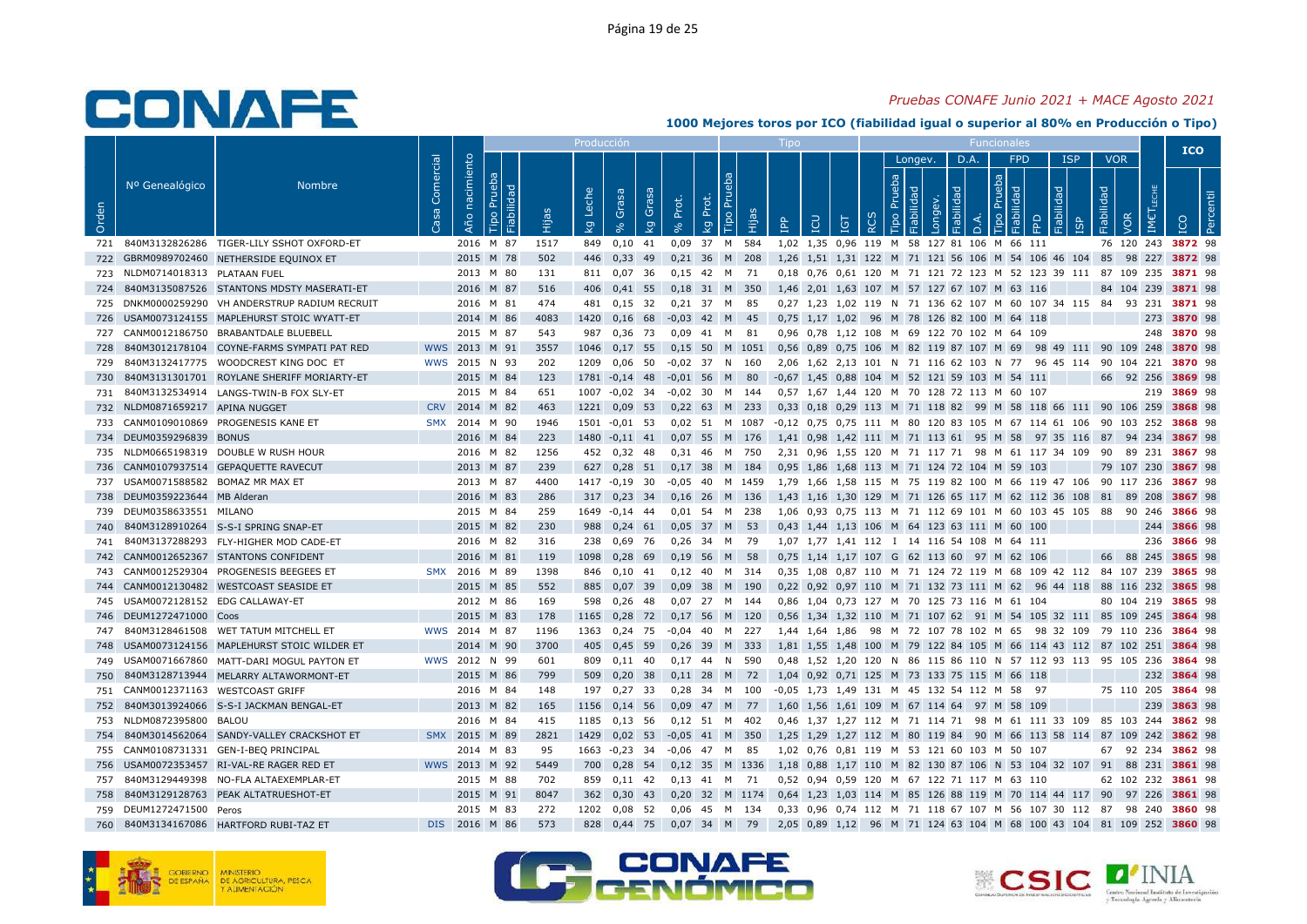### *Pruebas CONAFE Junio 2021 + MACE Agosto 2021*

|       |                               |                                               |            |            |                      |       | Producción |                |       |            |           |        |           |                       |                        |            |           |        |                       |                    |           | Funcionale                                               |                                                                |            |            |            |             | <b>ICO</b>         |  |
|-------|-------------------------------|-----------------------------------------------|------------|------------|----------------------|-------|------------|----------------|-------|------------|-----------|--------|-----------|-----------------------|------------------------|------------|-----------|--------|-----------------------|--------------------|-----------|----------------------------------------------------------|----------------------------------------------------------------|------------|------------|------------|-------------|--------------------|--|
|       | Nº Genealógico                | <b>Nombre</b>                                 | Comercial  | nacimiento | Prueba<br>Fiabilidad |       | Leche      | Grasa          | Grasa | Prot.      | Prot.     | Prueba |           |                       |                        |            |           | Prueba | Longev.<br>Fiabilidad | D.A.<br>Fiabilidad |           | <b>FPD</b><br>Prueba<br>$\mathbb{R}$                     | Fiabilidad                                                     | <b>ISP</b> | Fiabilidad | <b>VOR</b> | LECHE       |                    |  |
| Orden |                               |                                               | Casa       | Año        | Tipo                 | Hijas | Ιğ         | 8 <sup>o</sup> | kg    | $\sqrt{6}$ | <b>Lo</b> | Tipo   | Hijas     | <b>AdI</b>            | LCU                    | <b>TGT</b> | <b>RC</b> | Tipo   | Longev.               |                    | $\vec{a}$ | Fiabilid<br><b>Tipo</b>                                  | FPD                                                            |            |            | VOR        | <b>IMET</b> |                    |  |
| 761   |                               | 840M3128043645 PEAK ALTASHINER-ET             |            |            | 2014 M 87            | 318   | 892        | 0,27           | 60    | 0,11       | 40        | M      | 83        |                       |                        |            |           |        |                       |                    |           | 0,10 1,10 0,76 116 M 69 126 69 104 M 62 103              |                                                                |            |            |            | 243         | 3860 98            |  |
| 762   |                               | 840M3129037660 CO-OP AARDEMA MAGISTA-ET       |            | 2015 M 85  |                      | 1759  | 458        | 0,39           | 55    | 0,15       | 30        |        | M 136     |                       |                        |            |           |        |                       |                    |           | -0,18 1,54 0,71 120 M 75 134 79 107 M 63 108             |                                                                |            |            |            |             | 243 3860 98        |  |
| 763   |                               | USAM0073138932 PLAIN-KNOLL DAVCI TOPGUN       |            |            | 2014 M 83            | 142   | 1312       | $0,21$ 70      |       | 0,05       | 48        | M      | -90       |                       |                        |            |           |        |                       |                    |           | 0,89 1,35 1,34 110 M 70 110 71 97 M 57 107               |                                                                |            |            |            | 243         | 3859 98            |  |
| 764   |                               | CANM0012283345 WESTCOAST PENMAN PRASER ET     |            | 2015       | M 84                 | 2385  | 712        | $0.43$ 70      |       | 0.28       | 52 M      |        | 770       |                       |                        |            |           |        |                       |                    |           | 0.56 0.81 0.82 101 G 60 117 77 114 M 63 112              |                                                                |            |            | 88 100 253 |             | 3859 98            |  |
| 765   |                               | 840M3133106322 OCD SPRING SAMURI ET           | <b>WWS</b> | 2015 M 88  |                      | 6256  | 590        | 0,52 74        |       | 0.21       | 41        | M 661  |           |                       |                        |            |           |        |                       |                    |           |                                                          | 0,38 1,07 1,15 104 M 78 121 83 111 N 59 101 43 105 84 110 246  |            |            |            |             | 3859 98            |  |
| 766   |                               | NLDM0761423850 DELTA MULTIMATE RED            | <b>CRV</b> | 2014 M 82  |                      | 382   | 530        | $0,17$ 36      |       | $0,27$ 45  |           | M 189  |           |                       |                        |            |           |        |                       |                    |           |                                                          | 0,93 0,69 0,37 116 M 71 126 75 115 M 53 110 31 110 85          |            |            | 96 245     |             | 3859 98            |  |
| 767   |                               | 840M3123611270 ST GEN DELTA-ETA 67481         | <b>TRG</b> | 2015 M 83  |                      | 387   | 135        | 0,51 54        |       | 0,20       | 24        | M 97   |           |                       |                        |            |           |        |                       |                    |           |                                                          | 1,24 1,90 1,61 119 M 71 127 63 107 M 62 112 32 106 79 112 231  |            |            |            |             | 3859 98            |  |
| 768   |                               | CANM0012529277 PROGENESIS MODEST ROLAND512 ET | <b>WWS</b> | 2016 M 86  |                      | 767   | 682        | $0,62$ 88      |       | $0,14$ 37  |           |        | M 244     |                       | $0.54$ 1.09 0.91       |            |           |        |                       |                    |           |                                                          | 98 M 71 120 68 109 M 65 112 40 104 79 118 267                  |            |            |            |             | 3858 98            |  |
| 769   |                               | 840M3131131493 PEAK ALTAMANTRA-ET             |            |            | 2015 M 90            | 902   | 1073       | 0.29           | -69   | 0.07       | 42        | M      | 499       |                       | 1.20 0.97 1.31 109     |            |           |        |                       |                    |           |                                                          | M 71 113 79 101 M 68 110 47 111                                |            | 88         | 95 236     |             | 3858 98            |  |
| 770   |                               | 840M3131992896 LEANINGHOUSE MONTY 22152-ET    |            | 2016 M 83  |                      | 420   | 1241       | $-0.05$ 39     |       | $-0,03$    | 37        | M      | 131       |                       | $0,64$ 1,25            |            |           |        |                       |                    |           | 0,94 110 M 46 132 63 107 M 64 113                        |                                                                |            |            |            | 247         | 3858 98            |  |
| 771   |                               | DNKM0000258306 VH TIRSVAD POWERBALL POGBA P   |            |            | 2015 M 85            | 1278  | 836        | $-0.05$ 25     |       | 0,20       | 48        | M      | 524       |                       |                        |            |           |        |                       |                    |           |                                                          | -0,38 1,55 0,94 124 M 71 125 77 112 M 59 107 32 104            |            | 90         | 85 231     |             | 3858 98            |  |
| 772   | NLDM0622692380 FG K&L DELIGHT |                                               |            | 2016       | M 83                 | 494   | 677        | $0,17$ 42      |       | 0,13       | 35        | M      | 189       |                       |                        |            |           |        |                       |                    |           |                                                          | 1,43 1,15 1,18 111 M 71 125 67 111 M 59 109 41 113 88          |            |            | 99         | 234         | 3858 98            |  |
| 773   |                               | CANM0109319169 SILVERRIDGE V ERIC ET          | <b>SMX</b> | 2014 M 90  |                      | 879   | 797        | 0,28 57        |       | $-0.11$    | 14        |        | M 396     |                       |                        |            |           |        |                       |                    |           |                                                          | 1.42 1.79 1.92 116 M 76 124 81 107 M 65 109 36 112 90 105 214  |            |            |            |             | 3858 98            |  |
| 774   |                               | 840M3129809081 C-HAVEN SUPERSHOT RESHOT-ET    |            |            | 2015 M 83            | 157   | 726        | $0,05$ 31      |       | 0.09       | 33        | M      | 94        |                       |                        |            |           |        |                       |                    |           |                                                          | 0,74 0,62 0,56 124 M 71 131 55 116 M 58 107 44 110 84 88 223   |            |            |            |             | 3858 98            |  |
| 775   | 840M3014558956 ABS ROWDY ET   |                                               | <b>ABS</b> | 2014 M 86  |                      | 1340  | 1589       | $0,14$ 73      |       | 0,03       | -55       | M      | 59        |                       |                        |            |           |        |                       |                    |           | -0,82 0,15 -0,10 108 M 75 122 78 103 M 66 112            |                                                                |            |            |            | 268         | 3857 98            |  |
| 776   |                               | 840M3127565539 CLEAR-ECHO ENCORE-ET           |            |            | 2015 M 81            | 171   | 1649       | $-0,05$ 54     |       | 0,00       | 53        | M      | - 96      |                       |                        |            |           |        |                       |                    |           | 0,24 0,75 0,76 107 M 61 119 60 104 M 59 110              |                                                                |            |            |            |             | 251 3857 98        |  |
| 777   |                               | 840M3010979251 NO-FLA ALTAEDITION-ET          |            |            | 2012 M 85            | 589   | 1112       | 0.18 59        |       | 0.16       | - 53      |        | M 109     |                       |                        |            |           |        |                       |                    |           | -0.39  0.07  -0.32  109  M  75  127  76  113  M  60  112 |                                                                |            |            |            | 268         | 3857 98            |  |
| 778   |                               | DNKM0000258925 VH VILLEMAJGAARD MILFORD P MON | <b>GLO</b> | 2016 M 84  |                      | 6265  | 251        | $0,63$ 71      |       | 0.27       | 35        | M      | 2355      |                       |                        |            |           |        |                       |                    |           |                                                          | 0,34 1,39 1,11 112 M 71 126 79 106 M 60 110 31 105 89 108      |            |            |            | 244         | 3857 98            |  |
| 779   |                               | DEUM0666429996 EDG ALTASANTANO-ET             |            |            | 2014 M 90            | 1343  | 1153       | $0,09$ 51      |       | $-0.05$    | 32        | M      | 344       |                       |                        |            |           |        |                       |                    |           |                                                          | -0,12 0,93 0,56 104 M 80 128 84 120 M 67 111 33 114 88 109 244 |            |            |            |             | 3857 98            |  |
| 780   | 840M3140985990                | LEANINGHOUSE CLETE-ET                         |            | 2016       | M 81                 | 265   | 1292       | $0,34$ 83      |       | 0.05       | 47        | M      | 61        | $-0.52$ 1.11 0.56 107 |                        |            |           |        |                       |                    |           | I 14 110 50 109 M 64                                     | 107                                                            |            |            |            | 257         | 3856 98            |  |
| 781   | DEUM1305266733 TD BRUNS ET    |                                               |            |            | 2016 M 85            | 1262  | 737        | $0,15$ 42      |       | 0,16       | 40        |        | M 553     |                       |                        |            |           |        |                       |                    |           |                                                          | -0,02 1,26 0,92 112 M 71 128 76 111 M 61 100 33 115 85 108 234 |            |            |            |             | 3856 98            |  |
| 782   |                               | CANM0011591483 DELABERGE SALT ETM             | <b>ALB</b> | 2012       | M 92                 | 5573  | 76         | 0,58 58        |       | 0.28       |           |        | 30 M 1607 |                       |                        |            |           |        |                       |                    |           |                                                          | 1.60 1.60 1.94 109 M 85 129 90 103 N 57 118 68 112 95 103 230  |            |            |            |             | 3856 98            |  |
| 783   |                               | 840M3132117154 PINE-TREE MOD JOHNSON702-ET    |            |            | 2016 M 85            | 846   | 876        | 0,52 86        |       | 0.23       | 52        | M      | 91        |                       | 0,63 0,89 0,81         |            |           |        |                       |                    |           | 91 M 50 119 74 104 M 63 109                              |                                                                |            |            |            | 265         | 3855 97            |  |
| 784   |                               | USAM0078107970 LARCREST SPR CHADWICK-ET       |            | 2015 M 80  |                      | 158   | 645        | 0,49           | 73    | 0,13       | 34        | M      | 56        |                       |                        |            |           |        |                       |                    |           | 0,81 0,70 0,70 111 M 59 124 57 111 M 59 104              |                                                                |            |            |            | 239         | 3855 97            |  |
| 785   | DEUM0358665642 MUSTAFI        |                                               |            |            | 2015 M 84            | 443   | 930        | 0,02           | - 35  | 0,13       | 44        |        | M 162     |                       |                        |            |           |        |                       |                    |           |                                                          | 1,53 0,81 0,74 116 M 71 122 70 109 M 60 114 44 107             |            | 85         | - 79       | 236         | 3855 97            |  |
| 786   |                               | 840M3134512310 T-SPRUCE JEDI TIRIAN-ET        |            | 2016 M 84  |                      | 127   | 1127       | $-0,10$ 30     |       | 0,07       | 44        | M      | 131       |                       |                        |            |           |        |                       |                    |           | 0,50 1,95 1,48 108 M 49 127 57 108 M 55 111              |                                                                |            |            |            |             | 72 101 237 3855 97 |  |
| 787   |                               | 840M3128792975 CO-OP RB BYNT ALABI            |            |            | 2015 M 84            | 401   | 786        | $0,03$ 31      |       | $0.04$ 30  |           | M      | - 61      |                       |                        |            |           |        |                       |                    |           | -0.06 1.08 0.59 114 M 64 147 69 113 M 65 104             |                                                                |            |            |            | 239         | 3855 97            |  |
| 788   |                               | USAM0072436612 EDG MOGUL ROWDY 8065 ET        | <b>ALB</b> | 2013       | M 86                 | 998   | 1720       | $0,14$ 77      |       | $-0,02$    | 53        | M      | 82        |                       | 0,60 0,63 0,64 105     |            |           |        |                       |                    |           |                                                          | M 74 116 78 87 M 65 102 58 104 84 105 266                      |            |            |            |             | 3854 97            |  |
| 789   |                               | NLDM0571956748 HEIDENSKIPSTER SANTANA         |            |            | 2016 M 83            | 448   | 930        | $0,27$ 62      |       | 0,07       | 37        | M 139  |           |                       |                        |            |           |        |                       |                    |           |                                                          | 0,62 1,23 1,07 105 M 71 123 59 104 M 60 109 46 114 85 116 246  |            |            |            |             | 3854 97            |  |
| 790   |                               | 840M3131003351 S-S-I MILLINGTON MANNLEY-ET    |            | 2015 M 84  |                      | 623   | 645        | $0,24$ 47      |       | 0,07       | 28        | M      | 110       |                       |                        |            |           |        |                       |                    |           | 0,68 1,42 1,32 125 M 60 125 69 112 M 63 105              |                                                                |            |            |            | 216         | 3854 97            |  |
| 791   | NLDM0751089743 8974           |                                               |            |            | 2015 M 82            | 335   | 461        | $0,15$ 31      |       | 0.08       | - 23      |        | M 166     | 1.69                  |                        |            |           |        |                       |                    |           |                                                          | 1.41 1.33 121 M 71 136 69 106 M 56 112 38 109 88 107 227       |            |            |            |             | 3853 97            |  |
| 792   | DEUM0121389344 FIREMAN        |                                               |            | 2014 M 87  |                      | 5370  | 1706       | $0,13$ 76      |       | $-0,04$    | 50        |        | M 1411    |                       |                        |            |           |        |                       |                    |           |                                                          | -0,51 -0,03 0,03 115 M 74 117 81 103 M 63 92 30 100 87 100 255 |            |            |            |             | 3852 97            |  |
| 793   | USAM0073519421                | WILRA BIXBY-ET                                |            |            | 2015 M 85            | 1209  | 659        | 0,61           | 86    | 0,14       | -36       | M      | 96        |                       |                        |            |           |        |                       |                    |           | 1,28 0,83 1,16 110 M 74 121 77 97 M 64                   | 92                                                             |            |            |            | 242         | 3852 97            |  |
| 794   | DEUM0539040537 Camper         |                                               |            | 2016 M 85  |                      | 1016  | 1032       | $0,07$ 44      |       | 0,06       | 40        |        | M 498     |                       |                        |            |           |        |                       |                    |           |                                                          | 1,02 1,35 1,18 115 M 71 116 74 107 M 61 111 31 113 85          |            |            | 83 234     |             | 3852 97            |  |
| 795   |                               | 840M3125508673 KINGEMER DELFINO-ET            |            |            | 2014 M 87            | 270   | 1367       | $-0,13$ 35     |       | -0,15      | 28        | M      | 221       |                       |                        |            |           |        |                       |                    |           | 0,21 0,93 0,88 128 M 65 129 70 112 M 63 103              |                                                                |            | 77         |            | 98 217      | 3852 97            |  |
| 796   | NLDM0679611154 DELTA BEATLE   |                                               |            | 2015 M 83  |                      | 392   | 267        | 0,56 64        |       | 0.16       | 25        | M      | 191       |                       |                        |            |           |        |                       |                    |           |                                                          | 1,70 1,41 1,74 128 M 71 117 75 100 M 56 112 44 111 87          |            |            | 99 213     |             | 3852 97            |  |
| 797   |                               | 840M3128043662 PEAK ACCELBALANCE-ET           |            |            | 2015 M 84            | 334   | 456        | $0,32$ 48      |       | 0,11       | - 26      |        | M 106     |                       |                        |            |           |        |                       |                    |           | 1,08 2,07 1,75 120 M 70 127 70 105 M 63 106              |                                                                |            |            |            | 220         | 3852 97            |  |
| 798   |                               | DNKM0000258436 VH BALISTO BRIXTON             |            | 2015       | M 83                 | 5559  | $-362$     | 0.74 55        |       | 0.48       | 33        | M      | 2317      | 0.95                  |                        |            |           |        |                       |                    |           |                                                          | 1,49 0,85 117 M 71 125 80 115 M 58 118 41 112 89 101 246       |            |            |            |             | 3852 97            |  |
| 799   |                               | 840M3130915852 COOKIECUTTER HUMBLENKIND ET    | <b>WWS</b> | 2016 M 88  |                      | 752   | 612        | $0,17$ 39      |       | 0,08       | 28        | M      | 348       |                       |                        |            |           |        |                       |                    |           |                                                          | 1,28 1,73 1,56 101 M 71 131 68 117 N 60 110 41 111 82 109 238  |            |            |            |             | 3852 97            |  |
| 800   |                               | NLDM0730639868 HOEVE BOVENEIND HEROVINA RF    |            | 2015 M 80  |                      | 370   | 1331       | $0.14$ 63      |       | 0.15       | 59        | M      | 170       |                       | $0,60 -0.28 -0.06$ 123 |            |           |        |                       |                    |           |                                                          | M 71 115 71 90 M 53 108 30 112                                 |            | 87         | 83 251     |             | 3851 97            |  |







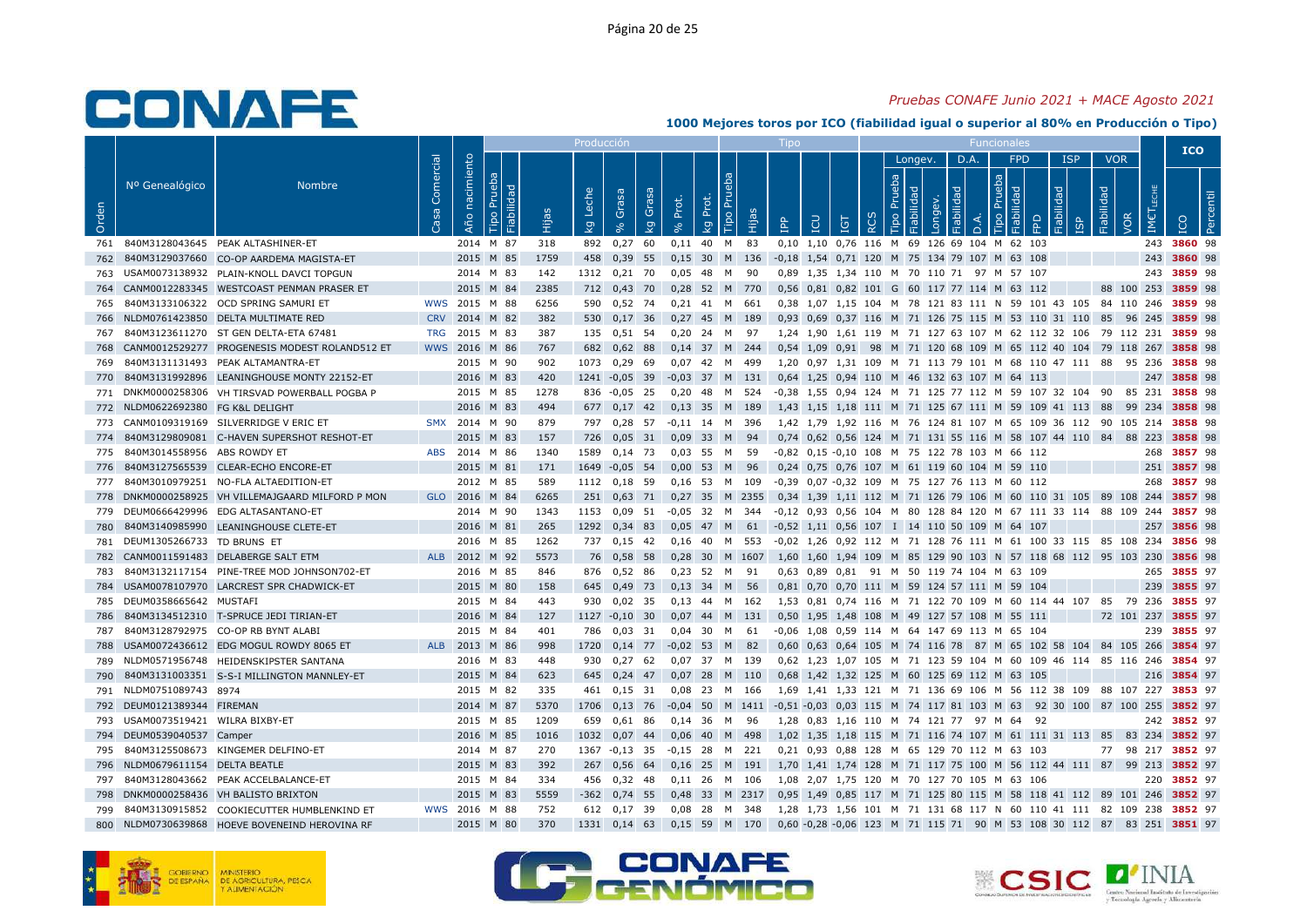### *Pruebas CONAFE Junio 2021 + MACE Agosto 2021*

|       |                               |                                            |                   |                |                              |       | Producción  |                                    |             |                   |             |           |           | Tipo       |                   |                                      |          |                |            |                       |          |                                                                |                      |            |            |         |               | <b>ICO</b>  |  |
|-------|-------------------------------|--------------------------------------------|-------------------|----------------|------------------------------|-------|-------------|------------------------------------|-------------|-------------------|-------------|-----------|-----------|------------|-------------------|--------------------------------------|----------|----------------|------------|-----------------------|----------|----------------------------------------------------------------|----------------------|------------|------------|---------|---------------|-------------|--|
|       |                               |                                            |                   |                |                              |       |             |                                    |             |                   |             |           |           |            |                   |                                      |          |                | Longev.    |                       | D.A.     | <b>FPD</b>                                                     |                      | <b>ISP</b> | <b>VOR</b> |         |               |             |  |
| Orden | Nº Genealógico                | <b>Nombre</b>                              | Comercial<br>Casa | Año nacimiento | Prueba<br>Fiabilidad<br>Tipo | Hijas | Leche<br>kg | Grasa<br>$\mathbf{e}_{\mathbf{e}}$ | Grasa<br>kg | Prot.<br>$\delta$ | Prot.<br>kg | 론<br>Гiро | Hijas     | <b>AdI</b> | LCU               | <b>TGT</b>                           | $\alpha$ | Prueba<br>Tipo | Fiabilidad | Fiabilidad<br>Longev. | $\Delta$ | Prueba<br>Fiabilidad<br>Tipo                                   | EPD                  | Fiabilidad | Fiabilidad |         | ШECHE<br>IMET | <b>DOI</b>  |  |
| 801   | DEUM0666869573 RZH Blondin    |                                            |                   | 2016           | M 83                         | 235   | 758         | 0,36                               | 64          | 0,24              | 49          | M 108     |           |            |                   |                                      |          |                |            |                       |          | 1,56 1,05 1,25 110 M 71 110 57 97 M 60 116 33 117              |                      |            | 82         | 91 243  |               | 3851 97     |  |
| 802   |                               | USAM0073914926 SPRUCE-HAVEN MARGIN-ET      |                   | 2015 M 85      |                              | 752   | 374         | 0,55                               | 68          | 0,17              | 29          | M         | 80        |            |                   | 1,94 1,56 1,60 105 M 72 119 74 113 M |          |                |            |                       |          |                                                                | 63 107               |            |            |         | 230           | 3851 97     |  |
| 803   | DNKM2371402848                | Pointer                                    |                   | 2015 M 83      |                              | 193   | 1417        | 0,16                               | - 68        | $0.15$ 62 M       |             |           | 113       |            |                   |                                      |          |                |            |                       |          | -0.72 1.11 0.66 97 M 71 104 66 115 M 53 113 33 112 87 131 263  |                      |            |            |         |               | 3850 97     |  |
| 804   |                               | 840M3014365213 OCD JABIR HEISENBERG ET     |                   | 2014 M 87      |                              | 5372  | 474         | $0,43$ 60                          |             | $0,19$ 35         |             |           | M 1101    |            |                   |                                      |          |                |            |                       |          | 1,05 1,71 1,62 104 M 79 118 82 120 M 63 106                    |                      |            |            |         | 220           | 3850 97     |  |
| 805   | DEUM0951116437 Silman         |                                            |                   | 2016 M 83      |                              | 298   | 456         | $0,61$ 77                          |             | 0.20              | 35          | M         | 83        |            |                   |                                      |          |                |            |                       |          | 1.40 1.01 1.06 112 M 71 114 63 107 M 58 108 46 108             |                      |            | 88 100 236 |         |               | 3849 97     |  |
| 806   |                               | 840M3009554689 S-S-I EPIC MIDNIGHT ET      |                   | WWS 2012 M 90  |                              | 9361  | 846         | $0,17$ 48                          |             | 0,16              | 44 M 504    |           |           |            |                   |                                      |          |                |            |                       |          | 0,33 0,74 0,67 113 M 82 124 86 108 M 71 97 67 116 88 106 239   |                      |            |            |         |               | 3849 97     |  |
| 807   | 840M3130010384                | DE-SU 13139 TECHNO ET                      |                   | 2015           | M 89                         | 2025  | 750         | 0,23                               | 50          | 0.18              | -43         | M         | 857       |            |                   |                                      |          |                |            |                       |          | 1.06 1.18 1.17 111 M 71 120 84 104 M 68 109 34 114 87 117 234  |                      |            |            |         |               | 3849 97     |  |
| 808   |                               | 840M3010979253 NO-FLA ALTAREQUEST-ET       |                   | 2012 M 89      |                              | 714   | 1018        | $-0,02$ 34                         |             | 0,08              | 41 M        |           | 288       |            |                   |                                      |          |                |            |                       |          | 0,11 1,36 0,90 113 M 81 133 81 109 M 63 104                    |                      |            | 77 101 237 |         |               | 3849 97     |  |
| 809   |                               | CANM0012283190 WESTCOAST MACADAM ET        |                   | SMX 2015       | M 90                         | 3224  | 669         | 0,39                               | 64          | 0,00              | 22          | M         | 1457      |            |                   |                                      |          |                |            |                       |          | 1,72 1,53 1,70 109 M 79 124 82 102 M 67 106 54 113             |                      |            | 90 119 227 |         |               | 3848 97     |  |
| 810   | LUXM0199442868 LIS SOUKI      |                                            |                   | 2015           | M 89                         | 1583  | 436         | $0,38$ 53                          |             | 0.18              | 32          | M         | 771       |            |                   |                                      |          |                |            |                       |          | 1.65 1.15 1.11 110 M 71 127 81 107 M 67 101 46 110 90 107 232  |                      |            |            |         |               | 3848 97     |  |
| 811   | DEUM0358241694 Sunset Red     |                                            |                   | 2015 M 81      |                              | 124   | 1628        | $0,15$ 75                          |             | 0.07              | 60          | M         | 70        |            |                   |                                      |          |                |            |                       |          | -0,19 0,41 0,24 109 M 71 109 50 96 M 54 110 33 109 79          |                      |            |            | 97 260  |               | 3847 97     |  |
| 812   |                               | 840M3131131508 PEAK ALTAHISTORIC-ET        |                   | 2015           | M 88                         | 423   | 670         | 0,45                               | 70          | 0,18              | 40          | M         | 225       |            |                   |                                      |          |                |            |                       |          | 1,86 1,72 1,90 106 M 67 108 71 107 M 66 109                    |                      |            | 75 103     |         | 228           | 3847 97     |  |
| 813   |                               | USAM0070271450 ZIMMERVIEW MOGUL BUTLER     |                   | 2012 M 86      |                              | 10049 | 1374        | $-0.08$ 41                         |             | 0,06 51 M         |             |           | 572       |            |                   |                                      |          |                |            |                       |          | 1,74 0,79 1,07 99 M 80 125 83 104 M 65 119                     |                      |            |            |         | 253           | 3846 97     |  |
| 814   |                               | 840M3131003338 S-S-I JEDI GOMES-ET         |                   | 2015           | M 87                         | 1429  | 962         | $-0.06$ 28                         |             | 0,06              | 38 M        |           | 247       |            |                   |                                      |          |                |            |                       |          | -0,32 2,28 1,31 112 M 54 130 77 113 M 66 106                   |                      |            |            |         | 230           | 3846 97     |  |
| 815   |                               | USAM0073728275 DF ALTAPARISIAN ET          | EFP               | 2014 M 91      |                              | 1539  | 446         | 0,30                               | 46          | 0.18              | 33          | M         | 426       |            |                   |                                      |          |                |            |                       |          | 2.12 1.30 1.66 109 M 79 121 85 115 M 68 106 43 107             |                      |            | 88 106 219 |         |               | 3846 97     |  |
| 816   | DEUM0816120252 Misino         |                                            |                   | 2016 M 81      |                              | 131   | 554         | $0,19$ 39                          |             | 0,00              | 18          | M         | 65        |            |                   |                                      |          |                |            |                       |          | 0,97 1,66 1,18 121 M 71 133 54 113 M 55 105 42 105             |                      |            | 84         | 86      | 217           | 3846 97     |  |
| 817   | DEUM0538269231 CNN Sandivo    |                                            |                   | 2014 M 84      |                              | 278   | 1480        | $0,04$ 57                          |             | $-0.10$           | 37          | M         | 105       |            |                   |                                      |          |                |            |                       |          | 1,31 0,58 0,94 117 M 71 116 71 101 M 57 98 33 109              |                      |            | 87 101 225 |         |               | 3845 97     |  |
| 818   |                               | ITAM3990394848 ALL.NURE SS VIRSUM          |                   | 2015 M 80      |                              | 754   | 1040        | 0,05                               | 42          | 0,10              | 44          | M         | 412       |            |                   |                                      |          |                |            |                       |          | 0,55 1,34 1,00 117 G 60 122 69 106 M 64 110                    |                      |            | 74 107 240 |         |               | 3845 97     |  |
| 819   | LUXM0199494677 Lis Boswell    |                                            |                   | 2016 M 83      |                              | 299   | 1020        | $-0,12$ 24                         |             | 0,08              | 41          | M         | 210       |            |                   |                                      |          |                |            |                       |          | 0,89 0,81 0,71 116 M 71 126 65 113 M 59 113 32 117 85          |                      |            |            | 90 234  |               | 3845 97     |  |
| 820   |                               | CANM0011872867 STANTONS ELOPED RED ET      |                   | 2014           | M 86                         | 771   | 1070        | $-0.07$                            | 31          | 0.00              | 35          | M         | 248       |            |                   |                                      |          |                |            |                       |          | 0.93 1.13 0.93 115 M 71 128 76 111 M 62 109 31 109             |                      |            | 87         | 107 235 |               | 3845 97     |  |
| 821   | DEUM0357104400 PANAMERO ET    |                                            | <b>GLO</b>        | 2014 M 86      |                              | 1083  | 595         | $0,09$ 30                          |             | 0.09 29 M 622     |             |           |           |            |                   |                                      |          |                |            |                       |          | 0.54 1.85 1.43 118 M 71 127 81 116 M 62 117 41 112 90 91 222   |                      |            |            |         |               | 3845 97     |  |
| 822   |                               | DNKM0000257548 LANGMOSEGAARD FRANCIS RED   |                   | 2014 M 87      |                              | 1129  | $-297$      | $0,59$ 44                          |             | 0,29 18 M         |             |           | 263       |            |                   |                                      |          |                |            |                       |          | 0,49 1,66 1,19 116 M 71 138 78 125 M 62 105 31 108 87          |                      |            |            | 94 219  |               | 3845 97     |  |
| 823   | DNKM2371402918 MALINUS ET     |                                            |                   | 2016 M 87      |                              | 3784  | 1449        | $-0,11$ 40                         |             | 0,06              |             |           | 53 M 1728 |            |                   | 2,40 1,61 1,72 106 M 71 114 79       |          |                |            |                       |          | 88 M 63 100 34 104 88                                          |                      |            |            | 98 234  |               | 3844 97     |  |
| 824   |                               | 840M3132662897 SIEMERS TOPGUN D-ROCK-ET    |                   | 2016 M 84      |                              | 697   | 1008        | $0,29$ 67                          |             | 0,05              | 38          | M         | 86        |            |                   |                                      |          |                |            |                       |          | 0,41 1,37 1,29 117 M 57 116 69 103 M 61 111                    |                      |            |            |         | 233           | 3844 97     |  |
| 825   | ESPM9204241100 LUCY KANSAS ET |                                            | ABK               | 2015           | N 92                         | 134   | 893         | 0.06                               | - 38        | 0.01              | 30          | <b>N</b>  | 110       |            |                   |                                      |          |                |            |                       |          | 1.74 1.50 1.73 118 N 71 116 56 112 N 45                        | 98 56 112 87         |            |            | 96      | 202           | 3844 97     |  |
| 826   | DEUM0360175030 FIRST ET       |                                            |                   | 2017 M 80      |                              | 146   | 481         | 0,28                               | 45          | $0,12$ 28         |             | M         | 145       |            |                   |                                      |          |                |            |                       |          | 1,17 1,10 1,07 123 M 71 126 55 107 M 61 115 37 115 81 100 225  |                      |            |            |         |               | 3844 97     |  |
| 827   | FRAM4242195688 JOBART         |                                            | <b>DIS</b>        | 2014 M 89      |                              | 3742  | 525         | 0,29                               | 48          | 0.07              |             |           | 24 M 1069 |            |                   |                                      |          |                |            |                       |          | 2.29 2.09 2.46 121 M 71 119 80 95 M 65                         | 97 44 113 92 102     |            |            |         | 196           | 3844 97     |  |
| 828   | DEUM0358047754 MUH COSMOS     |                                            |                   | 2015           | M 85                         | 477   | 1217        | 0,20                               | 65          | 0,12              | 52          | M         | 105       |            |                   |                                      |          |                |            |                       |          | 1,54 0,36 1,01 105 M 71 116 71 93 M 58 103 44 115 88 127 248   |                      |            |            |         |               | 3843 97     |  |
| 829   |                               | USAM0073728249 DF OAK FARRIS 135           |                   | 2014           | M 84                         | 504   | 1340        | $0,08$ 57                          |             | $-0,02$           | 41          | M         | - 56      |            |                   |                                      |          |                |            |                       |          | 0,42 0,83 0,78 109 M 72 123 73 108 M 61 93                     |                      |            |            |         |               | 241 3843 97 |  |
| 830   |                               | USAM0073752884 NO-FLA ALTAFIREUP           | <b>EFP</b>        | 2014           | M 91                         | 3504  | 360         | 0.64                               | 76          | 0.11 23 M 1114    |             |           |           |            |                   |                                      |          |                |            |                       |          | 0.87 1.42 1.15 112 M 85 126 88 100 M 68 111 32 115 88 106 242  |                      |            |            |         |               | 3843 97     |  |
| 831   | FRAM8529973889 LINDY          |                                            |                   | 2015 M 83      |                              | 353   | 665         | 0,25                               | 49          | $0.06$ 28         |             | M         | 75        |            |                   |                                      |          |                |            |                       |          | 0,63 1,61 1,44 113 N 71 122 54 114 M 63 105 44 115 84 107 218  |                      |            |            |         |               | 3843 97     |  |
| 832   |                               | 840M3126218687 S-S-I YODER CORNELL-ET      |                   | 2014 M 86      |                              | 2027  | 973         | $0,28$ 64                          |             | 0,14 46 M 201     |             |           |           |            |                   |                                      |          |                |            |                       |          | 1,22 0,86 0,92 113 M 78 121 81 94 M 64 110                     |                      |            |            |         | 250           | 3842 97     |  |
| 833   |                               | USAM0071703255 WELCOME MOGUL HADWIN-ET     |                   | 2012           | M 84                         | 471   | 1120        | $-0,02$                            | -38         | 0,04              | 41          | M         | 127       |            |                   |                                      |          |                |            |                       |          | 0,64 0,82 0,99 107 M 70 134 70 111 M 62 116                    |                      |            |            |         | 248           | 3842 97     |  |
| 834   |                               | USAM0072851885 DE-SU HEINZ 12342 ET        |                   | WWS 2014 M 90  |                              | 3703  | 789         | $-0.02$ 26                         |             | $-0,01$           | 25          | M         | 925       |            |                   |                                      |          |                |            |                       |          | -0,40 1,07 0,59 120 M 83 132 85 130 M 66 109 41 115 87 112 222 |                      |            |            |         |               | 3842 97     |  |
| 835   | 840M3131668381 OCD ENZO ET    |                                            | <b>SMX</b>        | 2015           | M 79                         | 137   | 1922        | 0,10                               | 80          | -0,03             | 58          | м         | 55        |            | $-0.14$ 0.04 0.07 |                                      | 99       |                |            |                       |          | M 71 118 57 95 M 59 107 43 103 81                              |                      |            |            | 99      | 276           | 3841 97     |  |
| 836   | ESPM9204292622 AMY JOSU ET    |                                            | <b>ABK</b>        | 2015 N 81      |                              | 52    |             | 1977 -0,14 55                      |             | $-0,09$           | 53          | N         | 38        |            |                   |                                      |          |                |            |                       |          | 0,76 1,15 1,21 101 N 71 111 56 93 N 38                         | 93 44 115 85 115 248 |            |            |         |               | 3841 97     |  |
| 837   |                               | CANM0108048659 ELI023 MASTERFUL ET         | <b>SMX</b>        | 2013           | M 92                         | 12509 | 1212        | 0,14                               | 59          | 0,15              | 55          |           | M 6261    |            |                   |                                      |          |                |            |                       |          | 1,32 1,04 1,26 107 M 90 111 92 99 M 72 113 65 102 93 106 246   |                      |            |            |         |               | 3841 97     |  |
| 838   |                               | USAM0070626088 DE-SU EPC CRABTREE 11336 ET | <b>WWS</b>        | 2012           | M<br>89                      | 4356  | 1394        | $-0.03$                            | 47          | $-0.08$           | 36          | M         | 2716      |            |                   | 0.04 0.75 0.48 117 M                 |          |                |            |                       |          | 86 126 87 106 M 67 115 44 111                                  |                      |            | 92         | 110     | 241           | 3841 97     |  |
| 839   | DEUM0666519827 RZH BARCLEY ET |                                            | <b>BAS</b>        | 2014 M 89      |                              | 4085  | 653         | 0,53 77                            |             | 0.44              | 66          |           | M 1615    |            |                   |                                      |          |                |            |                       |          | 1,76 0,60 1,01 103 M 75 104 84 92 M 67 110 44 114 92 101 253   |                      |            |            |         |               | 3840 97     |  |
| 840   |                               | 840M3126700062 COOKIECUTTER SHOT HENLEY ET |                   | 2015 M 90      |                              | 2119  | 953         | 0.12                               | 47          | $0,00$ 31         |             | M         | 875       |            |                   |                                      |          |                |            |                       |          | 1,24 1,34 1,62 113 M 77 125 85 110 M 69 114                    |                      |            | 83 104 225 |         |               | 3840 97     |  |





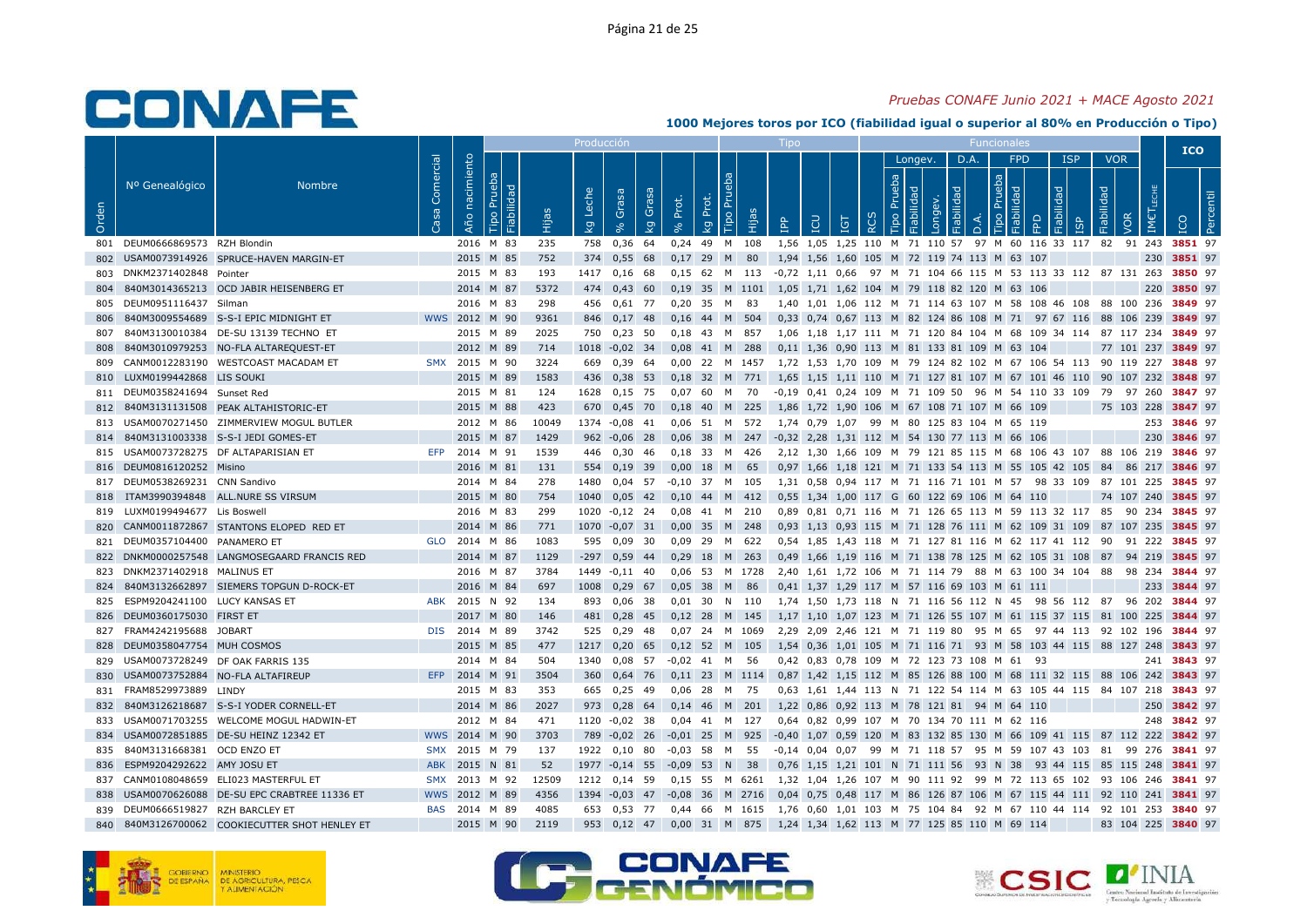### *Pruebas CONAFE Junio 2021 + MACE Agosto 2021*

|       |                               |                                            |                   |                   |                              |       | Producción  |                   |             |                     |             |                                 |           |            |     |                                      |   |                |            |                       |           |                                             |                                                               |            |            |            |                              | <b>ICO</b>  |           |
|-------|-------------------------------|--------------------------------------------|-------------------|-------------------|------------------------------|-------|-------------|-------------------|-------------|---------------------|-------------|---------------------------------|-----------|------------|-----|--------------------------------------|---|----------------|------------|-----------------------|-----------|---------------------------------------------|---------------------------------------------------------------|------------|------------|------------|------------------------------|-------------|-----------|
|       |                               |                                            |                   |                   |                              |       |             |                   |             |                     |             |                                 |           |            |     |                                      |   |                | Longev.    |                       | D.A.      | <b>FPD</b>                                  |                                                               | <b>ISP</b> | <b>VOR</b> |            |                              |             |           |
| Orden | Nº Genealógico                | <b>Nombre</b>                              | Comercial<br>Casa | nacimiento<br>Año | Prueba<br>Fiabilidad<br>Tipo | Hijas | Leche<br>kg | Grasa<br>$\infty$ | Grasa<br>kg | Prot.<br>$\sqrt{6}$ | Prot.<br>kg | $\overline{5}$<br>Pruel<br>Tipo | Hijas     | <b>AdI</b> | LCU | IGT                                  | ᅆ | Prueba<br>Tipo | Fiabilidad | Fiabilidad<br>Longev. | $\vec{a}$ | Prueba<br>Tipo                              | Fiabilidad<br><b>BD</b>                                       |            | Fiabilidad | <b>VOR</b> | <b>IMET</b> <sub>LECHE</sub> | <b>ICO</b>  | Percentil |
| 841   |                               | 840M3125521755 LADYS-MANOR HAL AMBUSH-ET   |                   |                   | 2014 M 84                    | 406   | 935         | 0,04              | 38          | 0,00                | 30          | M                               | 86        |            |     |                                      |   |                |            |                       |           |                                             | 1,15 1,00 1,08 112 M 71 130 71 108 M 61 110 42 117            |            |            | 82 103 232 |                              | 3840 97     |           |
| 842   |                               | USAM0071813417 DE-SU ALTALEAF ET           |                   |                   | 2013 M 89                    | 4615  | 1430        | 0,09              | 61          | $-0,03$             | 43 M        |                                 | 487       |            |     | 0,55 1,05 1,16 112 M 79 116 84 103 M |   |                |            |                       |           | 65                                          | 95                                                            |            |            |            | 228                          | 3839 97     |           |
| 843   |                               | 840M3136246981 HOLYLAND SIMPLICITY ET      | <b>WWS</b>        | 2016 M 84         |                              | 695   | 1057        | $0,15$ 54         |             | 0.03                | 37 M 171    |                                 |           |            |     |                                      |   |                |            |                       |           |                                             | 0,93 1,49 1,28 103 M 71 128 67 102 N 36 111 37 102 79 103 247 |            |            |            |                              | 3839 97     |           |
| 844   | DEUM0358174839 MILORD ET      |                                            |                   |                   | 2015 M 88                    | 1889  | 660         | $0.24$ 48         |             | 0.15                |             |                                 | 37 M 1327 |            |     |                                      |   |                |            |                       |           |                                             | 0.64 1.73 1.07 113 M 72 123 80 106 M 66 114 53 108 88         |            |            | 99 241     |                              | 3839 97     |           |
| 845   |                               | 840M3012130290 S-S-I PLATINUM MALLARD-ET   |                   |                   | 2013 M 85                    | 166   | 1396        | $-0,06$           | -44         | 0.01                | 46          | M                               | 165       |            |     |                                      |   |                |            |                       |           | 0.64 0.96 0.79 123 M 66 118 69 100 M 55 106 |                                                               |            | 77         | 91 230     |                              | 3838 97     |           |
| 846   |                               | USAM0072512169 ROYLANE SGLASS SHEP 6941 ET |                   |                   | 2013 M 87                    | 276   | 1402        | $0,13$ 64         |             | 0,05                | 51 M        |                                 | - 48      |            |     |                                      |   |                |            |                       |           |                                             | 1,01 0,52 0,62 108 M 73 116 74 94 M 66 102 33 110 87          |            |            | 94 246     |                              | 3837 97     |           |
| 847   | FRAM5344216577 LIDASTAR       |                                            |                   |                   | 2015 M 80                    | 1365  | 1321        | $-0.05$ 42        |             | 0,06                | 49          |                                 | M 533     |            |     |                                      |   |                |            |                       |           |                                             | 0,79 1,48 1,54 109 M 71 117 53 102 M 48 103 41 106            |            |            | 82 112 233 |                              | 3837 97     |           |
| 848   | NLDM0661726440 DOUBLE W RODEO |                                            |                   |                   | 2016 M 87                    | 855   | 396         | $0,45$ 59         |             | $0,24$ 37 M         |             |                                 | 288       |            |     |                                      |   |                |            |                       |           |                                             | 1,37 1,16 1,12 115 M 71 120 74 100 M 62 117 34 117 89         |            |            | 91 239     |                              | 3837 97     |           |
| 849   | NLDM0754716712 DELTA JIM RED  |                                            |                   |                   | 2016 M 84                    | 553   | 935         | 0.02              | - 36        | 0.13                | 44          | M                               | 190       |            |     | 1.97 1.06 1.06 110                   |   |                |            |                       |           |                                             | M 71 116 69 111 M 60 109 29 110                               |            |            | 86 102 231 |                              | 3837 97     |           |
| 850   |                               | 840M3127601764 OCD LOTTOMAX DARROW-ET      |                   |                   | 2015 M 82                    | 233   | 1157        | 0,05              | 47          | $-0,04$             | 33          | M                               | 63        |            |     |                                      |   |                |            |                       |           | 0,28 1,07 0,88 121 M 64 124 62 111 M 58 109 |                                                               |            |            |            | 226                          | 3836 97     |           |
| 851   |                               | USAM0069473966 DE-SU ALTAMELHOR ET         |                   |                   | 2010 M 91                    | 2717  | 490         | $0,33$ 51         |             | $0,21$ 37           |             | M                               | 947       |            |     |                                      |   |                |            |                       |           | 1,48 1,29 1,36 118 M 87 116 88 114 M 68 105 |                                                               |            |            | 90 97 214  |                              | 3836 97     |           |
| 852   | DEUM0359353758 YANDEX ET      |                                            | <b>TRG</b>        | 2016              | M 77                         | 233   | 1738        | $-0.02$ 60        |             | 0,10                | 67          | M                               | 100       |            |     |                                      |   |                |            |                       |           |                                             | 0,53 0,29 0,30 100 N 71 112 54 96 M 51 104 33 110 78 124 269  |            |            |            |                              | 3835 97     |           |
| 853   |                               | 840M3130681826 EILDON-TWEED J CHAGRIN-ET   |                   |                   | 2014 M 83                    | 321   | 1563        | $0,16$ 74         |             | $-0.09$             | 40          | M                               | 93        |            |     |                                      |   |                |            |                       |           | 0,09 1,05 0,78 107 M 68 114 63 106 M 58 115 |                                                               |            |            |            |                              | 248 3835 97 |           |
| 854   |                               | 840M3013614184 COOKIECUTTER HITCH 12047-ET |                   |                   | 2014 M 80                    | 115   | 1369        | $0,08$ 58         |             | 0.08                | 53          | M                               | 66        |            |     |                                      |   |                |            |                       |           | 0,01 1,22 1,08 104 M 65 117 62 105 M 62 104 |                                                               |            |            |            | 245                          | 3835 97     |           |
| 855   |                               | DEUM0539391998 WIL CASHPOINT ET            |                   |                   | 2016 M 84                    | 399   | 381         | 0,48              | 61          | 0,24                | 36          | M                               | 211       |            |     |                                      |   |                |            |                       |           |                                             | 1,18 1,17 1,18 109 M 71 121 65 106 M 61 112 34 117 84 112 236 |            |            |            |                              | 3835 97     |           |
| 856   | ITAM8990488197                | SABBIONA R. STOCKMAN                       |                   | GLO 2014 M 81     |                              | 1551  | 1104        | $-0,03$ 36        |             | 0,03                |             |                                 | 39 M 1022 |            |     |                                      |   |                |            |                       |           | -0,09 1,27 1,04 126 M 71 124 82 106 M 56    | 86 45 106                                                     |            |            | 88 104 210 |                              | 3835 97     |           |
| 857   |                               | USAM0071813550 DE-SU 11964 RULER-ET        |                   |                   | 2013 M 82                    | 179   | 932         | 0.10              | -44         | 0.02                | 32 M        |                                 | 47        |            |     |                                      |   |                |            |                       |           |                                             | 0.15 0.78 0.43 121 M 71 126 70 118 M 61 95 45 105             |            | - 82       | 94 221     |                              | 3835 97     |           |
| 858   | BELM0911953889                | <b>DOODHOEK KINGSTON</b>                   | <b>CRV</b>        | 2015 M 81         |                              | 430   | 792         | $-0,06$           | 22          | 0.21                | 48          | M                               | 221       |            |     | $0.61$ $0.32$ $0.30$ 127             |   |                |            |                       |           |                                             | M 71 124 74 117 M 54 110 35 109                               |            | 88         | 84 229     |                              | 3835 97     |           |
| 859   |                               | 840M3131668614 OCD SILVER LIGHTWAVE-ET     |                   |                   | 2015 M 87                    | 253   | 929         | 0,47              | 83          | 0.03                | 33          | M                               | 123       |            |     |                                      |   |                |            |                       |           | 0,80 1,42 1,12 103 M 64 116 67 106 M 62     | 93                                                            |            |            | 74 115 238 |                              | 3834 97     |           |
| 860   | CANM0012371162                | <b>WESTCOAST CAYDEN ET</b>                 | <b>SMX</b>        | 2016              | M 78                         | 89    | 281         | 0,36              | 45          | 0,36                | 45          | M                               | 60        | 1.88       |     |                                      |   |                |            |                       |           |                                             | 1,30 1,60 112 N 71 112 54 112 M 53 102 38 115                 |            | 82         | 99 213     |                              | 3834 97     |           |
| 861   | DEUM0357821520                | Barly                                      |                   |                   | 2014 M 86                    | 2415  | 857         | $0,02$ 33         |             | 0,16                | 44 M 706    |                                 |           |            |     |                                      |   |                |            |                       |           |                                             | 0,84 1,22 1,34 112 M 72 123 79 111 M 63 112 44 111 88 113 222 |            |            |            |                              | 3834 97     |           |
| 862   | DEUM0357995972 EXTREMO        |                                            |                   |                   | 2015 M 86                    | 1017  | 1135        | $-0,15$ 25        |             | 0.08                | 45 M        |                                 | 442       |            |     |                                      |   |                |            |                       |           |                                             | 0.85 1.34 1.09 112 M 71 125 74 106 M 66 105 37 112 87 105 239 |            |            |            |                              | 3834 97     |           |
| 863   |                               | 840M3013064520 INTENSE-COM DJ 1274 283M-ET |                   |                   | 2014 M 86                    | 155   | 755         | $-0.03$ 24        |             | 0.05                | 30          | M                               | 112       |            |     |                                      |   |                |            |                       |           | 1,28 2,00 1,66 121 M 59 128 64 109 M 57 114 |                                                               |            |            | 72 101 216 |                              | 3834 97     |           |
| 864   | DEUM0356333357 GENESTAR       |                                            |                   |                   | 2012 M 88                    | 3541  | 722         | $-0.14$ 11        |             | 0,15                | 39          | M                               | 925       |            |     |                                      |   |                |            |                       |           |                                             | 0,87 1,74 1,50 113 M 74 130 82 119 M 62 106 36 107 88 108 216 |            |            |            |                              | 3834 97     |           |
| 865   |                               | 840M3123886041 S-S-I GREENWAY CREED-ET     |                   |                   | 2014 M 84                    | 413   | 1315        | 0,28              | 78          | 0,17                | 61          | M                               | 87        |            |     |                                      |   |                |            |                       |           | 1,06 0,55 1,06 103 M 68 103 66 102 M 62 107 |                                                               |            |            |            | 248                          | 3833 97     |           |
| 866   | NLDM0920287996 PLATAAN FALCON |                                            |                   |                   | 2016 M 77                    | 303   | 631         | $0,40$ 63         |             | 0,10                | 31 M        |                                 | 108       |            |     |                                      |   |                |            |                       |           |                                             | 1,43 0,31 0,43 114 M 71 119 64 114 M 53 111 36 116 84 101 236 |            |            |            |                              | 3833 97     |           |
| 867   | DNKM0000256012 BELADI ET      |                                            | <b>BAS</b>        | 2012 M 88         |                              | 4958  | 588         | $0,24$ 45         |             | 0.16                | 35          |                                 | M 1686    |            |     |                                      |   |                |            |                       |           |                                             | 0.29 1.05 0.78 119 M 75 124 83 115 M 65 107 44 112 90         |            |            | 95 225     |                              | 3833 97     |           |
| 868   | FRAM8536946079 LUXE           |                                            |                   |                   | 2015 M 81                    | 155   | 767         | 0,30              | 58          | 0,06                | 31          | M                               | 92        | 1,65       |     |                                      |   |                |            |                       |           |                                             | 1,39 1,58 107 N 71 122 56 101 M 44 104 45 114 85 113 234      |            |            |            |                              | 3832 97     |           |
| 869   | FRAM7261004062 FR7261004062   |                                            |                   |                   | 2015 M 85                    | 963   | 1011        | $0,32$ 70         |             | 0.14                | -48         |                                 | M 150     |            |     |                                      |   |                |            |                       |           | 1.04 1.34 1.32 103 M 71 113 60 99 M 64      | 96 46 104 87 116 237                                          |            |            |            |                              | 3831 97     |           |
| 870   |                               | USAM0069529159 REGEL ALTATOPROCK ET        |                   |                   | 2011 M 90                    | 2134  | 906         | $0,01$ 33         |             | 0,02                | 32          | M                               | 397       |            |     |                                      |   |                |            |                       |           | 0,50 1,19 0,79 111 M 82 131 86 123 M 67 113 |                                                               |            |            | 83 111 232 |                              | 3831 97     |           |
| 871   |                               | 840M3010365126 MR DDS MEGA-WATT ET         |                   |                   | 2014 M 90                    | 1238  | 445         | $-0.04$ 12        |             | 0.11                | -26         | M                               | 561       |            |     |                                      |   |                |            |                       |           |                                             | 0.76 1.12 1.11 124 M 71 138 81 117 M 65 111 43 120            |            | 89         | 95 209     |                              | 3831 97     |           |
| 872   |                               | 840M3136887500 AOT MODESTY HUNK-ET         |                   |                   | 2016 M 88                    | 602   | 1659        | 0,23              | 85          | 0,09                | 64          | M                               | 90        |            |     |                                      |   |                |            |                       |           | -0,08 1,14 0,87 97 M 58 108 68 89 M 66 112  |                                                               |            |            | 73 115 270 |                              | 3830 97     |           |
| 873   | NLDM0964579820                | <b>DG BARDO RED</b>                        |                   |                   | 2015 M 83                    | 155   | 867         | 0,27              | 59          | 0,10                | 39          | M                               | 76        |            |     |                                      |   |                |            |                       |           | -0,54 1,21 0,70 116 M 56 130 63 103 M 52    | - 87                                                          |            |            |            | 231                          | 3830 97     |           |
| 874   |                               | USAM0074564747 PLAIN-KNOLL YODR INFERNO-ET |                   |                   | 2015 M 82                    | 306   | 494         | 0,47              | 65          | 0,15                | 31 M        |                                 | 114       |            |     |                                      |   |                |            |                       |           | 0,86 1,43 1,31 108 M 64 122 65 115 M 58     | 109                                                           |            |            |            | 232                          | 3830 97     |           |
| 875   | DNKM3200303245 Bushman        |                                            |                   |                   | 2014 M 87                    | 3732  | 1539        | $-0,17$           | - 36        | $-0,05$             | 44          | M                               | 1302      |            |     |                                      |   |                |            |                       |           |                                             | 1,58 0,72 0,83 118 M 74 115 81 104 M 62 113 39                | 107        |            | 88 100 236 |                              | 3829 97     |           |
| 876   |                               | USAM0073953344 BOMAZ ALTACAPO ET           |                   |                   | 2014 M 90                    | 1096  | 422         | $0,28$ 43         |             | 0.31                | 45          | <b>M</b>                        | 150       |            |     |                                      |   |                |            |                       |           | 0,24 0,86 0,69 117 M 76 127 81 117 M 64 101 |                                                               |            |            | 61 110 229 |                              | 3829 97     |           |
| 877   |                               | 840M3135087150 MR BLONDIN POWERFUL ET      | <b>CRI</b>        |                   | 2016 M 83                    | 280   | 697         | 0,07              | - 32        | 0.19                | 42          | M                               | 30        |            |     |                                      |   |                |            |                       |           |                                             | -0,39 1,84 1,05 113 M 71 129 68 113 M 62 105 33 106           |            |            | 82 101 235 |                              | 3829 97     |           |
| 878   | 840M3010356229                | MR OAK DIXON 57482 ET                      | <b>ALB</b>        | 2013              | M 87                         | 774   | 1533        | 0.11              | 67          | 0.06                | 56          | M                               | 375       | $-0,26$    |     | 1.02 0.86 108                        |   | <b>M</b>       |            |                       |           | 74 113 76 100 M 69                          | 84 42                                                         | 98         | 82         | 113 245    |                              | 3828 97     |           |
| 879   |                               | 840M3014562044 SANDY-VALLEY GS GOLDRUSH ET | <b>ABS</b>        |                   | 2015 M 90                    | 2929  | 831         | 0,37              | -68         | 0.10                | 37          | M                               | 307       |            |     |                                      |   |                |            |                       |           | 1,25 1,27 1,37 108 M 77 119 84 103 M 67 110 |                                                               |            |            | 89 111 237 |                              | 3828 97     |           |
| 880   |                               | CANM0012187036 VOGUE MANSFIELD             |                   |                   | 2015 M 88                    | 737   | 1176        | $-0.04$           | - 38        | 0.04                | 42          | M                               | 438       |            |     |                                      |   |                |            |                       |           | 1,09 1,59 1,52 119 M 62 112 73 110 M 67 107 |                                                               |            | 86         | 77 216     |                              | 3828 97     |           |





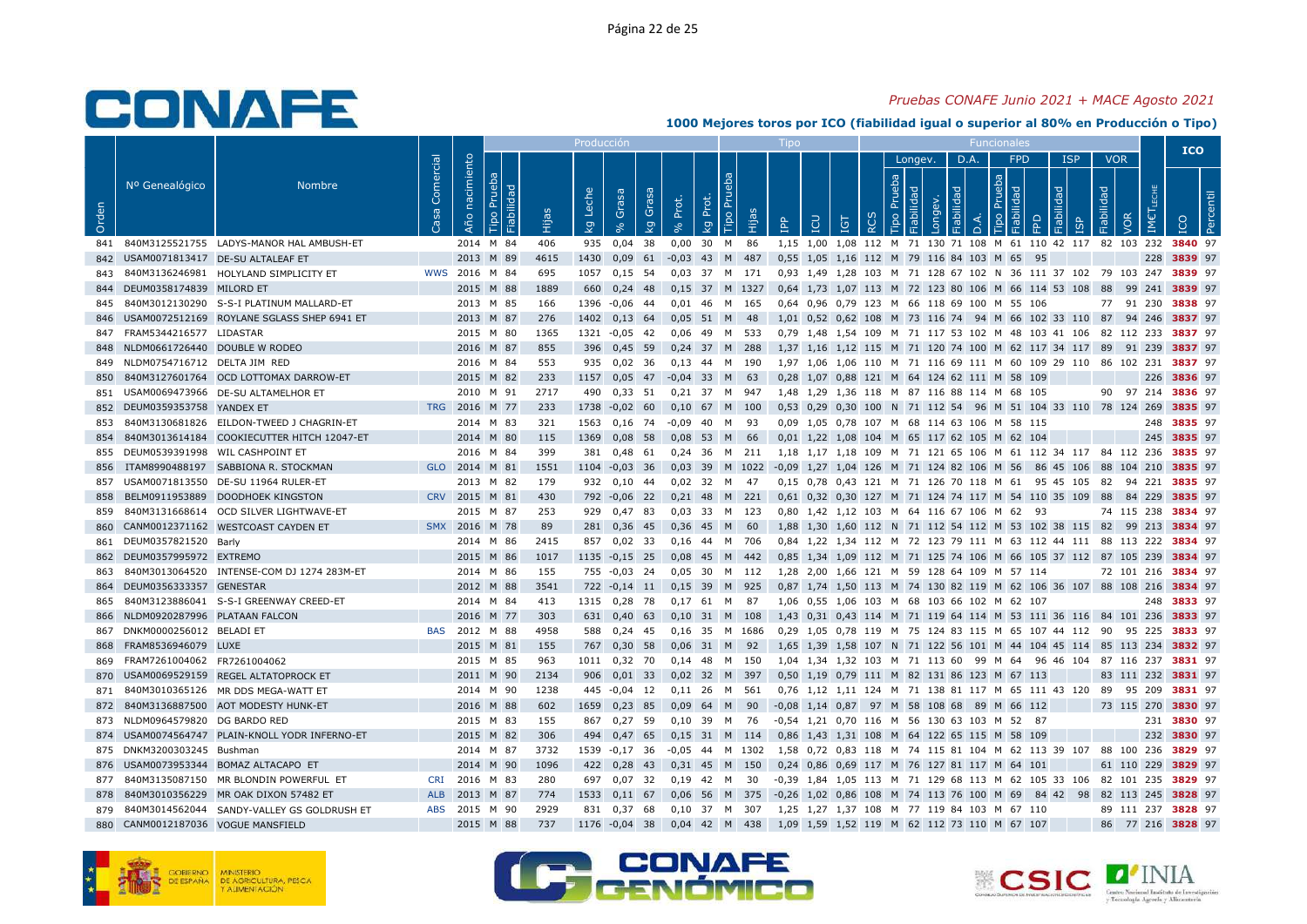### *Pruebas CONAFE Junio 2021 + MACE Agosto 2021*

|       |                               |                                              |            |                |                    |       | Producción |                           |       |                |       |        |       | Tipo       |     |                                 |                  |        |                       |             |          |                                               |                                                                                |            |            |            |       | <b>ICO</b>        |           |
|-------|-------------------------------|----------------------------------------------|------------|----------------|--------------------|-------|------------|---------------------------|-------|----------------|-------|--------|-------|------------|-----|---------------------------------|------------------|--------|-----------------------|-------------|----------|-----------------------------------------------|--------------------------------------------------------------------------------|------------|------------|------------|-------|-------------------|-----------|
|       |                               |                                              |            |                |                    |       |            |                           |       |                |       |        |       |            |     |                                 |                  |        | Longev.               |             | D.A.     | <b>FPD</b>                                    |                                                                                | <b>ISP</b> |            | <b>VOR</b> |       |                   |           |
|       | Nº Genealógico                | <b>Nombre</b>                                | Comercial  | Año nacimiento | Prueba             |       | Leche      | Grasa                     | Grasa | Prot.          | Prot. | 론      |       |            |     |                                 |                  | Prueba |                       |             |          | Prueba                                        |                                                                                |            |            |            | ШECHE |                   |           |
| Orden |                               |                                              | Casa       |                | Fiabilidad<br>Tipo | Hijas | ΔÃ         | $\mathbf{e}_{\mathbf{e}}$ | ΔÃ    | $\delta$       | kg    | Tipo   | Hijas | <b>AdI</b> | LCU | <b>TGT</b>                      | $\tilde{\alpha}$ | Tipo   | Fiabilidad<br>Longev. | Fiabilidad  | $\Delta$ | Fiabilidad<br>Tipo                            | FPD                                                                            | Fiabilidad | Fiabilidad | VOR        | IMET  | <b>DO</b>         | Percentil |
| 881   | DEUM0358520161 PMH VH Palle   |                                              |            | 2015           | M 82               | 653   | 375        | 0,28                      | 41    | $0,17$ 29      |       | M      | 244   | 0,80       |     |                                 |                  |        |                       |             |          | 1,24 1,19 126 M 54 129 71 113 M 56 117        |                                                                                |            | 87         | 98 224     |       | 3828 97           |           |
| 882   |                               | 840M3133184877 S-S-I SHI ALLTIME ZAYN-ET     |            | 2016 M 80      |                    | 192   | 1574       | 0,00                      | 56    | 0,05           | 56    | M      | 51    | $-0,25$    |     | 1,11 0,64 119 M 59 107 58 102 M |                  |        |                       |             |          | 56                                            | 98                                                                             |            |            |            | 238   | 3826 97           |           |
| 883   |                               | ESPM3104034679 SM ARALAR JABIER ET           | ABK        | 2015           | N 88               | 81    | 1032       | 0,29                      | 68    | 0,07           | 41    | N      | 66    |            |     |                                 |                  |        |                       |             |          |                                               | 0,10 0,90 0,84 112 N 71 111 54 109 N 31 108 56 117 84 104 231                  |            |            |            |       | 3826 97           |           |
| 884   | 840M3129128796 PEAK HARLEY ET |                                              | <b>CRV</b> | 2015 M 84      |                    | 758   | 715        | $0.20$ 46                 |       | $0.14$ 38      |       | M      | 506   |            |     |                                 |                  |        |                       |             |          |                                               | 1.48 1.63 1.65 113 M 71 120 66 101 M 62 100 46 109 87                          |            |            | 81 218     |       | 3826 97           |           |
| 885   | DEUM0357773437 VH Beiting     |                                              |            | 2014 M 83      |                    | 2236  | 86         | 0,57 58                   |       | 0,37 39        |       | M      | 891   |            |     |                                 |                  |        |                       |             |          |                                               | 1,37 0,24 0,47 117 M 71 122 79 117 M 58 119 41 109 90 100 239                  |            |            |            |       | 3826 97           |           |
| 886   |                               | DNKM0000258648 VH TIRSVAD PENLEY PASHA       |            | 2015 M 83      |                    | 1713  | 387        | $0,31$ 45                 |       | $0,15$ 28      |       | M      | 582   |            |     |                                 |                  |        |                       |             |          |                                               | 0,34 1,21 0,89 129 M 71 125 78 111 M 58 115 33 112 90 92 224 3826 97           |            |            |            |       |                   |           |
| 887   | DEUM0358660522 DE0358660522   |                                              |            | 2015           | M 83               | 217   | 904        | 0,36                      | - 70  | 0,20           | 50    | M      | - 73  |            |     |                                 |                  |        |                       |             |          |                                               | 0,85 0,69 0,73 98 M 71 118 62 102 M 53 98 35 114 87 113 252                    |            |            |            |       | 3825 97           |           |
| 888   |                               | 840M3134199309 NO-FLA ALTAWILLIE             | EFP        | 2016 M 86      |                    | 925   | 918        | $0,22$ 56                 |       | $0,19$ 50      |       | M      | - 69  |            |     |                                 |                  |        |                       |             |          |                                               | 0,33 1,55 1,22 101 N 71 115 65 110 M 68 103 43 107 81 97 236                   |            |            |            |       | 3825 97           |           |
| 889   |                               | USAM0142722480 PROGENESIS POLO-ET            |            | 2013           | M 85               | 841   | 992        | 0.21                      | 58    | 0.12           | 45    | M      | 52    |            |     |                                 |                  |        |                       |             |          | 0.04 0.82 0.70 106 M 69 119 78 120 M 62 104   |                                                                                |            |            |            | 236   | 3825 97           |           |
| 890   |                               | ESPM1504271950 CASA MENOR RUBICUNDO          | <b>XF</b>  | 2016           | N 89               | 105   | 357        | $0,57$ 69                 |       | 0,20           | 32    | N      | 78    |            |     |                                 |                  |        |                       |             |          |                                               | 0,57 1,38 1,22 110 N 71 125 50 108 N 43 98 53 104 82 107 232                   |            |            |            |       | 3825 97           |           |
| 891   |                               | USAM0070071611 S-S-I MOGUL REFLECTOR ET      |            | 2012 M 91      |                    | 17261 | 891        | $-0.01$ 31                |       | $0,18$ 48      |       | M 5733 |       |            |     |                                 |                  |        |                       |             |          |                                               | 1,32 1,31 1,64 106 M 86 121 90 109 M 73 101 47 112 93 120 220                  |            |            |            |       | 3825 97           |           |
| 892   |                               | 840M3131668463 OCD SUPERSHOT FRANKFURT-ET    |            | 2015 M 86      |                    | 194   | 1655       | $-0,29$ 27                |       | $-0,14$ 38     |       | M      | 113   |            |     |                                 |                  |        |                       |             |          | 0,77 1,81 1,58 104 M 61 125 65 111 M 61 112   |                                                                                |            |            | 74 105 229 |       | 3825 97           |           |
| 893   |                               | USAM0070625861 DE-SU ALTAJOHNSON             |            | 2011 M 92      |                    | 5058  | 1633       | $-0.35$ 19                |       | $-0.13$ 38     |       | M 1518 |       |            |     |                                 |                  |        |                       |             |          | 1,03 1,10 1,08 128 M 87 121 89 107 M 71 105   |                                                                                |            |            |            |       | 91 93 211 3825 97 |           |
| 894   | DEUM0539386371 COL Arcor      |                                              |            | 2016           | M 80               | 116   | 296        | 0,44 54                   |       | 0,22 32 M      |       |        | - 46  |            |     |                                 |                  |        |                       |             |          |                                               | 1,53 1,43 1,57 108 M 71 124 54 108 M 54 108 35 113 85 118 224 3825 97          |            |            |            |       |                   |           |
| 895   |                               | DNKM0000257579 VH TRONSMARK ELECTION ELBERTO |            | 2014 M 80      |                    | 161   | 993        | $-0,06$ 29                |       | 0,04           | 36    | M      | -74   |            |     |                                 |                  |        |                       |             |          |                                               | 0,72 0,56 0,41 115 M 71 129 62 118 M 50 111 32 113 84                          |            |            | 96 235     |       | 3825 97           |           |
| 896   | NLDM0687206379 DELTA JUPILER  |                                              |            | 2015 M 87      |                    | 8603  |            | $667 -0.11$ 12            |       | 0,12 34 M 4417 |       |        |       |            |     |                                 |                  |        |                       |             |          |                                               | 1,28 1,19 1,37 116 M 71 129 80 122 M 62 116 35 114 92 109 215                  |            |            |            |       | 3825 97           |           |
| 897   |                               | NLDM0687678693 HET MEER LIVINGTON            |            | 2014 M 84      |                    | 596   | 996        | 0.29                      | 66    | 0.16           | 49    | M      | 300   |            |     |                                 |                  |        |                       |             |          |                                               | -0.19  0.41  0.17  116  M  71  117  77  106  M  58  109  35  108  88  101  250 |            |            |            |       | 3824 97           |           |
| 898   | FRAM4432722897 LANDALOU       |                                              |            | 2015 M 85      |                    | 965   | 470        | 0.47                      | 64    | 0.15           | 31    | M      | 177   |            |     |                                 |                  |        |                       |             |          |                                               | 2,00 1,53 1,64 112 M 71 117 60 99 M 63 100 43 111 88 109 223                   |            |            |            |       | 3824 97           |           |
| 899   | FRAM5624434559 JAIKIDO        |                                              |            | 2014 M 84      |                    | 665   | 574        | $0,10$ 31                 |       | 0,26           | 45    | M      | 161   |            |     |                                 |                  |        |                       |             |          |                                               | 1,03 0,90 0,82 121 M 71 121 64 108 M 60 116 36 118 87                          |            |            | 90 227     |       | 3824 97           |           |
| 900   |                               | DEUM0121523374 INSEME B. MANCUSO             |            | 2014           | M 84               | 336   | 1201       | $-0.04$                   | 39    | 0,03           | 42    | M      | 217   | 1.00       |     |                                 |                  |        |                       |             |          |                                               | 0,23 0,49 131 M 71 118 69 104 M 54 102 37 109                                  |            | 87         | 90         | 219   | 3823 97           |           |
| 901   |                               | CHEM0121858136 Desgranges OH MY GOD          |            | 2015 M 81      |                    | 272   | 903        | $0,12$ 45                 |       | 0,10 40 M 192  |       |        |       |            |     | 1,16 1,01 1,26 123 M 48 123     |                  |        |                       |             |          | 100 M 55 104                                  |                                                                                |            |            | 81 97 214  |       | 3823 97           |           |
| 902   |                               | ESPM9204058793 DG TIMBER ASTRAKAN ET         | <b>ABK</b> | 2014           | N 93               | 120   | 715        | $0.11$ 37                 |       | $0.02$ 25 N    |       |        | - 110 |            |     |                                 |                  |        |                       |             |          |                                               | 1,18 1,04 0,81 126 N 71 124 60 111 N 47 113 62 115 87                          |            |            | 86 213     |       | 3823 97           |           |
| 903   |                               | DEUM0357104289 BLONDIN ARKANSAS ET           | <b>SMX</b> | 2014 N 95      |                    | 187   | 1492       | $0,01$ 55                 |       | 0.04           | - 53  | N      | 184   |            |     |                                 |                  |        |                       |             |          |                                               | -1,23 1,22 0,57 109 N 71 117 71 103 N 48 108 81 114 92 102 250                 |            |            |            |       | 3822 97           |           |
| 904   | DEUM0358878741 CHERIE         |                                              |            | 2016 M 83      |                    | 460   | 587        | $0,17$ 38                 |       | 0,23           | 43    | M      | 123   |            |     |                                 |                  |        |                       |             |          |                                               | 0,65 0,79 0,76 120 N 71 128 52 106 M 61 121 35 110 85                          |            |            | 90 240     |       | 3822 97           |           |
| 905   |                               | 840M3013064533 INTENSE-COM YODER SPLASH ET   | <b>CRV</b> | 2014           | M 84               | 431   | 317        | 0.46 57                   |       | 0,22           | 32    | M      | 236   |            |     |                                 |                  |        |                       |             |          |                                               | 1,25 1,10 1,12 112 M 71 122 73 111 M 55 110 33 114 88                          |            |            | 96 228     |       | 3822 97           |           |
| 906   |                               | USAM0072615076 BOMAZ ALTASABRE ET            | EFP        | 2013 M 91      |                    | 3194  | 709        | $-0,12$ 13                |       | 0,18 42 M 574  |       |        |       |            |     |                                 |                  |        |                       |             |          |                                               | 0,19 1,12 0,99 126 M 83 130 87 119 M 68 101 40 103 87                          |            |            | 98 208     |       | 3822 97           |           |
| 907   |                               | 840M3013475226 HOLYLAND ELITE EXACTLY ET     |            | 2014 M 88      |                    | 1154  | 299        | 0,50                      | 60    | 0.02 12 M 574  |       |        |       |            |     |                                 |                  |        |                       |             |          | 1.16 1.92 1.79 128 M 77 117 79 118 M 64 101   |                                                                                |            |            | 70 102 190 |       | 3822 97           |           |
| 908   | 840M3128557301 ABS DIXON ET   |                                              | <b>ABS</b> | 2015           | M 85               | 743   | 1037       | 0,05                      | 42    | 0,11           | 45    | M      | 73    |            |     |                                 |                  |        |                       |             |          | 0,69 1,43 0,95 114 M 72 128 74 95 M 61 108    |                                                                                |            |            |            | 249   | 3821 97           |           |
| 909   | USAM0072851681                | DE-SU 12138 ARAXIS ET                        |            | 2014 M 88      |                    | 399   | 109        | $0,61$ 63                 |       | 0,39           | 42    | M      | - 39  |            |     |                                 |                  |        |                       |             |          |                                               | 1,52 1,02 1,31 107 M 73 122 80 106 M 65 105 44 109                             |            |            | 87 116 238 |       | 3821 97           |           |
| 910   |                               | 840M3124651386 CO-OP JABIR TESTAROSSA-ET     |            | 2014           | M 88               | 3295  | 847        | $-0,13$ 17                |       | $-0.01$ 26     |       | M      | 154   |            |     |                                 |                  |        |                       |             |          | 0,33 1,33 0,90 124 M 80 129 82 131 M 64       | 96                                                                             |            |            | 66 105     | 197   | 3821 97           |           |
| 911   |                               | 840M3125475839 PEAK ALTANEWMAN-ET            |            | 2014 M 88      |                    | 1843  | 1374       | $0,13$ 63                 |       | 0.01           | -45   | M      | - 185 |            |     |                                 |                  |        |                       |             |          | 0.58 0.63 0.64 115 M 79 118 81 99 M 64 107    |                                                                                |            |            | 63 103 247 |       | 3820 97           |           |
| 912   |                               | 840M3130829479 AURORA FRAN MARVEL 486-ET     |            | 2016 M 80      |                    | 203   | 1198       | $-0,03$                   | 40    | 0,07           | 46    | M      | - 99  |            |     |                                 |                  |        |                       |             |          | 0,22 1,56 1,16 117 I 14 113 56 113 M 57 113   |                                                                                |            |            |            |       | 224 3820 97       |           |
| 913   | DEUM0356948488                | BEATSTICK ET                                 |            | 2014 M 90      |                    | 15477 | 547        | 0,16                      | -36   | 0,12           | 30    | M      | 3663  |            |     |                                 |                  |        |                       |             |          |                                               | 2,10 0,69 1,29 120 M 76 132 85 105 M 66 112 44 107                             |            |            | 92 107 220 |       | 3820 97           |           |
| 914   |                               | 840M3130641904 S-S-I TROY CONQUEST-ET        |            | 2015 M 86      |                    | 1033  | 1637       | $0,15$ 76                 |       | $0,04$ 57      |       | M      | 74    |            |     |                                 |                  |        |                       |             |          | -0,24 -0,02 -0,08 115 M 74 120 78 87 M 65 103 |                                                                                |            |            |            | 267   | 3818 97           |           |
| 915   |                               | ESPM2704153941 TIO ANDRES KINGBOY KYROMAN ET |            | 2015           | N 89               | 92    | 2030       | $-0,21$                   | 49    | $-0,04$        | 61    | N.     | - 76  |            |     |                                 |                  |        |                       |             |          | 0,58 0,77 1,18 106 N 71 105 56 97 N 46        | 88 57 115                                                                      |            |            | 87 104     | 227   | 3818 97           |           |
| 916   |                               | USAM0074072183 WESSELCREST LYDELL-ET         |            | 2014 M 84      |                    | 105   | 1051       | $0.11$ 49                 |       | 0.09           | 44    | M      | 87    |            |     |                                 |                  |        |                       |             |          | 1,20 1,98 1,71 101 M 57 117 63 105 M 56 109   |                                                                                |            |            | 72 112 234 |       | 3818 97           |           |
| 917   | DEUM0538399796 SIMBA          |                                              |            | 2015           | M 86               | 1850  | 842        | $0,16$ 47                 |       | 0,04           | 32    | M      | 831   |            |     |                                 |                  |        |                       |             |          |                                               | 1,58 1,40 1,27 115 M 71 119 78 103 M 64 109 44 113                             |            |            | 88 104 230 |       | 3817 97           |           |
| 918   |                               | NLDM0949033666 WESTENRADE ALTASPRING         | EFP        | 2013           | N 99               | 863   | 927        | 0,38                      | 73    | 0,15           | 46    | N.     | 610   |            |     | $1.15$ $1.61$ $1.77$            | 96               |        |                       | N 71 113 79 |          | 99 N 76                                       |                                                                                | 95 83 107  | 97         | 108        | 242   | 3816 97           |           |
| 919   | DEUM1305384082 DAVIS          |                                              |            |                | 2016 M 81          | 134   | 747        | 0,42                      | 70    | 0,14           | 39    | M      | 58    |            |     |                                 |                  |        |                       |             |          |                                               | 0,79 1,54 1,43 102 M 71 112 56 110 M 59 114 34 110 79 114 246                  |            |            |            |       | 3816 97           |           |
| 920   |                               | 840M3014562017 SANDY-VALLEY CALVON ET        | <b>SMX</b> | 2014 M 86      |                    | 914   | 855        | $0.24$ 56                 |       | $0.11$ 39      |       | M      | 75    |            |     |                                 |                  |        |                       |             |          |                                               | $-0.12$ 0.96 0.74 119 M 71 121 71 106 M 66 101 41 112 82                       |            |            | 91 220     |       | 3816 97           |           |
|       |                               |                                              |            |                |                    |       |            |                           |       |                |       |        |       |            |     |                                 |                  |        |                       |             |          |                                               |                                                                                |            |            |            |       |                   |           |





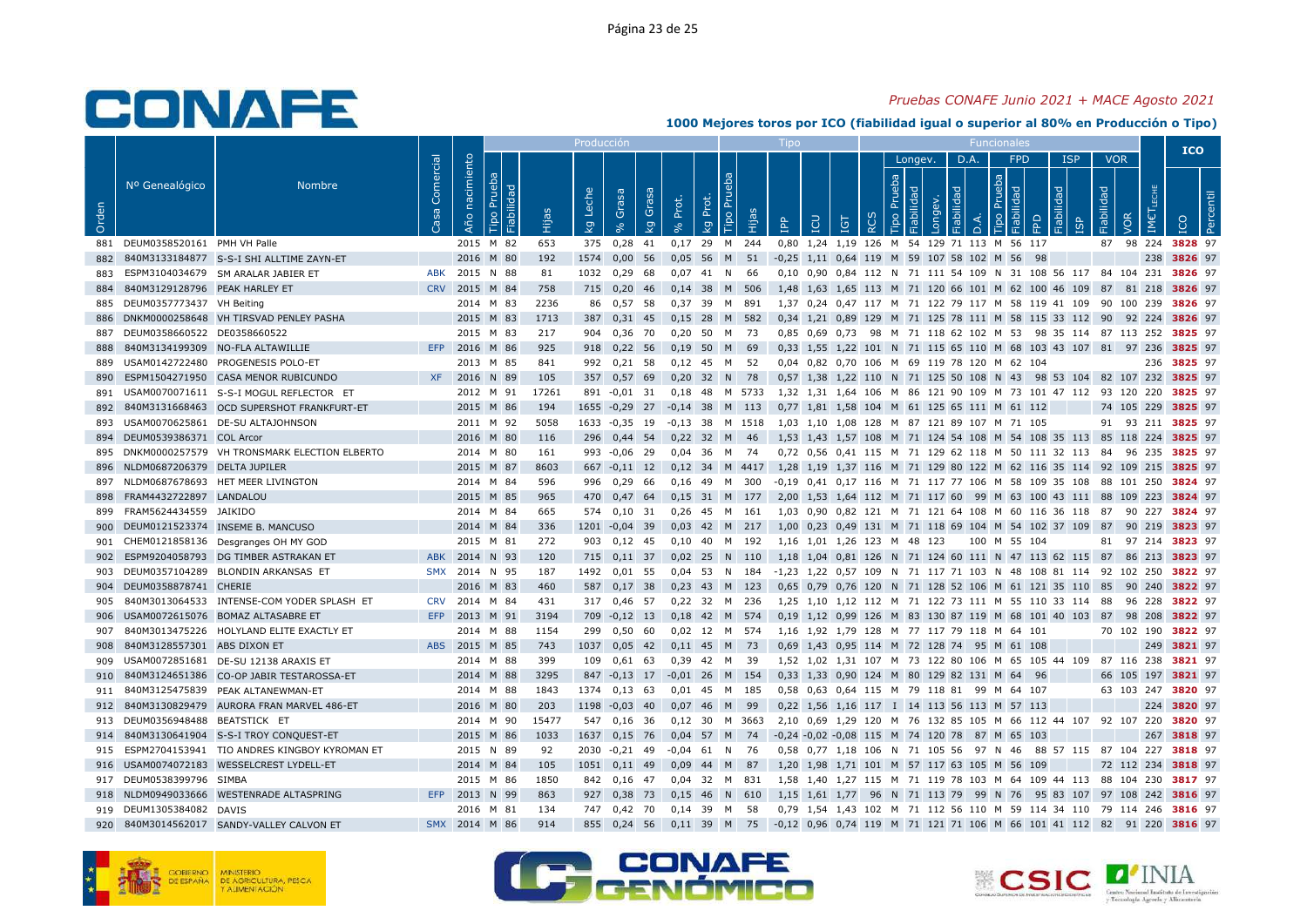### *Pruebas CONAFE Junio 2021 + MACE Agosto 2021*

|       |                                |                                               |                   |                   |                              |       | Producción        |              |             |             |             |             |           |            |           |                     |    |                       |                       |            |           | Funcionale                                   |                                                               |            |                   |            |                      | <b>ICO</b>         |  |
|-------|--------------------------------|-----------------------------------------------|-------------------|-------------------|------------------------------|-------|-------------------|--------------|-------------|-------------|-------------|-------------|-----------|------------|-----------|---------------------|----|-----------------------|-----------------------|------------|-----------|----------------------------------------------|---------------------------------------------------------------|------------|-------------------|------------|----------------------|--------------------|--|
|       |                                |                                               |                   |                   |                              |       |                   |              |             |             |             |             |           |            |           |                     |    |                       | Longev.               | D.A.       |           | <b>FPD</b>                                   |                                                               | <b>ISP</b> |                   | <b>VOR</b> |                      |                    |  |
| Orden | Nº Genealógico                 | <b>Nombre</b>                                 | Comercial<br>Casa | nacimiento<br>Año | Prueba<br>Fiabilidad<br>Tipo | Hijas | Leche<br><b>Q</b> | Grasa        | Grasa<br>kg | Prot.<br>್ಗ | Prot.<br>ΔŽ | Tipo Prueba | Hijas     | <b>AdI</b> | LCU       | <u>ra</u>           | Q  | Prueba<br><b>Tipo</b> | Fiabilidad<br>Longev. | Fiabilidad | $\vec{a}$ | Prueba<br>Ъe<br>Fiabilida<br><b>Tipo</b>     | Fiabilidad<br>FPD                                             | ഗ്ര        | <b>Fiabilidad</b> | VOR        | LECHE<br><b>IMET</b> |                    |  |
| 921   |                                | CANM0012529327 PROGENESIS TOPNOTCH ET         | <b>SMX</b>        | 2016 M 87         |                              | 351   | 736               | 0,01         | 27          | 0,16        | 40          | <b>M</b>    | 181       |            |           |                     |    |                       |                       |            |           |                                              | -0,32 1,99 1,17 112 M 71 132 56 111 N 49 107 41 106           |            |                   | 84 101 227 |                      | 3816 97            |  |
| 922   |                                | 840M3135245740 ABS JOHNSTOWN-ET               |                   | 2016              | M 82                         | 251   | 1240              | 0,35         | 82          | 0,05        | 46          | M           | 53        |            |           |                     |    |                       |                       |            |           | -0,26 0,51 0,24 116 G 59 117 60 96 M 62 116  |                                                               |            |                   | 74 104 254 |                      | 3815 97            |  |
| 923   | DEUM0666669691 Powder Pp       |                                               |                   |                   | 2015 M 85                    | 573   | 838               | 0,28 59      |             | 0,25        | 53          | M 119       |           |            |           |                     |    |                       |                       |            |           |                                              | 0,24 0,98 0,75 112 M 71 115 72 103 M 60 110 29 108            |            |                   | 85 105 248 |                      | 3815 97            |  |
| 924   | DEUM0358110829 DE0358110829    |                                               |                   |                   | 2015 M 86                    | 453   | 1086              | $0.09$ 48    |             | 0.05        | 40          | M           | 271       |            |           |                     |    |                       |                       |            |           |                                              | 0.78 0.52 0.82 110 M 71 124 68 107 M 66 114 42 116            |            |                   | 87 103 242 |                      | 3815 97            |  |
| 925   |                                | ITAM5990809751 VAYE ROYAL MONFORT ET TV TL TY |                   |                   | 2016 M 80                    | 642   | 423               | $0,47$ 62    |             | 0.25        | 39          | M           | - 332     |            |           |                     |    |                       |                       |            |           | 0,19 1,14 0,98 126 G 60 119 69 106 M 53 109  |                                                               |            | 70                |            | 82 226               | 3815 97            |  |
| 926   |                                | FRAM8574596754 SOURCES JAUNAY LAERO SJ        |                   |                   | 2015 M 82                    | 227   | 443               | $0,48$ 64    |             | $0,21$ 36   |             | M           | 39        |            |           |                     |    |                       |                       |            |           |                                              | 1,42 1,36 1,56 120 M 71 118 57 93 M 60 99 42 110              |            | 82                | 91 216     |                      | 3815 97            |  |
| 927   |                                | DNKM0000258813 VH NUGGET NERD RC              |                   |                   | 2016 M 83                    | 2732  | $-55$             | 0,86 80      |             | 0,29        | -26         | M           | 907       |            |           |                     |    |                       |                       |            |           |                                              | 0,62 0,33 0,08 113 M 71 124 77 121 M 56 108 32 112 88 108 242 |            |                   |            |                      | 3815 97            |  |
| 928   | DNKM0000258130 DG BRODY        |                                               |                   |                   | 2015 M 87                    | 1222  | 538               | $0,01$ 20    |             | 0,16        | 34          |             | M 479     |            |           |                     |    |                       |                       |            |           |                                              | 0,12 2,00 1,34 115 M 75 129 78 122 M 60 102 33 107 84 108 218 |            |                   |            |                      | 3815 97            |  |
| 929   |                                | NLDM0762042012 SCHREUR APOLL P RED            | <b>BAS</b>        | 2014 M 92         |                              | 3993  | 1668              | $-0.19$ 38   |             | 0.05        | 59          |             | M 1707    |            |           |                     |    |                       |                       |            |           | 0.40 0.56 0.71 117 M 81 116 87 94 M 76       | 94 57 112                                                     |            |                   | 92 76 233  |                      | 3814 97            |  |
| 930   |                                | 840M3012162041 J-MOR SS HOMER-ET              |                   |                   | 2013 M 86                    | 1261  | 1915              | $0,05$ 74    |             | 0,00        | 62          | M           | 145       |            |           | 0,14 0,42 0,49 103  |    |                       |                       |            |           | M 77 111 79 92 M 65                          | 104                                                           |            |                   |            | 262                  | 3813 97            |  |
| 931   | DEUM1267420394 SISKO           |                                               |                   |                   | 2016 M 83                    | 198   | 1053              | 0,40 80      |             | 0,09        | 44          | M 100       |           |            |           |                     |    |                       |                       |            |           |                                              | 1,22 0,85 0,95 106 M 71 111 58 98 M 60 107 43 105             |            |                   |            |                      | 85 109 247 3813 97 |  |
| 932   | NLDM0758140364 DG POPSTAR ET   |                                               |                   | 2015 M 87         |                              | 1601  | 948               | $0,29$ 64    |             | $-0,02$     |             |             | 29 M 1232 |            |           |                     |    |                       |                       |            |           | -0,41 0,98 0,65 123 M 61 122 79 113 M 68 103 |                                                               |            | 83                | 90         | 226                  | 3813 97            |  |
| 933   |                                | CANM0012434514 PROGENESIS TACTITIAN           |                   |                   | 2016 M 84                    | 428   | 583               | 0,50 72      |             | 0.22        | 41          | M 218       |           |            |           |                     |    |                       |                       |            |           | 1,06 1,03 1,28 101 M 51 117 65 114 M 62 102  |                                                               |            |                   |            |                      | 234 3812 97        |  |
| 934   |                                | USAM0073757159 L-L-M-DAIRY POND PASSAT-ET     |                   | 2014              | M 86                         | 2415  | 985               | $0.41$ 78    |             | 0.03        | 35          | M 146       |           |            |           |                     |    |                       |                       |            |           | 0,32 0,81 0,57 105 M 76 126 80 103 M 62 110  |                                                               |            |                   |            | 257                  | 3811 97            |  |
| 935   |                                | USAM0072156695 SEAGULL-BAY TOUCHDOWN ET       | <b>TRG</b>        | 2013 M 88         |                              | 627   | 910               | 0,36 70      |             | 0,10        | 40          | м           | 97        |            |           |                     |    |                       |                       |            |           | 0,86 1,39 1,34 112 M 76 118 79 95 M 66       | - 84                                                          |            |                   |            | 219                  | 3811 97            |  |
| 936   |                                | GBRM9027104116 GB949027104116 ET              |                   |                   | 2015 M 79                    | 194   | 1061              | $0,15$ 54    |             | 0,03        |             | 38 M 173    |           |            |           |                     |    |                       |                       |            |           |                                              | 0,46 1,22 0,87 101 M 71 126 54 106 M 63 109 45 112 82 110 245 |            |                   |            |                      | 3811 97            |  |
| 937   |                                | 840M3131131371 PEAK ALTAPOLISH-ET             |                   |                   | 2015 M 91                    | 4146  | 239               | 0,58 65      |             | 0.28        | 36          | M           | - 849     |            |           |                     |    |                       |                       |            |           |                                              | 1.36 0.59 0.54 114 M 81 124 86 106 M 70 112 46 109 85         |            |                   | 90 238     |                      | 3811 97            |  |
| 938   |                                | 840M3124651405 RIVER-BRIDGE CO-OP TRIP ET     | <b>CRI</b>        | 2014 M 88         |                              | 2219  | 1094 -0,05 34     |              |             | 0.05        | 41          | M           | -90       |            |           | 0,18 1,52 0,87 108  |    |                       |                       |            |           |                                              | M 79 131 82 106 N 42 104 54 105                               |            |                   | 65 104 242 |                      | 3810 97            |  |
| 939   | DEUM0539392017 BAYMAX RED      |                                               |                   |                   | 2016 M 83                    | 245   |                   | 838 -0,11 18 |             | 0,12        | 40          | M 115       |           |            |           |                     |    |                       |                       |            |           |                                              | 2,04 1,26 1,32 115 M 71 128 61 100 M 60 112 34 115 79         |            |                   | 90         | 231                  | 3810 97            |  |
| 940   | NLDM0642172631                 | <b>DELTA REVISOR P</b>                        |                   | 2016              | M<br>77                      | 664   | 272               | 0,5766       |             | 0,35        | 44          | M           | 173       |            |           |                     |    |                       |                       |            |           |                                              | 0,84 0,57 0,96 112 M 71 118 65 110 M 56 100 37 112 83         |            |                   | 104        | 228                  | 3809 97            |  |
| 941   |                                | USAM0074564764 PLAIN-KNOLL KING ROYAL ET      |                   | WWS 2015 N 99     |                              | 1023  | 686               | $0,43$ 69    |             | $0,27$ 50   |             | N 763       |           |            |           | 1,18 1,19 1,46      | 98 |                       |                       |            |           |                                              | N 71 113 68 103 N 79 93 85 111 97 110 235                     |            |                   |            |                      | 3808 97            |  |
| 942   |                                | 840M3131663972 PEAK ACCELPRIMO-ET             |                   |                   | 2015 M 83                    | 376   | 572               | $0.61$ 82    |             | 0.22        | 41          | M           | 42        |            |           | 1.08 1.19 1.29      |    |                       |                       |            |           | 91 M 51 116 58 115 M 61 104                  |                                                               |            |                   |            | 239                  | 3808 97            |  |
| 943   |                                | 840M3137916633 OCD FRANCHISE RIO ET           |                   |                   | 2016 M 87                    | 1479  | 1062              | $0,14$ 53    |             | 0.03        | 38          | M           | 255       |            |           |                     |    |                       |                       |            |           | 0,31 1,14 0,94 106 M 55 119 74 121 M 64 121  |                                                               |            |                   |            |                      | 241 3808 97        |  |
| 944   |                                | USAM0072852002 DE-SU GALAPAGOS ET             | <b>SMX</b>        | 2014              | N 96                         | 293   | 737               | 0,26         | - 53        | 0,04        | 28          | N           | 261       |            |           |                     |    |                       |                       |            |           |                                              | 0,47 1,26 0,98 110 N 71 122 68 116 N 53 106 77 116 93 105 231 |            |                   |            |                      | 3808 97            |  |
| 945   |                                | USAM0074564976 PLAIN-KNOLL JEDY FLYER ET      | <b>WWS</b>        | 2016              | M 83                         | 310   | 774               | $-0.02$ 26   |             | 0,10        | 35          | M           | 70        | -0,79      |           |                     |    |                       |                       |            |           |                                              | 1,99 1,19 119 M 71 131 63 113 M 64 106 43 109                 |            |                   | 84 119 227 |                      | 3808 97            |  |
| 946   |                                | ESPM9203960690 WETHERTON BRENDAN              |                   | ASC 2013 N 99     |                              | 667   | 792               | $0,05$ 33    |             | 0,00        | 26          | N           | 624       |            |           |                     |    |                       |                       |            |           |                                              | 2,68 1,73 2,07 111 N 76 117 83 106 N 77 102 72 121 95 112 208 |            |                   |            |                      | 3808 97            |  |
| 947   | DEUM0538108949 Sinclair        |                                               |                   |                   | 2013 M 86                    | 778   | 1026              | $0,15$ 53    |             | 0.05        | 39          | M           | 262       |            |           |                     |    |                       |                       |            |           |                                              | 0.85 1.33 0.90 111 M 72 118 77 108 M 61 115 33 101 87 109 237 |            |                   |            |                      | 3807 97            |  |
| 948   |                                | USAM0072641541 MR AMERICA EXPLORER ET         | <b>ABS</b>        | 2013              | M 83                         | 276   | 788               | 0,30         | 59          | 0,07        | 33          | M           | 39        |            | 0,66 1,09 |                     |    |                       |                       |            |           |                                              | 0,77 117 M 71 125 68 108 M 61 102 30 94                       |            | 78                | 96         | 229                  | 3807 97            |  |
| 949   | FRAM6208148075 JALTAOAK        |                                               | <b>DIS</b>        |                   | 2014 M 88                    | 1656  | 773               | 0,54 83      |             | 0.19        | 45          | M 447       |           |            |           | 0.86 0.86 0.96      |    |                       |                       |            |           |                                              | 97 M 71 110 77 114 M 65 80 44 103 90 102 225                  |            |                   |            |                      | 3806 97            |  |
| 950   |                                | 840M3013115135 ROSYLANE-LLC SLATE             |                   |                   | 2015 M 82                    | 309   | 1219              | $0,16$ 61    |             | 0,04        | 44          | M           | 101       |            |           |                     |    |                       |                       |            |           | -0,43 0,26 -0,04 128 M 64 120 66 103 M 60    | 92                                                            |            |                   |            | 230                  | 3806 97            |  |
| 951   |                                | USAM0073556040 KINGS-RANSOM P DIRECT-ET       |                   |                   | 2014 M 81                    | 149   | 850               | $0,27$ 59    |             | -0.05       | 22          | M           | 48        |            |           |                     |    |                       |                       |            |           | 0.51 1.33 0.87 119 M 65 124 61 112 M 57 104  |                                                               |            |                   |            | 224                  | 3806 97            |  |
| 952   |                                | FRAM1445853146 DRAKKAR LOCKSTAR               |                   |                   | 2015 M 88                    | 2915  | 895               | 0,08         | 40          | 0,03        | 32          |             | M 1283    |            |           |                     |    |                       |                       |            |           |                                              | 1,08 1,64 2,00 111 M 71 123 74 110 M 66 103 46 107 92 110 210 |            |                   |            |                      | 3806 97            |  |
| 953   | FRAM7261004035 EBA LUKI ET     |                                               |                   |                   | 2015 M 83                    | 386   | 1179              | $-0,05$      | - 37        | $-0,01$     | 37          | M           | 88        |            |           |                     |    |                       |                       |            |           |                                              | 0,22 1,53 1,24 117 N 71 121 54 106 M 63 110 44 112 82         |            |                   | 91         | 222                  | 3805 97            |  |
| 954   |                                | CANM0012078746 THURLER COMMANDER MICHEL       |                   |                   | 2015 M 80                    | 150   | 734               | $0,24$ 51    |             | 0,09        | 33          | M           | 83        |            |           |                     |    |                       |                       |            |           | 0,74 1,47 1,28 116 M 62 119 58 114 M 58 110  |                                                               |            |                   |            | 222                  | 3805 97            |  |
| 955   |                                | 840M3138483004 SIEMERS FLAGSHIP MERCY-ET      |                   |                   | 2016 M 81                    | 220   | 1429              | $0,17$ 70    |             | 0,09        | 56          | M           | 88        |            |           | -0,58 1,27 0,69 105 |    |                       |                       |            |           | I 14 107 57 107 M 57 103                     |                                                               |            |                   |            | 245                  | 3804 97            |  |
| 956   | DEUM0538239227 IPNOS           |                                               | DIS.              | 2013              | M 89                         | 2891  | 1338              | $-0,10$ 37   |             | 0.04        | 48          | M           | -936      |            |           |                     |    |                       |                       |            |           |                                              | 1,25 0,56 0,67 121 M 71 117 81 104 M 63 109 48 101 90         |            |                   | 66 227     |                      | 3804 97            |  |
|       |                                | CANM0012189058 STANTONS MISS JOPLIN ET        | <b>DIS</b>        | 2015 M 90         |                              | 1165  | 1117              |              |             |             |             |             |           |            |           |                     |    |                       |                       |            |           |                                              |                                                               |            |                   |            |                      | 3804 97            |  |
| 957   | DEUM0538910879 COL YUPPI       |                                               |                   |                   | M 84                         | 595   | 1016              | $-0.09$ 30   |             | $-0,14$ 21  |             | M           | 630       | 1.20       |           |                     |    |                       |                       |            |           | M 57 128 62 106 M 58 105                     | 1,17 2,16 1,85 119 M 71 124 80 104 M 70 106 45 112 90 106 208 |            | 78                | 114 250    |                      |                    |  |
| 958   |                                |                                               |                   | 2015              | 2012 M 80                    |       | 1135              | $0,24$ 62    |             | 0.07        | 40          | M           | 251       |            |           | $0.22$ 0.30 105     |    |                       |                       |            |           |                                              |                                                               |            |                   |            |                      | 3803 97<br>3803 97 |  |
| 959   | NLDM0737101883 VISSTEIN HARVEY |                                               |                   |                   |                              | 80    |                   | $-0.02$ 38   |             | 0,06        | 43          | M           | 69        |            |           |                     |    |                       |                       |            |           |                                              | 0,90 0,60 0,67 117 M 71 117 59 114 M 59 110 45 109            |            |                   | 82 100 224 |                      |                    |  |
| 960   |                                | NLDM0548077232 SNOWBIZ SYMION ET              |                   |                   | 2013 M 88                    | 2136  | 515               | $0,32$ 51    |             | $0.08$ 25   |             | M           | 732       |            |           | 2,44 1,67 1,69 100  |    |                       |                       |            |           |                                              | M 78 121 80 115 M 63 110 31 107                               |            |                   | 90 119 228 |                      | 3803 97            |  |